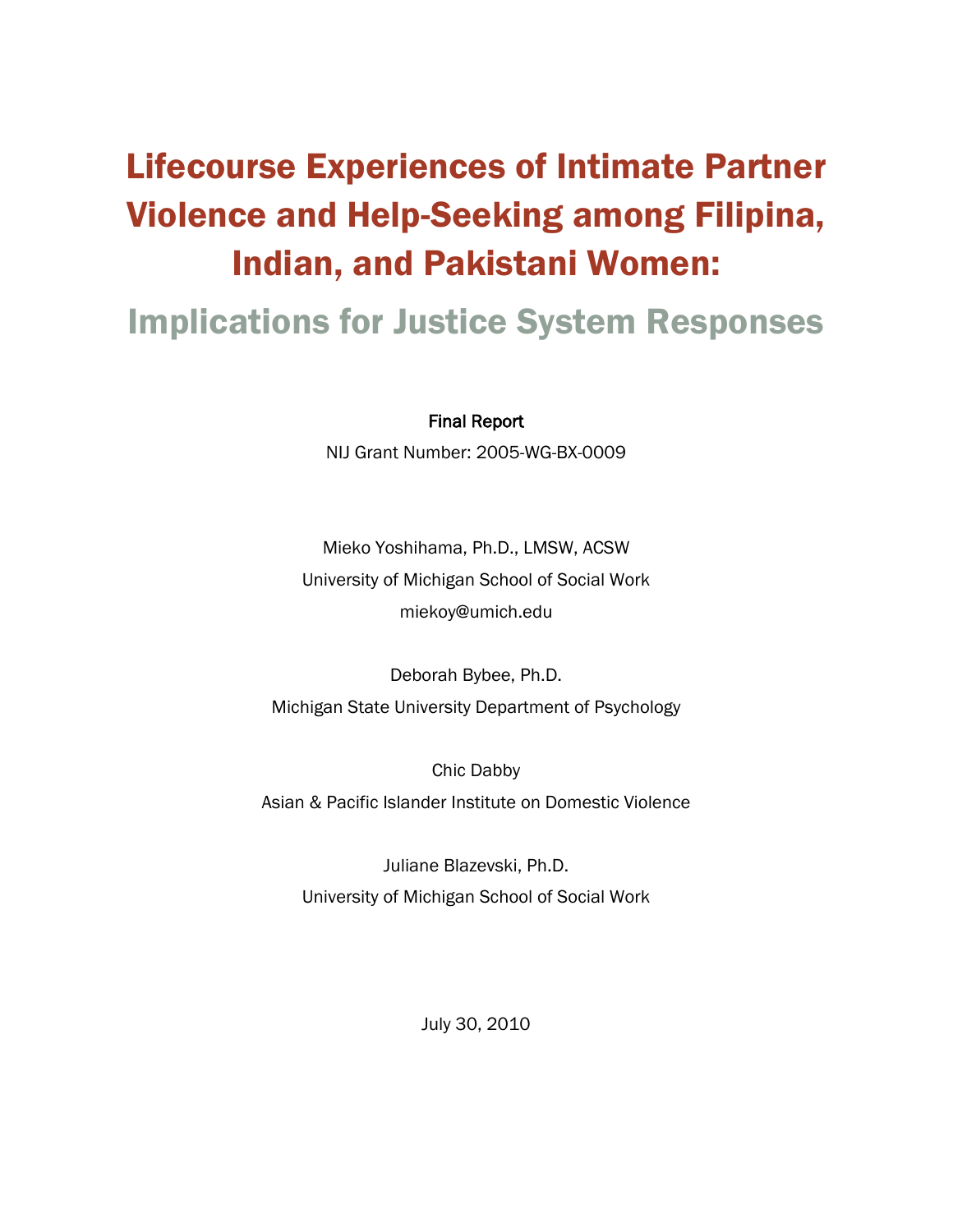The author(s) shown below used Federal funds provided by the U.S. Department of Justice and prepared the following final report:

Document Title: Lifecourse Experiences of Intimate Partner Violence and Help-Seeking among Filipina, Indian, and Pakistani Women: Implications for Justice System Responses

Author(s): Mieko Yoshihama, Deborah Bybee, Chic Dabby, Juliane Blazevski

### Document No.: 236174

### Date Received: October 2011

### Award Number: 2005-WG-BX-0009

This report has not been published by the U.S. Department of Justice. To provide better customer service, NCJRS has made this Federally-funded grant final report available electronically in addition to traditional paper copies.

Opinions or points of view expressed are those of the author(s) and do not necessarily reflect the official position or policies of the U.S. Department of Justice.

# Acknowledgements

The authors would like to express our deepest appreciation and gratitude to the 143 women who participated in the study and shared their experiences. We thank the organizational representatives of the Advisory Committee: Asian Women's Shelter, Asian & Pacific Islander Legal Outreach, Communities Overcoming Relationship Abuse (CORA), Filipina Women's Network, Narika, the San Francisco District Attorney's Office, and Anita Raj. We are grateful to the community-based organizations that assisted in participant recruitment and providing interview space. We thank all our colleagues who contributed so much to the study. Kathy Moore, Project Coordinator expertly managed all aspects of the project with efficiency and patience. Interviewers Tessie Guillermo, Sabeen Shaiq, Geetika Shukla and Shalini Bijlani were diligent researchers and compassionate advocates. Research assistants, Tam Nguyen and Akiko Kamimura, worked behind the scene to help with data management, cleaning, and transformation. Marylouise Kelley, Director, Family Violence Prevention & Services Program at DHHS was generous with her insights about and support for this project. We extend our deepest acknowledgements to Angela Moore, Bernie Auchter and Bethany Backes at the National Institute of Justice. They were exemplary funders, understanding the importance of researching the complexities and contexts of domestic violence in all populations and communities.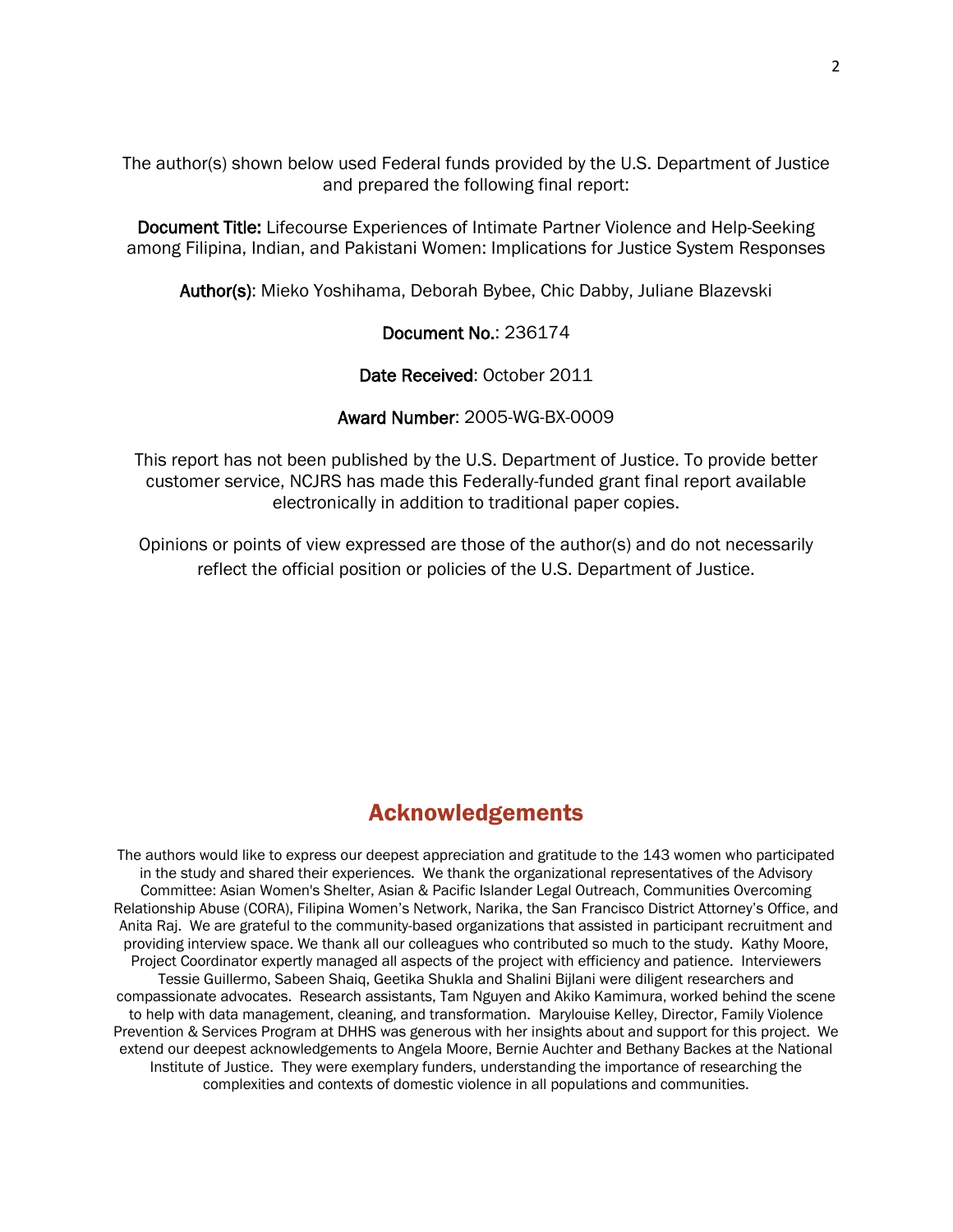# Lifecourse Experiences of Intimate Partner Violence and Help-Seeking among Filipina, Indian, and Pakistani Women:

# Implications for Justice System Responses

# **Outline**

- I. Executive Summary
- II. Introduction
- III. Background and Literature Review
- IV. Research Design and Methods
- V. Trajectories of Intimate Partner Violence over Women's Lifecourse
- VI. Trajectories of Help-Seeking over Women's Lifecourse
- VII. Agency Responses to Help-Seeking
- VIII. Source and Nature of Responses Perceived as Helpful
	- IX. Perceived Barriers to Help-Seeking: Reasons for Not Contacting the Police
	- X. Respondents' Suggestions for Improving CJS Responses to Intimate Partner Violence in Asian Communities
- XI. Summary of Findings and Recommendations

References

**Exhibits**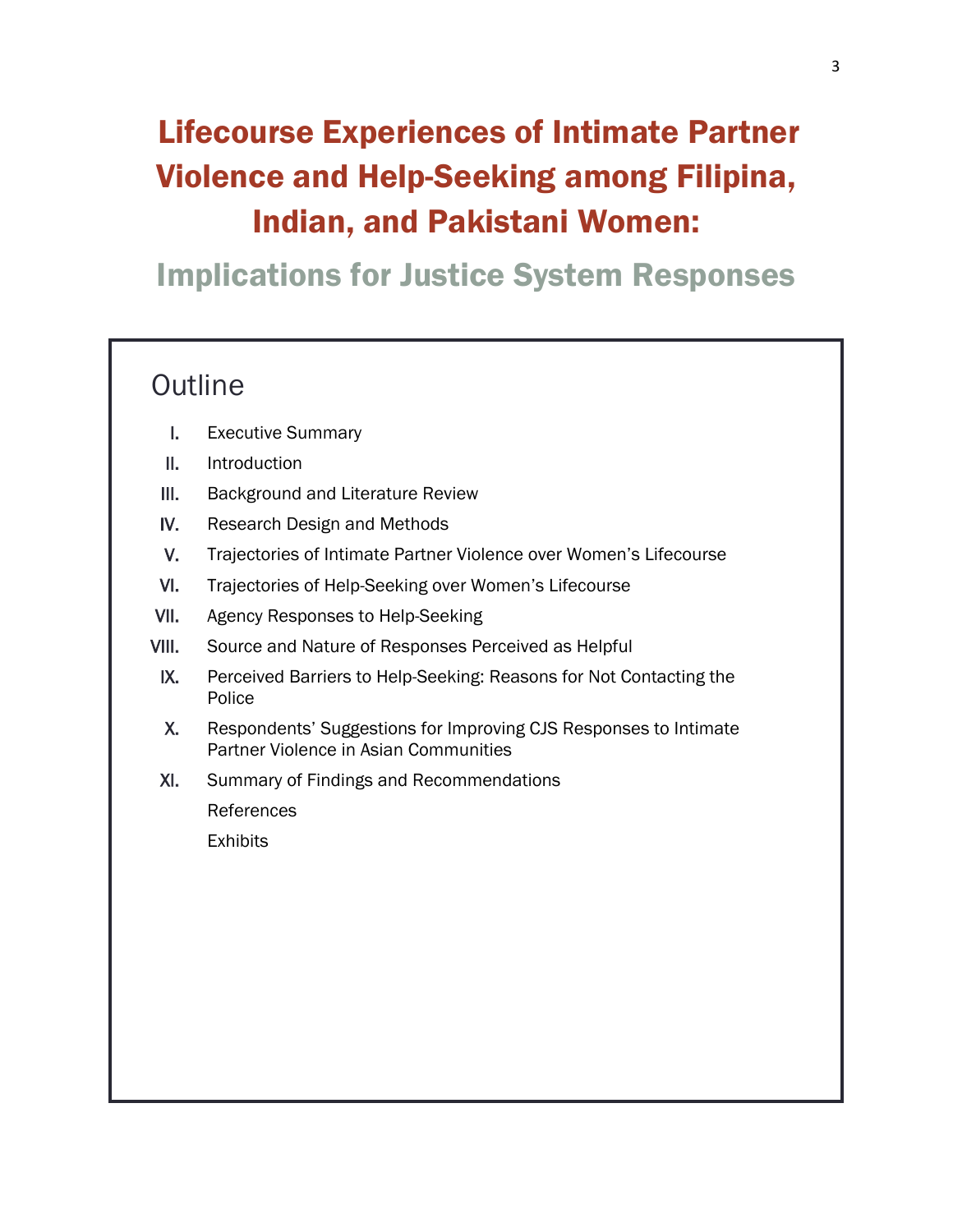# I. Executive Summary

### **Background**

Research on intimate partner violence (IPV) in Asian communities is critical given a nexus of interrelated, complex factors: high prevalence estimates of IPV against Asian women, the over-representation of Asian victims in IPV-related homicides, the lack of socioculturally tailored and linguistically accessible assistance programs, the under-utilization of outside help by Asian battered women, and myriad structural, institutional, and sociocultural barriers to help-seeking (Crites, 1990; Ho, 1990; Kanuha, 1987; McDonnell & Abdulla, 2001; Shimtuh, 2000; Tran, 1997; Raj, Silverman, McLeary-Sills, & Liu, 2004; Yoshihama, 2000, 2002; Yoshihama & Dabby, 2009; Yoshioka, Gilbert, El-Bassel, Baig-Amin, 2003). There are virtually no studies that specifically examine Asian battered women's experiences with the criminal justice system (CJS). Research on IPV over the lifecourse and related help-seeking efforts is also scarce but necessary given that IPV often recurs over the lifecourse and that survivors' decisions to seek help and the preferred and actual sources of help change over time and are shaped by the current situation, as well as past experiences of IPV and help-seeking (Bachman & Coker, 1995; Duterte et al., 2008; Fleury, Sullivan, Bybee, & Davidson, 1998; Hickman & Simpson, 2003; Jasinski, 2003).

### **Goals**

The goal of this research project is to enhance the understanding of Asian battered women's experiences in seeking help from the criminal justice system (CJS) and other (non-CJS) programs and develop recommendations for system responses to IPV in Asian communities. This project focused on selected Asian ethnic groups – Filipina, Indian and Pakistani. This project was jointly conducted by the University of Michigan School of Social Work and the Asian & Pacific Islander Institute on Domestic Violence of the Asian & Pacific Islander American Health Forum. This report addressed the following research questions:

- When do Asian battered women experience various types of IPV over their lifecourse?
- When do Asian battered women come into contact with CJS and non-CJS agencies?
- What kinds of responses do Asian battered women receive from CJS and non-CJS agencies?
- What responses do Asian battered women perceive as helpful?
- What are the barriers to contacting CJS agencies?
- What suggestions do Asian battered women have for improving CJS responses to IPV in Asian communities?

#### Research Design and Methods

### **Respondents**

Given the enormous ethnic, socio-cultural, linguistic, and religious diversity among Asians, we focused on three major Asian subgroups: Filipinas, Indians and Pakistanis, with selection criteria limiting the sample to those between the ages of 18 and 60 who had experienced physical violence, sexual violence and/or stalking at the hands of an intimate partner while residing in the San Francisco Bay Area (comprised of nine counties). We used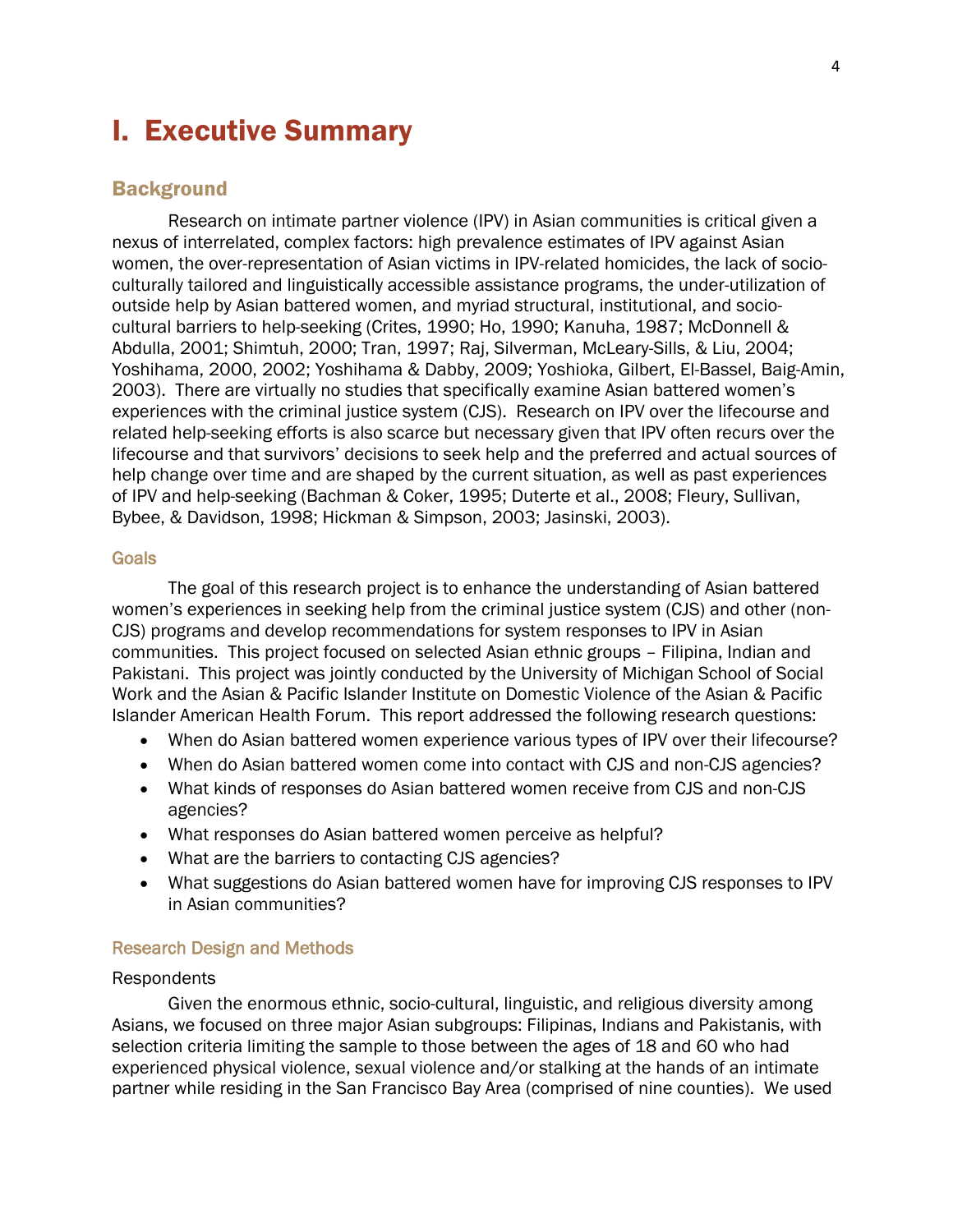a range of outreach methods (e.g., flyers at community venues and events, advertisements in various media outlets) to recruit respondents.

We conducted face-to-face interviews in English, Tagalog, and Hindi with a total of 143 women (87 Filipina women and 56 Indian and Pakistani women) who met the selection criteria. The respondents' mean age was 40.7 for Filipina and 34.5 for Indian/Pakistani women. The majority of the respondents (64.4% of Filipina and 82.1% of Indian/Pakistani women) were born outside the United States. Among foreign-born respondents, the mean age at which they came to the United States was 22-23 years old. At the time of the interview, 19.6% of Filipina women were married and another 27.6% were cohabiting with a partner; and among Indian/Pakistani women, 39.3% were married, and another 28.6% were cohabiting with a partner.

#### *Life History Calendar Method and Interview Procedures*

To facilitate the respondents' memory retrieval of their life experiences over time, we used the Life History Calendar (LHC) method (Freedman, Thornton, Camburn, Alwin, & Young-DeMarco, 1988). The LHC method is designed to collect lifecourse data retrospectively and to improve respondents' memory recall by asking first about memorable and/or easily recalled events and recording their occurrences in a familiar calendar format and in a manner that is accessible to the respondents during the interview (Freedman et al., 1988; McPherson, Popielarz, & Drobnic, 1992).

During the interview, respondents were asked about their experiences in various aspects of their lives (e.g., residential moves, birth of children) followed by questions about their relationship history, prior to answering questions about IPV. Interviewers then asked respondents if they had experienced IPV in each of their intimate relationships using behavior-specific items: physical violence (5 items); sexual violence (3 items), and stalking (2 items). For each type of IPV reported, the interviewer probed about the age at which a respondent experienced that type of IPV for the first time, and if and when it occurred in subsequent years. Next, respondents were asked about their contact with CJS agencies and non-CJS programs such as legal assistance, shelter, domestic violence programs, as well as the types of responses they received from these agencies/programs. Victims do not typically initiate contact with CJS agencies and personnel, such as prosecutor/DA's office, DA victim/witness advocates, and criminal court, but tend to have contact with these agencies and personnel through their initial involvements with the police. Hence, in this report, we examined respondent-initiated contact with the police in great detail.

In the last part of the interview, respondents were asked open-ended questions concerning a) the most helpful response they have received from any individual or organization; b) reasons for not having contacted any CJS agencies (when applicable); and c) their suggestions for improving the CJS responses to Asian battered women.

#### *Analytical Approaches*

To understand the timing of women's experience of IPV across the lifecourse, we examined the trajectories of three types of IPV – physical violence, sexual violence, and stalking. We used an analytic strategy known as multilevel modeling (MLM) to model women's individual and collective trajectories and assess whether the trajectories of IPV and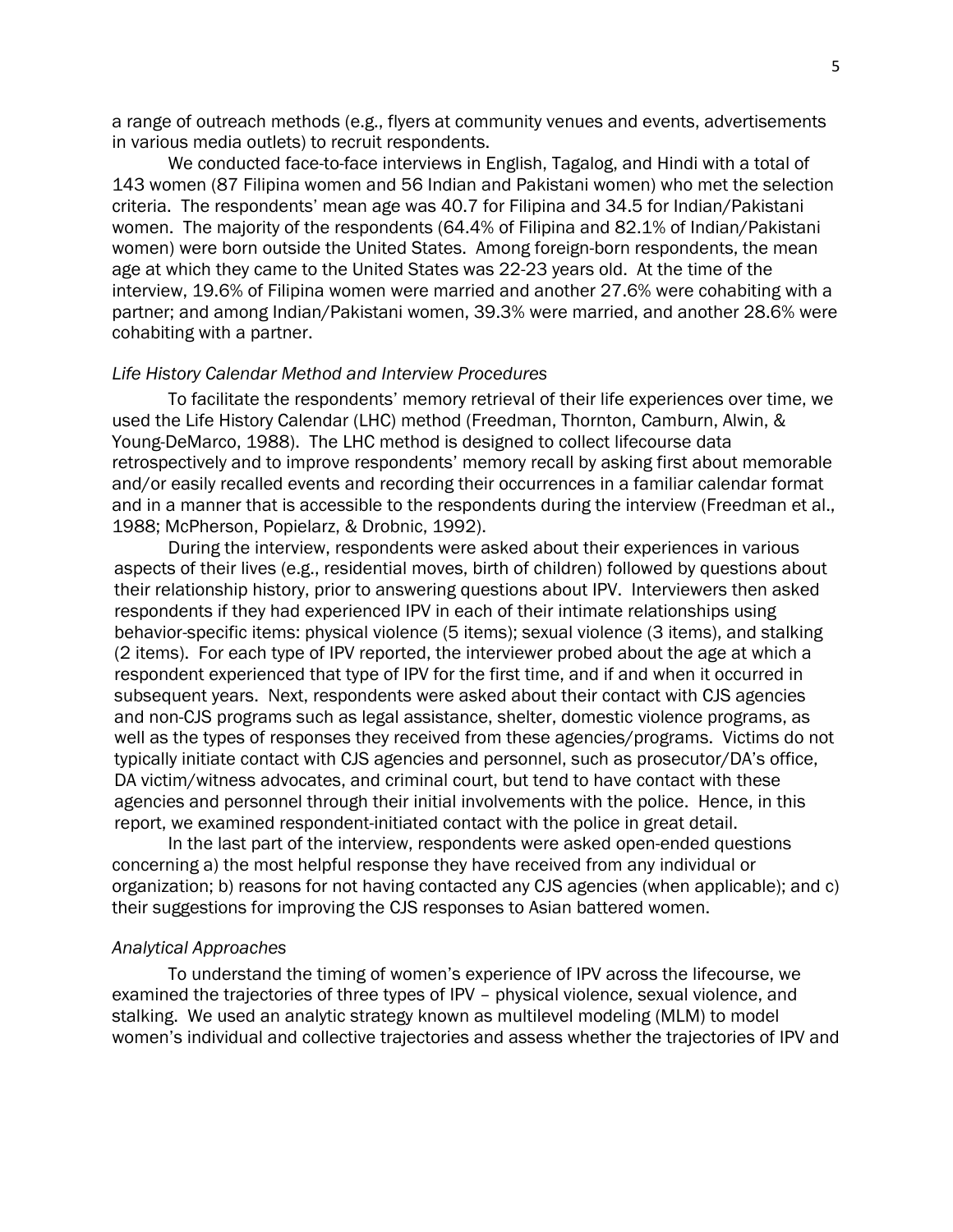help-seeking varied by immigration/generational position<sup>1</sup> and age cohort. Responses to open-ended questions underwent content analysis.

# Key Findings

*Summary of Trajectories of IPV over Women's Lifecourse*

- Physical violence was virtually ubiquitous, experienced by more than 95% of the women.
- A majority of women had experienced sexual violence (56.3% of Filipinas and 64.3% of Indians/Pakistanis) and stalking (67.8% of Filipinas and 50.0% of Indian/Pakistani women).
- In general, the probability of experiencing IPV increased rapidly in the early years, peaked in the mid- to late-twenties, and then gradually declined. An exception to this pattern was found for the probability of experiencing physical violence among Filipina women; Although overall rates of physical violence were lower for Filipinas interviewed at older ages (i.e., those born earlier), 1st generation Filipinas who were older at interview reported increasing levels of physical violence later in the lifecourse (e.g., peaking in the late thirties for women interviewed at 50).
- High levels of IPV were already experienced by some groups at age 16, the first year for which data were collected. Rates at this initial point were especially high for sexual violence among 1.5+ generations of Indian/Pakistani women (estimated at 18%) and for physical violence among 1.5+ generations of Filipinas interviewed at young ages (estimated at 30%).
- Trajectories of IPV varied by immigration/generational position and by cohort/age at interview (see *Similarities and Variations Across Immigration/Generational Position* and *Similarities and Variations Across Cohort/Age at Interview* for details).

# *Trajectories of Help-Seeking over Women's Lifecourse*

Respondents reported help-seeking from four sources: police, legal assistance, domestic violence (DV) shelters and non-shelter DV programs.

- Slightly more than half the respondents (51.7% of Filipina and 55.4% of Indian/Pakistani women) had called the police at least once.
- 43.7% of Filipina women and 60.7% of Indian/Pakistani women had sought legal assistance.
- With respect to DV programs, 25.3% of Filipinas and 41.1% of Indian/Pakistani women had used shelters; and 31.0% of Filipinas and 57.1% of Indian/Pakistani women had used non-shelter DV programs.

 $\overline{\phantom{a}}$ <sup>1</sup> In this report, respondents' immigration/generational position were classified into the following two groups: 1st generation—those who immigrated to the United States at age 13 or later, and 1.5+ generations—those who immigrated to the United States before age 13 (often described as 1.5 generation)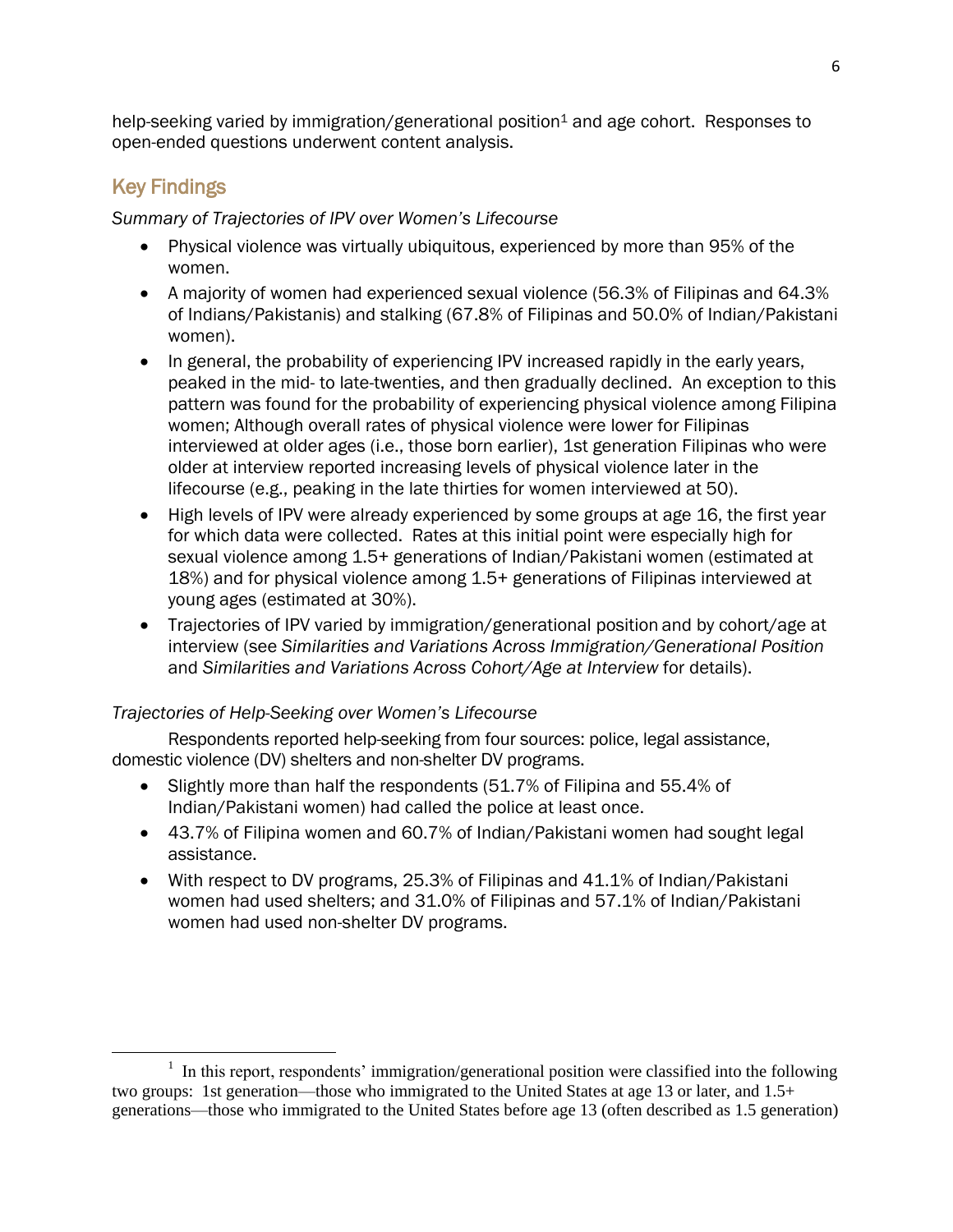We assessed the lifecourse trajectories of three types of IPV-related help-seeking calling the police, seeking legal assistance, and using DV programs (shelter and non-shelter programs)2.

- All three types of help-seeking showed similar patterns across the lifecourse, with probabilities of seeking help generally increasing for women who were interviewed at younger ages (i.e., those born more recently) but remaining essentially zero for women interviewed when they were older (i.e., those born earlier).
- The use of legal assistance, but not other types of programs, was associated with cumulative experiences of physical violence in prior years.
- Experience of stalking was associated with all types of help-seeking in the same year among both Filipina and Indian/Pakistani women.
- Experience of physical violence was associated with all types of help-seeking, with the exception of DV program use among Indian/Pakistani women.
- Experiences of sexual violence was only related to calling the police within that same year and not other types of help-seeking.
- Trajectories of help-seeking varied by cohort/age at interview and, to some extent, by immigration/generational position, although the effect of the latter was not significant after controlling for timing of IPV (see *Similarities and Variations Across Immigration/Generational Position* and *Similarities and Variations Across Cohort/Age* for details).

### *Source and Nature of the Responses Perceived as Helpful*

Respondents described the source and the nature of the response they received that they considered most helpful (most helpful response, hereinafter).

- Frequently mentioned sources of the most helpful response included friends and family, DV programs, legal assistance programs, and CJS agencies.
- Frequently mentioned types of responses included information and referrals, as well as tangible/concrete assistance and emotional support.
- Both the source and nature of the most helpful response varied somewhat by immigration/generational position and by cohort/age at interview (see *Similarities and Variations Across Immigration/Generational Position* and *Similarities and Variations Across Cohort/Age at Interview* for details).

# *Perceived Barriers to Contacting CJS Agencies*

 $\overline{a}$ 

Filipina and Indian/Pakistani women reported a range of factors that compromised their ability and willingness to contact CJS agencies such as the police.

 Frequently mentioned barriers included: lack of knowledge/familiarity with the CJS system; fears about consequences or fears about their safety; shame, concerns about individual and family reputation and privacy; not wanting to jeopardize own or partner's immigration status; hoping their partner or the situation will change and not

 $2$  We combined the use of shelter and non-shelter programs when analyzing trajectories because of relatively low rates of use and substantial overlap between utilization of these two types of programs.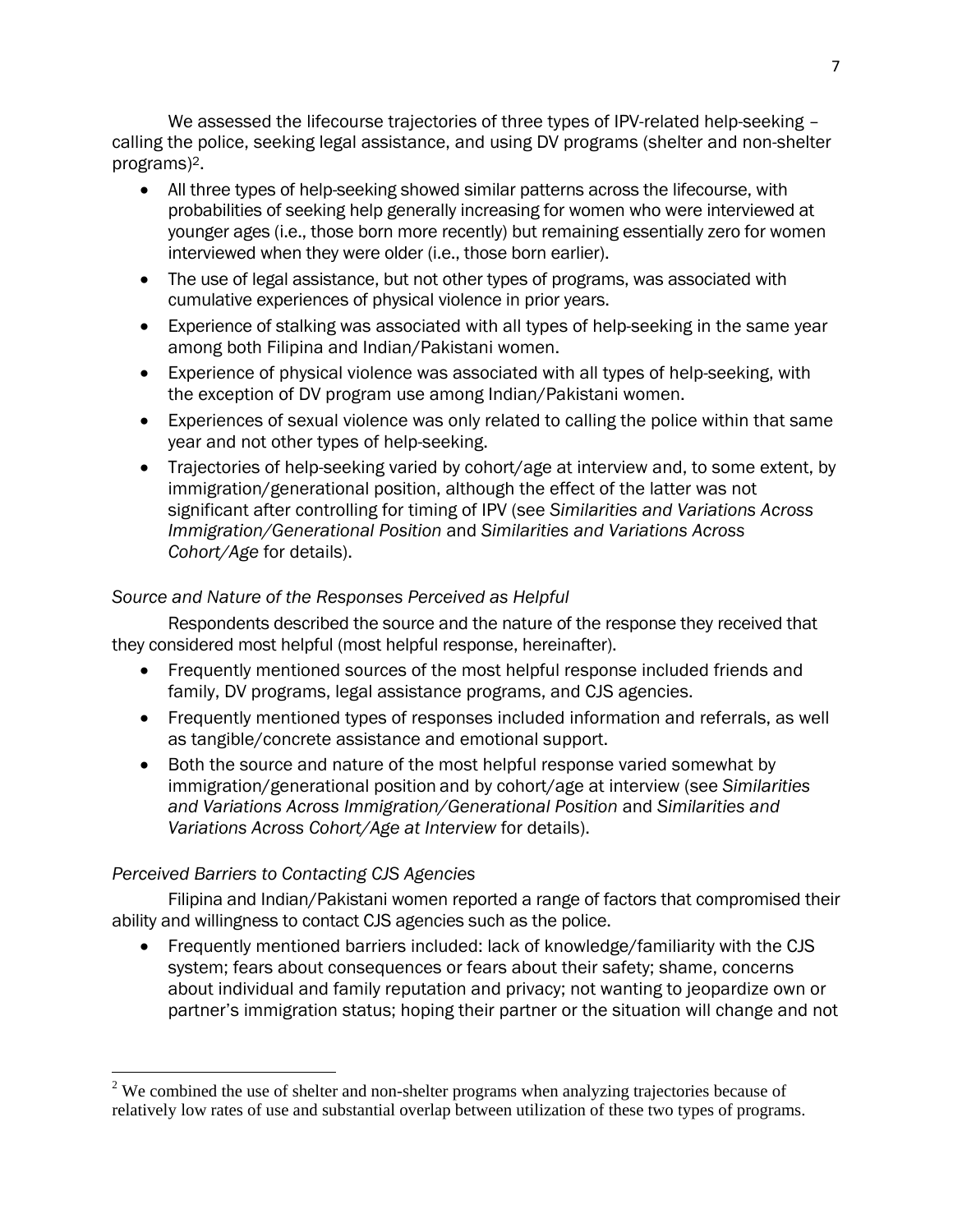being ready to call the police; and being threatened and/or prevented by the abuser from calling the police.

- Factors related to family and social networks identified as barriers to help-seeking included concerns for children (e.g., the need for a father) and family members (e.g., not wanting to burden them); and social isolation.
- Barriers to contacting CJS agencies varied somewhat by immigration/generational position (see *Similarities and Variations Across Immigration/Generational Position* for details).

## *Similarities and Variations Across Immigration/Generational Position*

- Physical and sexual violence reported by both Filipina and Indian/Pakistani women occurred earlier in the lifecourse among the 1.5+ generations than the 1st generation. Stalking also occurred earlier in the lifecourse for 1.5+ generations of Indian/Pakistani women, although not for Filipinas.
- In general, the risk of experiencing IPV was higher for the 1.5+ generations compared to the 1st generation for both Filipina and Indian/Pakistani women.
- Two types of help, calling the police among Filipina women and seeking legal assistance among Indian/Pakistani women, were less commonly sought by the 1st generation, compared to the 1.5+ generations; however, once the timing of IPV was accounted for, immigration/generational differences in help seeking were not significant, suggesting that help-seeking *per se* does not differ by immigration/generational position, although IPV experience does.
- Information and referrals were most frequently mentioned as a most helpful response by both 1st and 1.5+ generations among Filipina and Indian/Pakistani women. The next frequently mentioned responses by the 1.5+ generations were empathic communication and safety planning/advice; These types of response were less frequently viewed as a most helpful response among 1st generation women.
- Perceived barriers to contacting CJS also varied considerably between the two groups of women. Among 1st generation respondents, the most frequently mentioned barriers included: lack of knowledge/familiarity, immigration status, hope for change/not ready, deciding there was no need for police intervention, and fear of consequences/safety. Except for fear of consequences/safety, these reasons were not among the most frequently mentioned for the 1.5+ generations. The 1.5+ generations most frequently mentioned shame/reputation/privacy, fear of consequences/safety, and general fear as reasons for the lack of prior CJS contact.

### *Similarities and Variations by Cohort/Age at Interview*

- Cohort effects were found in the risk of stalking for both Filipina and Indian/Pakistani women, with the rate of stalking higher for women who were younger when interviewed (i.e., those born more recently) compared with those who were older when interviewed (i.e., those born earlier).
- Among Filipinas interviewed at younger ages, the 1.5+ generations were much more likely to experience physical violence early in the lifecourse. Among those interviewed at older ages, the 1st generation were more likely to experience physical violence later in the lifecourse. This pattern was in contrast to all other patterns of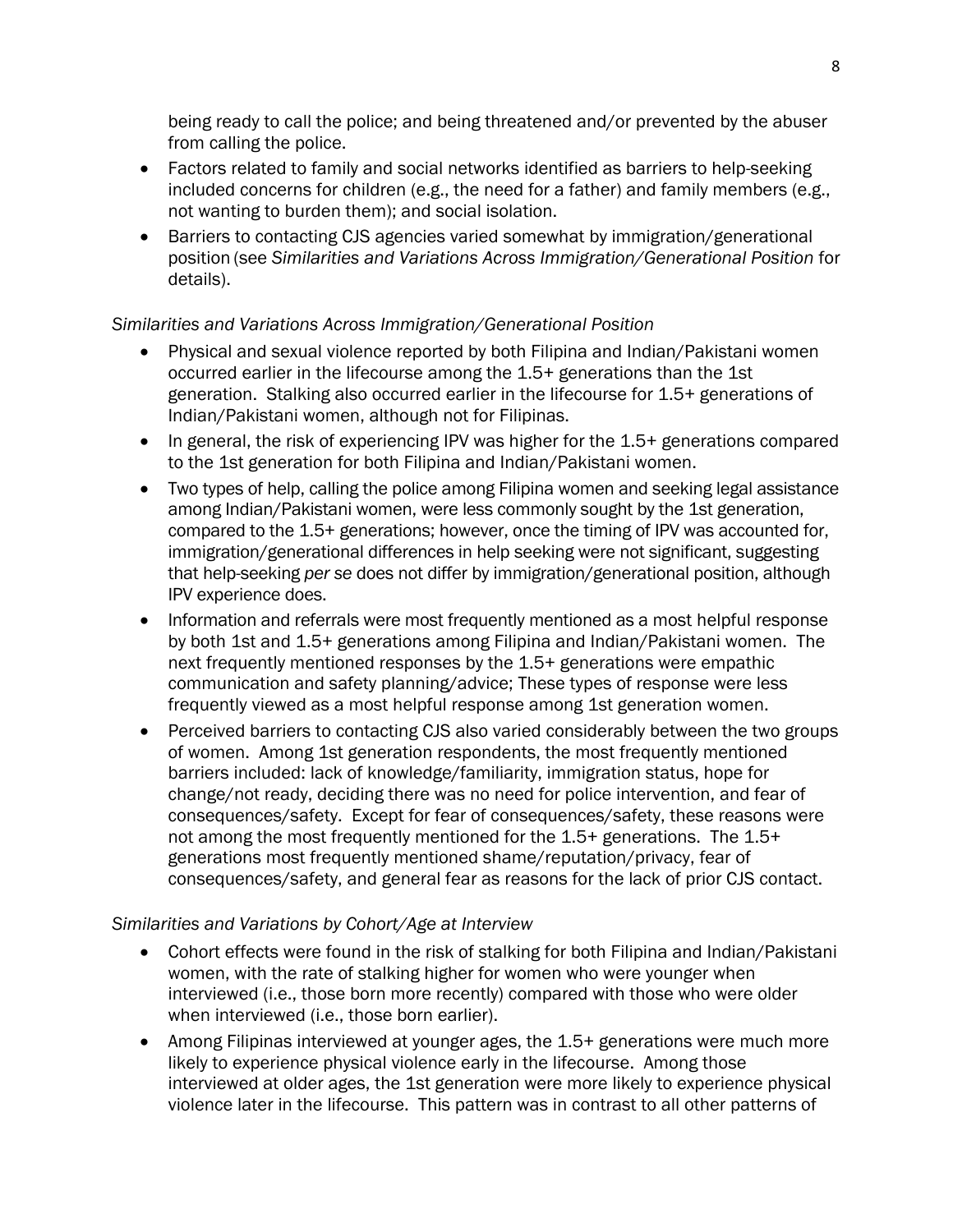IPV across the lifecourse, which typically increased rapidly in the early years, peaked in the mid- to late-twenties, and then gradually declined.

 Help-seeking trajectories varied by cohort/age at interview – in general, women who were interviewed at older ages were less likely than their younger counterparts to seek help from police, legal assistance and DV programs.

### Important Themes to Consider in the Response to IPV in Asian Communities

### *Police/Criminal Justice System Agencies are a Gateway to Assistance*

The majority (51.7% of Filipina and 55.4% of Indian/Pakistani respondents)had initiated contact with the police at least once prior to the interview, contrary to general perceptions that Asian battered women do not call the police. IPV experience was positively associated with the likelihood of calling the police in the year in which a woman experienced IPV, although this association was not consistently found for the probability of contacting legal assistance programs or DV programs. The majority of respondents who had contacted both the police and legal assistance programs had contacted the former before contacting the latter. There was a similar pattern in the use of DV programs – the majority of respondents contacted the police first and then a DV program. Together, these finding suggest that a contact with the police in the immediate aftermath of an IPV incident serve as an entry/gateway to getting in touch with other assistance programs.

### *Importance of Tailoring Programs to Asians*

For 1st generation respondents, domestic violence (DV) and legal assistance programs targeted to serve Asians tended to provide the most helpful responses, with 43.5% identifying Asian DV programs and 10.9% identifying Asian legal assistance programs as sources of the most helpful responses. This finding does not mean that programs not tailored to Asian battered women (non-Asian) do not have a role: 14.9% of Filipina women and 28.6% of Indian/Pakistani women contacted non-Asian DV programs, and 2.3% of Filipina women and 5.4% of Indian/Pakistani women sought help from non-Asian legal assistance programs. Given the saliency of socio-cultural barriers among 1.5+ generation women (e.g., shame/reputation/privacy and not burdening natal family), it is important that non-Asian agencies attend to socio-cultural factors pertinent to Asian battered women and tailor assistance programs to meet their needs.

### *Multi-Dimensional Support: Need for Tangible/Concrete and Emotionally Supportive Help*

A multi-dimensional approach to providing support was perceived as most helpful. Information and Referral (I&R), which were most frequently mentioned as the most helpful response by Filipinas and Indians/Pakistanis of both 1st and 1.5+ generations. In addition, multi-dimensions encompass tangible/concrete assistance (e.g., a place to stay, monetary help, help with child care, and food) and emotional support, safety planning/advice that promoted safety (e.g., encouraging victims to call police), and a range of responses that can be loosely categorized as "women-centered responses."

### *Importance of Relational Aspects of Helping*

Respondents emphasized the importance of listening to, believing, and understanding the survivor; refraining from pressuring the survivor; not making victim-blaming comments; not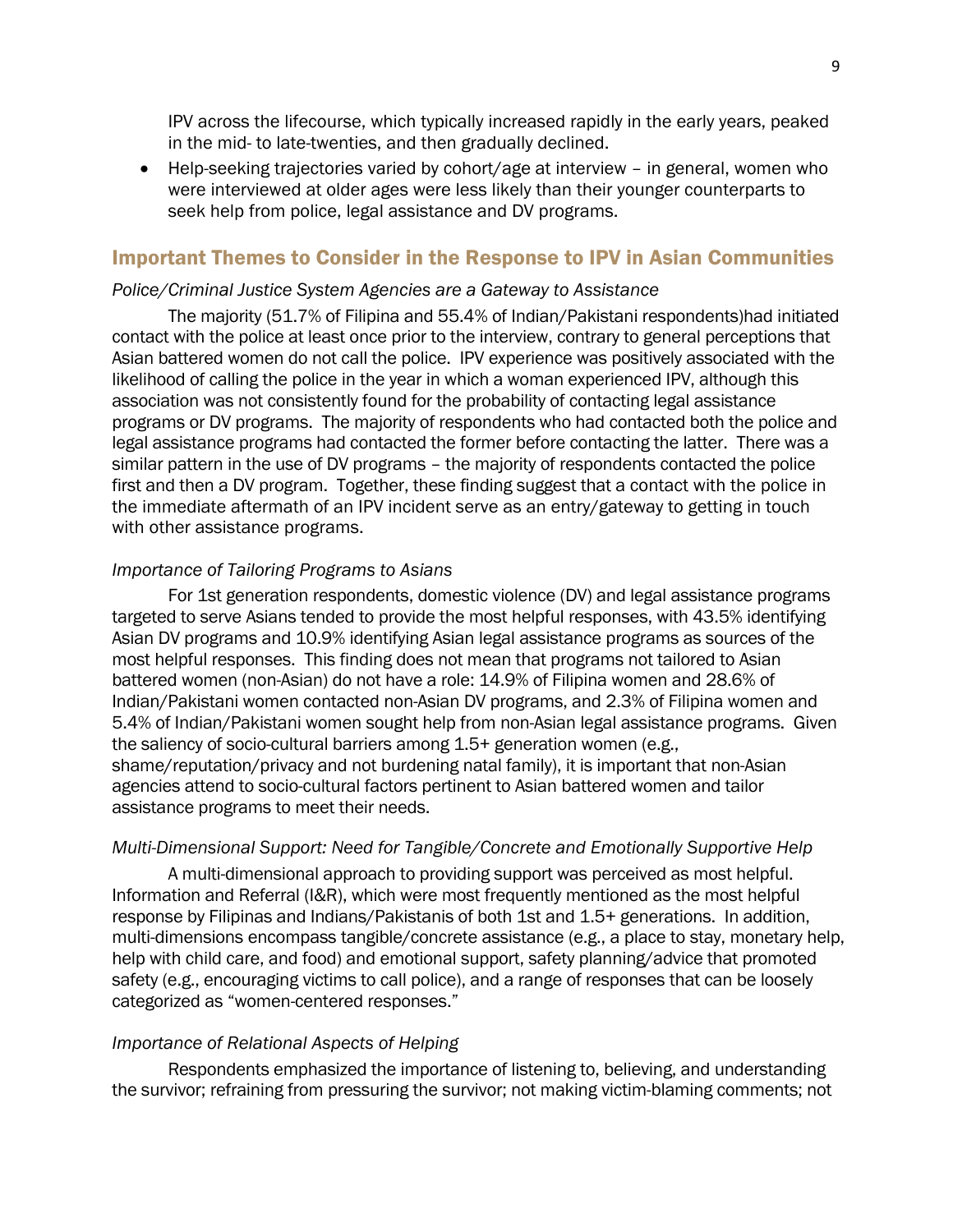stereotyping the survivor; and not making assumptions about the survivor or the cultural group or community to which she belongs. Their recommendations mirror one of the most helpful responses described by many respondents – empathic communication and displays of caring/concern.

### *Socio-Culturally Informed and Competent Responses*

Respondents iterated how critical cultural competency was. They pointed to the importance of individual officers and staff of various agencies being informed about the sociocultural values and norms that influence the types of IPV perpetrated and women's willingness and ability to seek outside assistance. In addition to these individual-level changes, respondents suggested increased staffing and training and collaboration with Asian domestic violence programs and other non-CJS programs to strengthen the CJS agencies' organizational capacity to work more effectively with Asian battered women.

### Methodological Strengths and Limitations

The combination of Life History Calendar (LHC) methods for data collection and multilevel modeling (MLM) approaches to data analysis is a promising strategy for examining women's experience of IPV across the lifecourse. LHC interview methods offer improvements in memory cuing and recall, and MLM analysis makes full use of LHC data. Both are flexible and can be used to examine lifecourse trajectories of many types of experiences, including many of the issues pertinent to CJS agencies, such as crime perpetration and victimization, arrests, prosecutions, and sentences (Yoshihama & Bybee, in press).

This study makes an important contribution to the examination of cohort effect, which has not been extensively investigated in IPV research. One of the strengths of the MLM approach is the ability to examine the cohort effects, as well as the effects of substantive covariates while adjusting for cohort effects due to differences in respondents' ages at the time of the interview. This study did indeed find substantial cohort effects in the lifecourse trajectories of IPV experience. Effects attributable to cohort may reflect several processes, including recall biases, historical shifts in women's perceptions of what acts "count" as IPV, age-related differences in willingness to disclose IPV, or actual cohort differences in the level and timing of IPV, which may be related to changing relationship type or timing. The study also found substantial cohort effects on the probability of seeking help, which may reflect historical changes in availability of assistance programs and resources. More research is needed to examine these possible influences. Regardless of the source of these effects, it is important that analyses of self-report lifecourse data use methods such as MLM that can examine and control for cohort influences, both as a main effect and in interaction with other variables of interest.

This study used a non-probability sample recruited by community outreach efforts. This is consistent with the project's main purpose: to enhance the understanding of the lifecourse trajectories of Asian battered women's experiences of IPV and contact with CJS agencies and non-CJS programs, including an examination of barriers to contacting CJS agencies. Multi-method recruitment strategies resulted in obtaining a sample of women from a wide range of backgrounds. However, due to the use of a non-probability sample, the generalizability of the study's findings is limited. Generalizability beyond the experiences of the three selected Asian ethnic groups is also limited, yet this represents a strength of this study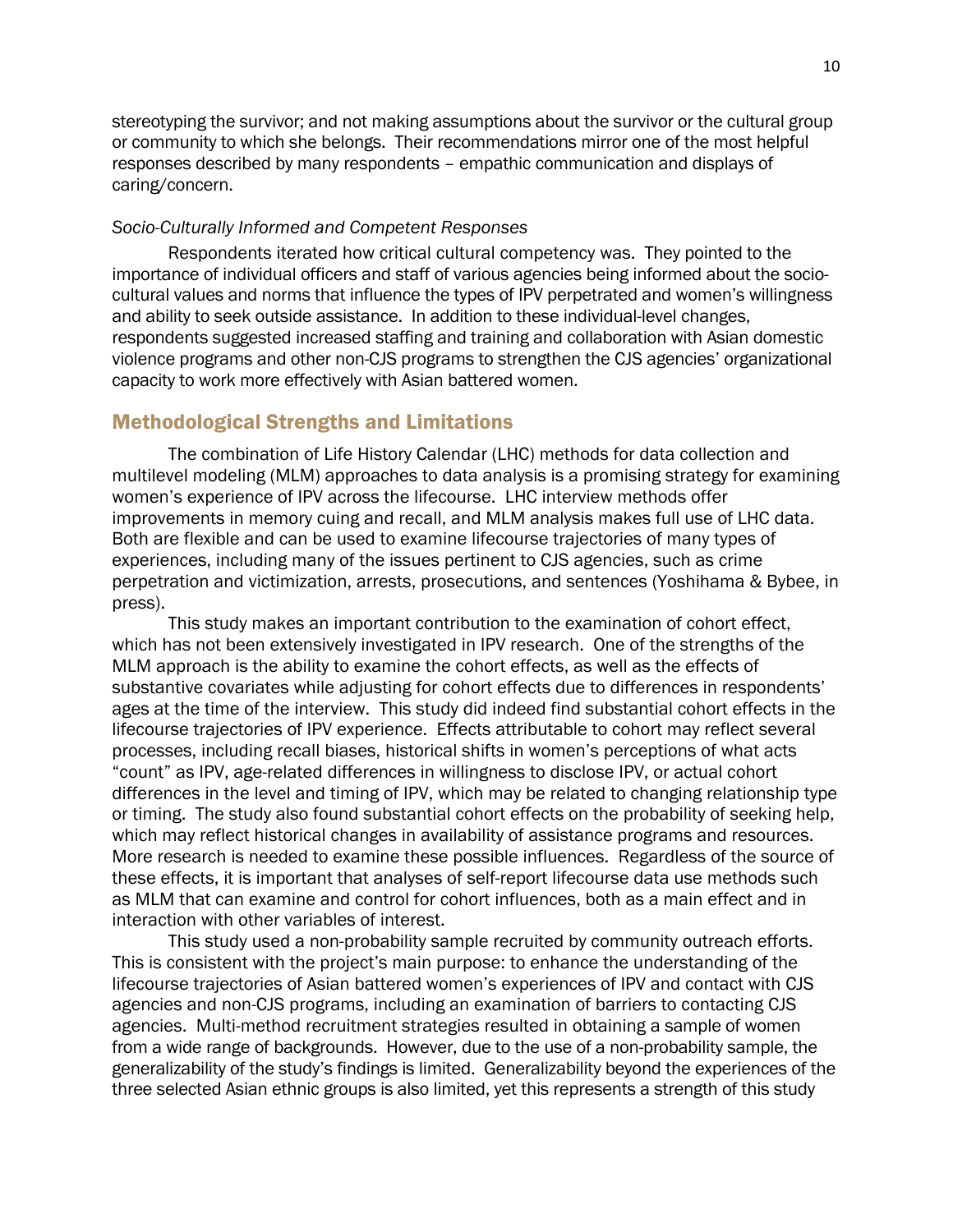because it avoided the problem of aggregating the data from women of different ethnic backgrounds whose experiences may differ considerably.

## Recommendations for Strengthening CJS Responses to IPV in Asian **Communities**

Based on the study's findings, we present the following recommendations for strengthening CJS responses to IPV in Asian communities, along with next steps for future research.

### *CJS Responses to Asian Survivors/Victims*

*Recommendation #1: Adopt an integrated response model.* We recommend that police officers adopt an integrated response model that combines legal and supportoriented approaches to cases. This can be achieved by training police officers on an integrated response model; co-locating advocacy and support services within police departments much as what family justice centers do; and enhancing coordinated community responses (CCR) with collaboration between law enforcement and advocates providing socio-culturally and linguistically tailored programs.

*Recommendation #2: Identify high-risk and/or under-served groups and develop tailored intervention approaches.* The findings of this study point to substantial within-group variations in the lifecourse trajectories of IPV and help-seeking by women's age, immigration/generational position and cohort. For example, this study identified certain groups – e.g., Filipino, Indian and Pakistani adolescents and young adults – to be at a higher risk of experiencing IPV. It also found that some groups (e.g., older cohort) were less likely to contact CJS agencies than others. We recommend that CJS agencies analyze the demographics of the communities they serve to identify salient subgroups to whom targeted and/or tailored approaches may be necessary in order to reach out to them and to encourage help-seeking. CJS personnel should also understand the barriers Asian women face and how they can address them.

*Recommendation #3: Assess for stalking at all IPV incidents and at all points of contact with victims.* Given the high prevalence of stalking and a significant association of experiences of stalking and help-seeking found in this study, all CJS agencies, particularly law enforcement and investigation units, should include questions about stalking when taking reports, giving it as much weight as physical and sexual violence. Assessment for stalking should be included as one type of IPV regardless of whether the couple is separated or estranged.

*Recommendation #4: Design policies, practices and resources about IPV in Asian adolescent and young adult relationships that take socio-cultural prohibitions against dating into account.* Such policies and procedures are indicated by the study's results that women are at risk of IPV earlier in their lifecourse. CJS responses to Asian adolescents and young adults reporting IPV should assess how parents might respond to victims and what procedures will preserve confidentiality and safety for adolescent and young adult victims.

*Recommendation #5: Train CJS on abuses related to immigration status and how to address community and victim fears about immigration-related issues and the rights of immigrants.* All CJS agencies should be trained about abuse related to immigration status so that they can understand, respond to and investigate these abuses; consider safety implications and consequential impacts on children and adult family members; and be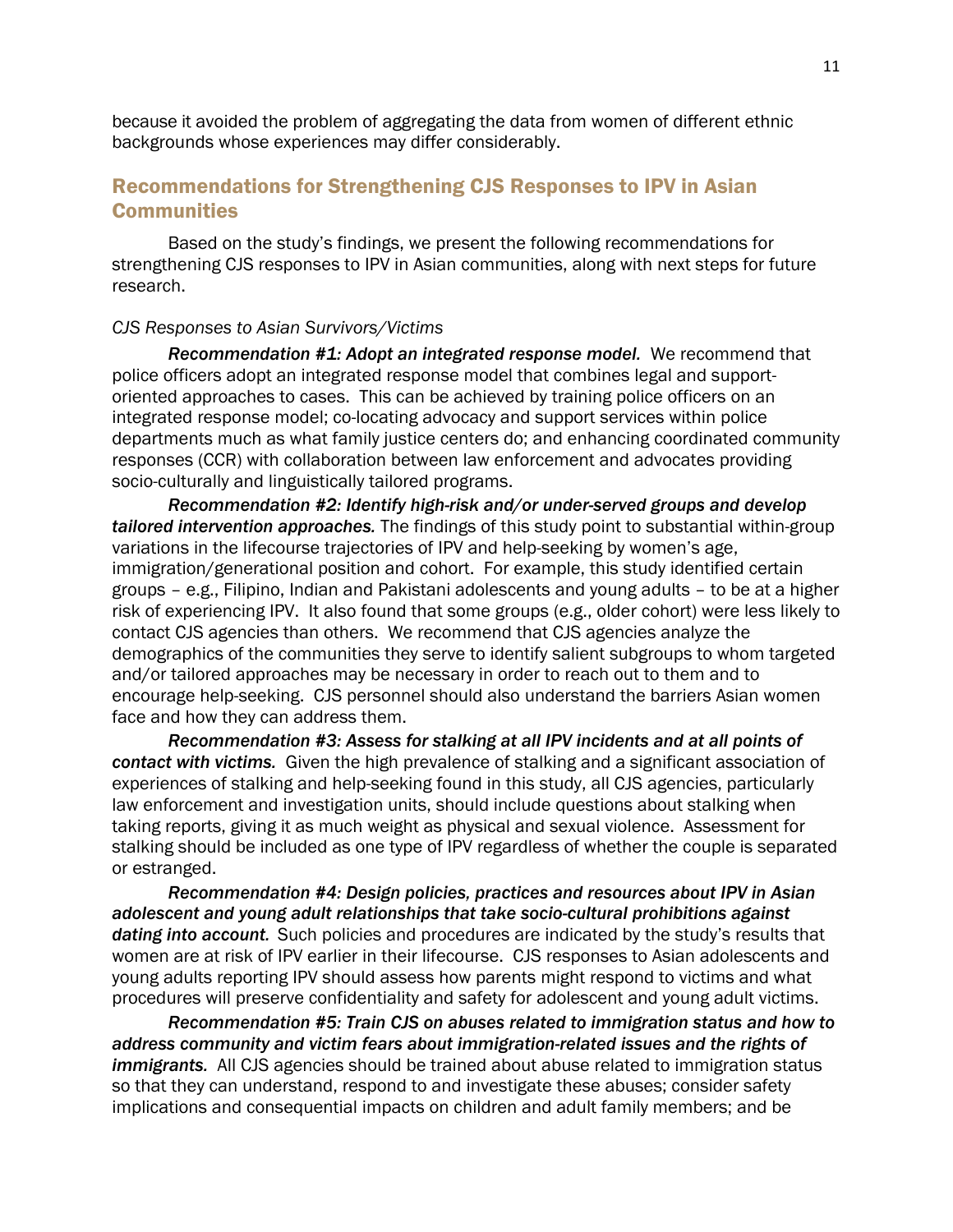familiar with legal remedies available to immigrant crime victims. In addition, because immigration-related fears are barriers to help-seeking, police officers should be trained to identify and address fears such as threats of deportation; how immigrants' experiences of calling police in their home countries affect their current attitudes toward seeking help from police; and how this can confer greater impunity to batterers.

*Recommendation #6: Make I&R (Information & Referral) assistance integral to outreach and advocacy.* CJS agencies are an important gateway to additional resources in battered women's long and winding trajectories of help-seeking. Recognizing the importance of I&R to victims, CJS personnel should provide and publicize up-to-date resources and referrals for battered women and explanations about such services.

### *Collaboration and Outreach*

*Recommendation #7: Implement collaborative procedures for mutual training, problem-solving, and capacity building.* Specific recommendations include (a) CJS agencies should design trainings for advocates to deepen their understanding of CJS policies and procedures; (b) Domestic violence programs serving Asians should design trainings that improve CJS practices and strengthen CJS agencies' capacity to meeting the needs of Asian communities; and (c) CJS agency representatives and community-based-organizations should establish procedures to identify and address problems that arise in responding to cases of IPV in a spirit of collaboration instead of confrontation.

*Recommendation #8: Promote reporting of IPV and demystify CJS responses through enhanced community outreach and explanations of CJS roles and procedures.* Some survivors' comments indicated that they did not fully understand the criminal justice system. Demystifying the CJS would help reduce victim fears and batterer manipulation, which in turn could considerably encourage help-seeking.

*Recommendation #9: Include Asian programs in multi-disciplinary and/or CCR teams.* Domestic violence programs and legal assistance programs, especially those tailored to Asians, play an important role in the lives of the 1st generation Asian battered women. These programs are often at the forefront of innovative strategies to address diverse needs of their communities. Their inclusion and input into Coordinated Community Response teams will benefit all members of multi-disciplinary teams.

*Recommendation #10: Collaborate with community-based organizations in a manner that does not burden but strengthens their capacity.* We recommend that CJS agencies invest in collaborative efforts without burdening community-based organizations, e.g., expecting bilingual advocates or ad hoc interpreters to obviate the need for professional interpreters. Small community-based-organizations have limited resources, yet provide hours of unfunded services to other programs. We recommend that CJS agencies budget funds in order to integrate collaboration with community-based-organizations – such funds are available through VAWA's STOP funding and Grants to Encourage Community Solutions (formerly, Grants to Encourage Arrests).

### *Systems Change*

*Recommendation #11: Understand how the culture of CJS agencies can adversely affect victims and make changes that maximize benefits to victims.* Respondents in this study pointed out that some attitudes and behaviors of CJS personnel (e.g., lack of empathy, emphasizing only the legal aspects of policies and procedures) were alienating. An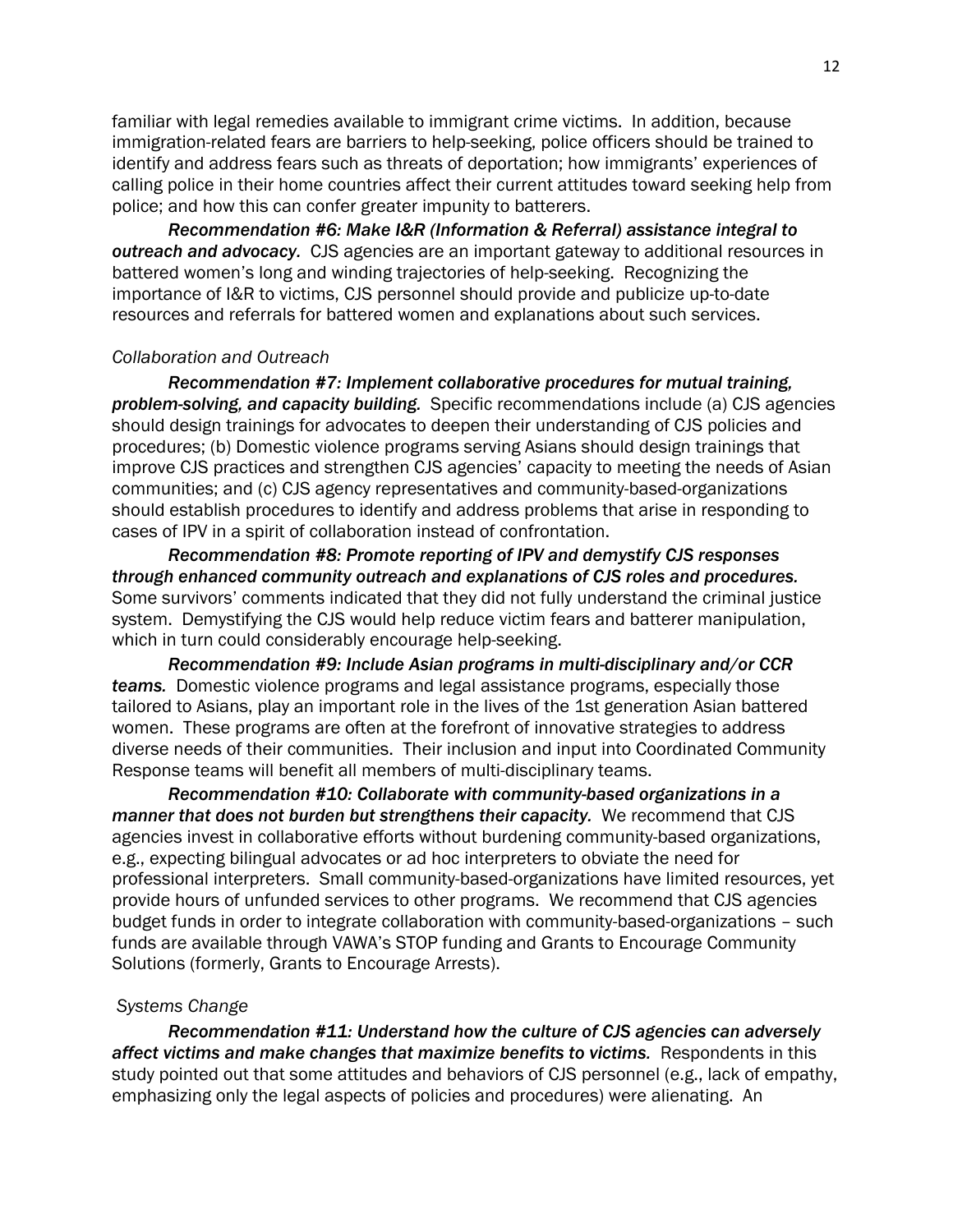important step for CJS agencies to improving their responses to Asian and other ethnic communities is to understand how their own culture affects battered women. We recommend that CJS agencies engage in a critical analysis of their agency's culture because such an organizational/cultural audit can help develop strategies to minimize its deleterious effects and maximize its salutary ones. Thus, changes to CJS culture can help obviate negative community perceptions, fear, distrust, and decreased willingness in help-seeking, benefits that community policing in fact aim for.

*Recommendation #12: Enhance cultural competencies of CJS agencies at both individual and organizational levels.* Improving the cultural competency of individual CJS personnel is important; however, more attention needs to be paid to cultural competency at the organizational level. Without organizational commitment to serving Asian, and other, communities, training individual personnel on cultural competency will not have a lasting impact.

*Recommendation #13: Increase language access through provision of interpretation services.* All programs receiving federal funds (directly or indirectly) are obligated to comply with Title VI and provide meaningful access to victims and litigants with limited English proficiency. We recommend that CJS agencies conduct the 4-factor analysis in the DOJ Guidance to Federal Financial Assistance Recipients Regarding Title VI Prohibition Against National Origin Discrimination Affecting Limited English Proficient Persons. All CJS agency personnel, as well as advocates in community-based-organizations, should be trained in working with spoken and sign language interpreters.

### Next Steps for Future Research

Additional studies of lifecourse trajectories of IPV and help-seeking need to be conducted to examine whether the relationships observed for Filipina and Indian/Pakistani women are similar or different for other groups of Asian and other under-studied population groups. That said, moving beyond examination of *across*-group differences, elucidation of significant *within*-group variations in IPV remains an important area for future research. Given that variance in IPV trajectories was not completely explained by the model that included the respondent's age, age at interview, and immigration/generational position, future research should examine additional factors associated with variations in IPV risks. Additional areas of future research include detailed studies of IPV among Asian youth; analyzing the interrelationships among various types of IPV; changing IPV risks across relationship phases, and exploring factors that explain the general decline in IPV risk during the later years of the lifecourse.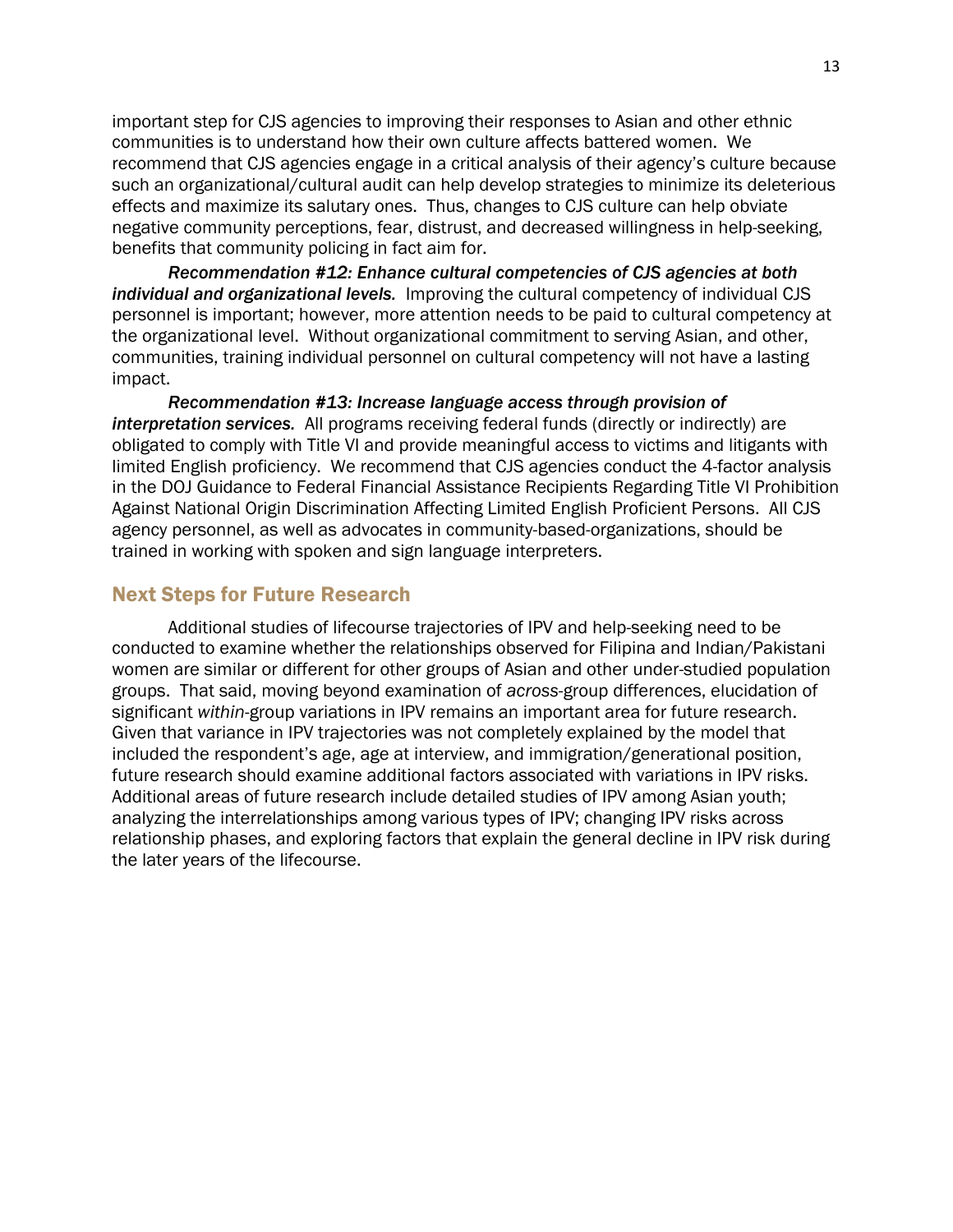# II. Introduction

### Goals and Research Questions

The goal of this research project is to enhance the understanding of Asian battered women's experiences in seeking help from the criminal justice system (CJS) and other (non-CJS) programs and develop recommendations for system responses to intimate partner violence (IPV) in Asian communities. This project was jointly conducted by the University of Michigan School of Social Work and the Asian & Pacific Islander Institute on Domestic Violence of the Asian & Pacific Islander American Health Forum.

With an overall aim of understanding lifecourse trajectories of women's experiences of IPV and help-seeking, we used a specialized methodology, the Life History Calendar (LHC) method (Freedman et al., 1988) to collect retrospective data. Using multi-level modeling, we examined the trajectories of Asian women's experiences of IPV and their contact with CJS and non-CJS agencies over their lifecourse. We also used descriptive and qualitative analyses to examine Asian battered women's experiences with CJS agencies and their recommendations for improving CJS responses. This report addresses the following research questions:

- When do Asian battered women experience various types of IPV over their lifecourse?
- When do Asian battered women come into contact with CJS and non-CJS agencies?
- What responses do Asian battered women receive from CJS and non-CJS agencies?
- What types of responses do Asian battered women perceive as helpful?
- What are the barriers to contacting CJS agencies?
- What suggestions do Asian battered women have for improving CJS responses to IPV in Asian communities?

The Asian population in the United States is not monolithic but is comprised of over 40 ethnic groups; the U.S. Census Bureau identified 24 Asian ethnic groups (U.S. Census Bureau, 2000). Groups differ considerably in migratory and historical experiences, as well as socio-demographic and socio-economic characteristics. The Asian population as a whole is one of the fastest-growing ethnic groups in the United States. In 2000, there were approximately 11.9 million Asians in the United States, representing 4.2% of the total U.S. population (Barnes & Bennett, 2002; Grieco, 2001). The Asian population is projected to increase to 18.7 million to make up 5.5% of the total U.S. population by 2020 (U.S. Census Bureau, 2008a, 2008b).

This study fills a general void in research on lifecourse experiences of IPV and helpseeking efforts and a specific gap in research on Asian women's lifecourse experiences. Given the enormous ethnic, socio-cultural, linguistic, and religious diversity among Asians, this study focused on three major Asian subgroups: Filipinas, Indians and Pakistanis. We conducted in-depth face-to-face interviews with a total of 143 women (87 Filipina women and 56 Indian and Pakistani women) who had experienced IPV in the San Francisco Bay Area. We selected a specific geographic locality because there can be wide variations in the types and levels of assistance and resources available across different regions of the United States. In the study site, the San Francisco Bay area, Asians make up 23 % of the population. Between 1990 and 2000, the Asian population grew by 44.6%, a much faster rate than the area's general population (12.2%) (Asian Pacific Fund, 2003). The largest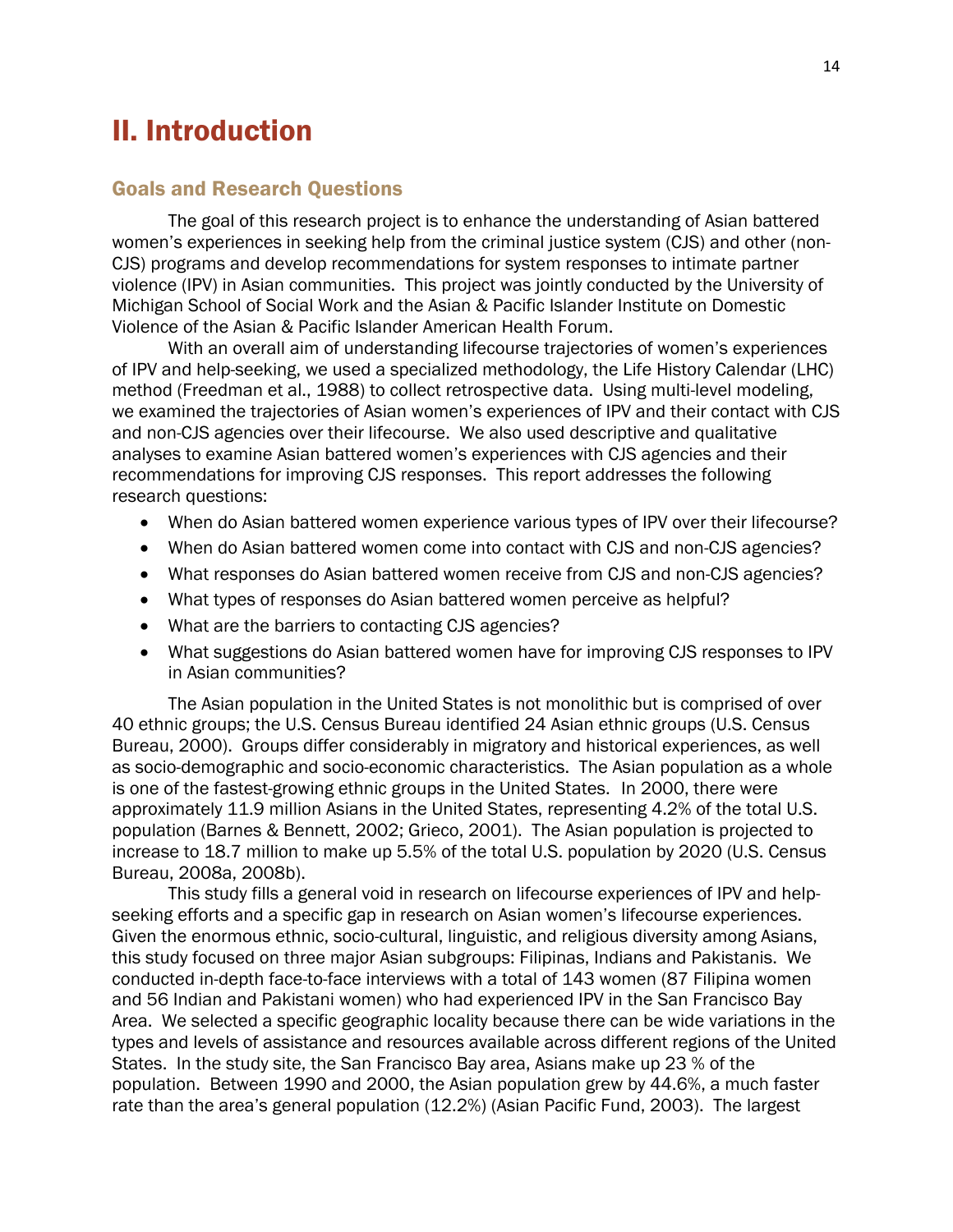Asian group is Chinese, followed by Filipino and South Asian (e.g., Bangladeshi, Bhutanese, Indian, Nepali, Pakistani, and Sri Lankan).

This study assesses the timing of various types of IPV Filipino and Indian/Pakistani women experience over the lifecourse; the nature of their contact with CJS agencies; barriers to contacting CJS agencies; and their perceptions about helpful responses. Throughout the study, we refer to Asian communities in the aggregate, and to specific ethnic groups – Filipinos and Indian/Pakistani. The aggregate and disaggregate groups are not meant to be conflated, but as noted above, the diversity of Asians precluded a research study on all Asians.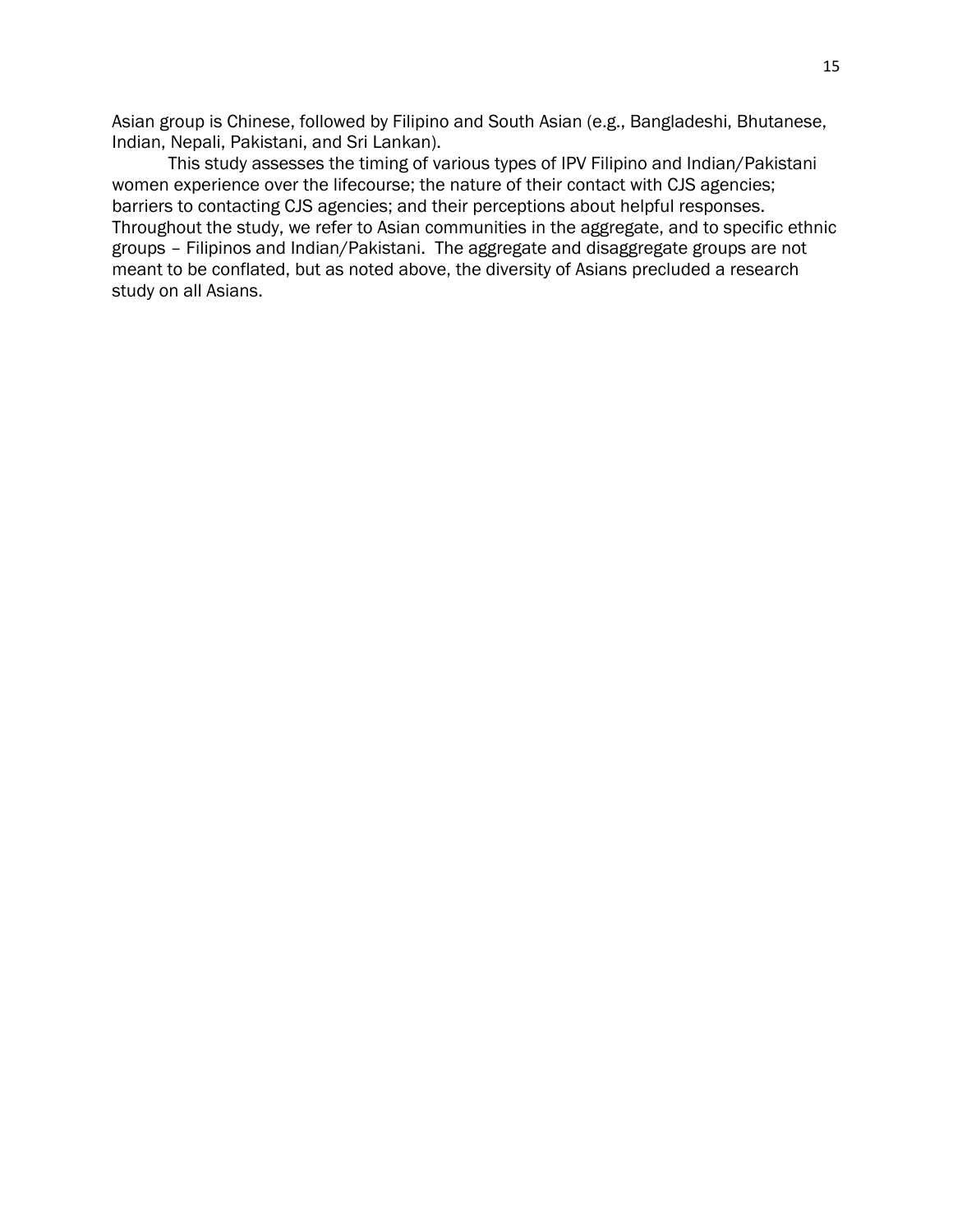# III. Background and Literature Review

### Intimate Partner Violence in Asian Communities

Intimate Partner Violence (IPV) is a pattern of abuse that includes physical, sexual, economic, and emotional violence, as well as various coercive and controlling tactics employed by one intimate partner against another to dominate, intimidate and subjugate the victim. Clearly IPV affects all populations; however, the socio-cultural, structural and institutional issues unique to Asian communities warrant focused examination. We review the literature on IPV in women of various Asian backgrounds, because although this report focuses on Filipina, Indian and Pakistani women, there is a scarcity of IPV studies that specifically assess these three groups.

Estimating the prevalence of IPV in Asian communities in the United States is challenging. Large-scale studies of representative samples that include various racial and ethnic groups tend to find a lower rate of IPV among an aggregated group of Asians or Asians and Pacific Islanders. For example, the National Violence Against Women Survey (NVAWS, Tjaden & Thoennes, 2000) found a lower lifetime rate of physical IPV for the aggregated group of Asian Pacific Islander women (12.8%<sup>3</sup>) than for other groups of women (21.2%-30.7%). The 2005 Behavioral Risk Factor Surveillance System (BRFSS) survey in 16 states and 2 territories (Black & Breiding, 2008) also found a lower rate of lifetime IPV among the aggregated Asian group (9.7%) compared to other racial/ethnic groups (20.5%- 29.2%). Studies of Asians conducted in local/regional settings have found a wide range of lifetime prevalence of IPV (14.0%-51.7%) and past-year rates (3.0-26.6%) (Hicks, 2006; Himelfarb Hurwitz, Gupta, Liu, Silverman, & Raj, 2006; Kim & Sung, 2000; Leung & Cheung, 2008; Raj & Silverman, 2002; Yick, 2000b; Yoshihama, 1999). These findings suggest that the prevalence of IPV in Asian communities is not consistently lower as found in large-scale studies, but may be higher. Due to the underreporting common to survey research, the true extent of IPV may be higher than these survey-based estimates.

 Asian women and children are over-represented in IPV-related homicide statistics. Of women and children killed in IPV-related homicides in Massachusetts in 1991, 13% were Asian, although Asians represented only 2.4% of the state's population (Tong, 1992). In California's Santa Clara County, 31% (16 out of 51 cases) of IPV-related homicides from 1993-1997 involved Asians (Santa Clara County Death Review Sub-Committee of the Domestic Violence Council, 1997), although Asians comprised only 17.5% of the county's population.

Very few studies have investigated IPV among Filipina women in the United States. One study of a small convenience sample of undocumented Filipina women (*n*=45) found that 20% of them had experienced physical, emotional, or sexual abuse at the hands of their intimate partners (Hoagland & Rosen, 1990). Most studies of IPV among South Asian women do not disaggregate ethnic groups. Two studies that used a convenience sample of South Asian women recruited from various community outreach methods found that between 21.2% and 40.8% of them had experienced intimate partners' physical and/or sexual violence (Himelfarb Hurwitz et al., 2006; Raj & Silverman, 2002). One notable

 $\overline{\phantom{a}}$ 

<sup>&</sup>lt;sup>3</sup> Because most studies of IPV in Asian communities assessed physical violence, for comparative purposes, the rates of physical violence are presented when available. In NVAWS, the reported rates of physical and/or sexual violence were 15.0% for Asian Pacific Islanders and 24.8-37.5% for other groups.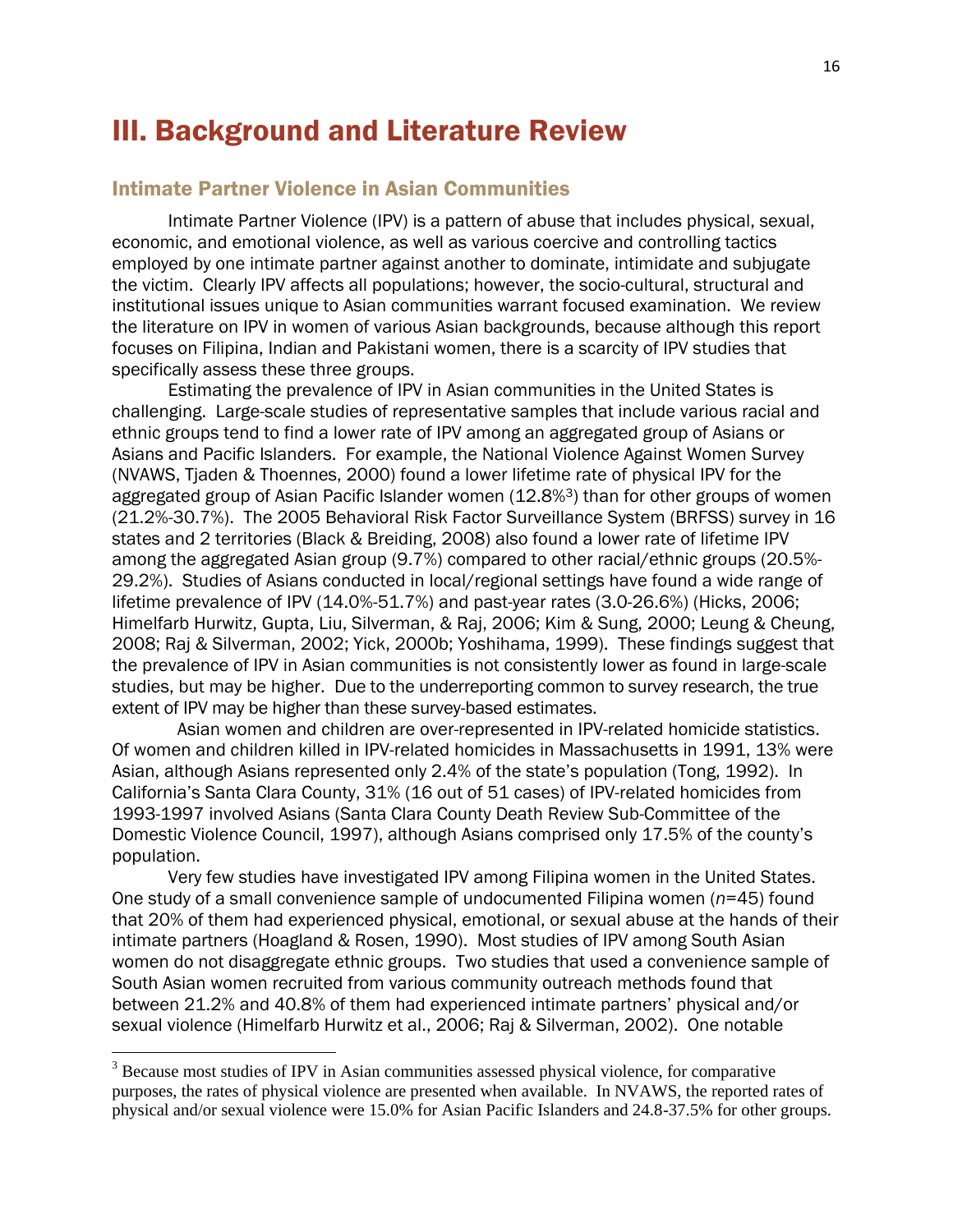exception to the aggregation is a study of six Asian groups, which reported separate prevalence rates of past-year IPV for Filipino men and women (21.8%) and Indian men and women (19.5%); however, this study used a non-probability sample and did not provide rates separately for women and men (Leung & Cheung, 2008).

### Barriers to Help-Seeking

Battered women of all racial and ethnic backgrounds face many barriers that impede their access to assistance (Felson, Messner, Hoskin, & Deane, 2002; Fugate, Landis, Riordan, Naureckas, & Engel, 2005; Orloff, Dutton, Hass, & Ammar, 2003; Wachholz & Miedema, 2000; Wolf, Ly, Hobart, & Kernic, 2003). However, certain structural and institutional arrangements in U.S. society and socio-cultural factors pose particular barriers for Asian battered women.

### *Lack of Socio-culturally and Linguistically Tailored Programs*

In general, the lack of sufficient resources and services is a serious barrier for all victims of IPV; and a lack of socio-culturally and linguistically tailored programs compounds those barriers for Asian women. Asian activists have established programs across the country (over 150 according to the latest count by the Asian & Pacific Islander Institute on Domestic Violence); yet they do not meet existing levels of need. Even in San Francisco, where there are multiple organizations for Asian battered women, the need clearly exceeds the availability of services. For example, in FY 2007-2008, Asian Women's Shelter turned away 177 women and 88 children due to lack of shelter space; and only a total of 28 women and 18 children received shelter services (Yoshihama & Dabby, 2009). In many areas of the nation, there are simply no programs that are socio-culturally relevant and/or linguistically accessible for Asian women.

A lack of linguistically or socio-culturally competent programs can lead to inadequate and often discriminatory responses from institutions or professionals. Agencies not tailored to Asian battered women may lack the knowledge and skills needed to understand barriers and risks they face, and prevailing socio-cultural values and proscriptions (Almeida, 1993; Erez, Ammar, Orloff, Martin, & Pendelton, 2002). Incompetent responses can be lethal. Fatality reviews in Washington State found that the rate of IPV-related homicides was higher among immigrants such as Asians and Latinas although many had accessed the criminal and civil legal systems previously (Hobart, 2002). The report attributed the high rate of IPVrelated homicides among immigrant women to inconsistent or insufficient responses by these systems.

### *Structural and Institutional Barriers*

There are many structural and institutional barriers; we review four salient ones here. *(1) Immigration status.* When a battered woman's immigration status is used by her abusive partner to isolate and abuse her, she faces significant structural barriers. A recent study of South Asian women in Boston found that those on spousal dependent visas were more likely to experience IPV than those with other visas or immigration statuses (Raj et al., 2004). In the provision of the Marriage Fraud Act Amendments of 1986 (8 U.S.C. d1186a), a foreign spouse of a U.S. citizen or Legal Permanent Resident (LPR) is granted a two-year conditional residency status, requiring the citizen or LPR to petition on behalf of his/her foreign spouse in order for the latter to obtain permanent residency. A woman whose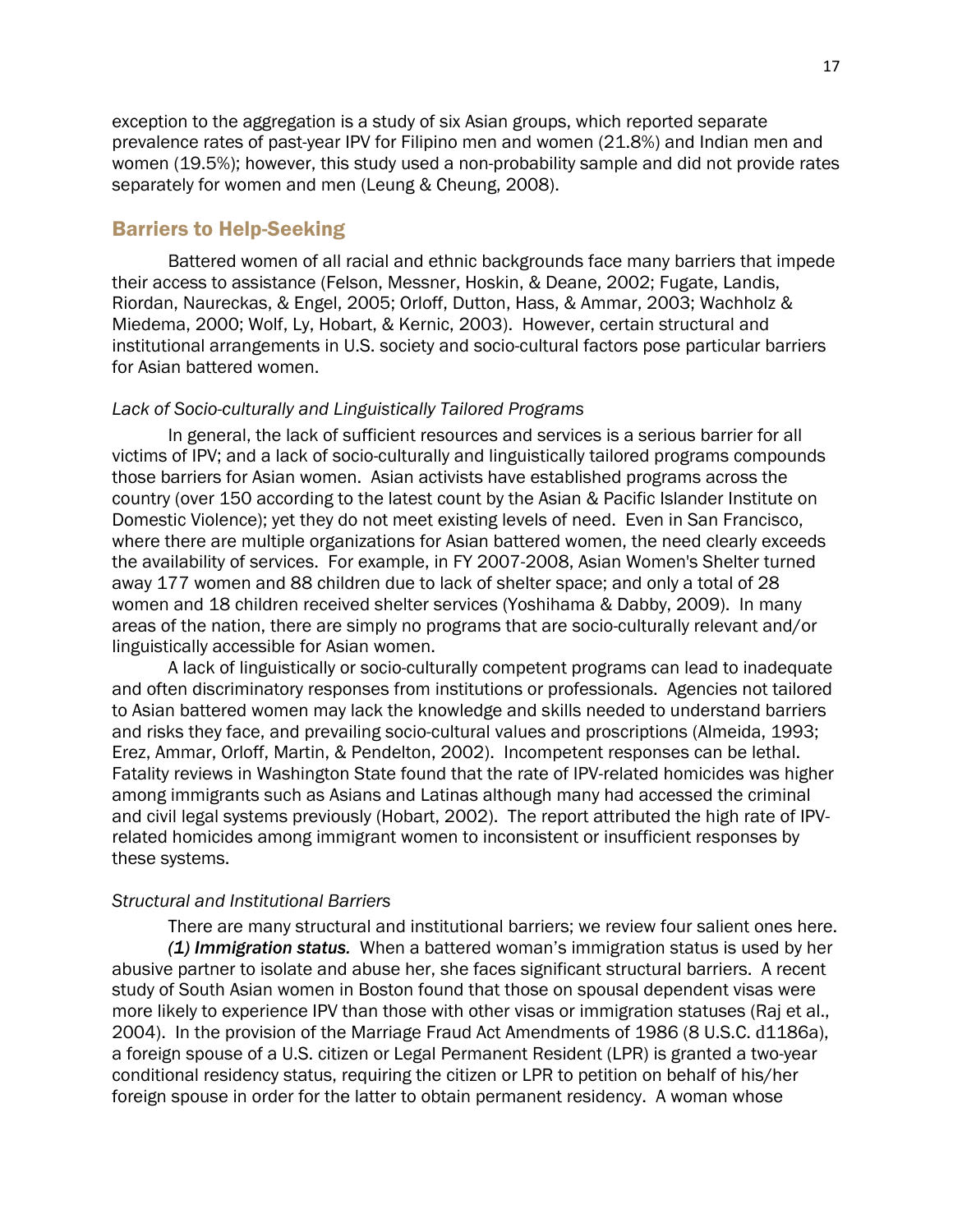immigration status depends on her husband's petition is vulnerable to his threats. He may threaten divorce or not to petition for her permanent residency, threaten her with deportation and/or the loss of their children if she discloses the abuse (Anderson, 1993; Dutton, Orloff, & Hass, 2000; Erez, 2002; Erez, Adelman, & Gregory, 2009; Hogland & Rosen, 1990; Orloff, Jang, & Klein, 1995). Such threats can inhibit her from contacting outside agencies and especially law enforcement. Although many legal recourses have been created over the years thanks to the ongoing efforts of advocates (Lin, Orloff, & Echavarria, 2007; Orloff & Kaguyutan, 2002), the lack of information on legal recourses, complicated requirements and procedures, and the lack of affordable attorneys continue to make immigrant battered women fearful of losing their legal status.

*(2) Racial discrimination.* Experiences of racism and discriminatory practices affect the willingness of Asians to acknowledge and address the problem of IPV in their own communities (Crenshaw, 1991; Dasgupta, 2000; Thomas, 2000; Yoshihama, 2009). In the face of historical and contemporary discrimination against many Asian groups in the United States, there is strong pressure to maintain a positive image of their own community (Bhuyan, Mell, Senturia, Sullivan, & Shiu-Thornton, 2005; Dasgupta & Jain, 2007; Richie & Kanuha, 1993; Shiu-Thornton, Senturia, & Sullivan, 2005). Racism and discrimination can also lower Asian battered women's willingness to seek help from outside agencies. They may not report their partner's violence to the authorities out of fear that they or their partners could be subjected to insensitive, discriminatory or abusive treatment by law enforcement and other agencies (Adelman, Erez, & Shalhoub-Kevorkian, 2003; Bui, 2003; Bauer, Rodriguez, Quiroga, Flores-Ortiz. 2000; Crenshaw, 1991; Jang, Lee, & Morello-Frosch, 1990; Sharma, 2001; Warrier, 2000). Anti-immigrant policies and attitudes following the attacks of September 11th have further fueled such fears.

*(3) Community denial.* Given the strong pressure to maintain a positive community image as discussed above, acknowledging IPV as a problem is viewed as detrimental to the collective reputation of the community. Thus, those who disclose it may be criticized as cultural traitors or disloyal and be silenced, punished and/or threatened (Crenshaw, 1991; Erez, 2000; Rimonte, 1991; Yoshihama & Nakashima, 2006). When coupled with patriarchal ideology, IPV is further dismissed and not seen as a serious and urgent problem (Bhuyan et al., 2005; Dasgupta & Jain, 2007; Richie & Kanuha, 1993; Shiu-Thornton et al., 2005). Nilda Rimonte, a founder of the first shelter for Asian battered women in the United States, the Center for the Pacific Asian Family, recounted the reaction of community members: "After *Newsweek* quoted me as stating that there was a problem of wife-abuse in the Asian community, I received many irate phone calls from Asians angered by my exposure of the community's 'underbelly' " (Rimonte, 1991, p. 1313).

*(4) Socio-economic disparities.* Structural barriers arise when there are disparities within the couple's power and resources. Many immigrant Asian women experience IPV in the context of relationships and marriages characterized by economic and social disparities, particularly in marriages to U.S. military personnel, marriages through international brokers or dating services, and arranged marriages for bachelors in the U.S. marrying wives from their country of origin (Chin, 1994; Goel, 2005). Such relationships are often based on stereotypical expectations of women as subservient and passive, which can make foreignborn women especially vulnerable to their partners' power and control. In addition to the vulnerability related to immigration status discussed above, women may lack English language proficiency, knowledge of their legal rights, employable skills, and/or ability to drive. These barriers mirror the limited educational, occupational, and social opportunities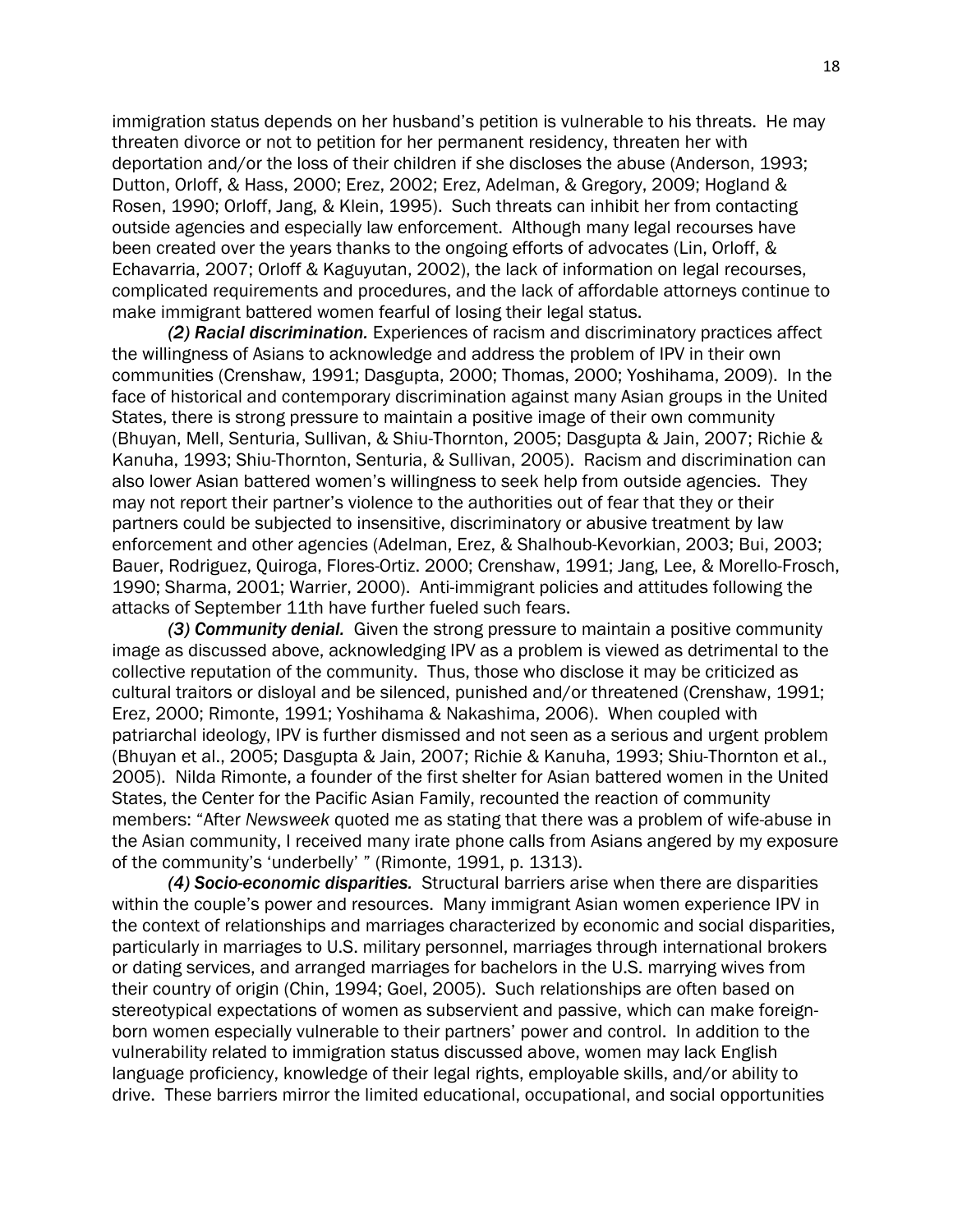women may have faced in their country of origin (Erez et al., 2009; Goel, 2005; Yoshihama, 2009). Abusive partners may intentionally prohibit women's pursuit of these life-enhancing skills and knowledge. A woman's limited English proficiency serves as a barrier to accessing assistance, and it may be used by her abusive partner to silence her; e.g., an abuser with greater English proficiency might dominate communication with police officers arriving at the scene to investigate an IPV incident.

### *Socio-Cultural Barriers*

Socio-cultural values, practices, and norms provide a sense of identity and belonging and promote pride and strength in communities; however some can have a detrimental effect. Considerable across- and within-group variations exist; however, certain values, practices and norms generally shared among Asians can act as barriers to help-seeking for many Asian women, such as: the expectation to keep family conflicts within the family, a value placed on saving face and not shaming the family name, an emphasis on collective over individual well-being, and proscriptions against seeking outside assistance for family matters (Ahmad, Driver, McNally & Stewart, 2009; Crites, 1990; Ho, 1990; Kanuha, 1987; McDonnell & Abdulla, 2001; Shimtuh, 2000; Tran, 1997; Yoshihama, 2000). The degree of their salience varies depending on an individual's many positionalities, such as age, immigration status, religion/faith, socio-economic status, and sexual orientation.

Saving face, especially that of the family, is a value that guides the behavior of many Asians (Ahmad et al., 2009; Ayyub, 2000; Dasgupta, 2000; Yoshihama, 2000). There is also strong pressure to avoid shaming the family. In many Asian cultures, divorce is highly stigmatized and brings shame to a woman and her natal family (Ayyub, 2000; Liao, 2006; Tran, 1997). As Ayyub (2000) iterates, "No price the women will pay would be greater than the shame they would bring on the family if they chose to end their marriage (p. 243)." Purkayastha (2000) points out a gender imbalance in the stigmatization in IPV cases: "the stigmatization of the female without a corresponding stigmatization of the male (p. 216)." In such socio-cultural contexts, endurance and persevering through pain and suffering without complaining or disclosing them are highly valued (Yamashiro & Matsuoka, 1997). Strong cultural emphasis on these values may pressure women to refrain from seeking outside assistance (Lai, 1986; McDonnell & Abdulla, 2001; Tran, 1997; Yoshihama, 2000). Ho (1990) illustrates a socio-culturally rooted meaning of seeking help:

Seeking outside help and leaving home would not only cause Asian women to break away from their traditional expectation to persevere, keep peace, and care for the home and husband under any circumstances, it also would cause shame and loss of face for the entire family. (p. 143)

Belief in fate may also affect how Asian women react to IPV. They may accept it as a tragedy over which they have little control. These socio-cultural values are likely to hinder their helpseeking efforts (Crites, 1990; McDonnell & Abdulla, 2001; Tran, 1997; Yoshihama, 2000).

Patriarchal family structures can serve as a considerable barrier. Varying degrees of hierarchical, patriarchal family structures and rigid gender roles are found across all cultures, and traditional Asian families are no exception. These factors are likely to lead to tolerance and justification of men's violence against women (Abraham, 1998, 2000; Almeida & Del Vecchio, 1999; Ayyub, 2000; Bui & Morash, 1999; Chan & Leong, 1994; Crites, 1990; Dasgupta & Warrier, 1996; Erez, 2000; Ho, 1990; Kim, 1999; McDonnell & Abdulla, 2001; Rhee, 1997; Rimonte, 1989, 1991; Tran, 1997; Yoshihama, 2000, Yoshihama &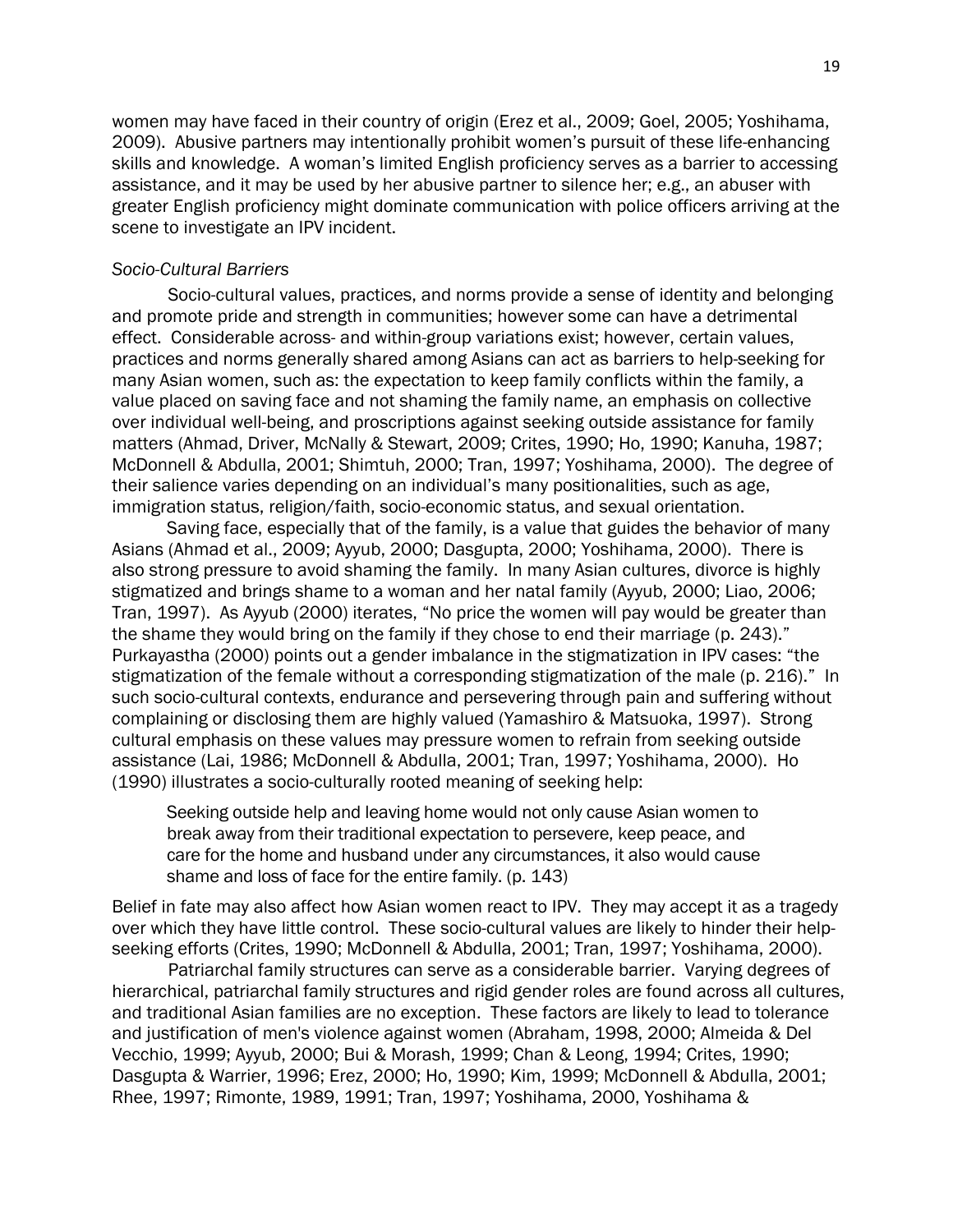Nakashima, 2006). As in studies of people of other racial/ethnic backgrounds, studies of Asians have found that the stronger the patriarchal beliefs, the less likely respondents are to recognize a case example as IPV (Ahmad, Riaz, Barata, & Stewart, 2004; Yick 2000a). Asian men and women as a group were less likely to define a husband's shoving or "face smacking" as IPV compared to Euro Americans (Klein, Campbell, Soler, & Ghez, 1997). These findings collectively suggest that Asians under-recognize IPV, which in turn hinders timely help-seeking.

In many Asian families, when women marry, they live with their husband and in-laws. In the UnitedStates, this practice is common among Indians and Pakistanis. IPV in Asian families can involve abuse by in-laws in addition to abuse by the husband (Dasgupta, 2000; Fernandez, 1997; McDonnell & Abdulla, 2001; Mehrotra, 1999; Midlarsky, Venkataramani-Kothari, & Plante, 2006; New Visions Korean Committee; 2004; Preisser, 1999; Raj, Livramento, Santana, Gupta, & Silverman, 2006 ; Yoshihama, 2005; Yoshihama & Yunomae, 2000). This manifestation of IPV is not well recognized but frequently faced by Asian battered women. This can pose a challenge to police officers who arrive at the scene. If they are unaware of this dynamic, they would not fully investigate a report of IPV if a motherin-law or sister-in-law who answers the door denies the abuse. In addition, in-laws can pressure the woman to keep the abuse hidden, and discourage or prohibit her from talking about it, let alone seeking outside assistance for it. In-laws can exert influence even if they do not reside with the woman (Shirwadkar, 2004): e.g., by texting instructions/behaviors to a daughter-in-law and checking with her husband if she is following them. Abusive in-laws and the presence of more than one perpetrator in the home are barriers to help-seeking.

One important aspect of these socio-cultural values, practices and norms is that their effects are often trans-generational; individuals, regardless of whether they are immigrants or born in the United States, embrace the values of their country of origin to varying degrees (Flores-Ortiz, 1993; Menjivar & Salcido, 2002; Yoshihama, 2000). The majority of Asians in the United States were born outside the United States. They bring with them and retain certain degrees of values and norms from their country and culture of origin, which are transmitted by parents, grandparents, other family members, media, and cultural and/or religious organizations. In a study of four generations of Japanese American women in Los Angeles, both immigrant women and U.S.-born women reported that gender role expectations and behavior norms in Japanese culture had influenced their responses to IPV (Yoshihama, 2000).

Personal knowledge and experiences of legal and other institutional responses to IPV in their country of origin affect how immigrants respond to IPV in the United States (Bauer et al., 2000; Davis, Erez, & Avitabile, 2001; Jang et al., 1990; Yoshihama, 2000, 2001). For example, if the legal system in the country of origin is perceived as corrupt or authoritarian, an immigrant from that country is less likely to contact the legal system in the United States. If IPV is recognized as a social problem or as a crime in her country of origin, an immigrant woman in the United States is more likely to reach out to people in her social network or outside agencies for assistance.

Lack of social support is a barrier to help-seeking. Immigration is often associated with a disruption or reduction in one's social support network – the limited availability of social support and the reliance on only proximal family members constrict help-seeking. In a study of Vietnamese women in Boston, an overwhelming majority of the respondents (over 90%) reported having only 0–2 individuals as sources of support (Tran, 1997). In a study conducted in Los Angeles, of the four generations of Japanese respondents interviewed, the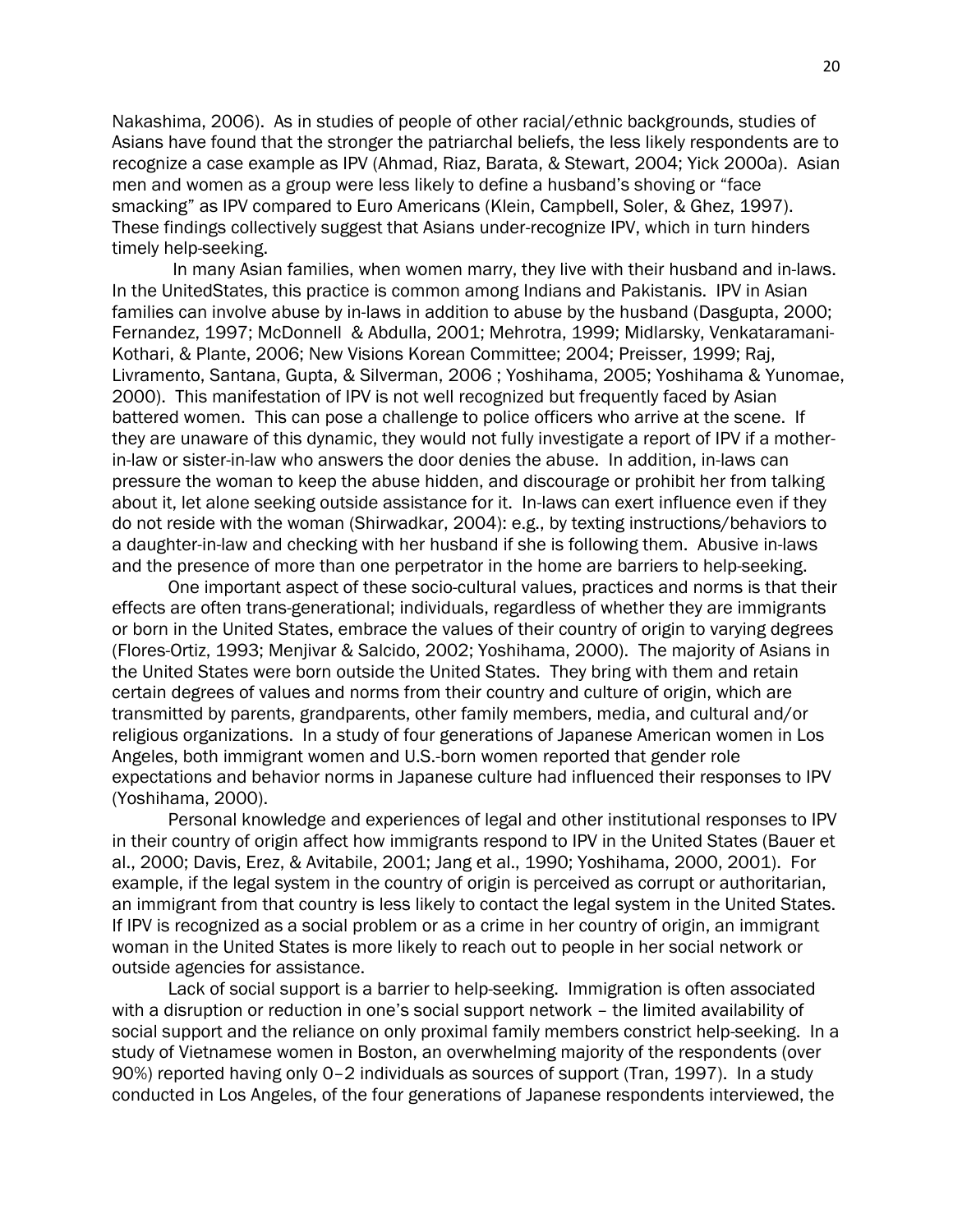1st generation (those who were born in Japan and immigrated to the United States after age 13) had the smallest number of individuals who were available to provide support, and were the least satisfied with the available social support (Yoshihama & Horrocks, 2002). The limited availability of social networks in and of themselves lowers the amount of help an Asian battered woman receives from them. Moreover, because families and friends often serve as a source of information about legal and social service systems, available resources, and other practical matters, the limited social network for many Asian battered women diminishes their ability to seek help.

### Asian Battered Women's Help-Seeking

In light of the structural, institutional, and socio-cultural barriers reviewed above, battered Asian women may be reluctant to seek help outside the home or may even be unaware of its availability. Previous studies have found that only a small proportion of Asian battered women seek assistance from outside agencies. In a study of multi-ethnic Asian women in the Washington, D.C. area, only 15.7% of abused women reported having called the police, 9.0% obtained assistance from an outside agency, and 6.7% called a hotline or shelter (McDonnell & Abdulla, 2001). In a study of South Asian women in Greater Boston (Raj & Silverman, 2002), only 11.3% of the abused women who experienced IPV in their current relationship had received counseling. Asian battered women tend to use families and friends as sources of support. In the Washington D.C. study, 34.3% reported having sought help from their family, and 32.1% from friends (McDonnell & Abdulla, 2001). A study of women of Japanese descent found that 46.5% had sought help from family, and 73.6% from friends (Yoshihama, 2002). Many Asian battered women delay seeking help for a long period of time; for example, respondents in a study of Hindi-speaking battered women in Toronto described prolonged delays in seeking outside help (Ahmad et al., 2009). One woman remarked, "Women go very late for help and by that time half of their body is gone (Ahmad et al., 2009, p. 616)."

Help-seeking may not necessarily result in receiving the kind of assistance that is needed or desired (Latta & Goodman, 2005; Yoshihama, 2000; Yoshioka et al., 2003). Institutional responses and those of family and friends can include denial, victim-blaming, incompetence, cultural insensitivity, and/or an imposition of patriarchal family values.

### *Across-Group Variations*

Comparisons of Asian battered women to battered women of other racial/ethnic backgrounds is problematic given the difficulty of finding studies with "representative" samples of battered women of a specific racial/ethnic background. Previous studies suggest that Asian battered women are more likely to rely on family and friends for support. A study, which used small samples of battered women of various racial/ethnic backgrounds (20 African American, 22 Hispanic, and 20 South Asian women) who were recruited at domestic violence programs, found that South Asian women were more likely to seek help from family members than African American or Hispanic women (Yoshioka et al., 2003). Upon disclosure, South Asian women were significantly more likely to be advised by family members "to stay in the marriage" than other groups of women (Yoshioka et al.). In another study conducted in Boston, only 3.1% of Asian battered women had ever obtained a restraining order against an abusive partner (Raj & Silverman, 2002), a much smaller proportion than that found in a study of women of all racial/ethnic backgrounds in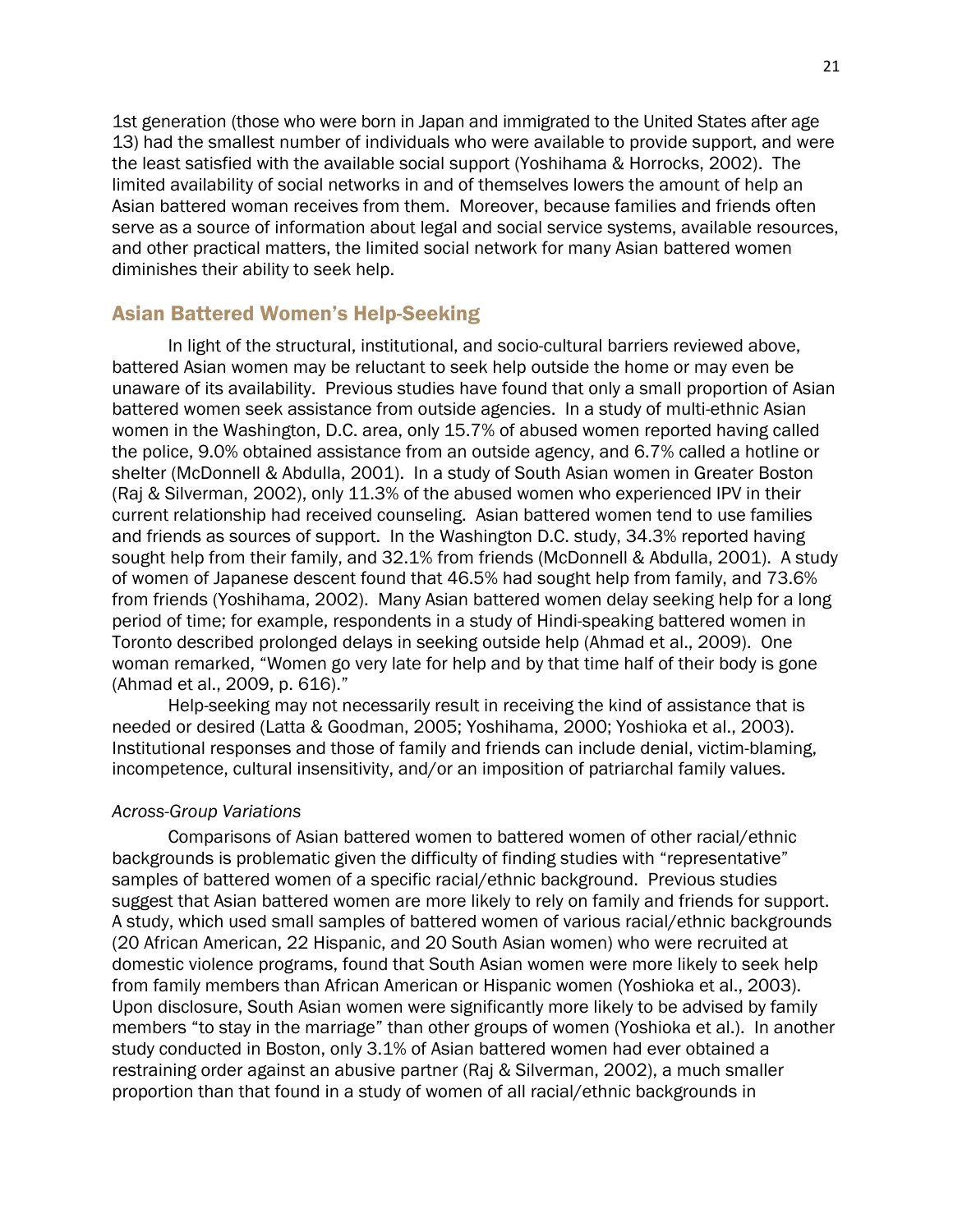Massachusetts (over one third). A study of domestic violence cases processed through the Sacramento Country District Attorney's Office in 1999-2000 found that compared to whites, Asians were less likely to have reported an incident of IPV and supported arrest, though they were no less likely to have supported prosecution (Kingsnorth & Macintosh, 2004).

### *Within-Group Variations*

Although Asian women as a group may be less likely to seek outside help when compared to women of other racial/ethnic backgrounds, there are considerable within-group variations as well. For example, a study of Japanese immigrant and Japanese American women in Los Angeles found that the likelihood of seeking help from friends and family differed significantly by immigration/generational position: U.S.-born respondents, compared to their Japan-born counterparts, were more likely to seek help from family (51.5% vs. 30.0%) and from friends (82.8% vs. 43.3%), and a significantly larger proportion of U.S. born (23.2%) than Japan-born (6.7%) women who had experienced IPV used counseling (Yoshihama, 2002). In addition, Yoshihama found that the perceived effectiveness of various coping strategies varied significantly between Japan-born and U.S.-born women: the latter rated confronting the partner and seeking help from friends as being more effective strategies than did the former. In contrast, minimizing the seriousness of a situation and leaving the partner permanently were perceived as more effective among Japan-born women than U.S.-born women.

In addition to immigration/generational positions, other potential sources of withingroup variations that may affect the likelihood of seeking outside help include factors such as religion/faith and socio-economic status (Dasgupta, 2000; Ely, 2004). Another potential source of within-group variation is cohort effects (variability between women who were born at different times), which have not been well investigated in previous studies. Women who grew up in a particular era may have different socialization experiences than those from another era. These socialization experiences can affect the degree of willingness to seek help, as well as the preferred methods and sources of help. Cohort differences in helpseeking may also reflect historical shifts in women's perceptions of what behaviors "count" as IPV or actual cohort differences in the level and timing of IPV, which may be related to historical changes in relationship type or timing. Differences among cohorts may also reflect historical changes in the type, accessibility, and acceptability of available help. A woman first experiencing IPV at age 20 in the 1990s had a different set of community resources from which to seek help than her counterpart who was 20 in the 1970s (Zink, Regan, Jacobson, & Pabst, 2003).

Despite the likely influences of historical changes in attitudes, relationships, and resources, it is unclear from previous research how cohort differences may affect helpseeking. One study of African American, Hispanic and South Asian battered women, recruited at domestic violence programs found that older women were more likely to have ever disclosed IPV to kin and non-kin members (Yoshioka et al., 2003). However, the positive association between age and lifetime disclosure probability may be a function of opportunity, in that older women may have had a longer interval between IPV incidents and the interview, resulting in more opportunities to disclose to others.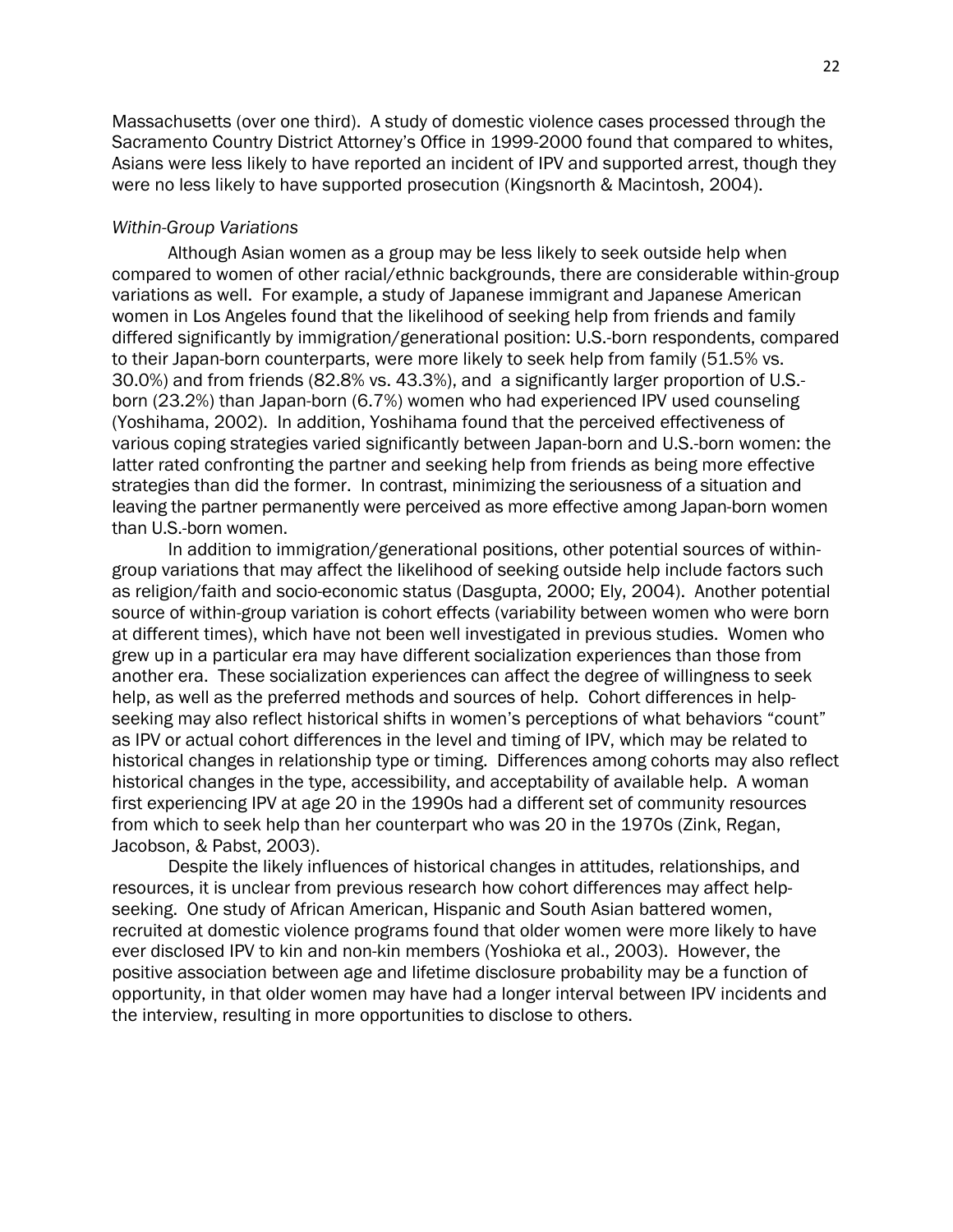### Need for Research on Intimate Partner Violence over the Lifecourse

One critical research need is analysis of lifecourse IPV. This is not limited to studies of Asian women but applicable to research on IPV in general. IPV is not a single event but recurs over the lifecourse with attendant help-seeking efforts from various sources of assistance (Cattaneo, Stuewig, Goodman, Kaltman, & Dutton, 2007; Goodman, Dutton, Vankos, & Weinfurt, 2005; Hutchison & Hirschel, 1998; Krishnan, Hilbert,Van Leeuwen, & Kolia, 1997; Langan & Innes, 1986). A woman's decisions to seek help and the preferred and actual sources of help change over time and are shaped by a combination of factors that include the current situation, past experiences of IPV, past help-seeking efforts, and the responses received when seeking help (Akers & Kaukinen, 2009; Bachman & Coker, 1995; Berk, Berk, Newton, & Loske, 1984; Bowker, 1984; Buzawa, Hotaling, & Byrne, 2007; Coker, Derrick, Lumpkin, Aldrich, & Oldendick, 2000; Duterte et al., 2008; Fleury-Steiner, Bybee, Sullivan, Belknap, & Melton, 2006; Fleury et al., 1998; Gondolf, Fisher, & McFerron, 1988; Hart, 1993; Hickman & Simpson, 2003; Hutchison & Hirschel, 1998; Jasinski, 2003; Johnson, 1990; Kantor & Straus, 1990; West, Kantor, & Jasinski, 1998). However, most studies of IPV and battered women's help-seeking have been cross-sectional or longitudinal studies with a relatively short follow-up period (e.g., two years). These studies provide snapshots of women's experiences at given points in time or during a short time interval; however, they do not sufficiently elucidate lifecourse trajectories of women's experiences of IPV and help-seeking, such as when and what types of IPV a woman experienced and when and where she sought help for the first and subsequent times. Moreover, most crosssectional studies examined factors associated with the likelihood of ever seeking help. In general, these studies found that older women or women with higher educational levels, and those with lower income were more likely to seek outside/professional help at least once sometime prior to the study (Coker et al., 2000; Hyman, Forte, Du Mont, Romans, & Cohen, 2009). These socio-demographic characteristics are measured at the time of the study, and thus do not represent their characteristics at the time of help-seeking. It is not surprising that older women were more likely to have sought help sometimes in the past because they have had a longer period of time to do so.

We designed this study and selected its methodology to address this neglected area of research—analyzing IPV over the lifecourse. We chose to collect data retrospectively instead of prospectively because longitudinal prospective studies to assess experiences of IPV over the lifecourse pose ethical and methodological challenges. The prospective longitudinal design is costly, requires a long study period, and is likely to suffer from sample attrition; all of which make it unsuitable because the high prevalence of IPV and its serious long-lasting negative effects on women's wellbeing require more urgent investigation. Moreover, following participants who experience IPV over time without making any interventions compromises their safety and wellbeing and is ethically untenable. Yet, intervening would jeopardize the study design necessary to examine the trajectories of IPV over the lifecourse. Concluding that enhancing respondents' recall in retrospective studies is a promising and necessary approach, we used the Life History Calendar (LHC) method (Freedman et al., 1988).

The LHC method is designed to collect lifecourse data retrospectively and to improve respondents' memory recall. We collected data on types and timing of IPV experienced by a woman, timing of contacts with the CJS and non-CJS agencies; and the responses received from those agencies. We used multilevel modeling (MLM) (Hedeker & Gibbons, 2006; Raudenbush & Bryk, 2002) to make full use of data gathered through LHC interviews. When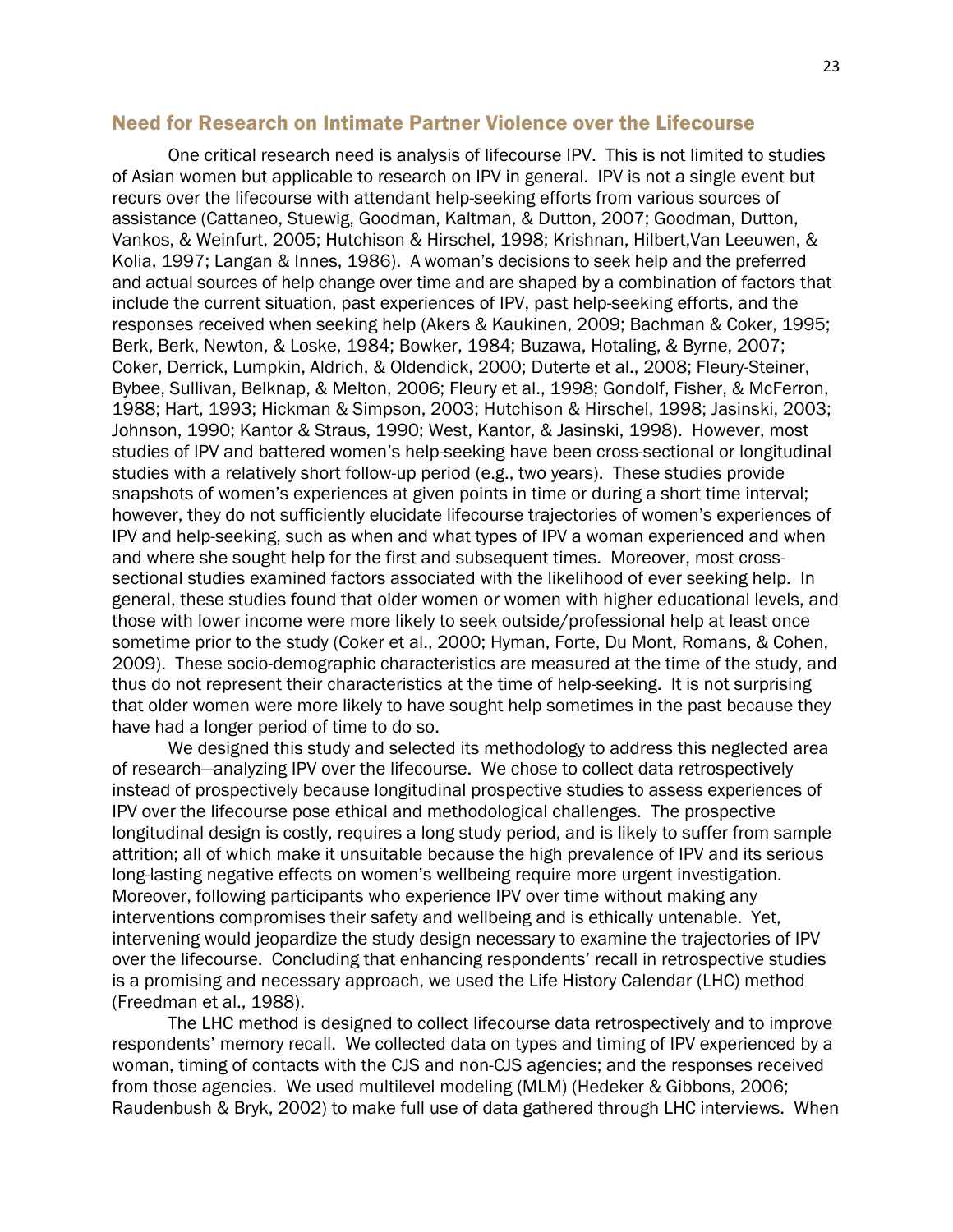applied to study of IPV, this approach models each individual's changes in IPV experiences across the lifecourse and estimates an average model that describes the general trajectory of the sample or identified subgroups. MLM can incorporate covariates that reflect differences between individuals (e.g., country of origin, age at interview), as well as timevarying covariates that reflect changing characteristics or circumstances in a given individual (e.g., age, relationship status). Analyses can also examine interactions between individual-level and time-varying variables (e.g., to test whether lifecourse trajectories of IPV vary among women who were interviewed at different ages). MLM is especially useful for LHC data because it can appropriately incorporate lifecourse data that varies in length, as is common when respondents vary in age at the time they are interviewed.

Interrelated, complex factors – the high prevalence estimates of IPV in Asian communities, the over-representation of Asians in IPV-homicides, the lack of socio-culturally tailored and linguistically accessible assistance programs, the under-utilization of outside help among Asian battered women, and the presence of structural, institutional, and sociocultural barriers to help-seeking make research on IPV in Asian communities critical. This project, the first NIJ-funded study of Asian battered women, focused on selected ethnic groups and assessed whether the trajectories of IPV and help-seeking varied by immigration/generational position and age cohort. It represents a major step toward filling the current dearth of empirical data on IPV and CJS interventions among Asian populations.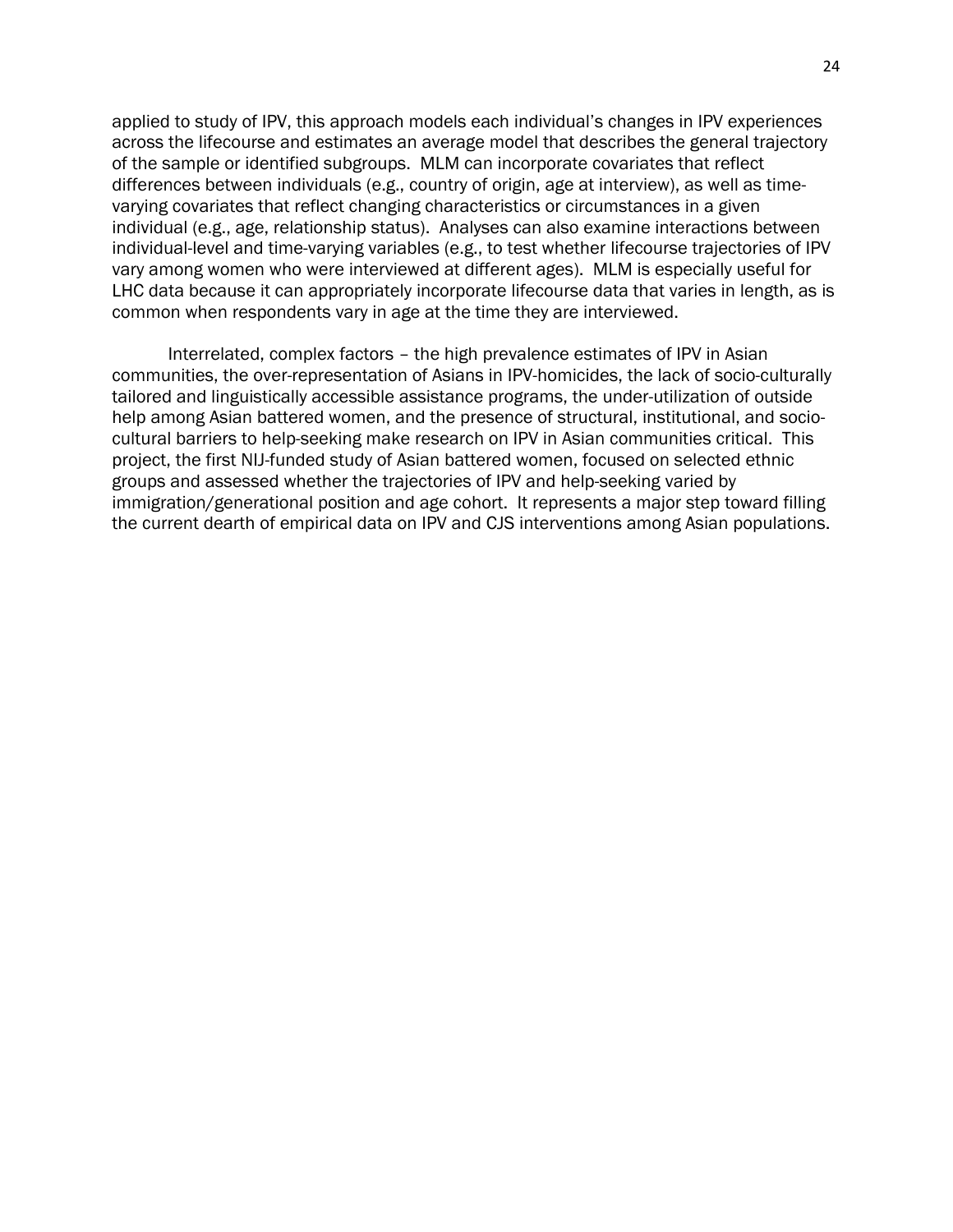# IV. Research Design and Methods

We collected quantitative data on the lifecourse experience of IPV and contact with criminal justice system (CJS) and non-CJS agencies from Asian battered women through face-to-face semi-structured interviews. To facilitate the respondents' memory retrieval in obtaining data on their life experiences over time, we used the Life History Calendar (LHC) method (see *Life History Calendar Method* below). Interviews were conducted by trained, multi-lingual interviewers. We established an Advisory Committee to help guide the sociocultural relevance of the research methodologies and the effectiveness of outreach and recruitment approaches.

### Study Population and Selection Criteria

We selected Filipina, Indian, and Pakistani women for the study based on a combination of their population size and population growth, as well as other factors, such as the relative absence of previous research. Amongst Asian populations in the United States, Filipinos are the second largest in population size, the third fastest-growing Asian population in the United States (Barnes & Bennett, 2002), and are severely understudied in current IPV literature. Filipina women are overrepresented in IPV-related homicide statistics. In San Francisco in 1999, three out of five IPV-related homicide victims were Filipina, and in Hawaii in 2000, five out of seven IPV-related homicides were Filipina (Yoshihama & Dabby, 2009). These are disproportionately high rates, given that Filipinos represented only 5.2% of San Francisco's population and 12.3% of Hawaii's. South Asians, of which Indians and Pakistanis are the largest subgroups, are the third largest in population size and the fastest growing Asian population in the United States at the present time (Barnes & Bennett, 2002; Logan, Stowell, & Vesselinov, 2001).

Specific selection criteria for this study were:

- Ages between 18 and 60
- Of Filipina, Indian or Pakistani descent
- Have experienced physical violence, sexual violence and/or stalking at the hands of an intimate partner while residing in the San Francisco Bay Area (comprised of nine counties).

Asians are often studied as one aggregated category despite immense variability within Asians based on language, religion/faith, and immigration status, among others. We avoided such aggregation by focusing on specific ethnic groups and conducted the analyses separately. However, conducting separate analyses is not meant to compare groups, since the use of small non-representative samples does not allow for meaningful comparison. The aim of the study is to examine and document the trajectories of IPV and help-seeking of selected groups of Asian women, with attention to certain key within-group variations such as differences by immigration/generational position and age at interview (cohort). In the future, we hope to conduct a similar study with other Asian subgroups.

### Recruitment Strategies and Materials

Community-based studies of IPV often recruit respondents by describing stress or women's health as the focus of their research. We elected not to do so and described the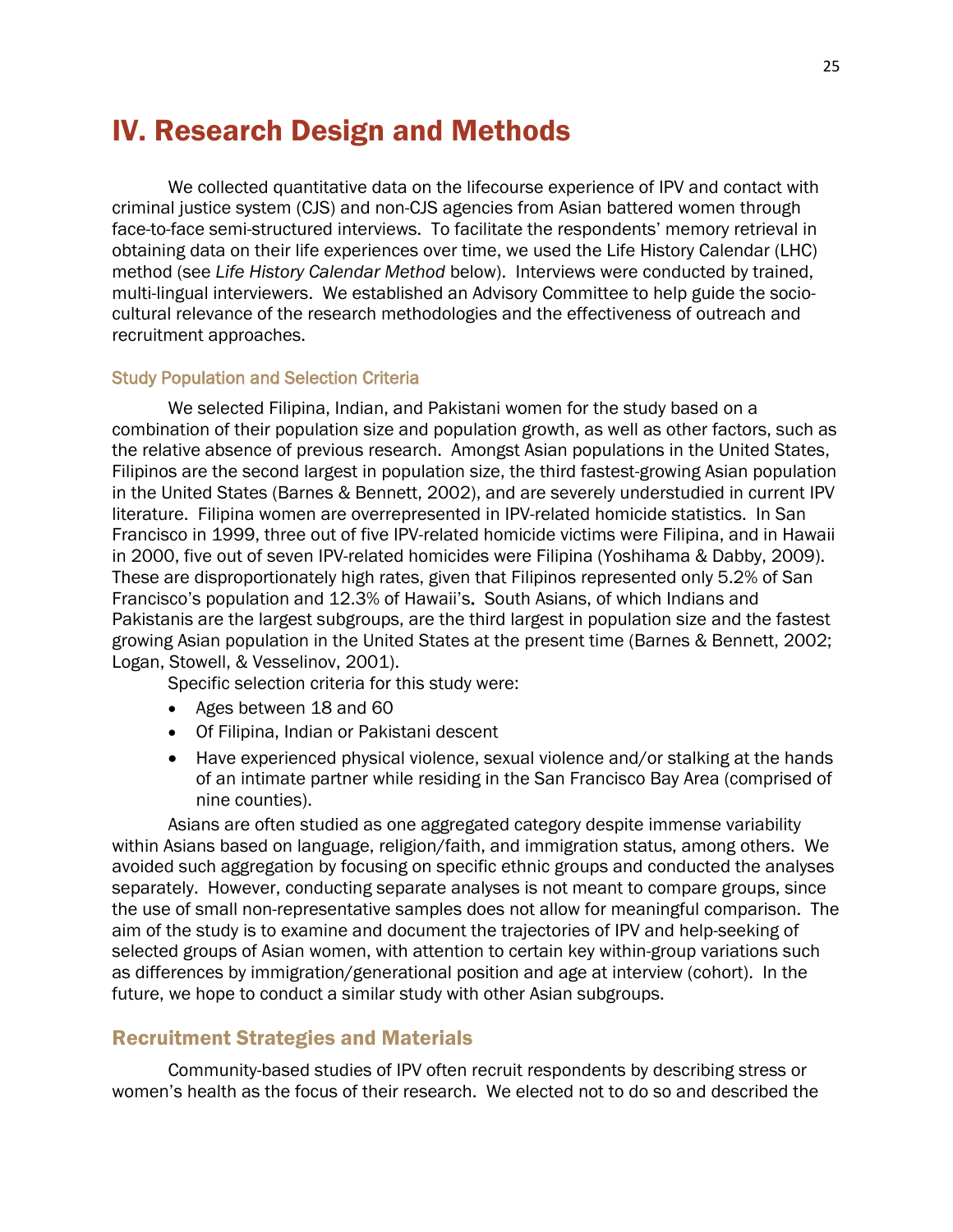project as a study of women who have experienced intimate partner violence and stalking for the following reasons. First, we regarded women's self-determination as fundamental, allowing them to make informed decisions about their participation. Secondly, recruiting under the guise of studies on stress or women's health would require screening all callers to establish that they have experienced IPV and are therefore eligible for the study. One potential disadvantage of our approach was that the use of explicit terms could deter prospective respondents, contributing to their fear of being identified as battered women. We sought to address this by placing recruitment materials strategically (e.g., in women's restrooms) and emphasizing confidentiality.

We developed various recruitment materials, including flyers, brochures, radio and newspaper advertisements, press releases, advertisements for movie screens, and promotional material such as pre-printed disposable nail files (emery boards). Recruitment materials described the eligibility criteria as women who have experienced violence and/or stalking in current or past intimate relationships, along with selected behavior-specific descriptions of physical violence, sexual violence, and stalking as examples. In order to reach women with limited English proficiency, recruitment materials were translated from English, using the back translation method, into the key languages spoken by potential respondents: Tagalog, Hindi, and Urdu.

Because one of the study's goals was to understand barriers to contacting CJS agencies, it was important to recruit a sufficient number of women who had not had contact with CJS agencies. Thus, we used a range of community outreach and engagement methods (e.g., distributing flyers at community venues and events and placing advertisements in various media outlets) rather than recruiting from CJS agencies. We also sought to reach women of diverse backgrounds, such as length of residency in the United States, fluency in English or native languages, and socio-economic status. For example, because people would access different media sources and outlets depending on their degrees of acculturation and English proficiency, we used both mainstream and ethnic media outlets.

We used a wider range of community outreach and engagement efforts. Although specific venues or outlets varied slightly across sampled ethnic groups, the following outreach and recruitment activities were carried out.

### Distribution or posting of flyers and other recruitment materials:

- Distributing recruitment materials at community events and meetings
- Posting recruitment flyers at culturally-specific vendors (e.g., restaurants, grocery stores, beauty shops, clothing boutiques)
- Posting flyers at places of worship (e.g., churches, temples, mosques)
- Posting recruitment materials in women's restrooms at local ethnic-specific movie theaters

#### Email and web-based activities:

- Posting announcements on websites of community-based organizations
- Creating and maintaining website links to major community-based organizations and domestic violence programs
- Posting announcements on mainstream and ethnic-specific web outlets
- Distributing recruitment materials via e-mail and listserv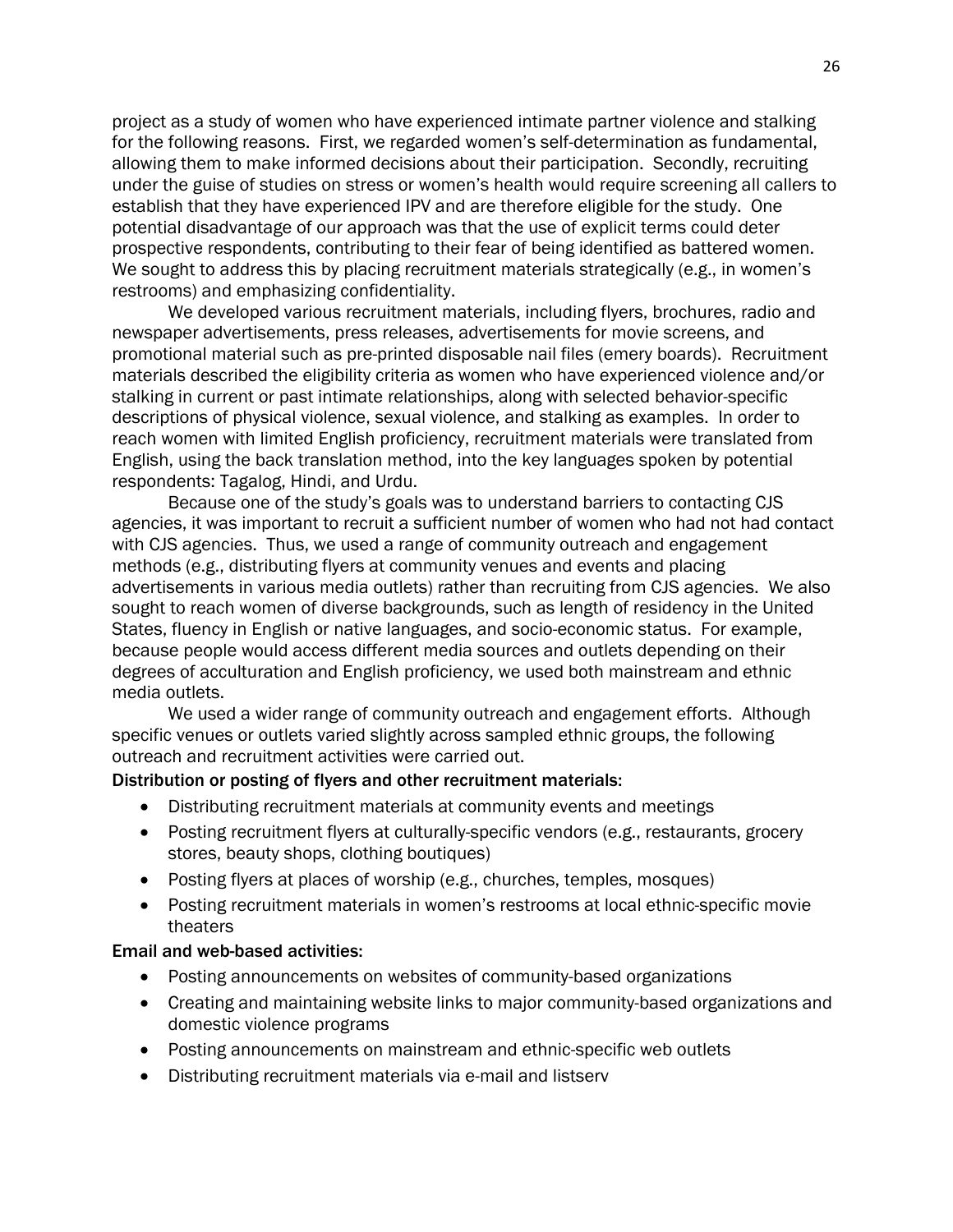### Media activities:

- Disseminating press releases
- Conducting media interviews
- Placing advertisements in culturally-specific print media outlets (e.g., ethnic papers, newsletters of community- and faith-based organizations)
- Placing advertisements on mainstream media outlets whose circulation covers areas with high concentrations of the study's target populations
- Displaying advertisements on film screens at local ethnic-specific movie theaters

### In-person/face-to-face activities:

- Tabling and making presentations at community events and meetings
- Conducting outreach to staff of domestic violence, health care, social service, legal, and other programs, including individual meetings with, and presentations to, staff and management
- Holding individual meetings with community-based organizations, informants and stakeholders

The Project Coordinator and interviewers coordinated efforts to identify and recruit respondents from these multiple activities and sources.

## Contact and Interview Procedures

 To respond to calls from prospective respondents, we set up a multi-lingual toll-free line in an office of the Asian & Pacific Islander Institute on Domestic Violence, San Francisco, California. When a prospective respondent called the project's multi-lingual toll-free line to indicate her interest, she was asked to select a language option (English, Tagalog, or Hindi). In cases where staff was unable to receive calls, the caller was instructed to leave her contact information, the best times to reach her when she could speak freely and safely, and any special instructions (e.g., what to do if someone else answered the phone). When the interviewer spoke to a prospective respondent, she described the study and confirmed the caller's eligibility. During this initial contact, the interviewer emphasized the voluntary nature of the study and confidentiality of information shared. Upon ensuring the caller's eligibility and interest, the interviewer set up an appointment. If a prospective respondent declined, no further contact was made. In response to email contacts from prospective respondents, interviewers replied by email to obtain a phone number if it was not provided, and then followed the above steps.

After obtaining consent, interviewers conducted semi-structured face-to-face interviews. In cases where the respondent requested to be interviewed in a language other than English, she was matched with a bilingual interviewer. For the remainder of cases, the interviewer and the respondent were generally matched by ethnicity. In addition to the San Francisco office of the Asian & Pacific Islander Institute on Domestic Violence, interviews took place in the offices of local, community-based organizations.

To make participation in the study as convenient as possible, we offered compensation for childcare and/or transportation, as necessary. A small number of respondents used these options: 15 women received childcare assistance, and another 15 women received transportation assistance. All respondents received a small amount of cash for their participation (\$40 initially, later increased to \$75) and a list of community resources.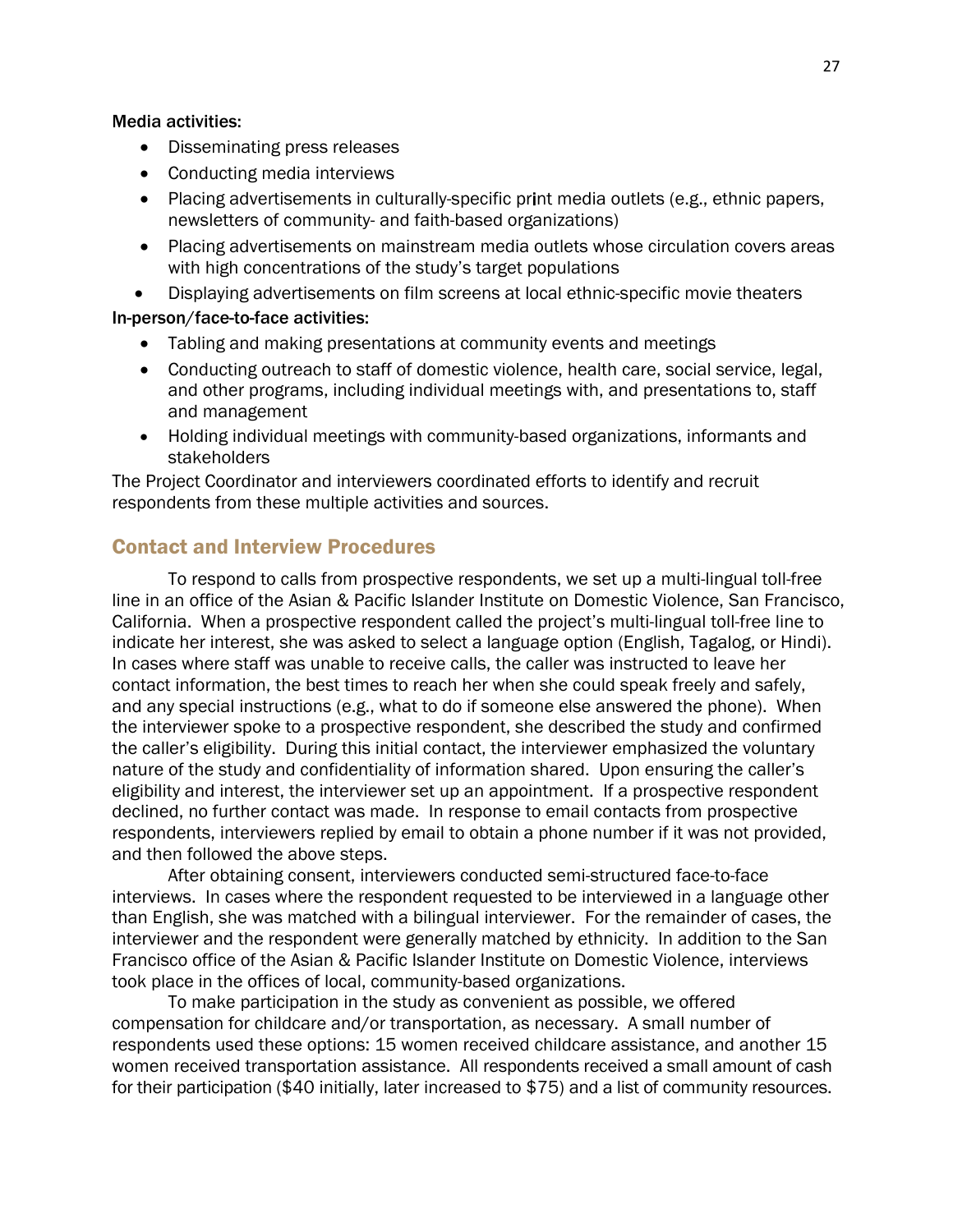We also made an arrangement with a local clinician to be available on an as-needed basis; however, no respondent requested to speak to a counselor.

We developed and followed a number of procedures designed to ensure confidentiality and the safety of respondents. For example, in recording the prospective respondents' contact information (telephone numbers and email addresses), we followed a specific encoding system that was known only to key program staff. The prospective respondent was asked to provide first name only and had an option of using a pseudonym, if she preferred. We also asked the prospective respondents to indicate safe ways to contact them, such as the preferred time to be contacted and what to do if someone other than the prospective respondent answered the phone.

### Life History Calendar (LHC) Method

This study used a unique methodology—the Life History Calendar (Freedman et al., 1988) to facilitate the respondents' memory retrieval in obtaining data on women's lifecourse experiences. Although the LHC method can and has been used to assist in collecting qualitative data (e.g., Martyn & Belli, 2002), we used the LHC method to collect quantitative data through semi-structured face-to-face interviews.

The general procedure for the LHC method is to ask first about memorable and/or easily recalled events (e.g., births of children, immigration) and record their occurrences (timing) in a familiar calendar format and in a manner that is accessible to a respondent during the interview (Freedman et al., 1988; McPherson et al., 1992). The events recorded in the LHC instrument are then used to help respondents retrieve less easily recalled information such as IPV and help-seeking. The use of a familiar calendar format allows recording the timing of life events that occur repeatedly with complex temporal sequences, such as experience of IPV and help-seeking. Furthermore, the calendar format allows the interviewer and respondent to visually assess the accuracy of the reported timing of events and address any discrepancies in the information provided and recorded. Studies that compared retrospective reports collected by the LHC method and reports collected prospectively have found high degrees of agreement between the two (Caspi et al., 1996; Ensel, Peek, Lin, & Lai, 1996).

The LHC method has been applied to studies of various topics, such as stressful life events (Ensel, Peek, Lin, & Lai, 1996), employment and income (Belli, Shay, & Stafford, 2001; Kominski, 1990), and psychopathology (Lyketsos, Nestadt, Cwi, Heithoff, & Eaton, 1994; also see Belli, Stafford, & Alwin, 2009 for various applications of the LHC method). The LHC method has also been used in studies abroad: a study of youth violence in New Zealand (Caspi et al., 1996) and a study of fertility history in Nepal (Axinn, Pearce, & Ghimire, 1997).

Besides Caspi and colleagues' study of youth violence in New Zealand, which included an assessment of IPV, the LHC method was first applied to IPV in a study of low income women in Detroit, Michigan (Yoshihama, Clum et al., 2002). This study found high test-retest reliability and good construct validity (Yoshihama, Clum et al., 2002), and compared to a structured interview method, the LHC method elicited more reports of IPV incidents, especially those occurring in the distant past (Yoshihama, Gillespie et al., 2005). More recently, the LHC method was applied to a study of women's experiences of IPV and help-seeking in Tokyo, Japan, which used a design similar to the current study (Yoshihama & Bybee, 2009).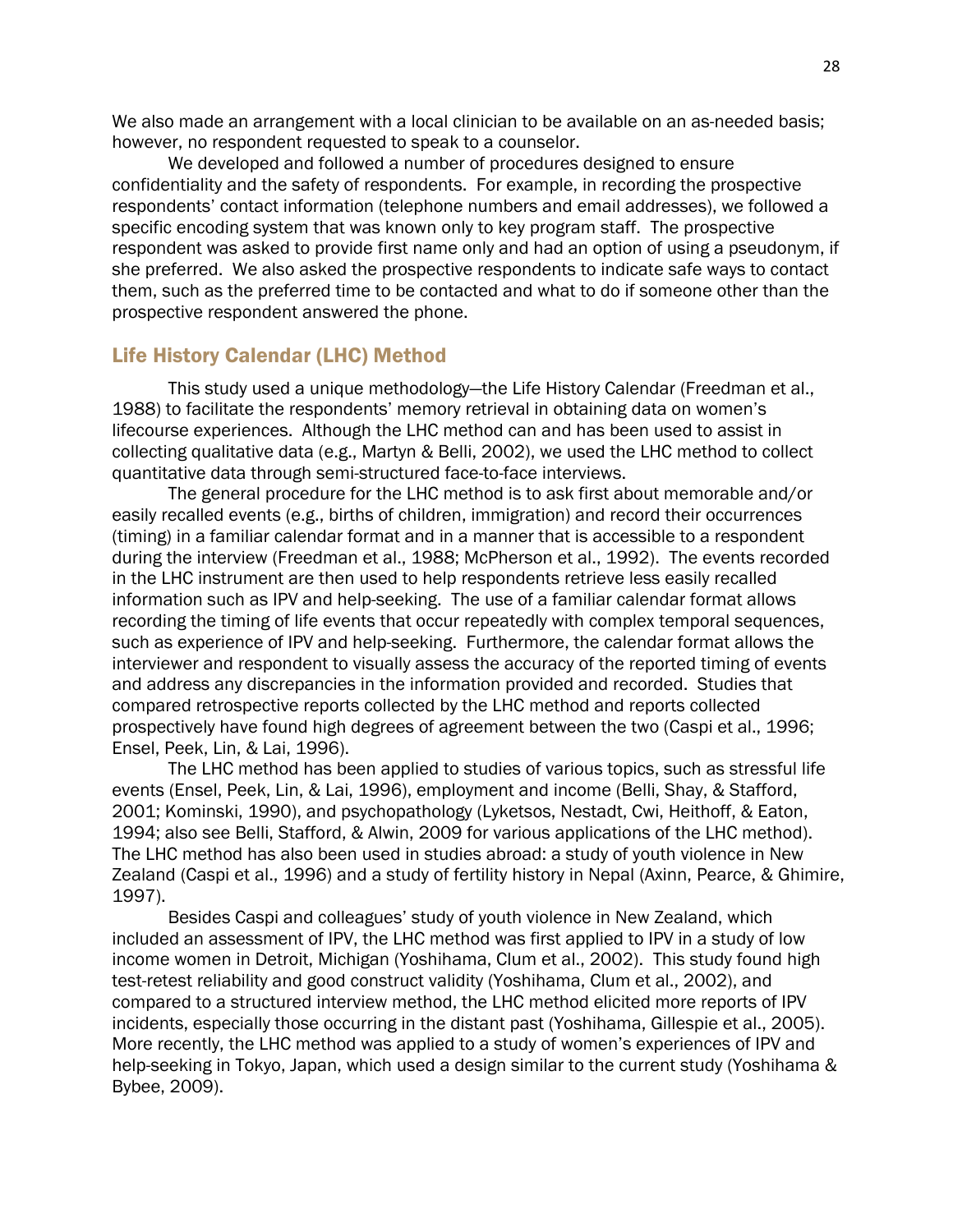### LHC Instruments and Interviews

For this study, in addition to a calendar-like form (the LHC instrument, hereinafter), we developed an interview schedule to guide data collection in a semi-structured format. To facilitate the interview process, we also developed and used a Respondent Booklet, which listed a range of response options, such as a list countries for assessment of the respondent's and her partner's country of birth and a list of behavior-specific IPV items. These study instruments were translated using the back translation method into Tagalog and Hindi, the two major languages spoken by the respondents.

#### *LHC Instrument*

On the LHC instrument, we placed various life events and situations on the vertical axis, and time units (the respondent's age) on the horizontal axis (Exhibit 4.1). Alternating columns were color-coded to help distinguish them and to minimize the risk of recording events in the wrong column.

*Vertical axis*. As seen in Exhibit 4.1, prior to asking about the respondent's experiences with IPV and help-seeking (the study's main focus), we asked about a number of life events and situations designed to serve as memory cues. To avoid asking questions for the sole purpose of using them as memory cues, which protracts interview length, we selected life events and situations that are conceptually and/or empirically linked to the study's main focus so that they could "double-up" as memory cues and covariates in analyses. Specific types of events and situations were selected based on previous research (Belli, 1998; Yoshihama, Clum et al., 2002). In general, we placed less sensitive questions first, a strategy designed to facilitate the development of rapport between the interviewer and respondent, before asking more sensitive questions.

We then placed various types of IPV using behavior-specific items (e.g., 5 items of physical violence, 3 items of sexual violence, and 2 items of stalking), followed by sources of help-seeking that included the police, other CJS agencies, and non-CJS agencies.

*Horizontal axis*. The time units in LHC-based studies can be in any increments of time (e.g., one year, month, week or day) appropriate to the study. We used the respondent's age as the time unit, primarily because of the relatively long recall period to be covered in this study would make it difficult for a respondent to accurately recall a smaller time unit in which a particular event occurred.

The LHC instrument began at age 16 and covered each age up to the respondent's age at interview (a maximum age of 60). Thus, depending on the age of a specific respondent, instrument size can be quite large. For respondents aged 25 or younger, the LHC instrument size was 22x8 inches (2 letter-sized pages); for older respondents, the size extended up to 22x40 inches (10 letter-sized pages).

### *Interview Administration*

During the LHC interview, the respondent and interviewer sat in front of a blank LHC instrument and a Respondent Booklet, and the interviewer filled out the LHC instrument in plain view of the respondent. As mentioned, prior to answering questions about IPV, respondents were asked about their experiences in various aspects of their lives – a strategy designed to build an overview of the respondent's life, which in turn aids in the recollection of other, more sensitive life events. Respondents were then asked about their relationship history, starting with their first intimate partner and about subsequent partners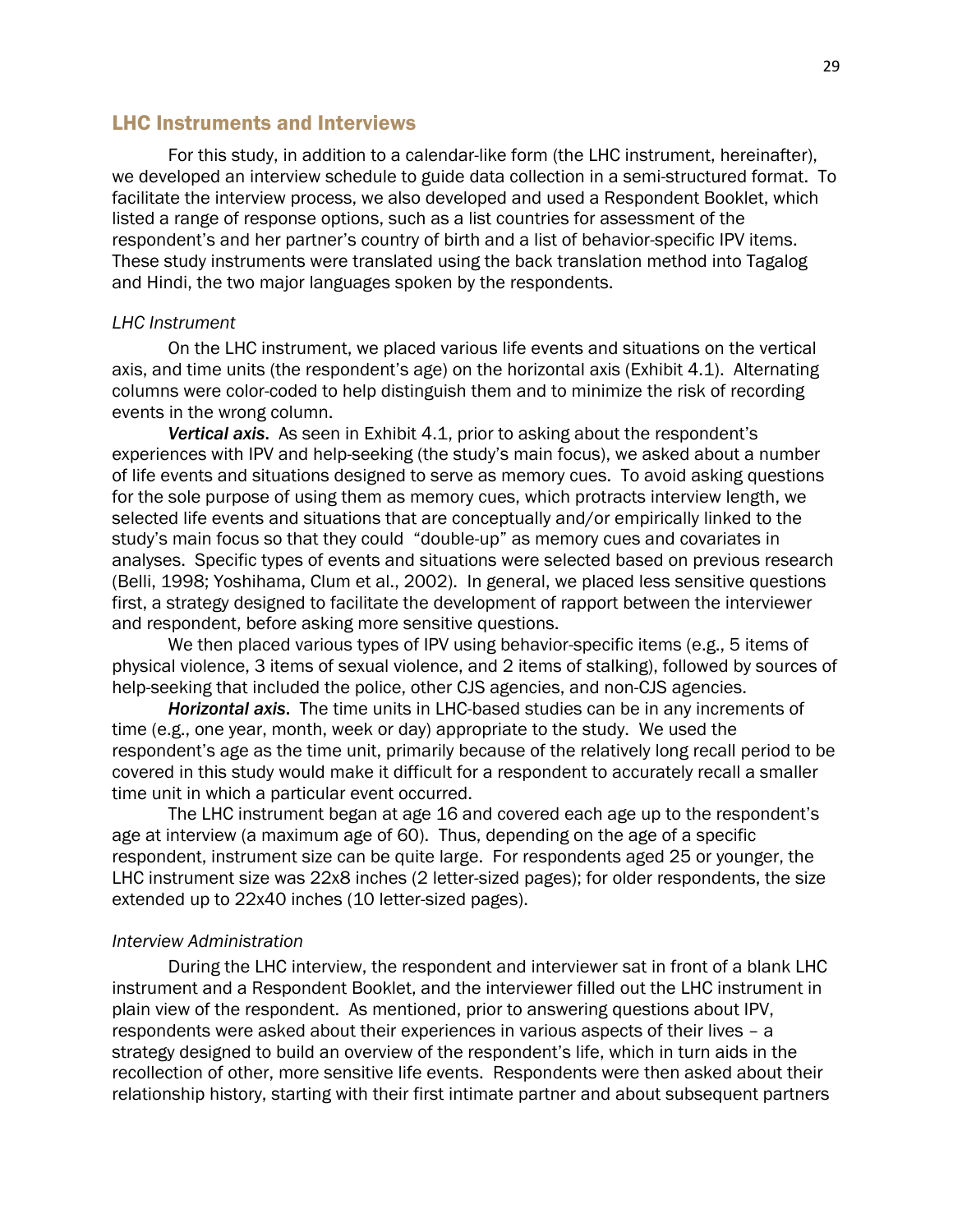chronologically (forward recall). Some respondents chose to provide their relationship history starting with the current partner and move their way backward (backward recall), and some respondents blended forward recall and backward recall. The main aim of this section of the interview was to identify all intimate partners in the respondent's life and obtain information about the timing of relationship formation, cohabitation, marriage, separation, and divorce, if any. As additional memory-priming information, respondents were then asked to identify memorable and/or significant events in their lives other than those events in the pre-selected domains (respondent-identified landmarks).

Subsequently, the interviewer asked the respondent whether she had experienced IPV in each intimate relationship enumerated in the previous section, using the following behavior-specific items:

- Physical violence (5 items):
	- o Pushed, grabbed, or shoved you
	- o Hit, slapped, or punched you (without object)
	- o Kicked you
	- o Strangled or choked you
	- o Used knife, gun or other objects (e.g., cars, baseball bat, bleach/acid)
- Sexual violence (3 items):
	- o Forced you to have sex against your will
	- o Attempted to force you to have sex against your will
	- o Forced you to have sex with others
- $\bullet$  Stalking (2 items):
	- o Followed, spied on, stood outside home/work, or had someone else do that
	- $\circ$  Made unwanted phone calls, text-messages, left unwanted letters, emails, gifts or items, or had someone else do that

The respondent was also asked to report any other forms of physical and/or sexual violence perpetrated by intimate partners. Additional questions assessed threats, and emotional and financial abuse. These items have been drawn from previous studies and practice-based information and incorporated types of IPV that are socio-culturally rooted, such as immigration-related IPV and violence perpetrated by in-laws.

In addition to the vertical axis of the LHC instrument, these various behavior-specific IPV acts were listed in the Respondent Booklet. The latter was designed to not only remind the respondent of the range of IPV to consider, but also to help her avoid vocalization of specific acts of IPV by pointing out the ones she had experienced on the booklet. For each type of IPV reported, the interviewer probed about the age at which she experienced that type of IPV for the first time, and whether it happened in subsequent years, and if so, at what ages. In general, respondents were asked about IPV chronologically forward, but depending on the preference and ease of recall for specific respondents, the interviewer altered the order of questions blending backward and forward recalls.

Subsequently, respondents were asked about their contact with the CJS and non-CJS agencies, as well as the types of responses they received from these agencies and programs. For each encounter with a specific type of program, the respondent was asked about the types of responses she received by selecting response options from the Respondent Booklet. In addition, the following three open-ended questions were asked: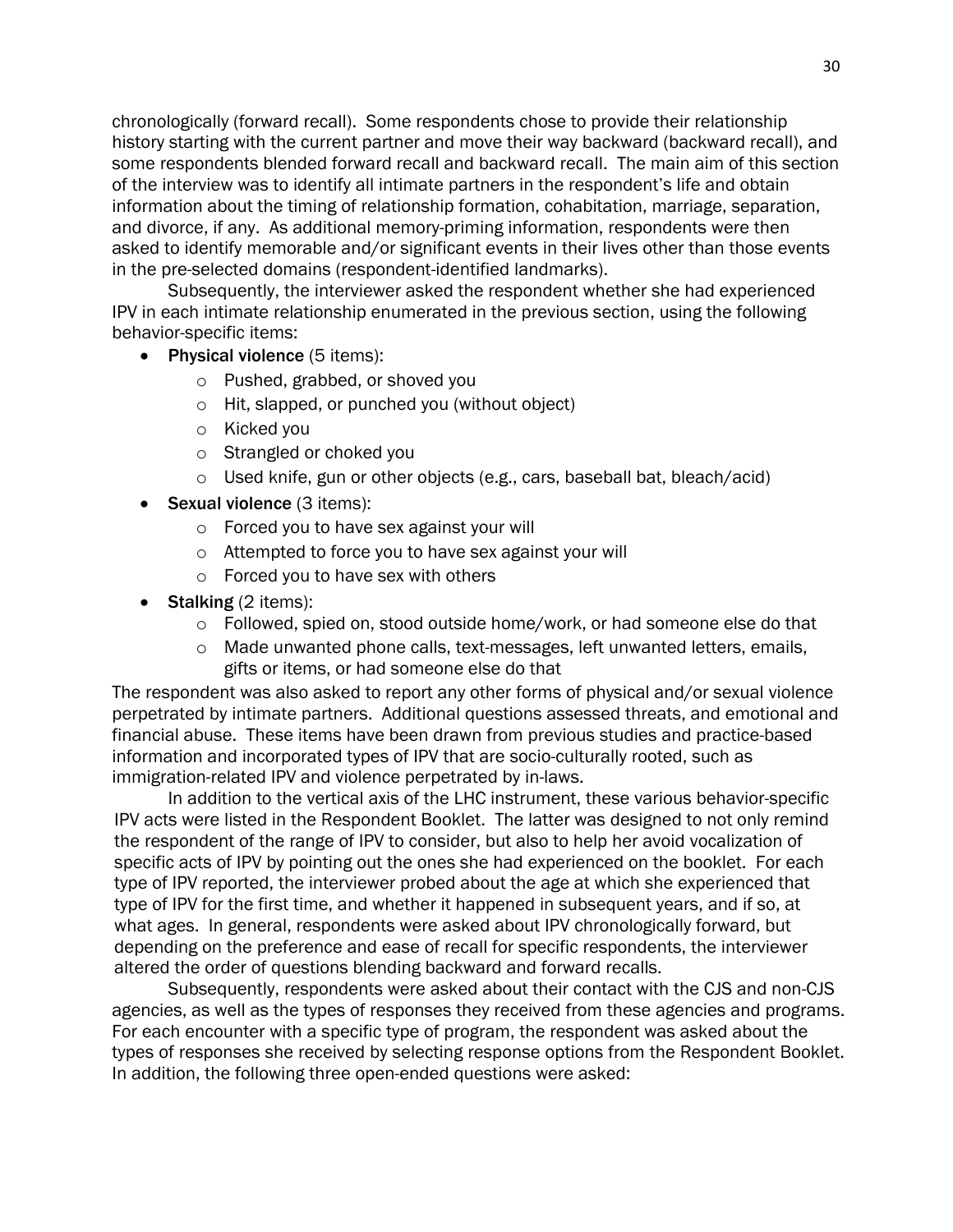- "Looking back, what were the most helpful responses (from any individual or organization you had contact with)?"
- "What are some of the reasons why you have not contacted the criminal justice system, such as the police and courts in the U.S.?" (This question was for those respondents who had not contacted any of the CJS agencies in the United States)
- "Overall, what suggestions do you have to improve the criminal justice system's responses to Asian women who have experienced partner abuse?"

### Data Review, Coding and Cleaning

After the interviewer completed an interview and reviewed and cleaned the paper copy of the LHC instruments, the Project Coordinator reviewed them for thoroughness and accuracy using a detailed editing checklist. If missing data or inconsistencies were detected during the Project Coordinator's review, the interviewer was asked for clarifications, which could necessitate the interviewer to re-contact the respondent.

The interviewer then coded the interview data electronically. The electronically-coded data were checked by the Project Coordinator for accuracy and completeness and then transferred to SPSS for further data cleaning before conducting analyses.

### **Respondents**

A total of 143 women were interviewed: 87 Filipina women and 56 Indian and Pakistani women. As shown in Exhibit 4.2, the respondents' mean age was 40.7 for Filipina and 34.5 for Indian/Pakistani women. On average, both groups of women had 15-16 years of education, with the majority having an Associate's degree or higher degree at the time of the interview. The majority of the respondents (64.4% of Filipina and 82.1% of Indian/Pakistani women) were born outside the United States. Among foreign-born respondents, the mean age at which they came to the United States was 22-23 years.

At the time of the interview, 73.6% of Filipina and 50.0% of Indian/Pakistani women were working. With respect to marital/relationship status at the time of the interview, 19.6% of Filipina women were married, with another 27.6% cohabiting with a partner. Among Indian/Pakistani women, 39.3% were married, and 28.6% were cohabiting with a partner at the time of interview.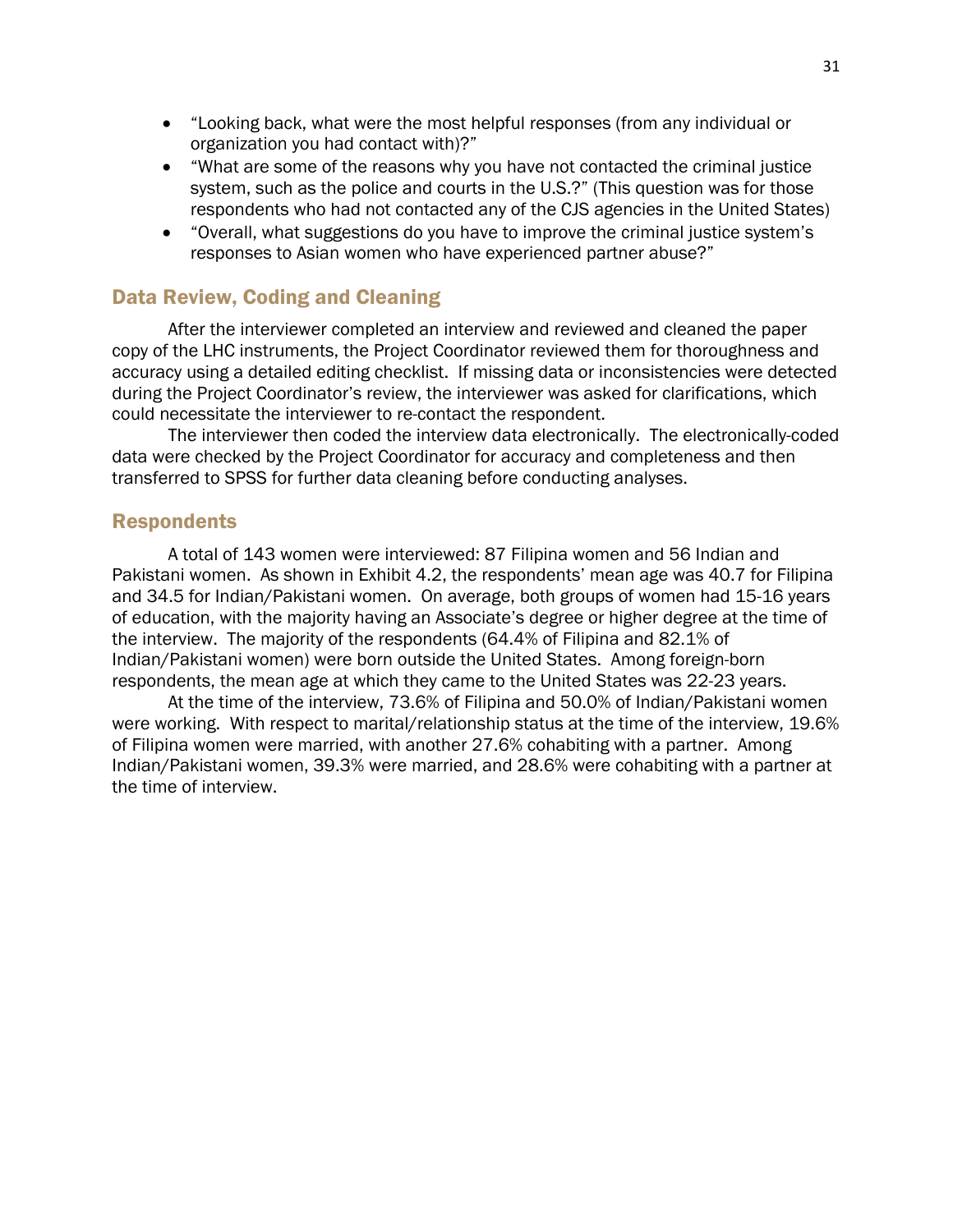# V. Trajectories of Intimate Partner Violence over Women's Lifecourse

### Analysis of Experience of IPV across the Lifecourse

To understand the timing of women's experience of IPV across the lifecourse, we examined the trajectories of three types of IPV – physical violence, sexual violence, and stalking.

In this report, we refer to two aspects of "age." The first is a respondent's age at the time she was interviewed, which reflects the era in which she was born and is therefore important for understanding the historical context during her life; differences due to the era of an individual's birth are often referred to as cohort effects. The second aspect of age reflects the timing of various occurrences across an individual woman's lifecourse, such as a woman's age at which she first experienced IPV. For clarity, we use the term "age" when referring to various ages at which a given woman experienced IPV or help-seeking over her lifecourse, and we use the term "age at interview" when referring to differences between women interviewed at younger or older ages. The distinction between these two aspects of age is important in this report, which examined lifecourse trajectories of IPV experiences of women who were at different ages at the time of the interview. For example, it allows for differentiating the early-life experiences of women who were interviewed at younger ages (events that occurred relatively recently in history) and the early-life experiences of women who were interviewed at older ages (events that occurred in more distant past).

For analysis of IPV across the lifecourse, we used an analytic strategy known as multilevel modeling (MLM) to model individual and collective trajectories. Because we were interested in whether women had any experiences of a particular type of IPV in a given year, we used multilevel logistic regression, as implemented in HLM software (Raudenbush, Cheong, Bryk, & Congdon, 2004), to analyze the data. This approach models changes in the probability of experiencing IPV and provides ways to test whether changing probabilities are associated with covariates that change over time (known in MLM as Level 1 variables, e.g., age) and those that are constant over time but vary across women (Level 2 variables, e.g., a woman's "age at interview"). The effects of Level 1 variables can be estimated as random (i.e., estimated for each individual and then averaged) or fixed (i.e., estimated as the same for all women). Because we expected considerable variability in individual women's traiectories of IPV, we estimated Level 1 effects as random whenever possible, constraining an effect to be fixed (i.e., identical) across all women only when statistical analyses revealed that variability in the strength of the effect was minimal and nonsignificant.

We expected that women's trajectories of IPV would not be strictly linear but were likely to increase and decrease at various points; therefore we tested polynomial terms (agesquared and age-cubed) to capture trajectory curvilinearity. In all analyses, the quadratic (age-squared) effect was significant, but no significant cubic effects were found; consequently, all models incorporated only linear and quadratic terms. Because the LHC started at age 16 rather than 0, we "centered" age at 20, which was the age of the youngest woman at the time of the interview. In other words, we subtracted 20 from each age across the lifecourse, effectively setting age 20 as the model intercept or zero point. This is commonly done in longitudinal analysis (Hedeker & Gibbons, 2006; Raudenbush & Bryk, 2002) and has the advantage of both making the model intercept interpretable and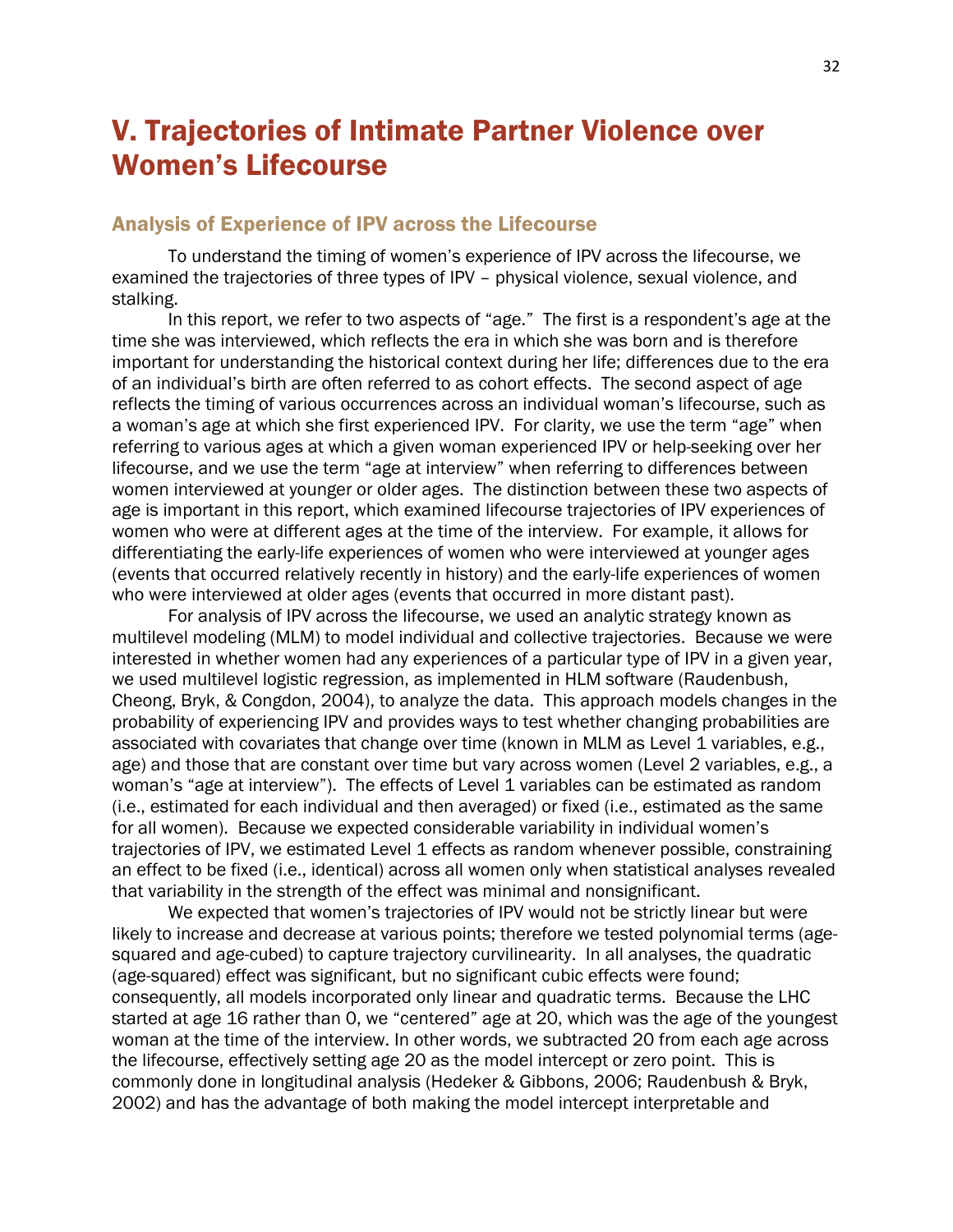reducing collinearity among polynomial and interaction terms. For similar reasons, we centered age at interview to 35, which was near the mean age at which women were interviewed. We included the respondents' immigration/generational position in the model, classifying women into two groups: 1st generation—those who came to the United States at age 13 or later vs. 1.5+ generations—those who moved to the United States before age 13 (often referred to as 1.5 generation) and those who were born in the United States (generally referred to as second, third, etc. generation). We used these groups because the life experience of those who came to the United States in their pre-teen years may be more similar to the experience of those who were born in the United States (second generation) than to that of those who came as adolescents or as adults (1st generation) (Allensworth, 1997; Myers & Cranford, 1998).

Before conducting the MLM analysis, we carefully examined the data both statistically and graphically to discern trajectory shapes, assess the adequacy of variability for this type of modeling (both within women and between women), and to identify outliers and cases that might exert undue influence on the analyses. Because the amount of data each woman contributed to the analysis varied, depending on her age at the time she was interviewed (i.e., women who were older when interviewed had more years' experience to report), we carefully considered the influence exerted by women who were interviewed at older ages. Although we included the full set of data provided by each woman in the analysis, we truncated graphical presentations of lifecourse trajectories at age 40 (labeled in the graphs as 20, due to centering), focusing on the age ranges common to most respondents. All plotted trajectories begin at age 16 (labeled in the graphs as -4, due to centering at age 20).

Graphical presentations of results illustrate effects that were found to be significant in each model. When IPV trajectories were found to differ significantly by age at interview, graphs contain estimated lifecourse plots at two ages 30 and 50, which were chosen to illustrate points on the continuum of the ages at which women were interviewed. Trajectories plotted for women interviewed at age 30 (denoted as 30 at interview) illustrate the pattern of experiences typical of women born in the late 1970s, while those for women interviewed at age 50 (denoted as 50 at interview) illustrate the pattern of experiences typical of women born in the late 1950s. When IPV trajectories differed by immigration/generational position, we present estimated lifecourse trajectories of IPV for both 1st generation (those who came to the United States at age 13 or later) and 1.5+ generations (those who were born in the United States or immigrated to the United States before age 13). When trajectories differed by both age at interview and immigration/generational position, graphs illustrate four trajectories, for women in the 1st and 1.5+ generations, each interviewed at age 30 or age 50.

### **Results**

Exhibit 5.1 shows summaries of women's lifetime experiences of three types of IPV – physical violence, sexual violence, and stalking – for both Filipinas and Indian/Pakistani women. Physical violence was virtually ubiquitous, experienced by more than 95% of the women. The majority, 56.3% of Filipinas and 64.3% of Indian/Pakistani women, had experienced sexual violence; and 67.8% of Filipinas and 50.0% of Indian/Pakistani women, stalking. Women had endured physical violence for a median of 5 years (Filipina) or 3 years (Indian/Pakistani), with a range of  $1$  to 23 years. The number of years in which women experienced sexual violence was smaller (median=1 year for Filipinas and 2 years for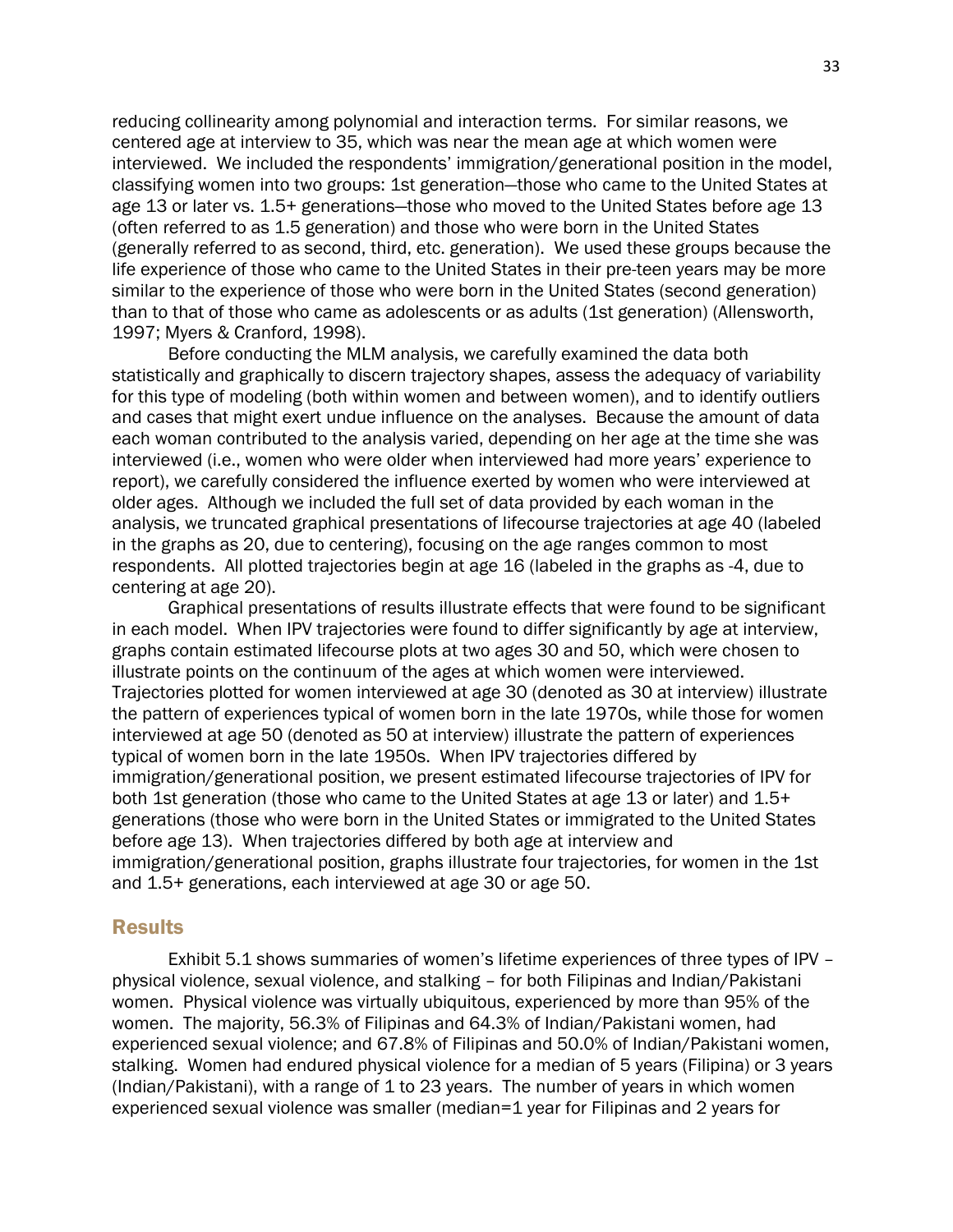Indian/Pakistani women), although it ranged up to 31 years. Stalking was experienced for a median of 2 years, although ranges were broad (1-39 for Filipinas and 1-28 for Indian/Pakistani women).

The median age at first experience was 23 for physical violence and 23-25 for sexual violence and stalking, although ranges were broad, with a few women reporting that they did not experience IPV until their late forties to mid-fifties. A substantial number of women reported that they had already experienced IPV by age 16, which was the initial year for which data were collected. At age 16, 11.5% Filipinas and 12.5% Indian/Pakistani women experienced physical violence; 10.3% Filipinas and 8.9% Indian/Pakistani women experienced sexual violence; and stalking by 8.0% Filipinas and 7.1% Indian/Pakistani women.

In what follows, we present the results of MLM analyses, describing the estimated probability of experiencing physical violence, sexual violence, and stalking over the lifecourse for Filipina and Indian/Pakistani women separately. Recognizing a wide range of backgrounds of this report's readers, we present the results of each of these analyses in two stages. We first summarize findings using minimal statistical or otherwise technical language, referring to graphical presentations to illustrate results. For each analysis, this summary is followed by more detailed descriptions of findings using tables and statistics in addition to graphs. We hope that this will help readers in several ways: those who wish to capture summary findings without statistical details can skip the second part of the results for each analysis; those who prefer detailed statistical description can focus on the second part; and others can read both. To distinguish those two stages, they appear in different font sizes.

### *Physical Violence across the Lifecourse – Filipina Women*

In general, the probability of physical violence increased from age 16 through the early thirties and then declined in later years of the lifecourse. For Filipina women, trajectories of physical violence across the lifecourse differed both by a woman's age at interview and by her immigration/generational position. As shown in Exhibit 5.2, women interviewed at younger ages (i.e., those born more recently, graphically represented by the lines labeled age 30 at interview) reported much higher rates of physical violence. Rates for women interviewed at age 30 peaked at approximately 50% in a given year (meaning that 50% experience physical violence in a given year), compared with peaks below 30% for women interviewed at age 50.

First generation women tended to experience physical violence later in the lifecourse, compared with those who were born in the United States or immigrated before age 13 (referred to as "1.5+ generations" in Exhibit 5.2). For 1st generation women, the rates of physical violence peaked in the mid-thirties (mid-teens in Exhibit 5.2 due to centering), compared with peaks in the mid-twenties for women in the 1.5+ generations. This pattern was especially pronounced for 1st generation women interviewed at older ages (illustrated in Exhibit 5.2 as 1st generation, 50 at interview), who reported escalating rates of violence later in the lifecourse. Estimated rates for 1st generation women interviewed at age 50 remained below 15% through age 28 and did not peak until the late thirties, reaching a level of 30% at approximately age 37 (17 in the graph due to centering at 20).

Women who were interviewed at younger ages reported high levels of physical violence very early in the lifecourse. For the 1.5+ generations, this pattern was especially striking; an estimated 30% of those interviewed at age 30 had experienced physical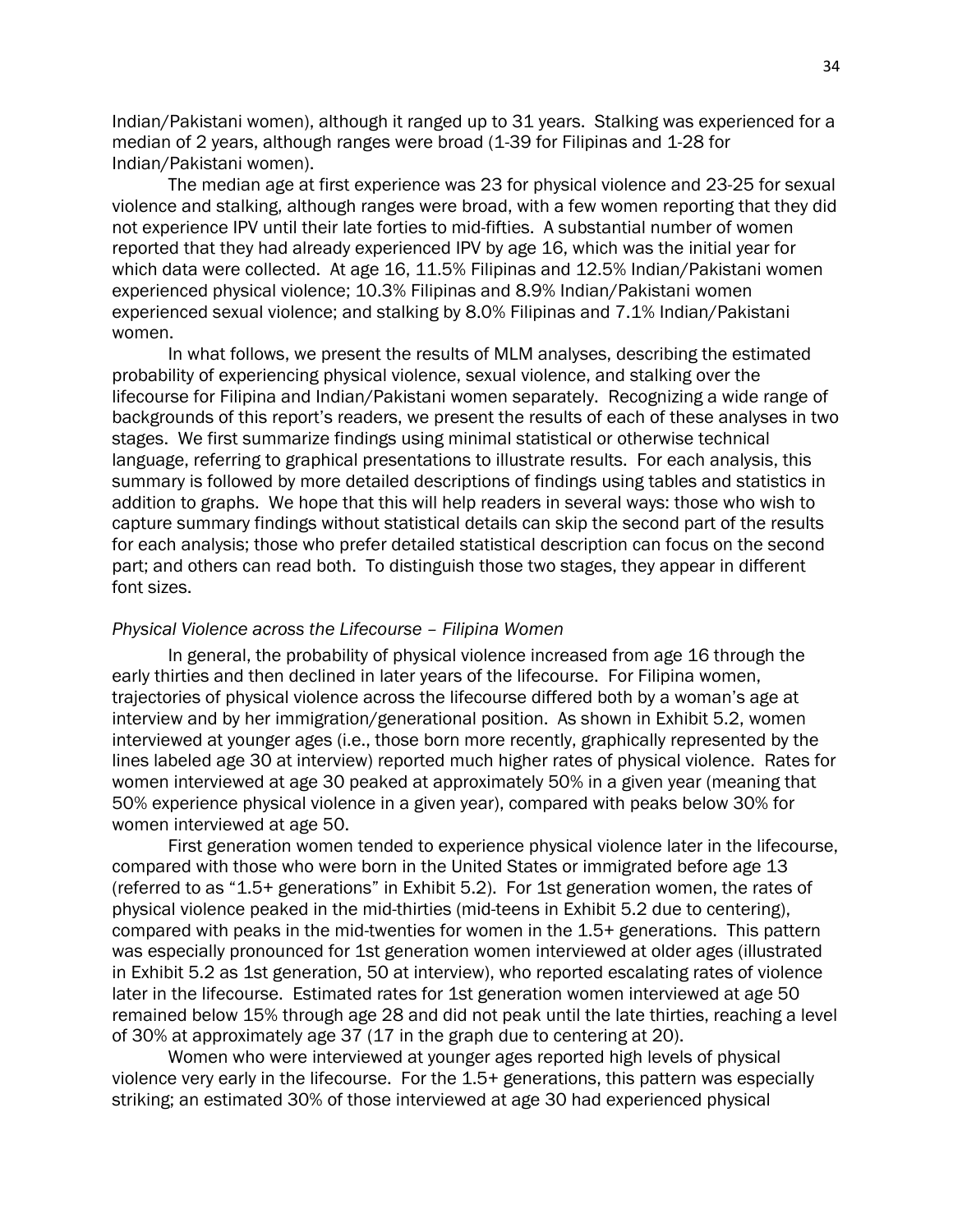violence at age 16 (shown in the graph as -4, due to centering), compared to essentially zero at age 16 for women interviewed at age 50.

The statistical model of physical violence experienced by Filipinas is summarized in Exhibit 5.3. The left panel shows the fixed (average) effects of each covariate on the average estimated risk/of physical violence across the lifecourse. The odds ratio (*OR*) for the intercept indicates that, for the 1st generation (coded 0, with women in the 1.5+ generations coded 1) who were interviewed at 35 (the centered intercept for age at interview), the odds of having experienced physical violence at age 20 (the centered intercept of age) was 0.049. Across the lifecourse, there was a significant positive linear effect of age (*OR*=1.535) as well as a significant negative effect of age-squared (*OR*=0.982), indicating that the odds of experiencing physical violence increased over the early portion of the lifecourse and then declined. The overall pattern of this complex effect can be clearly seen in each of the modeled trajectories presented in Exhibit 5.2.

The bottom section of Exhibit 5.3 summarizes the effects of time-invariant covariates – the age of the woman when she was interviewed (age at interview) and her immigration/generational position. Both of these variables exerted significant effects on the intercept and linear trajectory of physical violence across the lifecourse, as did the interaction between age at interview and immigration/generational position. The nature of these effects can be seen in Exhibit 5.2, which shows that, for 1st generation women, those who were interviewed at younger ages had a higher probability of experiencing physical violence and of experiencing it earlier in the lifecourse. For the 1.5+ generations, this difference was even more striking: at age 20 (shown as 0 in the graph), the estimated probability of physical violence was ten times as great for the 1.5+ generations interviewed at age 30 compared with those interviewed at age 50 (probability = .5 vs. .05). Neither age at interview nor immigration/generational position had a significant impact on deceleration (the declining, curvilinear effect of age-squared) across the lifecourse. In other words, risk of experiencing physical violence declined at a similar rate in the later years of the lifecourse regardless of the age at interview or immigration/generational position. This is partly because women who were younger when interviewed made little contribution to the model of the later years of the lifecourse trajectory, leaving little variance in this portion of the model that could be explained by differences in age at interview. As these terms were not significant for any model of IPV across the lifecourse, they were trimmed from all subsequent models presented below.

The right panel of Exhibit 5.3 shows the random effects of the Level 1 variables, or the extent to which trajectories of physical violence across the lifecourse varied among the 87 Filipina women. All three terms – intercept, linear, and curvilinear effects of age – had large standard deviations that were significantly different from zero, indicating that women's individual trajectories varied substantially, despite the similarities in pattern that were reflected in the significant fixed or average effects. This suggests that variance in physical violence trajectories was not completely explained by the model and that more remains to be explained by variables other than age, age at interview, and immigration/generational position. This was the case in all models of IPV presented below.

### *Physical Violence across the Lifecourse – Indian/Pakistani Women*

For Indian/Pakistani women, trajectories of physical violence differed by immigration/generational position, and not by age at interview. As shown in Exhibit 5.4, women who were born in the United States or immigrated before age 13 (1.5+ generations) tended to experience higher rates of physical violence early in the lifecourse than women who immigrated as adults (1st generation). For the 1.5+ generations, rates of physical violence in a given year peaked at more than 45% in the mid-twenties, compared with a peak of 37% around age 30 for the 1st generation. Nearly 15% of the 1.5+ generations reported having experienced physical violence at age 16, compared with less than 2% of the1st generation.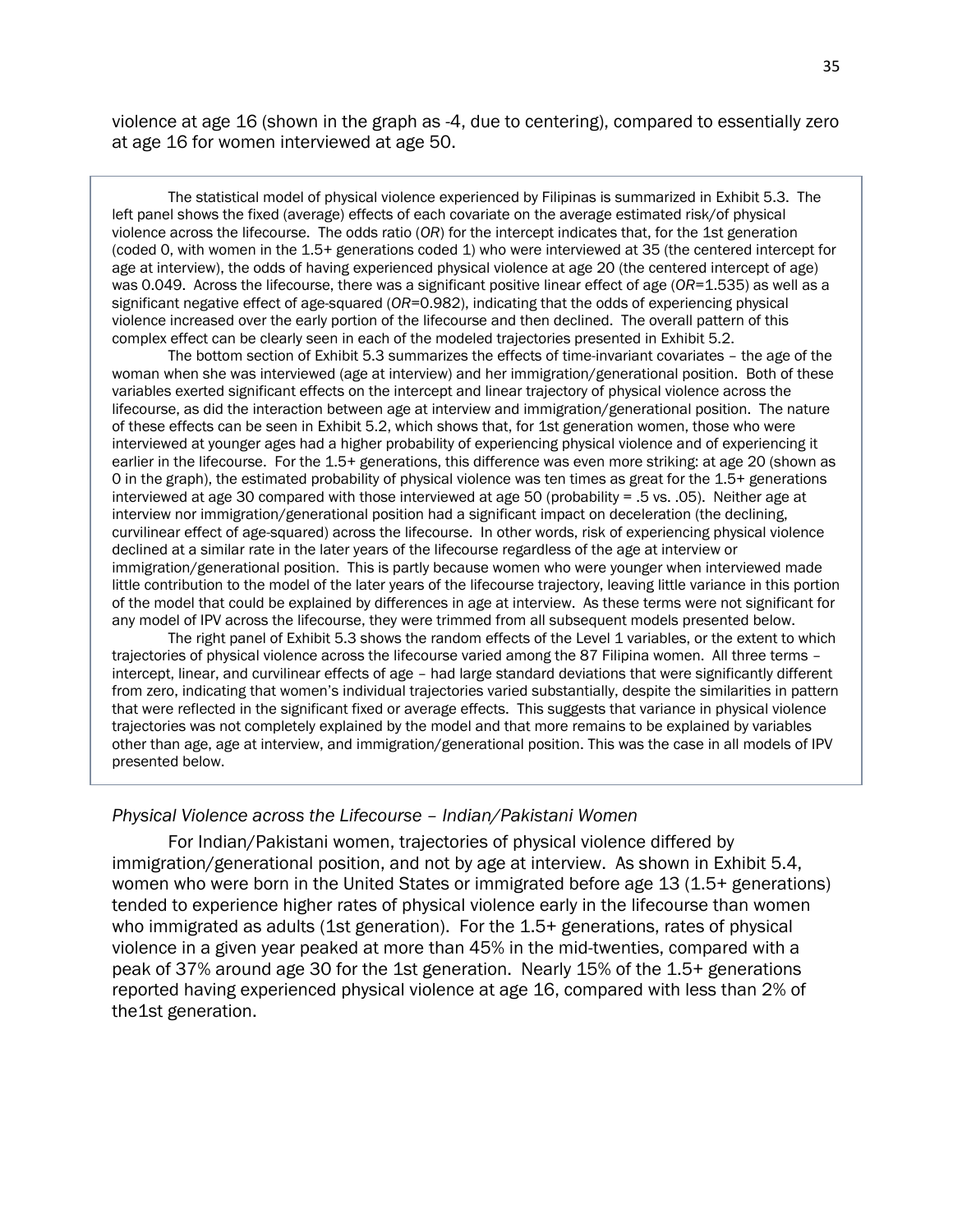The statistical model of physical violence experienced by Indian/Pakistani is summarized in Exhibit 5.5. For Indian/Pakistani women, age at interview was not a significant covariate of lifecourse physical violence, and this variable was trimmed from the model. The *OR* for the intercept indicates that, for the 1st generation, the odds of having experienced physical violence at age 20 was 0.068. Across the lifecourse, there was a significant positive linear effect of age (*OR*=1.526) as well as a significant negative effect of agesquared (*OR*=0.980), indicating that the risk of physical violence increased over the early portion of the lifecourse and then declined. Trajectories differed significantly by immigration/generational position, with the odds of experiencing physical violence at age 20 in the 1.5+ generations 7 times as high (*OR*=7.105) as in the 1st generation. Adjusting for this effect on the intercept, the odds of experiencing physical violence over time increased somewhat more slowly for the 1.5+ generations compared with the 1st generation (*OR*=0.815). As with the Filipina women, immigration/generational position did not affect deceleration, and these nonsignificant interaction effects were trimmed.

### *Sexual Violence across the Lifecourse – Filipina Women*

For Filipina women, trajectories of sexual violence differed by immigration/generational position, and not by age at interview. Although rates of sexual violence were similar for the 1st and 1.5+ generations, timing differed (see Exhibit 5.6). For the 1st generation, rates of sexual violence were essentially 0 at age 16 but increased to a peak of nearly 10% by age 30, showing little subsequent decline through age 40. In contrast, for the 1.5+ generations, an estimated 5% experienced sexual violence at age 16, reaching a peak of around 8% in the early twenties and declining to below 2% by the midthirties.

The statistical model of sexual violence experienced by Filipinas is summarized in Exhibit 5.7. Age at interview was not a significant covariate and was trimmed from the model. The *OR* for the intercept indicates that, for the1st generation, the odds of having experienced sexual violence at age 20 was 0.009. Across the lifecourse, there was a significant positive linear effect of age (*OR*=1.392) as well as a significant negative effect of age-squared (*OR*=0.989), indicating that the odds of experiencing sexual violence increased over the early portion of the lifecourse and then declined. Trajectories differed significantly by immigration/generational position, with the odds of sexual violence at age 20 in the 1.5+ generations eight times as high (*OR*=8.077) as in the 1st generation. Adjusting for this effect on the intercept, the odds of experiencing sexual violence over time increased more slowly for the 1.5+ generations compared with the 1st generation (*OR*=0.764).

### *Sexual Violence across the Lifecourse – Indian/Pakistani Women*

Trajectories of sexual violence for Indian/Pakistani women differed by immigration/generational position and not by age at interview. As with the Filipina women, timing of sexual violence differed for Indian/Pakistani women in the 1st vs. 1.5+ generations, with peak rates for 1st generation women occurring later in the lifecourse (early thirties vs. mid-twenties) (shown in Exhibit 5.8). However, in addition to differences in timing, peak rates of sexual violence for Indian/Pakistani women differed by immigration/generational position, peaking at 35% for the 1.5+ generations and above 15% for the 1st generation. An estimated 18% of the 1.5+ generations experienced sexual violence at age 16, compared with less than 1% of the1st generation. Overall rates of sexual violence for both generational groups were much higher for Indian/Pakistani women compared with Filipinas.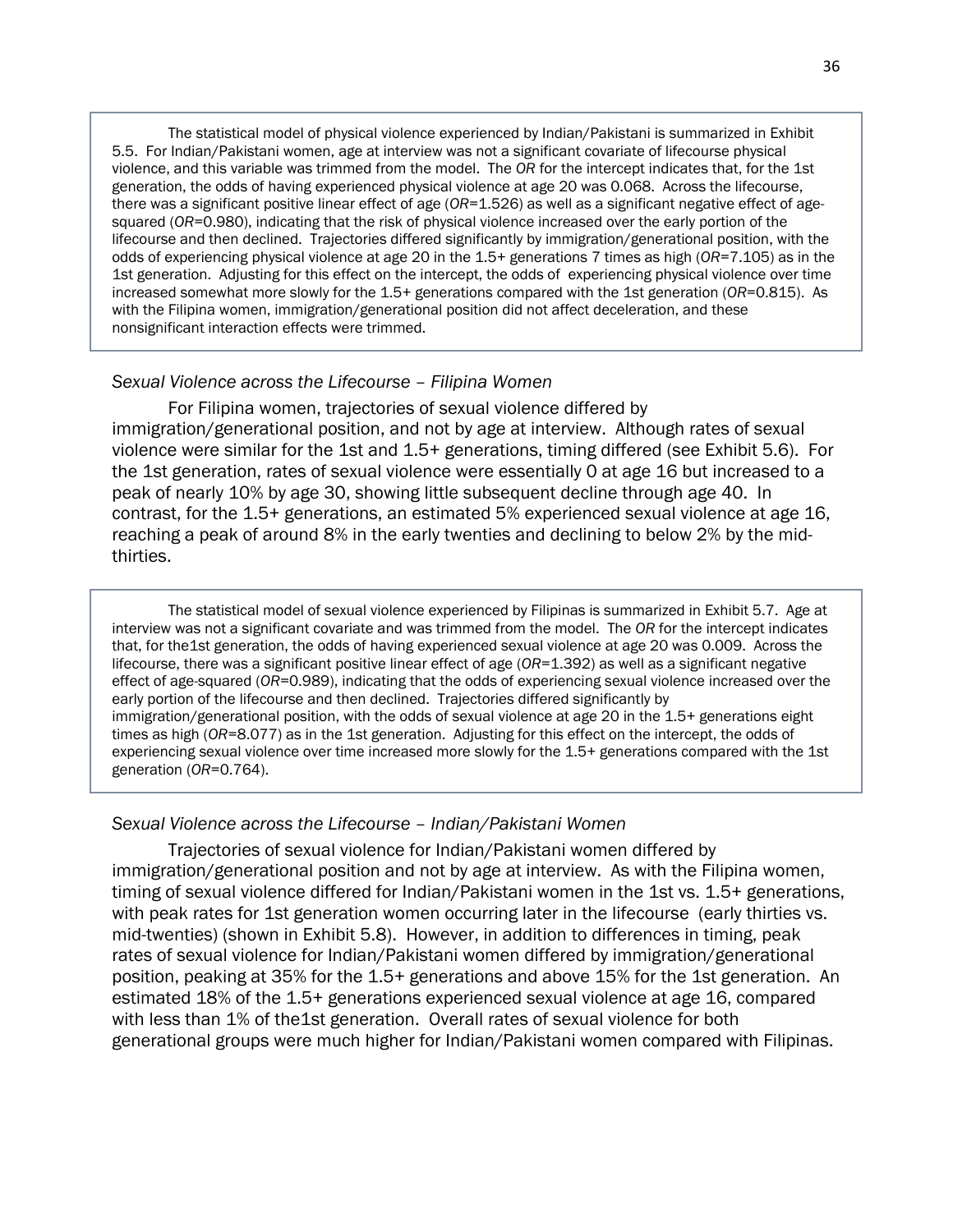The statistical model of sexual violence experienced by Indian/Pakistani women is summarized in Exhibit 5.9. Age at interview was not a significant covariate and was trimmed from the model. The *OR* for the intercept indicates that, for the 1st generation, the odds of having experienced sexual violence at age 20 was 0.027. Across the lifecourse, there was a significant positive linear effect of age (*OR*=1.410) as well as a significant negative effect of age-squared (*OR*=0.985), indicating that the odds of experiencing sexual violence increased over the early portion of the lifecourse and then declined. Trajectories differed significantly by immigration/generational position, with the odds of experiencing sexual violence at age 20 in the 1.5+ generations 15 times as high (*OR*=15.677) as in the 1st generation. Adjusting for this effect on the intercept, the odds of experiencing sexual violence over time increased somewhat more slowly for the 1.5+ generations compared with the 1st generation (*OR*=0.794).

## *Stalking across the Lifecourse – Filipina Women*

For Filipina women, trajectories of stalking differed by age at interview and not by immigration/generational position. As shown in Exhibit 5.10, rates of stalking were higher for women interviewed at younger ages (i.e., those born more recently), with those interviewed at age 30 reaching an estimated peak of 15% by the late twenties compared with a peak of 3% for those interviewed at age 50. In contrast to physical and sexual violence, experience of stalking changed relatively little across the lifecourse for Filipina women and did not show a significant tendency to decline as women aged.

The statistical model of stalking experienced by Filipinas is summarized in Exhibit 5.11. Immigration/generational position was not a significant covariate and was trimmed from the model. The *OR* for the intercept indicates that, for women who were interviewed at age 35 (the centered intercept for age at interview), the odds of having experienced stalking at age 20 was 0.066. Across the lifecourse, there was a significant positive linear effect of age (*OR*=1.098) as well as a significant negative effect of age-squared (*OR*=0.997), indicating that the odds of experiencing stalking increased over the early portion of the lifecourse and then declined. Age at interview had a significantly negative effect on the odds of having experienced stalking at age 20 (the centered intercept of age): for each year older in age at interview, the odds of experiencing stalking at age 20 were .058 lower (*OR*=0.942). This effect can be seen in Exhibit 5.10, which shows a flatter estimated lifecourse trajectory for women interviewed at age 50 compared with women interviewed at age 30. Adjusting for this effect on the intercept (i.e., on the level of stalking at age 20), age at interview had no additional effect on the linear or curvilinear aspects of the lifecourse trajectory; in other words, the trajectory shape was not affected by age at interview.

## *Stalking across the Lifecourse – Indian/Pakistani Women*

For Indian/Pakistani women, trajectories of stalking differed both by a woman's age at interview and by her immigration/generational position. As illustrated in Exhibit 5.12, the largest effect was due to age at interview: women who were younger when interviewed (i.e., those who were born more recently) reported much higher rates of stalking, regardless of their immigration/generational position. For women who were interviewed at age 30, estimated peak rates in a given year reached nearly 50%, compared with peak rates of 12% for women who were interviewed at age 50. In addition, the timing of stalking across the lifecourse differed by immigration/generational position, with rates peaking in the late twenties for the 1.5+ generations and in the late thirties for the 1st generation. Overall rates of stalking were higher for Indian/Pakistani women compared with Filipinas, especially for women interviewed at younger ages.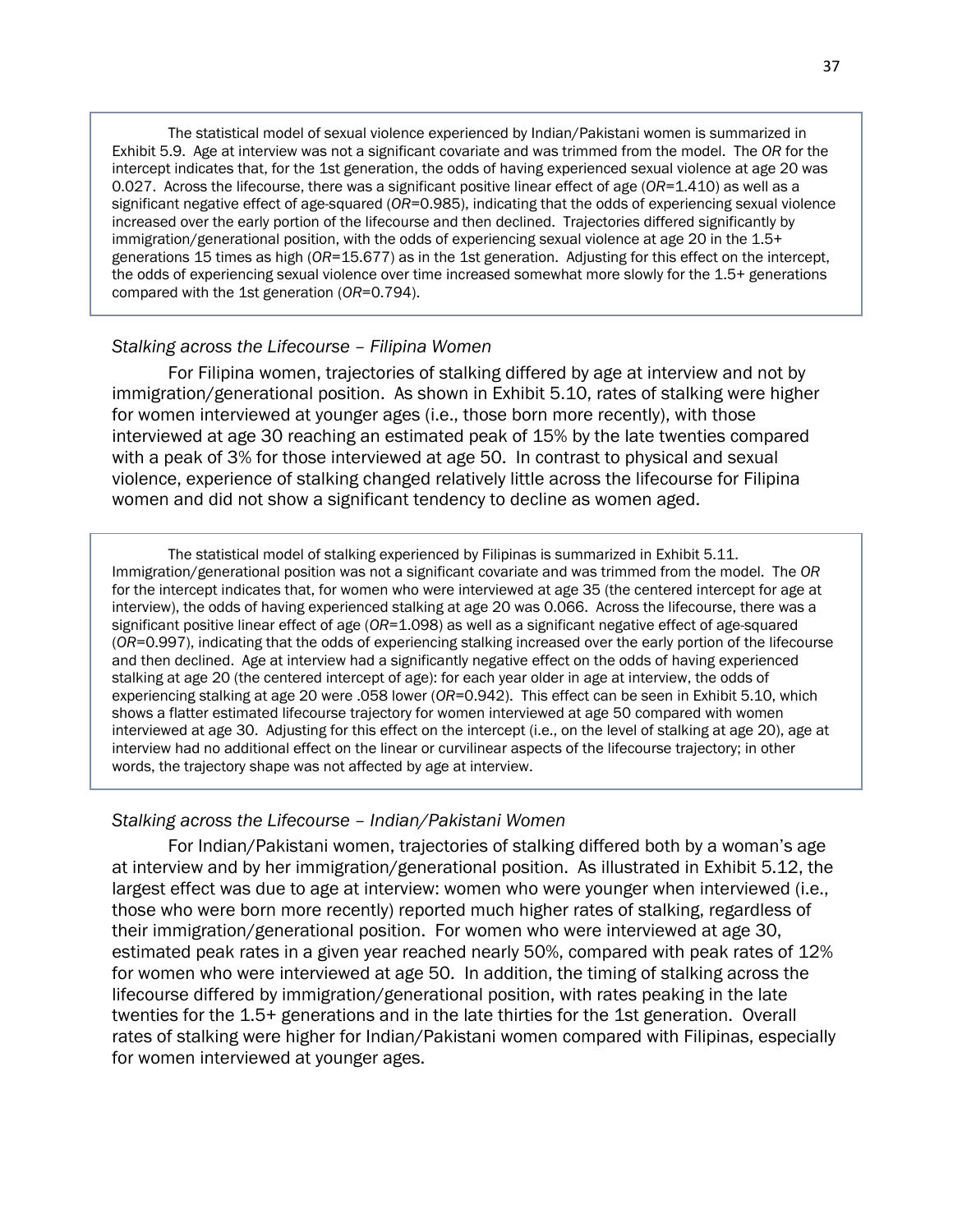The statistical model of stalking experienced by Indian/Pakistani women is summarized in Exhibit 5.13. For Indian/Pakistani women, both age at interview and immigration/generational position had a significant influence on the trajectory. The *OR* for the intercept indicates that, for 1st generation women who were interviewed at age 35, the odds of having experienced stalking at age 20 was 0.018. Across the lifecourse, there was a significant positive linear effect of age (*OR*=1.616) as well as a significant negative effect of age-squared (*OR*=0.984), indicating that the odds of experiencing stalking increased over the early portion of the lifecourse and then declined. Age at interview had a significantly negative effect on the odds of having experienced stalking at age 20: for each year older in age at interview, the odds of experiencing stalking at age 20 were almost 10% lower (*OR*=0.903). The odds of experiencing stalking was also affected by immigration/generation position, with the 1.5+ generations more than 8 times as likely to have experienced stalking at age 20 as the 1st generation (*OR*=8.608). After adjusting for this effect on the intercept, there was also a significant effect of immigration/generational position on the linear slope, with the odds of experiencing stalking increasing at a slightly slower rate for the 1.5+ generations (*OR*=0.838). Both of these effects can be seen in Exhibit 5.12. Women interviewed at age 30 had much higher probabilities of experiencing stalking across the lifecourse; controlling for the effect of age at interview, the 1.5+ generations were likely to experience stalking earlier than the 1st generation, although the overall probability of experiencing stalking was similar regardless of immigration/generational position. For stalking among Indian/Pakistani women, only the intercept and the linear effect of age were modeled as random effects; the strongly decelerating trend in stalking over the later years of the lifecourse was fairly uniform and did not show significant variance across women (Exhibit 5.13).

## *Summary of Lifecourse Trajectories of IPV*

In general, risk of experiencing IPV showed patterns of increasing rates across the early portion of the lifecourse, reaching a peak in the late twenties to early thirties, and declining over the later years. However, there were several departures from this overall trend. For Filipina women, rates of stalking increased only slightly across the lifecourse and showed little evidence of later-life declines. For both physical and sexual violence in both ethnic groups, as well as stalking experienced by Indian/Pakistani women, peak rates occurred later in the lifecourse for 1st generation women, compared with women who were born in the United States or immigrated before age 13 (1.5+ generations). This pattern was especially striking for physical violence experienced by 1st generation Filipina women who were interviewed later in life, for whom rates were relatively low during the early portion of the lifecourse, reaching peak rates much later in life.

In general, early lifecourse rates of IPV were much higher for women who were born in the United States or immigrated before age 13 (1.5+ generations), compared with 1st generation women. Across most types of IPV in both ethnic groups (with the exception of stalking for Filipina women), rates of IPV experienced at age 20 were significantly higher for the 1.5+ generations compared with the 1st generation. Among Indian/Pakistani women in the 1.5+ generations, nearly 15% had already experienced physical violence and 18% had experienced sexual violence by age 16. Among Filipina women, differential rates of physical violence very early in the lifecourse were seen for the 1.5+ generations who were interviewed at younger ages. For Filipina women in the 1.5+ generations interviewed at age 30 (i.e., born in the late 70s), an estimated 30% had experienced physical violence at age 16.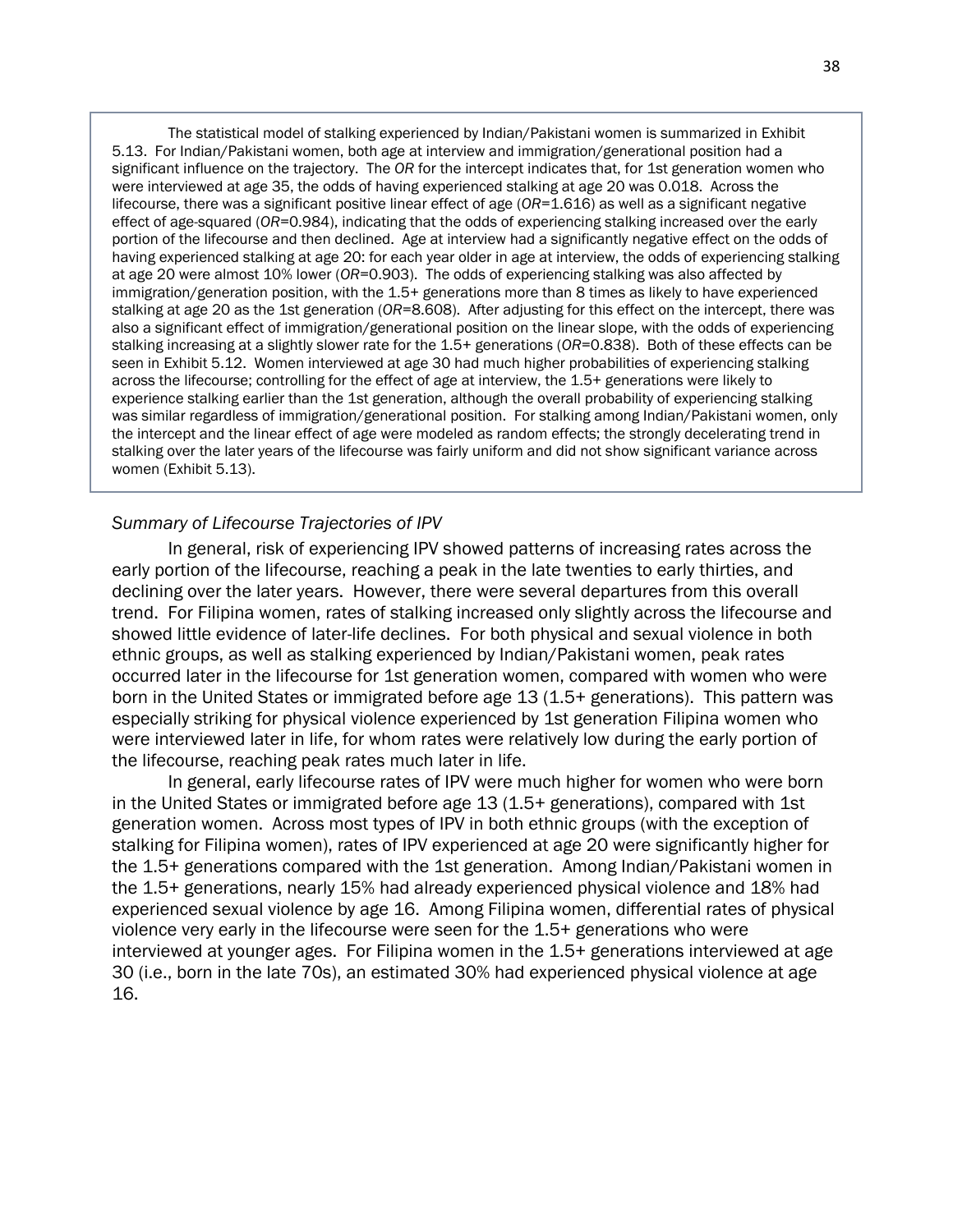# VI. Trajectories of Help-Seeking over Women's Lifecourse

We assessed the trajectories of three types of IPV-related help-seeking – calling the police, seeking legal assistance, and using domestic violence (DV) programs that provided either shelter or non-shelter services. We combined the two types of DV programs and examined their use together because of relatively low rates of use and substantial overlap in use of the two types of programs.

# Analysis of Help-Seeking for IPV across the Lifecourse

To assess the timing of women's help-seeking for IPV across the lifecourse, we used MLM to model women's individual and collective trajectories. As with the analysis of IPV presented in Section V, we used multilevel logistic regression, as implemented in HLM software (Raudenbush et al., 2004), to analyze the probability that a woman sought a particular type of help in a given year. This approach models changes in the probability of seeking help and provides ways to test whether changing probabilities are associated with covariates that change over time (known in MLM as Level 1 variables, e.g., age) and those that are constant over time but vary across women (Level 2 variables, e.g., a woman's age at interview). The effects of Level 1 variables can be estimated as random (i.e., estimated for each individual and then averaged) or fixed (i.e., estimated as the same for all women). Because we expected variability in individual women's trajectories, we estimated Level 1 effects as random whenever possible, constraining an effect to be fixed (i.e., identical) across all women only when statistical analyses revealed that variability in the strength of the effect was minimal and nonsignificant.

We expected that women's trajectories of IPV-related help-seeking would not be strictly linear but were likely to increase and decrease at various points; therefore we tested polynomial terms (age-squared and age-cubed) to capture trajectory curvilinearity. In most analyses, the quadratic (age-squared) effect was significant, but no significant cubic effects were found. Consequently, most models incorporated both linear and curvilinear terms as in the analyses of IPV in Section V. In most cases, intercept and linear effects of age were modeled as random effects, while quadratic effects were modeled as fixed, reflecting the relatively limited range of repeated help-seeking from a given source across the lifecourse.

Because the LHC instrument started at age 16 rather than 0, we "centered" age at 20, which was the age of the youngest woman at the time of the interview. In other words, we subtracted 20 from each age across the lifecourse, effectively setting age 20 as the model intercept or zero point. This is commonly done in longitudinal analysis and has the advantage of both making the model intercept interpretable and reducing collinearity among polynomial and interaction terms (Hedeker & Gibbons, 2006; Raudenbush & Bryk, 2002). For similar reasons, we centered age at interview to 35, which was near the mean age at which women were interviewed. For clarity, in the presentation of results, we consistently use "age" to refer to effects related to changes across the lifecourse; and "age at interview" to refer to variability among women in the age at which they were interviewed. We included the respondents' immigration/generational position in the MLM analyses, classifying women into two groups: 1st generation (those who came to the United States at age 13 or later) vs. 1.5+ generations (those who were born in the United States or moved to the United States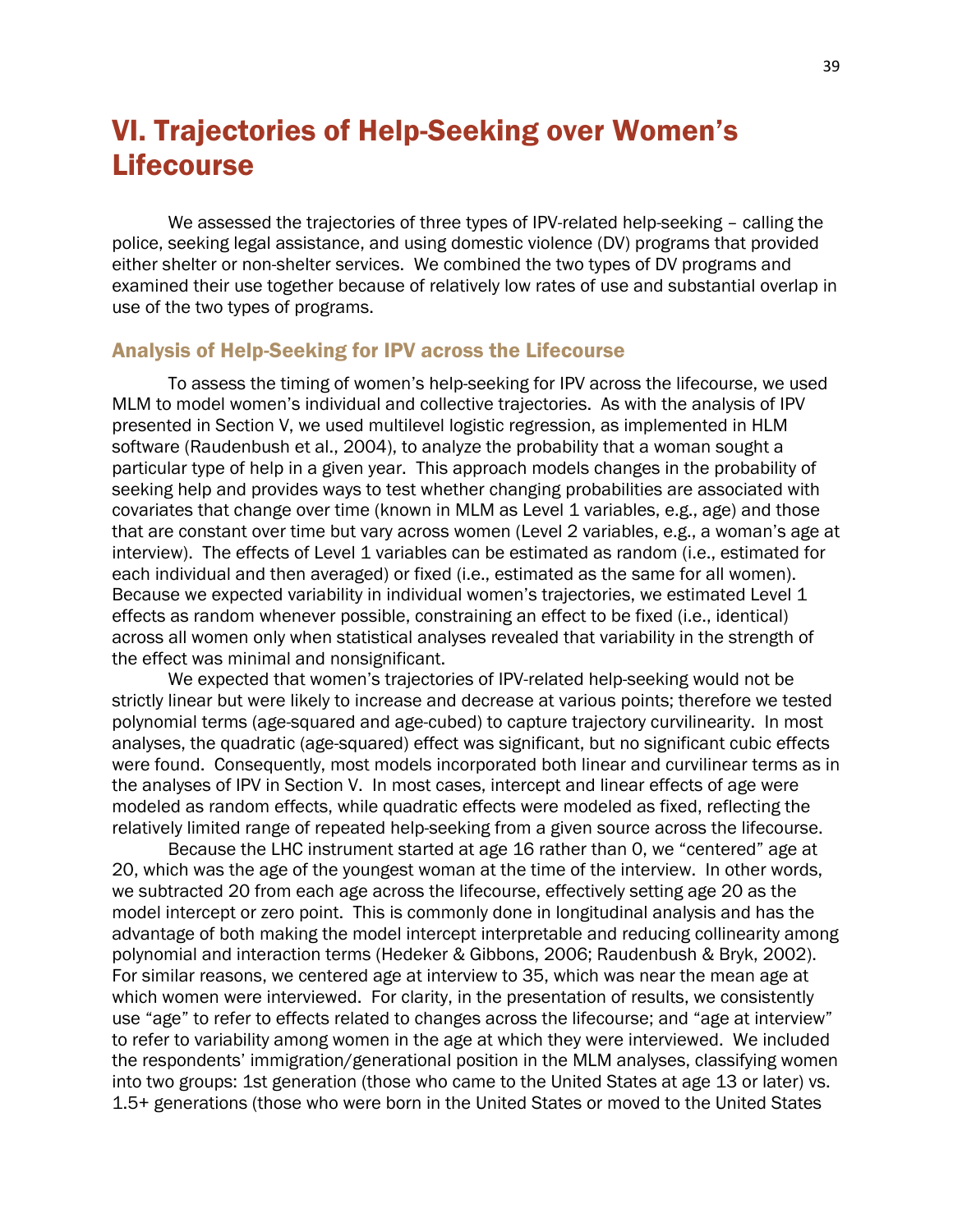before age 13). In addition to age, immigration/generational position and age at interview, six additional time-varying variables were included in MLM analyses of help-seeking. Three of these were dichotomous variables indicating "contemporaneous" experience of IPV (physical violence, sexual violence, and stalking experienced in the same year as the helpseeking being modeled, i.e., the dependent variable). For each year of a woman's lifecourse, if one of the three types of IPV had been experienced in that year, contemporaneous experience of that form of violence was coded=1; in years in which it had not been experienced, it was coded=0. In addition, we also included three parallel variables that reflected cumulative experience of each form of IPV, up to the year prior to the modeled help-seeking. For each year of a woman's lifecourse, cumulative experience of each form of IPV was assigned a number indicating the count (number) of previous years in which the woman had experienced that form of violence. For each additional year in which a particular form of IPV was experienced, the value of this count increased by 1; for years in which the form of IPV had not been experienced, the count remained the same as in the previous year. To reduce collinearity between contemporaneous and cumulative IPV and to reduce redundancy of cumulative IPV with age, the cumulative number of years in which a respondent experienced each type of IPV was divided by the number of years since age 16, yielding a variable that reflected the proportion of prior years in which each form of IPV had been experienced. All of these IPV variables varied within woman over time.

Before conducting the MLM analysis of help-seeking trajectories, we carefully examined the data both statistically and graphically to discern trajectory shapes, assess the adequacy of variability for this type of modeling (both within women and between women), and to identify outliers and cases that might exert undue influence on the analyses. Because the amount of data each woman contributed to the analysis varied, depending on her age at interview, we carefully considered the influence exerted by women who were interviewed at older ages. Although we included the full set of data provided by each woman in the analysis, we truncated graphical presentations of estimated lifecourse trajectories at age 40 (labeled in the graphs as 20, due to centering), focusing on the age ranges common to most women. All plotted trajectories begin at age 16 (labeled in the graphs as -4, due to centering at age 20).

Graphical presentations of results illustrate effects that were found to be significant in each model. When help-seeking trajectories were found to differ significantly by age at interview, graphs contain estimated lifecourse plots at two ages, 30 and 50, which were chosen to illustrate points on the continuum of the ages at which women were interviewed. Trajectories plotted at age 30 illustrate modeled experiences typical of women born in the late 1970s, while those at age 50 illustrate experiences of women born in the late 1950s. When help-seeking trajectories differed by immigration/generational position, graphs contain lifecourse estimates for both 1st generation (those who came to the United States at age 13 or later) and 1.5+ generations (those who were born in the United States or immigrated before age 13). When trajectories differed by both age at interview and immigration/generational position, graphs illustrate four trajectories, for women in the 1st and 1.5+ generations, each interviewed at age 30 or age 50.

# Results

Exhibit 6.1 presents lifetime summaries of four types of IPV-related help-seeking – calling the police, seeking legal assistance, using domestic violence (DV) shelters, and using non-shelter DV programs –for both Filipinas and Indian/Pakistani women. Slightly more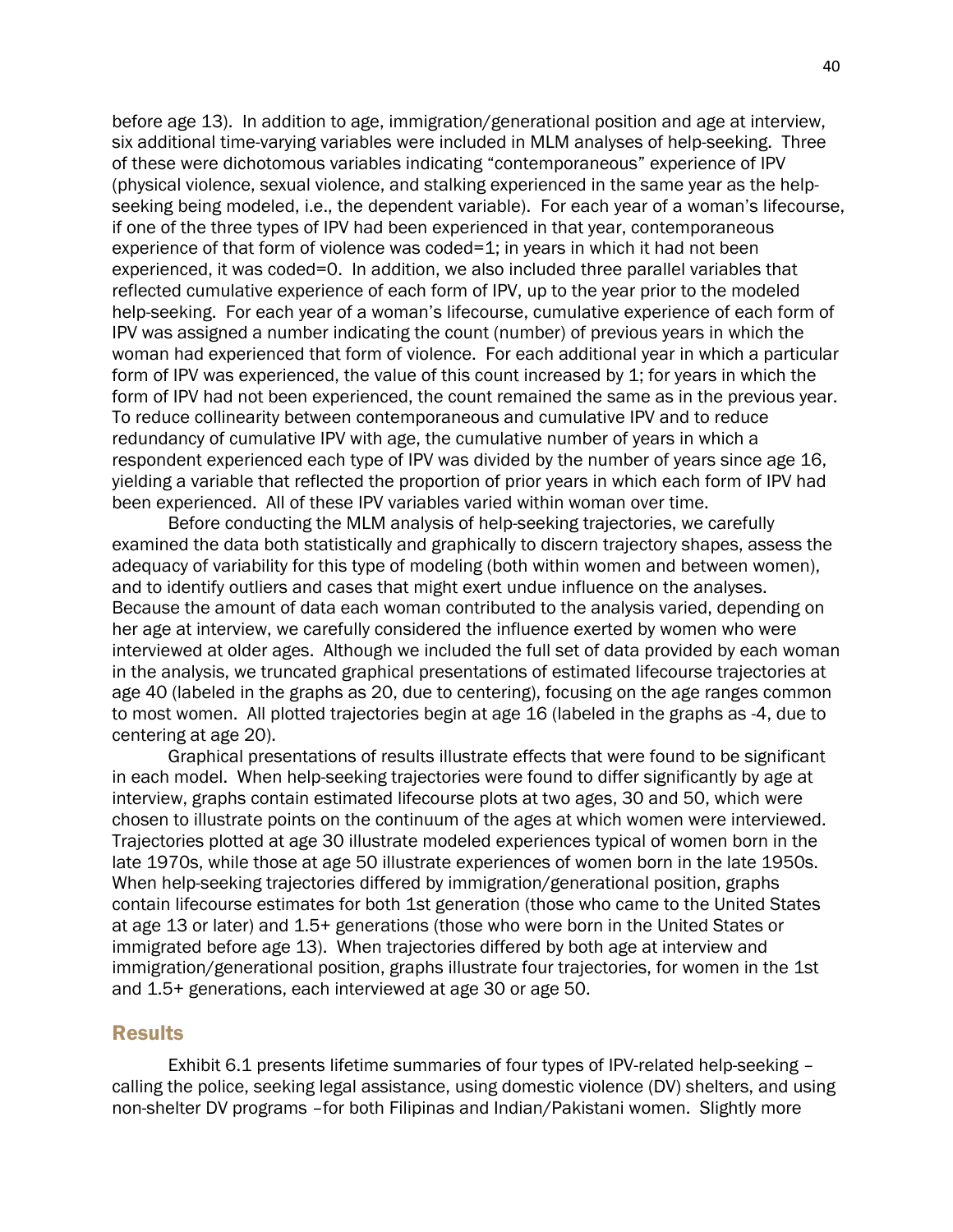than half the women had called the police at least once; and 43.7% of the Filipina women and 60.7% of the Indian/Pakistani women had sought legal assistance. With respect to DV programs, 25.3% of Filipinas and 41.1% of Indian/Pakistani women had used DV shelters; and 31.0% of the Filipinas and 57.1% of the Indian/Pakistani women had used non-shelter DV programs. While programs tailored to Asians were used frequently, 14.9% of Filipina women and 28.6% of Indian/Pakistani women contacted non-Asian DV programs, and 2.3% of Filipina women and 5.4% of Indian/Pakistani women sought help from non-Asian legal assistance programs (not shown in Exhibit). Although the median number of years in which women had sought help from any of these sources was 1, ranges varied widely, especially for police, which ranged as high as 17 years. For most of these sources, the median age at which women first sought help was between 29 and 33, which is similar to the peak ages in which IPV was experienced. As with initial IPV experience, the ranges of ages at which individual women first sought help varied widely, from 16 to 58.

As done in Section V, we present the results of MLM analyses, in two stages. We first summarize findings using minimal statistical or otherwise technical language, referring to graphical presentations to illustrate results. For each analysis, this summary is followed by more detailed descriptions of findings using tables and statistics along with graphs. To distinguish those two stages, they appear in different font sizes.

## *Calling Police across the Lifecourse – Filipina Women*

The likelihood of calling the police in any given year was, as expected, related to experiences of IPV in that same year (i.e., contemporaneous IPV). Each of the three types of contemporaneous IPV had an independent effect on the odds of calling the police; women were more likely to contact the police in the same year in which they experienced physical, sexual, or stalking violence, after accounting for the effects of the other types of IPV; For example, women were significantly more likely to contact the police in the same year in which they experienced physical violence after accounting for the effects of sexual violence and stalking. Specifically, women who experienced physical violence in a given year were 18 times as likely to call the police in that year. In addition, women who experienced sexual violence in a given year were more than 3 times as likely to call the police in that year. Women who experienced stalking in a given year were nearly twice as likely to call the police in that year, although this effect showed only a trend toward statistical significance ( $p < .07$ ).

However, after accounting for the effects of contemporaneous IPV, cumulative experience of IPV in previous years did not add significantly to the likelihood that a woman would call the police. In other words, the odds of calling the police in a given year were increased only by IPV experienced in that year and were not affected by IPV experienced in prior years. In addition, holding constant the effect of IPV, the odds of calling the police were significantly higher for women who were younger when interviewed (i.e., born more recently), as can be seen in Exhibit 6.2.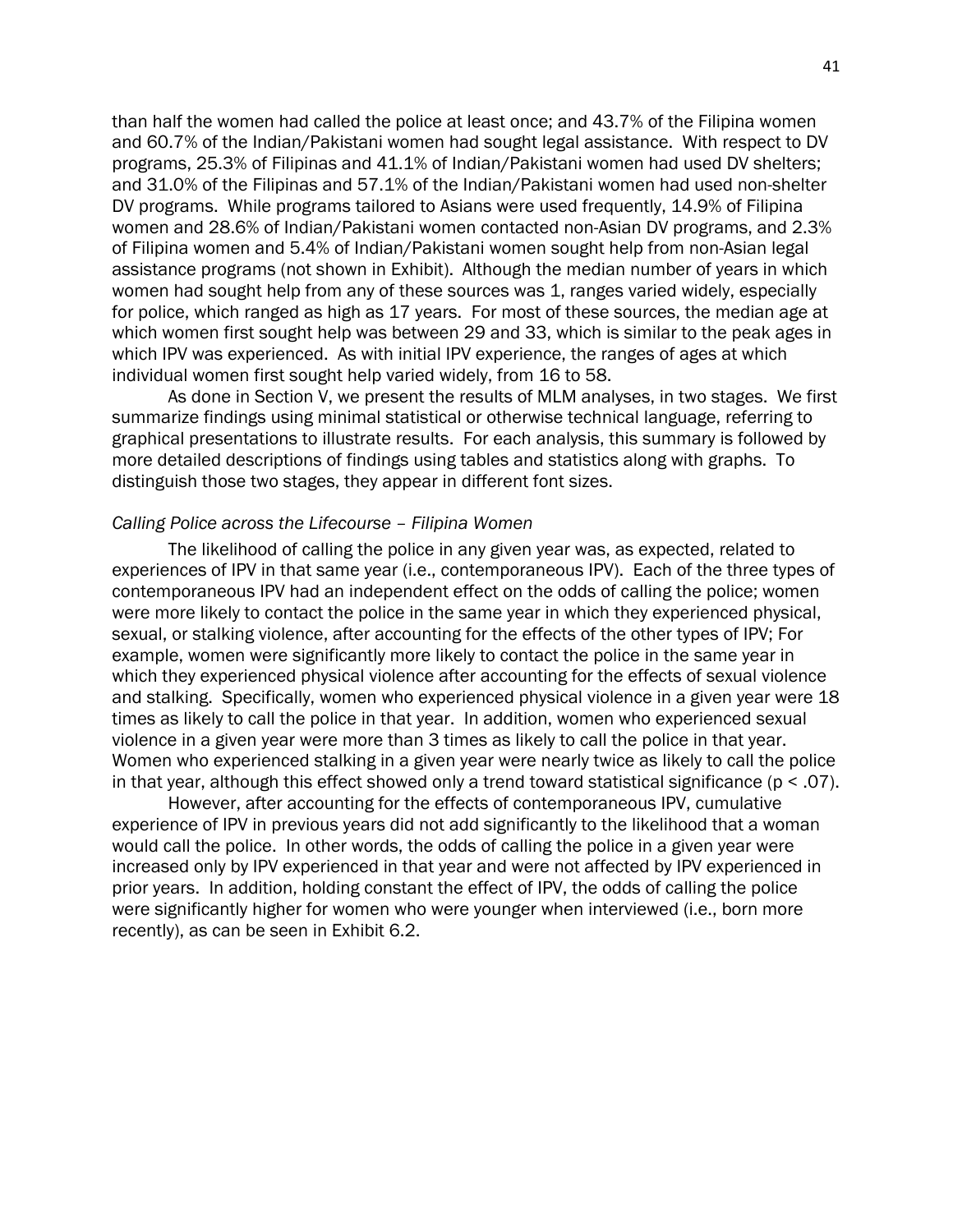The statistical model of calling the police by Filipina women is summarized in Exhibit 6.3. Two models are reported: the first illustrates the effects of age at interview and immigration/generational position, and the second incorporates the time-varying effects of IPV experience across the lifecourse. The initial model contains only age, age at interview, and immigration/generational position. The left panel of the initial model shows the fixed (average) effects of each covariate on the average estimated likelihood of calling the police across the lifecourse. The odds ratio (*OR*) for the intercept indicates that, for the 1st generation (coded 0, with the 1.5+ generations coded 1) who were interviewed at 35 (the centered intercept for age at interview), the odds of calling the police at age 20 (the centered intercept of age) was 0.004. Across the lifecourse, there was a significant positive linear effect of age (*OR*=1.437) as well as a significant negative effect of age-squared (*OR*=0.988), indicating that the odds of calling the police increased over the early portion of the lifecourse and then declined. The overall pattern of this complex effect can be clearly seen in each of the modeled trajectories presented in Exhibit 6.4. In general, the odds of calling the police increased from age 16 (labeled as -4, due to centering at age 20) to the early- to mid-thirties, then declined.

The bottom section of the initial model in Exhibit 6.3 summarizes the effects of time-invariant effects – a woman's age at interview and her immigration/generational position. Both of these variables exerted significant influence on the intercept and linear trajectory of calling the police across the lifecourse. Age at interview had a significantly negative effect on the odds of calling the police at age 20: for each year older in age at interview, the odds of having called the police at age 20 were almost 15% lower (*OR*=0.867). Adjusting for this effect, there was also a significant effect of age at interview on the linear slope, with the odds of calling the police increasing at a slightly faster rate over the lifecourse for women who were older at interview (*OR*=1.008). Calling the police was also associated with immigration/generation position, with the 1.5+ generations nearly 5 times as likely to have called police at age 20 as the 1st generation (*OR*=4.859). After adjusting for this effect on the intercept, there was also a significant effect of immigration/generational position on the linear slope, with the odds of calling the police increasing over the lifecourse at a slightly slower rate for the 1.5+ generations (*OR*=0.909). The effects of both immigration/generational position and age at interview (at two chosen points, ages 30 and 50) can be seen in Exhibit 6.2.

The final model in Exhibit 6.3 incorporates the time-varying influences of physical and sexual violence and stalking, all of which were positive. On average, contemporaneous (i.e., occurring in the same year) physical violence was associated with 18 times the odds of calling the police (*OR*=18.229). Contemporaneous sexual violence was associated with 3 times the odds of calling the police (*OR*=3.229). Contemporaneous stalking was associated with nearly doubled odds of calling the police (*OR*=1.833), although this effect was not statistically significant (*p*=.07). Controlling for the effects of contemporaneous IPV, cumulative experiences of these types of IPV did not make significant additional contributions to the prediction of calling the police. With the timing of IPV experience in the model, women's immigration/generational position was not significantly related to calling the police, suggesting that the effect of this variable was reflective of differences in timing of IPV experience between 1st and 1.5+ generations. Age at interview remained significantly predictive of calling the police, although only as it affected the intercept (*OR*=0.947), indicating that the odds of calling the police at age 20 were 0.053 lower for each additional year of age at interview.

## *Calling Police across the Lifecourse – Indian/Pakistani Women*

As with Filipina women, the likelihood of Indian/Pakistani women calling the police in any given year was related to experiences of IPV in that same year (i.e., contemporaneous IPV). Indian/Pakistani women who experienced physical violence in a given year were 5 times as likely to call the police in that year. In addition, those who experienced sexual violence in a given year were more than twice as likely to call the police in that year, and women who experienced stalking in a given year were more than 3.5 times as likely to call the police in that year. Each of the three types of contemporaneous IPV had an independent effect on the odds of calling the police; women were significantly more likely to contact the police in the same year in which they experienced each form of IPV after accounting for the effects of the other types of IPV. However, similar to Filipina women, after accounting for the effects of contemporaneous IPV, cumulative experience of IPV in previous years did not add significantly to the likelihood that Indian/Pakistani women would call the police. In other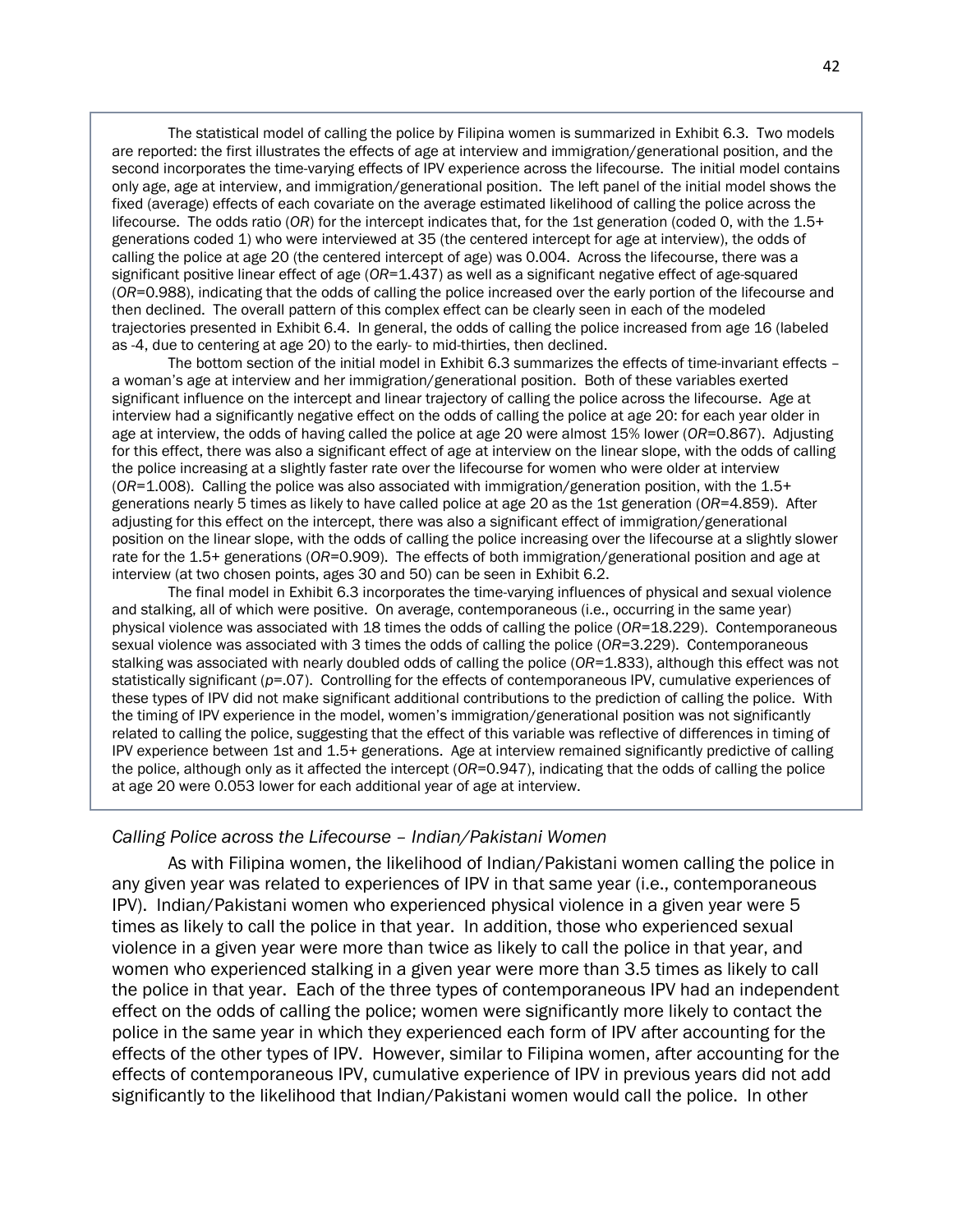words the odds of calling the police in a given year were increased only by IPV experienced in that year and were not affected by IPV experienced in prior years. In addition, holding constant the effect of IPV, the odds of calling the police increased more rapidly across the lifecourse for women who were younger when interviewed (i.e., born more recently). As can be seen in Exhibit 6.5, the estimated probability of calling the police increased across the lifecourse, to approximately .04 (meaning, 4% would call the police) at age 30 for women interviewed at age 30, while it remained essentially zero for those who were interviewed at age 50.

The statistical model of calling the police by Indian/Pakistani women is summarized in Exhibit 6.6. Immigration/generational position was not significantly related to the odds of calling the police and was trimmed from the model. The *OR* for the intercept indicates that, for women who were interviewed at 35, the odds of having called the police at age 20 were 0.004. Across the lifecourse, there was a significant positive linear effect of age (*OR*=1.112). For Indian-Pakistani women, only the linear effect of age was significant, suggesting no noticeable deceleration in the rate of increase in the odds of calling the police over time. On average, contemporaneous physical violence was associated with 8 times the odds of calling the police (*OR*=8.733). Contemporaneous sexual violence was associated with 2 times the odds of calling the police (*OR*=2.585), and contemporaneous stalking was associated with 4 times the odds of calling the police (*OR*=4.343). Controlling for the effects of contemporaneous IPV, cumulative experiences of these types of IPV did not make significant additional contributions to the prediction of calling the police. Accounting for the effects of timing of IPV experienced, there was a significant effect of age at interview on the linear trajectory of the probability of calling the police (*OR*=0.989), such that each year older at the interview was associated with a 0.011 slower increase across the lifecourse in the odds of calling the police. This effect can be seen in Exhibit 6.5, where the modeled probability of calling the police shows no increase at all over time for women interviewed at age 50, compared with a substantial increase over time for women interviewed at age 30.

#### *Seeking Legal Assistance across the Lifecourse – Filipina Women*

For Filipina women, the likelihood of seeking legal assistance in any given year was related to contemporaneous experiences of physical violence and of stalking. Women who experienced physical violence or stalking in a given year were more than twice as likely to seek legal assistance in that year. In addition, after accounting for the contemporaneous effects of experiencing physical violence or stalking in a given year, the odds of seeking legal assistance were increased by cumulative experience of physical violence in previous years. If a woman had experienced physical violence in all prior years since age 16, she would be nearly 5 times as likely to seek legal assistance in a given year; if she had experienced physical violence in half of the prior years since age 16, she would be more than twice as likely to seek legal assistance. In addition, holding constant the effects of IPV, the probability of seeking legal assistance was significantly higher for women who were younger when interviewed (i.e., born more recently). As can be seen in Exhibit 6.7, the estimated probability of seeking legal assistance increased slightly across the lifecourse, to approximately 0.05 at age 30 for women interviewed at age 30, while it remained essentially zero for those who were interviewed at age 50.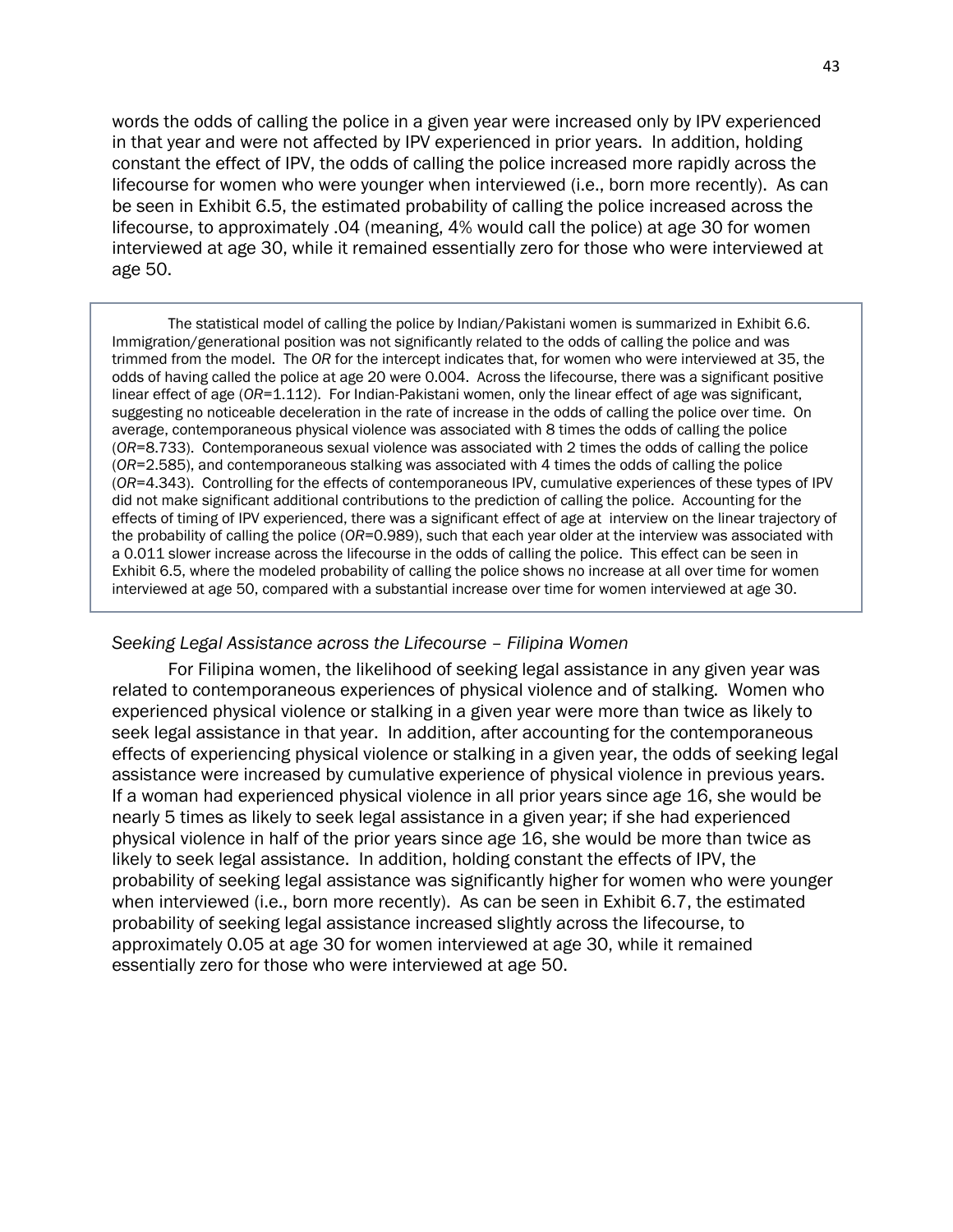The statistical model of seeking legal assistance by Filipina women is summarized in Exhibit 6.8. Immigration/generational position was not significantly related to the odds of seeking legal assistance and was trimmed from the model. The *OR* for the intercept indicates that, for women who were interviewed at 35, the odds of seeking legal assistance at age 20 was 0.002. Across the lifecourse, there was a significant positive linear effect of age (*OR*=1.360) as well as a significant negative effect of age-squared (*OR*=0.994), indicating that the probability of seeking legal assistance increased over the early portion of the lifecourse and then declined. Time-varying physical violence was related to the odds of seeking legal assistance, both as a contemporaneous effect (*OR*=2.029) and also as a cumulative effect (*OR*=4.737). Experiencing physical violence doubled the odds of seeking legal assistance in the same year; in addition, each increase of .10 in the proportion of prior years in which a woman had experienced physical violence was associated with a nearly 0.5 increase in the odds of seeking legal assistance. Contemporaneous experience of stalking was also associated with 2.5 times the odds of seeking legal assistance in a given year (*OR*=2.486). Holding constant these time-varying effects, age at interview had a significantly negative effect on the intercept, indicating that, for each additional year in a woman's age at interview, the odds that a woman had sought legal assistance at age 20 were 0.10 lower (*OR*=0.899). This effect can be seen in Exhibit 6.7, where the modeled probability of seeking legal assistance increases over time for women interviewed at age 30 but remains very low for women interviewed at age 50.

## *Seeking Legal Assistance across the Lifecourse – Indian/Pakistani Women*

For Indian/Pakistani women, the likelihood of seeking legal assistance in any given year was related to experiences of stalking in that same year but not to contemporaneous experience of other types of IPV. Women who experienced stalking in a given year were more than 2.5 times as likely to seek legal assistance in that year. In addition, although the likelihood of seeking legal assistance was not related to experience of physical violence in the same year, it was related to the cumulative experience of physical violence in previous years. If a woman had experienced physical violence in all prior years since age 16, she would be nearly 6 times as likely to seek legal assistance in a given year; if she had experienced physical violence in half of the prior years since age 16, she would be nearly 3 times as likely to seek legal assistance. In addition, holding constant the effects of IPV, the odds of seeking legal assistance were significantly higher for women who were younger when interviewed (i.e., born more recently). As can be seen in Exhibit 6.9, the estimated probability of seeking legal assistance increased substantially across the lifecourse, to approximately .18 at age 30 for women interviewed at age 30, while it remained essentially zero for those who were interviewed at age 50. There were also immigration/generational differences, with 1st generation Indian/Pakistani women less likely than those in the 1.5+ generations to seek legal assistance. However, this difference was explained by generational differences in the timing of IPV. Compared with 1st generation Indian/Pakistani women, those in the 1.5+ generations tended to experience physical violence and stalking earlier in the lifecourse, when help-seeking was generally more common. Once the timing of IPV was accounted for, immigration/generational differences in seeking legal assistance were not significant.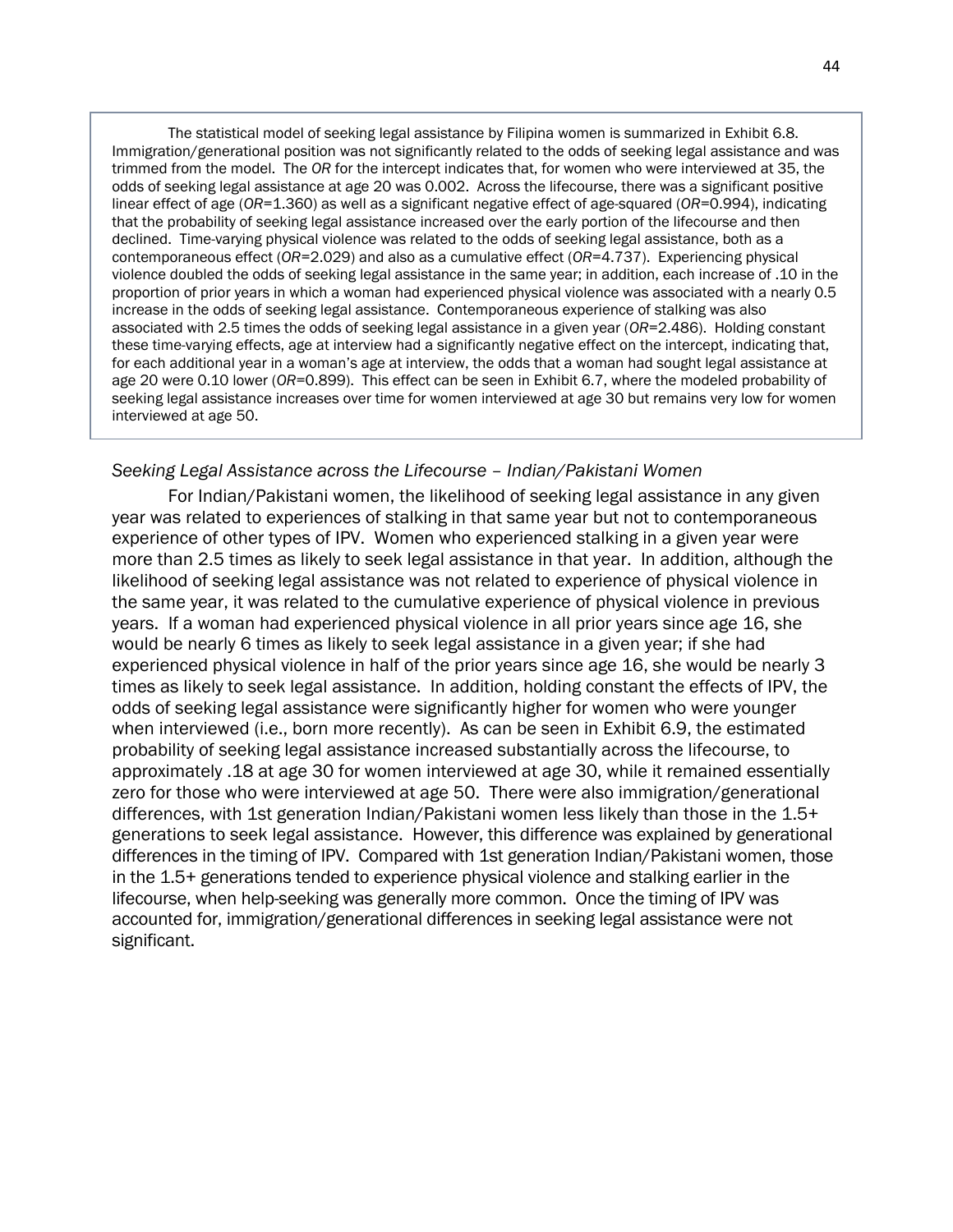The statistical model of seeking legal assistance by Indian/Pakistani women is summarized in Exhibit 6.10. Two models are reported: the first illustrates the effects of age at interview and immigration/generational position, and the second incorporates the time-varying effects of IPV experience across the lifecourse. The initial model contains only age, age at interview, and immigration/generational position. The *OR* for the intercept indicates that, for 1st generation women who were interviewed at 35, the odds of having sought legal assistance at age 20 was 0.001. Across the lifecourse, there was a significant positive linear effect of age (*OR*=1.833), as well as a significant negative effect of age-squared (*OR*=0.988), indicating that the probability of seeking legal assistance increased over the early portion of the lifecourse and then leveled off.

The bottom section of the initial model in Exhibit 6.10 summarizes the effects of time-invariant effects – the woman's age at interview and immigration/generational position. Age at interview had a significantly negative effect on the odds of seeking legal assistance at age 20: for each year older in age at interview, the odds of seeking legal assistance at age 20 were almost 20% lower (*OR*=0.806). The probability of seeking legal assistance was also affected by immigration/generational position. Although the effect of immigration/generational position on the intercept was not significant, indicating there was no effect of this variable at age 20, there was a significant effect of immigration/generational position on the linear slope, with the odds of seeking legal assistance increasing over the lifecourse at a substantially slower rate for women in the 1.5+ generations (*OR*=0.830). Both of these effects – for immigration/generational position and for age at interview – can be seen in Exhibit 6.11.

The final model in Exhibit 6.10 incorporates the time-varying influence of IPV that a woman experienced. On average, contemporaneous experience of stalking was associated with more than double the odds of seeking legal assistance (*OR*=2.601). Cumulative experience of physical violence was also positively associated with seeking legal assistance (*OR*=5.700), with each .10 increase in the proportion of prior years in which a woman had experienced physical violence associated with a 0.57 increase in the odds of seeking legal assistance. Sexual violence did not make an additional contribution to the model, after accounting for the effects of physical violence and stalking. With the timing of IPV experiences in the model, women's immigration/generational position was not significantly related to seeking legal assistance, suggesting that the effect of this variable was reflective of differences between 1st and 1.5+ generations in timing of IPV experienced across the lifecourse. Age at interview remained significantly predictive of seeking legal assistance, as can be seen in Exhibit 6.9, where the modeled probability of seeking legal assistance increases over time for women interviewed at age 30 while it remains very low for women interviewed at age 50.

## *Using Domestic Violence Programs across the Lifecourse – Filipina Women*

For Filipina women, the likelihood of using a domestic violence (DV) program (shelter or non-shelter) in any given year was related to experiences of physical violence and of stalking in that same year. Women who experienced physical violence in a given year were 3.5 times as likely to use a DV program in that year. In addition, women who experienced stalking in a given year were more than twice as likely to use a DV program in that year. Accounting for the effects of physical violence and stalking, sexual violence was not associated with use of DV programs. Cumulative experience of any type of IPV in previous years did not add significantly to the likelihood that a woman would use a DV program. In addition, holding constant the effect of IPV, the odds of using a DV program were significantly higher for women who were younger when interviewed (i.e., born more recently). As can be seen in Exhibit 6.12, the estimated probability of using DV program increased slightly across the lifecourse, to approximately .08 at age 30 for women interviewed at age 30, while it remained essentially zero for those who were interviewed at age 50.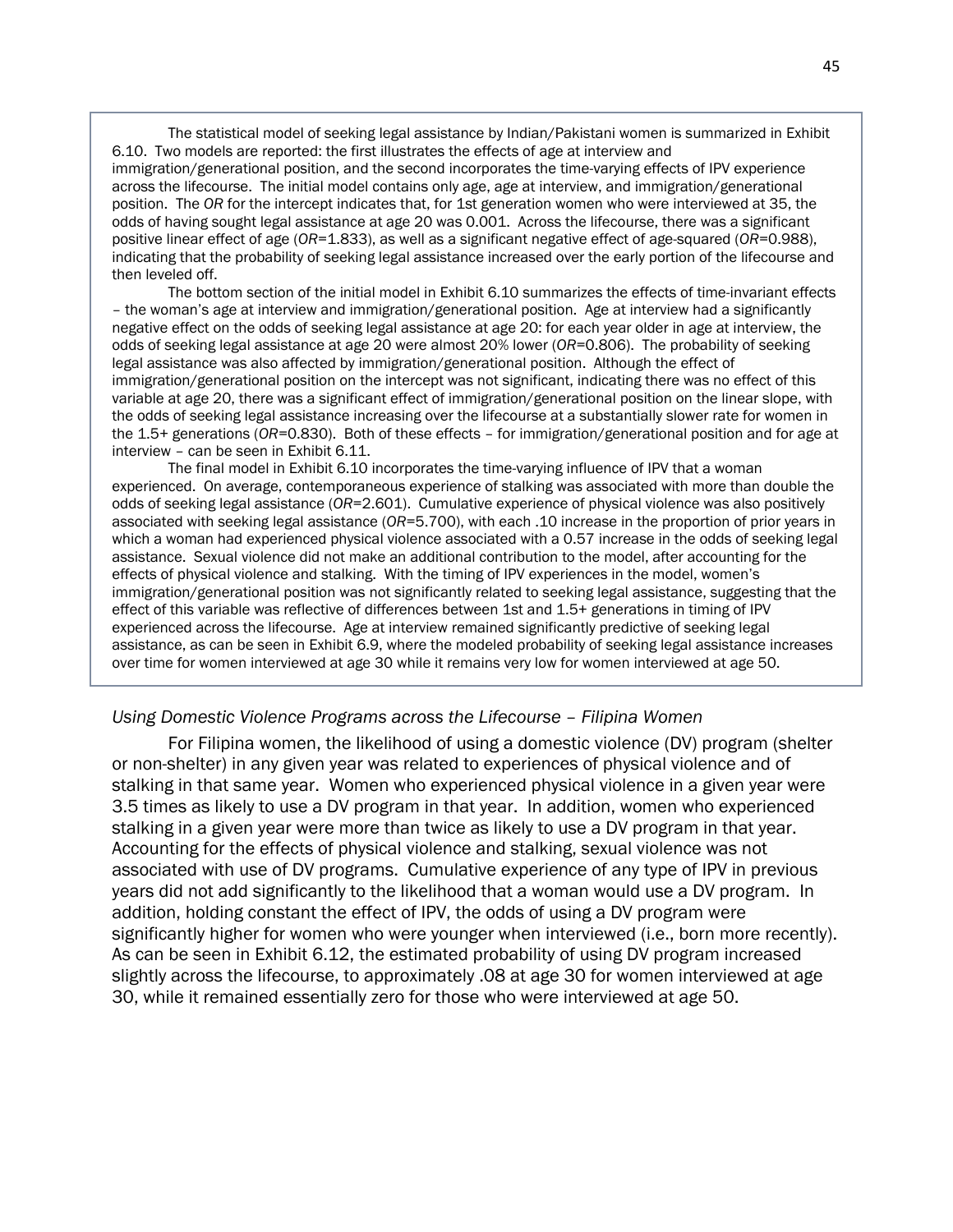The statistical model of using DV programs by Filipina women is summarized in Exhibit 6.13. Immigration/generational position was not significantly related to the likelihood of using DV programs and was trimmed from the model. The *OR* for the intercept indicates that, for women who were interviewed at 35, the odds of having used DV programs at age 20 were 0.001. Across the lifecourse, there was a significant positive linear effect of age (*OR*=1.469) as well as a significant negative effect of age-squared (*OR*=0.995), indicating that the probability of using DV programs increased during the early portion of the lifecourse and then declined. Experiencing physical violence in the same year was associated with nearly 4 times the odds of using DV programs (*OR*=3.797). Experiencing stalking was associated with greater than twice the odds (*OR*=2.584) of using a DV program. Experiencing sexual violence was not related to use of DV programs. Controlling for the time-varying effects of IPV, age at interview had a negative effect on use of DV programs, with each additional year in age at which a woman was interviewed was associated with a 0.18 reduction in the odds of having used DV programs at age 20 (*OR*=0.822). This effect can be seen in Exhibit 6.12, where the modeled probability of using DV programs increases over time for women interviewed at age 30 and remains very low for women interviewed at age 50.

# *Using Domestic Violence Programs across the Lifecourse – Indian/Pakistani Women*

For Indian/Pakistani women, the likelihood of using a domestic violence (DV) program (shelter or non-shelter) in any given year was related only to experiences of stalking in that same year. Women who experienced stalking in a given year were 4.5 times as likely to use a DV program in that year. Neither contemporaneous physical or sexual violence nor cumulative experience of all three types of IPV in previous years was significantly associated with the likelihood that a woman would use a DV program. However, holding constant the effect of IPV, the odds of using a DV program were significantly higher for women who were younger when interviewed (i.e., born more recently). As can be seen in Exhibit 6.14, the estimated probability of using a DV program increased substantially across the lifecourse, to approximately .30 at age 30 for women interviewed at age 30, while it remained essentially zero for those who were interviewed at age 50.

The statistical model of using DV programs by Indian/Pakistani women is summarized in Exhibit 6.15. Immigration/generational position was not significantly related to the likelihood of using DV programs and was trimmed from the model. The *OR* for the intercept indicates that, for women who were interviewed at 35, the odds of having used DV programs at age 20 was 0.001. Across the lifecourse, there was a significant positive linear effect of age (*OR*=1.915) as well as a significant negative effect of age-squared (*OR*=0.984), indicating that the probability of using DV programs increased during the early portion of the lifecourse and then declined. Experiencing stalking in the same year was associated with more than 5 times the odds of using DV programs (*OR*=5.449); accounting for this effect, neither physical nor sexual violence had an effect on use of DV programs. Cumulative IPV experience was also not related to DV program use. Controlling for these timevarying effects, age at interview had a negative effect on use of DV programs, with each additional year in age at which a woman was interviewed was associated with a 0.34 reduction in the odds of using DV programs at age 20 (*OR*=0.764). This effect can be seen in Exhibit 6.14, where the modeled probability of DV program use increases over the lifecourse for women interviewed at age 30 but remains virtually at zero for those interviewed at 50.

## *Summary of Lifecourse Trajectories of IPV-related Help-Seeking*

All three types of help-seeking showed similar patterns across the lifecourse, with probabilities of seeking help generally increasing for women who were interviewed at younger ages (i.e., those born more recently) but remaining very low for women interviewed when they were older (those born earlier). Contemporaneous experience of stalking was associated with all types of help-seeking among both Filipina and Indian/Pakistani women in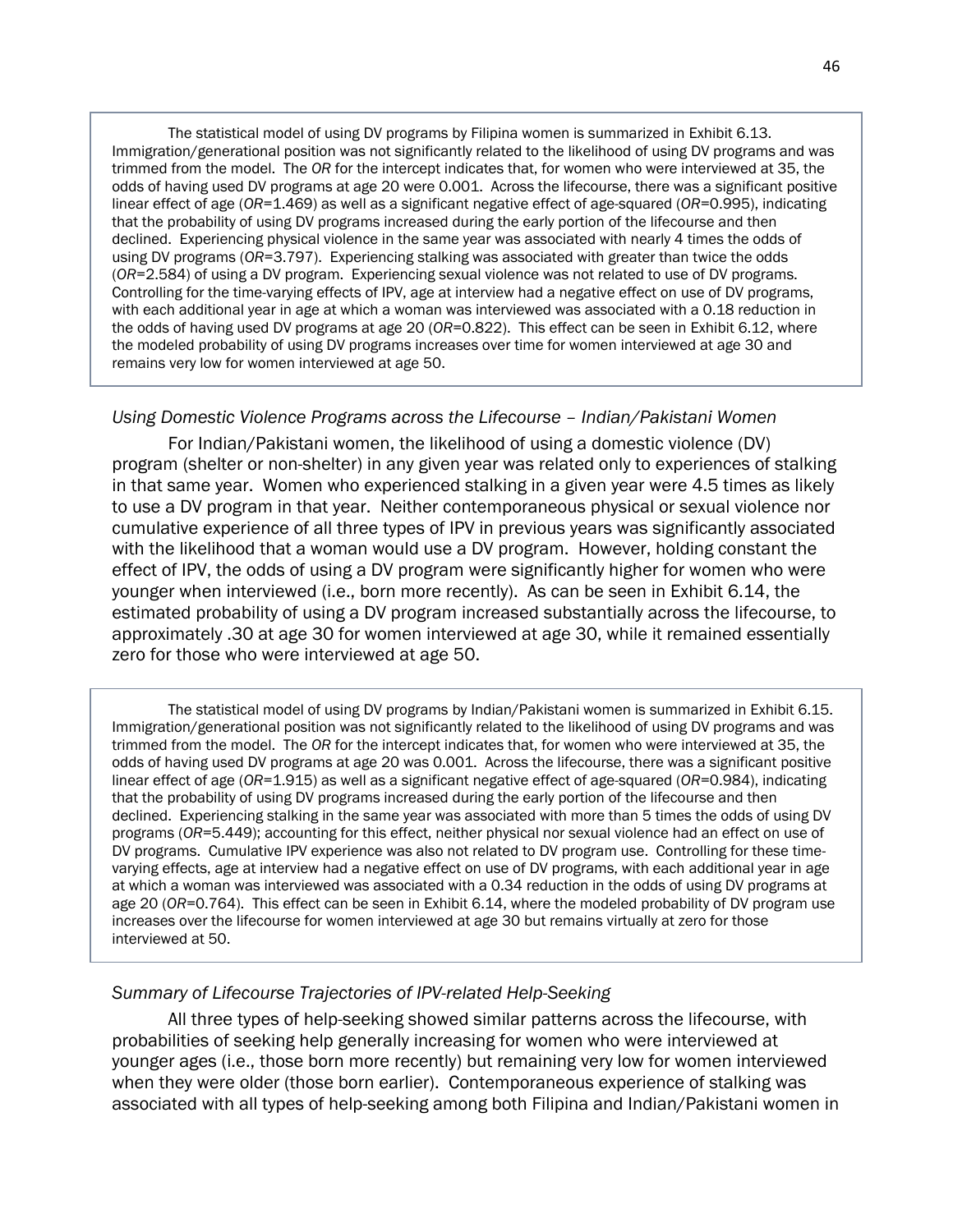other words, women were more likely to call the police, seek legal assistance, or use a DV program if they experienced stalking in a given year. Experience of physical violence was also associated with all types of help-seeking in the same year for Filipina women, but only with contacting the police for Indian/Pakistani women. For legal assistance, the cumulative experience of physical violence in prior years was also significantly associated with the odds of seeking help for both Filipina and Indian/Pakistani women; women who had experienced physical violence for a higher proportion of prior years were more likely to seek legal assistance. Sexual violence was only related to calling the police in the year it was experienced. In addition, help-seeking was not related to immigration/generational position, once immigration/generational differences in the timing of IPV were accounted for.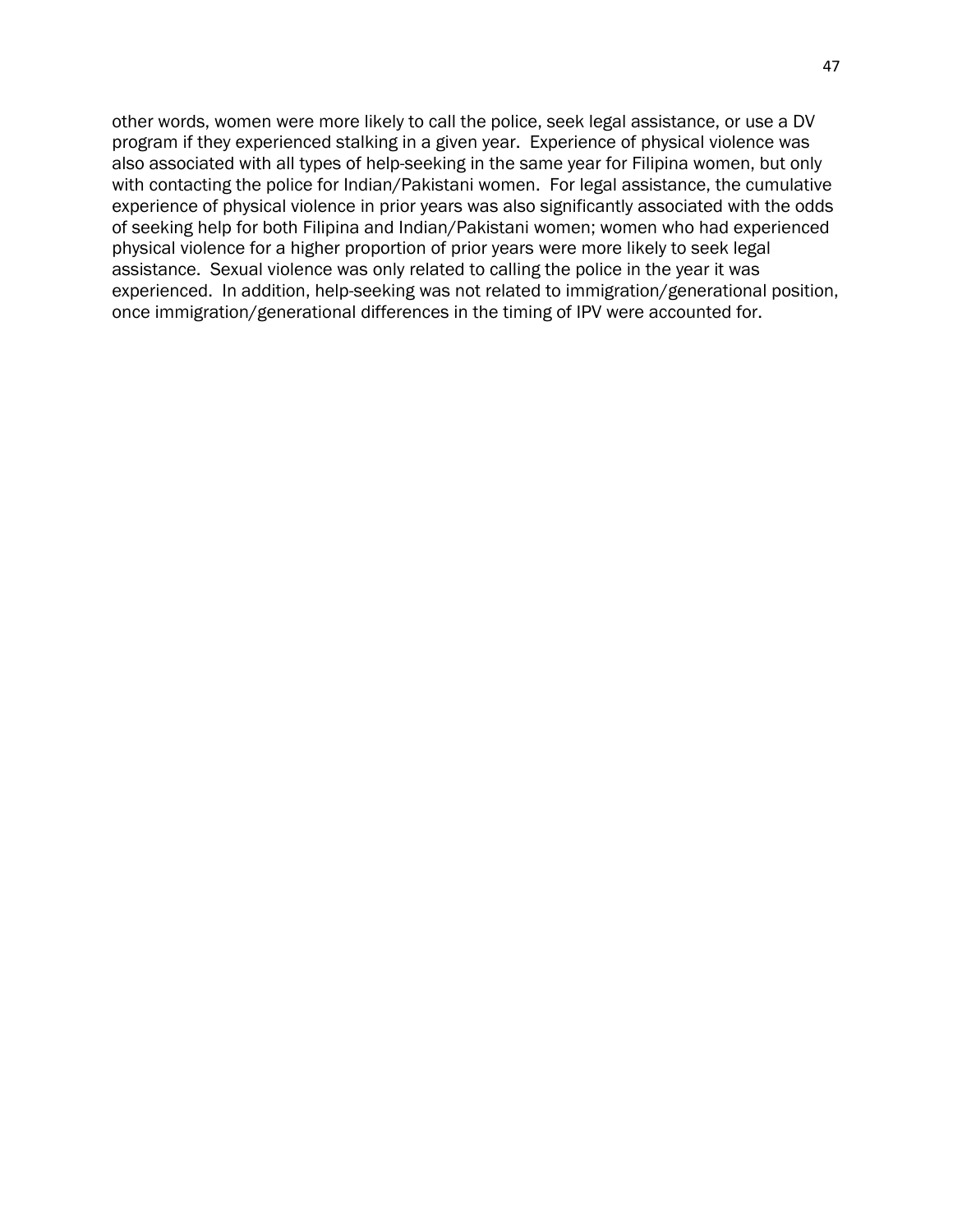# VII. Agency Responses to Help-Seeking

For each year in which the respondent indicated that she sought help from the police, legal assistance program, DV shelter or DV non-shelter program, she was asked to indicate the types of responses she received at the respective agency from a range of response options printed on the Respondent Booklet. Specific response options varied somewhat across types of programs, reflecting the nature and purpose of their operations. For example, if the police were contacted, the respondent was asked to indicate the types of police response from the range of options, including: did not respond/did not show up; came and did nothing; interviewed partner and me separately; took pictures/collected evidence; helped with Emergency Protective Order; arrested the partner or other perpetrator; arrested the respondent; asked about or talked to children; called/involved Child Protective Services; transported the respondent (and/or children) to shelter or other assistance, called an ambulance; asked whether someone other than the respondent's partner had abused her; did not understand the respondent's situation/needs or did not believe her; addressed language difficulties; helped with safety planning; arranged for the respondent to talk to other staff (e.g., social worker, counselor, advocates); explained procedures, gave the respondent information about other programs and her options and/or rights; pressured the respondent to take action that she was not ready for; and made negative comments about the respondent's background. Four response options, however, were included across all types of programs: "addressed language difficulties," "didn't believe woman or didn't understand her situation," "believed the abuser or blamed the respondent," and "made negative comments about her ethnic, cultural or immigrant background." Some respondents mentioned other types of responses they had received; those that were similar to pre-existing categories were combined. We also combined certain pre-existing options with similar meaning, such as "didn't believe woman or didn't understand her situation" and "believed the abuser or blamed the respondent."

Some women had more than one encounter with a given agency over the years. In order to obtain an overview of the types of response a woman has received over the lifecourse, we conducted the following two types of analyses: a) using the individual as the unit of analysis, we calculated the proportion of women who reported ever experiencing specific types of responses, and b) using the person-year as the unit of analysis (i.e., counting the number of years in which a specific type of response was experienced, summing across all women) to capture the extent of women's multiple experiences over multiple years. We calculated the proportion of person-years in which women experienced specific types of responses by dividing the number of years in which a response was experienced by the number of years in which there were encounters with a given type of agency. Because a sizable number of women had multiple contacts with the same type of agency (e.g., a woman calling police multiple times), the latter analysis provides a summary of the frequency with which different types of responses occurred, considering all women's multiple contacts with a given type of agency across the lifecourse.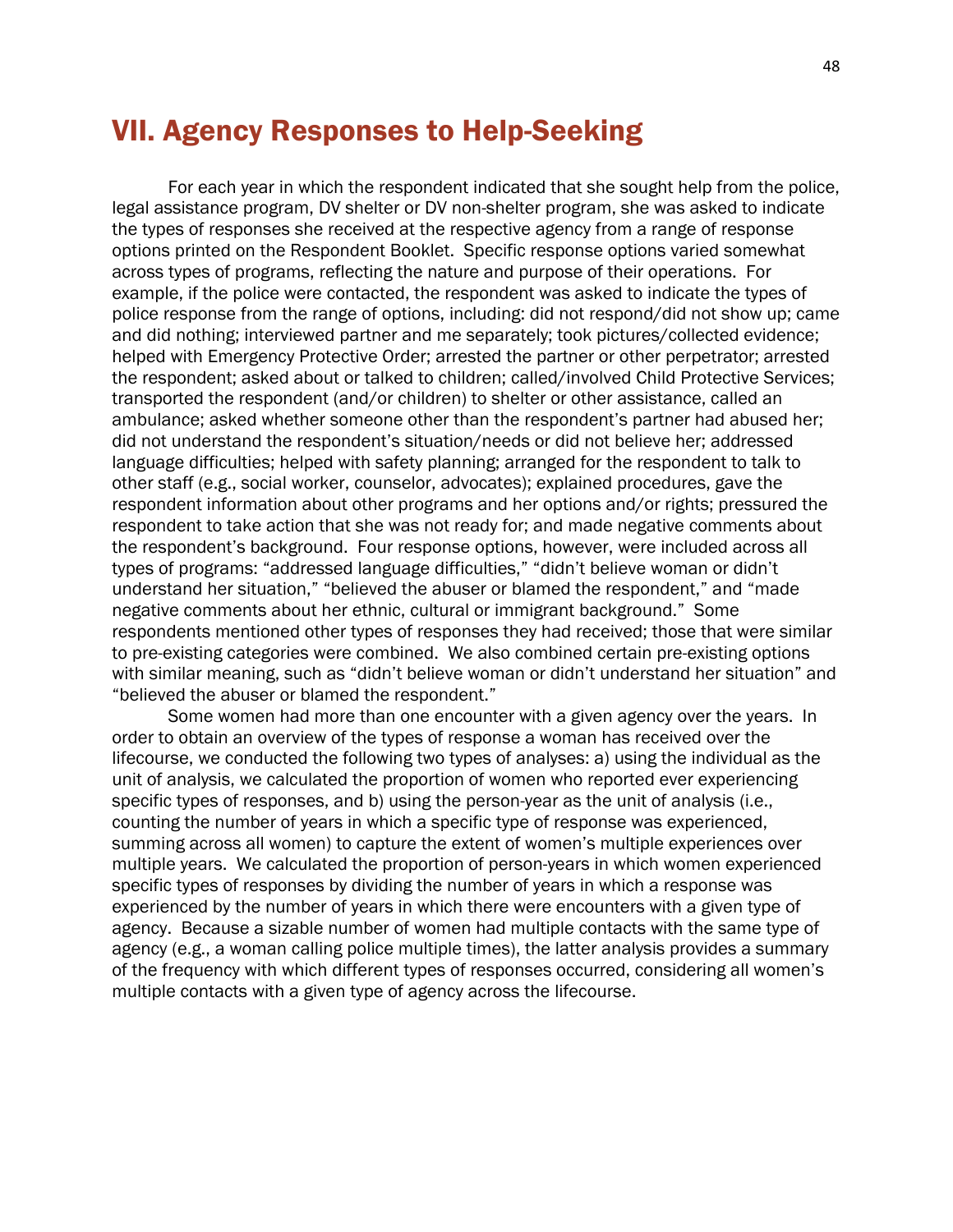# Responses of Police

As presented in Exhibit 7.1, over a half of Filipina women (*n*=45, 51.7%) and Indian/Pakistani women (*n*=31, 55.4%) had called the police at least once. These 45 Filipina women called the police in a total of 95 person-years, and the 31 Indian/Pakistani women, in a total of 68 person-years; the numbers of person-years were equivalent to an average of a little over 2 person-years per woman, meaning that on average a woman called the police (at least once) in two different years.

For the most part, the police did what was expected, such as taking a report, making an arrest, and/or assisting with obtaining Emergency Protective Orders where appropriate. A significant minority of respondents reported that the police provided a range of assistance: explained procedures (27-52% of women); arranged for them to talk to other staff/agency (22-23% of women); and took them to a shelter, called an ambulance or provided other assistance (11-26% of women). In addition, 4-13% of respondents stated that the police had addressed language difficulties, such as finding an interpreter and speaking slowly.

Not all encounters with the police were positive. Some respondents (24.4% of Filipina and 16.1% of Indian/Pakistani women) reported that the police had not responded or shown up or had done nothing (16-18% of person-years in which women had contact with the police). The police did not uniformly interview the woman and the partner separately (49-68% of women; 32-38% of the person-years) or take pictures/collect evidence (29-55% of women; 18-27% of person-years). One in six Filipina women (15.6%) and one third of Indian/Pakistani women (35.5%) reported that the police did not believe them or did not understand their situations, and 7-9% reported having felt pressured to take an action they were not ready for. Four Filipina women and one Indian/Pakistani woman reported that they had been arrested.

## Responses of Legal Assistance Programs

The proportion of women who had sought legal assistance programs was slightly smaller than the proportion who had called the police: 38 Filipina women for a total of 59 person-years, and 34 Indian/Pakistani women for a total of 68 person-years (Exhibit 7.2).

Legal assistance programs provided assistance with a wide range of legal matters, such as divorce, separation, or annulment; child custody, visitation, or support; protective or restraining orders; and immigration issues. In addition to explanations of procedures and the provision of information (34-38% of women), 18-24% of the respondents reported receiving help with safety planning. According to Indian/Pakistani women, legal assistance programs addressed language difficulties in some cases; this type of response was not reported by any Filipina women.

A small minority of Indian/Pakistani women reported that legal assistance personnel did not believe them or did not understand their situations, and pressured them to take an action they were not ready for (11.8% and 14.7%, respectively), whereas no Filipina women reported these types of responses from legal assistance personnel.

# Responses of Domestic Violence Shelters

As indicated in Exhibit 7.3, 22 Filipina women had used a domestic violence (DV) shelter for a total of 30 person-years, and 23 Indian/Pakistani women had used a DV shelter for a total of 34 person-years. DV shelters provided a wide range of assistance: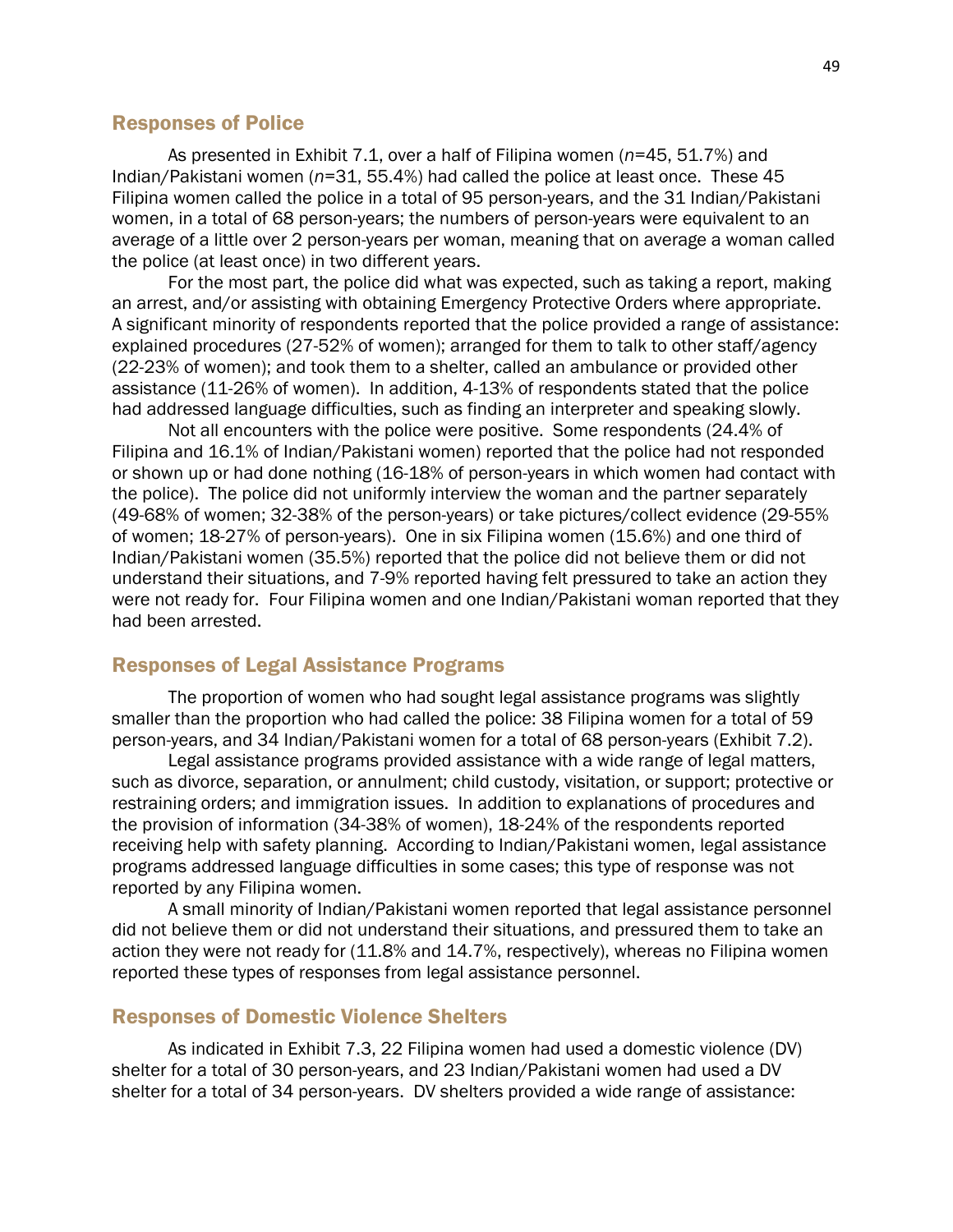information & referrals (e.g., explaining procedures, providing information, arranging for victims to talk with other staff/agencies); child care; safety planning; counseling; accompanying them to other agencies; and help with restraining order, immigration issues, and jobs. A sizable minority of Indian/Pakistani women (39.1%) reported that shelter staff had addressed language difficulties. No Filipina women reported that shelter staff had not believed her or understood her situation, whereas a small minority of Indian/Pakistani women reported this type of response (17.4%).

# Responses of Non-Shelter Domestic Violence Programs

Non-shelter DV programs were used by 27 Filipina women for a total of 42 personyears, and by 32 Indian/Pakistani women for a total of 70 person-years (Exhibit 7.4). Among the many types of assistance women had received, counseling was mentioned with the second highest frequency for both Filipina and Indian/Pakistani women. Information and referrals (e.g., explaining procedures, providing information, arranging for victims to talk with other staff/agencies) was another frequently reported response from the non-shelter DV programs. Very few women reported that program staff had not believed them or had not understood their situation.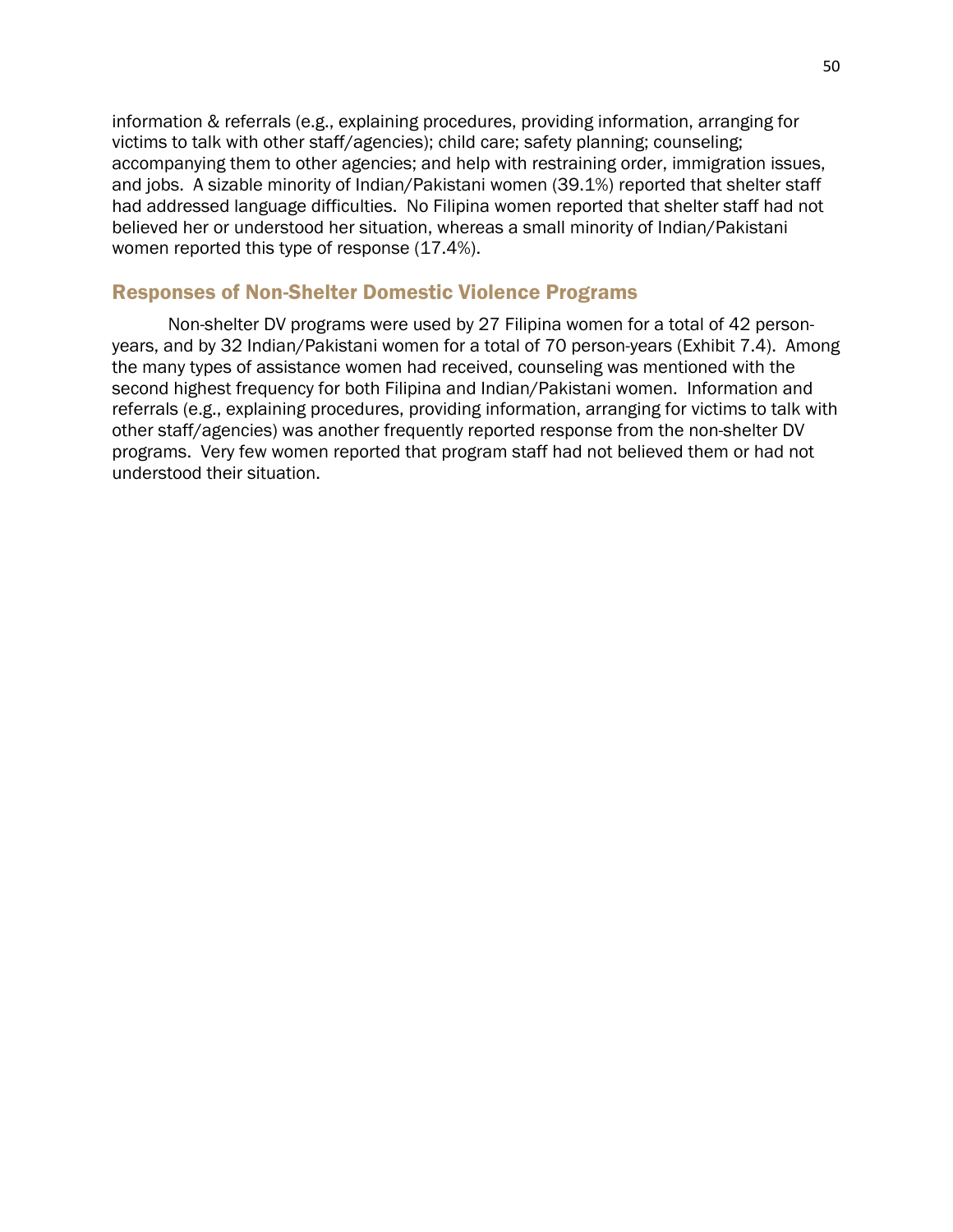# VIII. Source and Nature of Responses Perceived as Helpful

Respondents were asked an open-ended question, "Looking back, what were the most helpful responses from any individual or organization you had contact with?" Of the 83 respondents who answered this question, 76 respondents (29 Filipina and 47 Indian/Pakistani) provided information on the sources of most helpful responses, and 71 respondents (30 Filipina and 41 Indian/Pakistani women) provided information about the nature of the response that they considered to be most helpful.

# Sources of Most Helpful Responses

As shown in Exhibit 8.1, among the respondents as a whole, over 30% identified friends to be the source of the most helpful responses, followed by Asian domestic violence (DV) programs (27.6%), family (21.1%), various helping professionals (14.5%, e.g., counselor, psychologist, case manager), non-Asian DV programs (13.2%), and CJS agencies (11.8%).

Both Filipina and Indian/Pakistani respondents frequently identified friends and family as the source of the most helpful responses. For Indian/Pakistani women, the largest proportion of respondents identified Asian DV programs as the sources of the most helpful responses. Indian/Pakistani women also mentioned legal assistance programs with some frequency. Notably, of the six Indian/Pakistani women who mentioned legal assistance programs, four respondents specifically mentioned programs that are designed to serve Asians (Asian legal assistance programs, hereinafter). In contrast, Filipina women mentioned non-Asian DV programs, CJS agencies, and various helping professionals as the sources of most helpful responses.

## *Variations by Immigration/Generational Position*

Because the number of responses is too small to conduct analysis to assess variations by immigration/generational position for Filipina and Indian/Pakistani women separately, we present results of bivariate analyses (2-way cross-tabulation) by immigration/generational position for the entire group of respondents (not separately for Filipina women and Indian/Pakistani women).

Both the 1st generation and 1.5+ generations frequently identified friends and family to be the sources of the most helpful responses. For 1st generation respondents, what was most commonly identified as the most helpful source of help was Asian DV programs, and in contrast, this was one of the least frequently mentioned sources among the 1.5+ generations. In addition to Asian DV programs, 1st generation respondents mentioned Asian legal assistance programs as another common source of the most helpful responses. Of the seven 1st generation respondents who identified "legal assistance programs" as the source of most helpful responses, five mentioned Asian legal assistance programs. For the 1.5+ generations, CJS agencies, non-Asian DV programs, and various professionals were among the top four most frequently mentioned sources.

For both Filipina and Indian/Pakistani women and for both 1st and 1.5+ generations, friends and family served as an important source of support. This finding is consistent with previous studies (McDonnell & Abdulla, 2001; Raj & Silverman, 2002; Yoshihama, 2002). In addition, the results of this study indicate that Asian DV and Asian legal assistance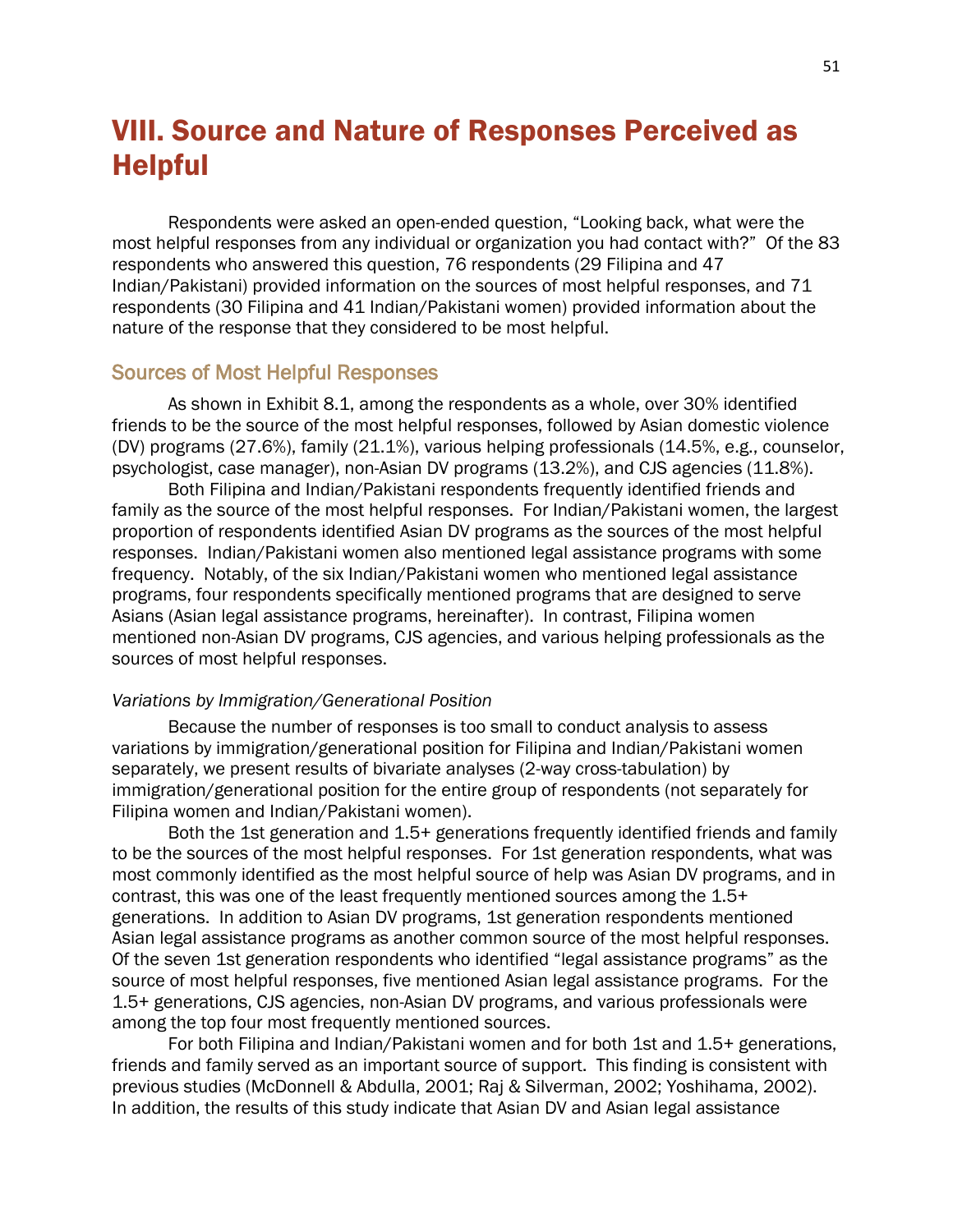programs play an important role for 1st generation women. For the 1.5+ generations, non-Asian DV programs, CJS agencies, and various helping professionals played an important role.

# Nature of the Most Helpful Responses

Of the 71 respondents who provided responses regarding the nature of the most helpful responses, almost half of them (47.9%) mentioned some type of information and/or referrals as the most helpful response, followed by tangible/concrete assistance, such as a place to stay, monetary help, child care, and food (23.9%) and emotional support (23.9%) (Exhibit 8.2). In addition, one in five respondents (21.1%) reported displays of caring and/or concern to be the most helpful response; they mentioned acts that reflected individuals' concern for the respondent, willingness to help, "being there for me," "standing by me," taking personal interest in the respondent, and being supportive. One in six women (18.3%) mentioned various types of responses that can be categorized as "empathic communication" as the most helpful responses they had received. These included: (actively) listening, being non-judgmental, not blaming (the respondent), empathic/sympathetic responses, "no questions asked," acknowledging the respondent's strengths, validating the respondent as a person, and validating the respondent's dignity. Another 18% mentioned "safety planning and other advice to promote safety" (safety planning/advice, hereinafter), e.g., encouraging the respondent to call the police.

Other than "tangible/concrete assistance," "emotional support" or "display of caring/concerns," 15.5% mentioned a range of responses that can be loosely categorized as "women-centered responses." These included: providing options, letting the respondent ask questions, encouraging the respondent to pursue what she wants (e.g., education, financial independence), lessening isolation/alienation, and telling the respondent "you are not alone" and "it (partner's violence) is not your fault." Other responses identified as most helpful included: all-around help (e.g., continuous help, following up), a range of advocacy-oriented actions (e.g., assisting with finding/getting job, interpretation, and accompanying respondents to other agencies), and a range of expected professional actions (e.g., arresting the perpetrator, investigating the case, providing legal/medical advice and intervention).

Information and referrals were by far the most frequently mentioned of most helpful responses by both Filipina and Indian/Pakistani women. Displays of caring/concern was the second most frequently mentioned helpful response by Indian/Pakistani women (34.2%) but among the least frequently identified by Filipinas (3.3%).

## *Variations by Immigration/Generational Position*

There were some notable differences between the 1st and 1.5+ generations. After information and referrals, which was most frequently mentioned by both groups; safety planning/advice was the second most frequently mentioned response by the 1.5+ generations although it was mentioned relatively infrequently (ranked 8th) among the 1st generation. Similarly, empathic communication was the second most frequently mentioned response by the 1.5+ generations, but it was ranked 8th by the 1st generation.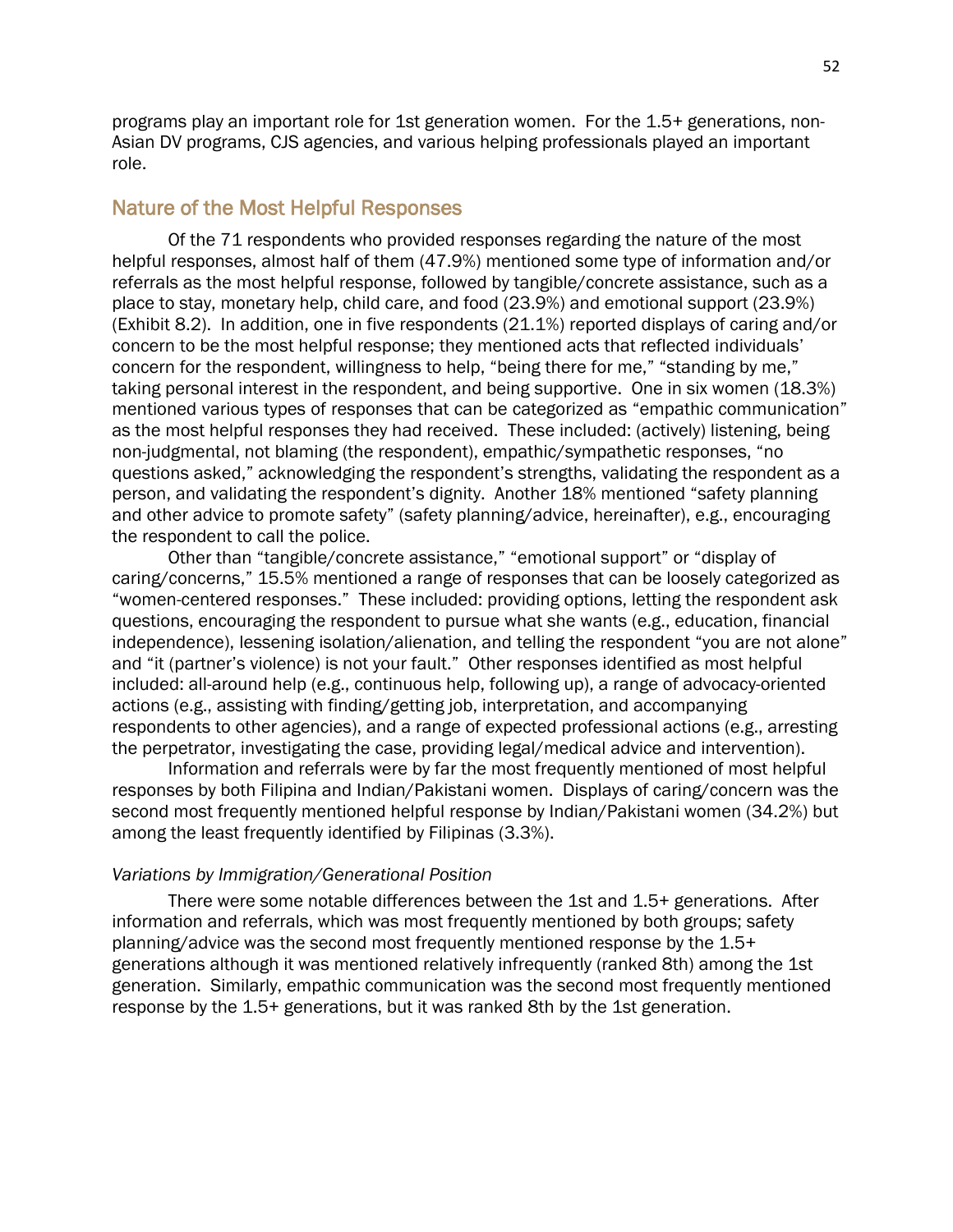# IX. Perceived Barriers to Help-Seeking: Reasons for Not Contacting the Police

Respondents who had not contacted the police were asked an open-ended question, "What are some of the reasons why you have not contacted the criminal justice system, such as the police and courts in the U.S.?" Exhibit 9.1 presents a summary of the respondents' answers, categorized by themes that emerged from content analysis.

# Lack of Knowledge/Familiarity

Overall, one in five respondents who answered this question (*N*=67) mentioned a lack of knowledge/information as a reason for not contacting CJS agencies. Some mentioned a lack of information in general, such as "no information," "no knowledge," and "lack of knowledge" while others described specific types of knowledge and information they lacked, as illustrated by the following remarks: "did not know a whole lot about the system and rights," "didn't know a lot about laws," and "lack of knowledge about resources and rights." Others described contacting CJS agencies as a foreign idea; in the words of one respondent, "[it is] scary going to cops, it's a foreign idea."

## Immigration Status

Over a quarter of 1st generation respondents mentioned reasons related to their immigration status, which varied from being undocumented to being on conditional permanent residency status (via marriage to the partner), as well as concern for their partner's immigration status (being worried that doing so might have resulted in their partners being deported).

# Shame and Privacy

## *Shame/Reputation/Privacy*

A number of respondents mentioned concerns regarding shaming the family, tarnishing the reputation of the family and/or the respondent herself as reasons for the lack of CJS contact. Some of the respondents used specific words and expressions, such as "not to bring shame to the family," "worried about my own reputation," and "worried about my family's reputation." Closely related to the need to avoid shame and compromised reputation was the belief (or a felt pressure) that partners' violence is a private matter so it should remain within the home, and that contacting outside agencies is prohibited by the family.

#### *Not Burdening Natal Family*

In addition to keeping partners' violence hidden from people outside the family, some respondents also mentioned their desire to keep it hidden even from their own natal family members, such as parents and siblings: in one respondent's words, "I did not want to make the family worry or [feel] burdened."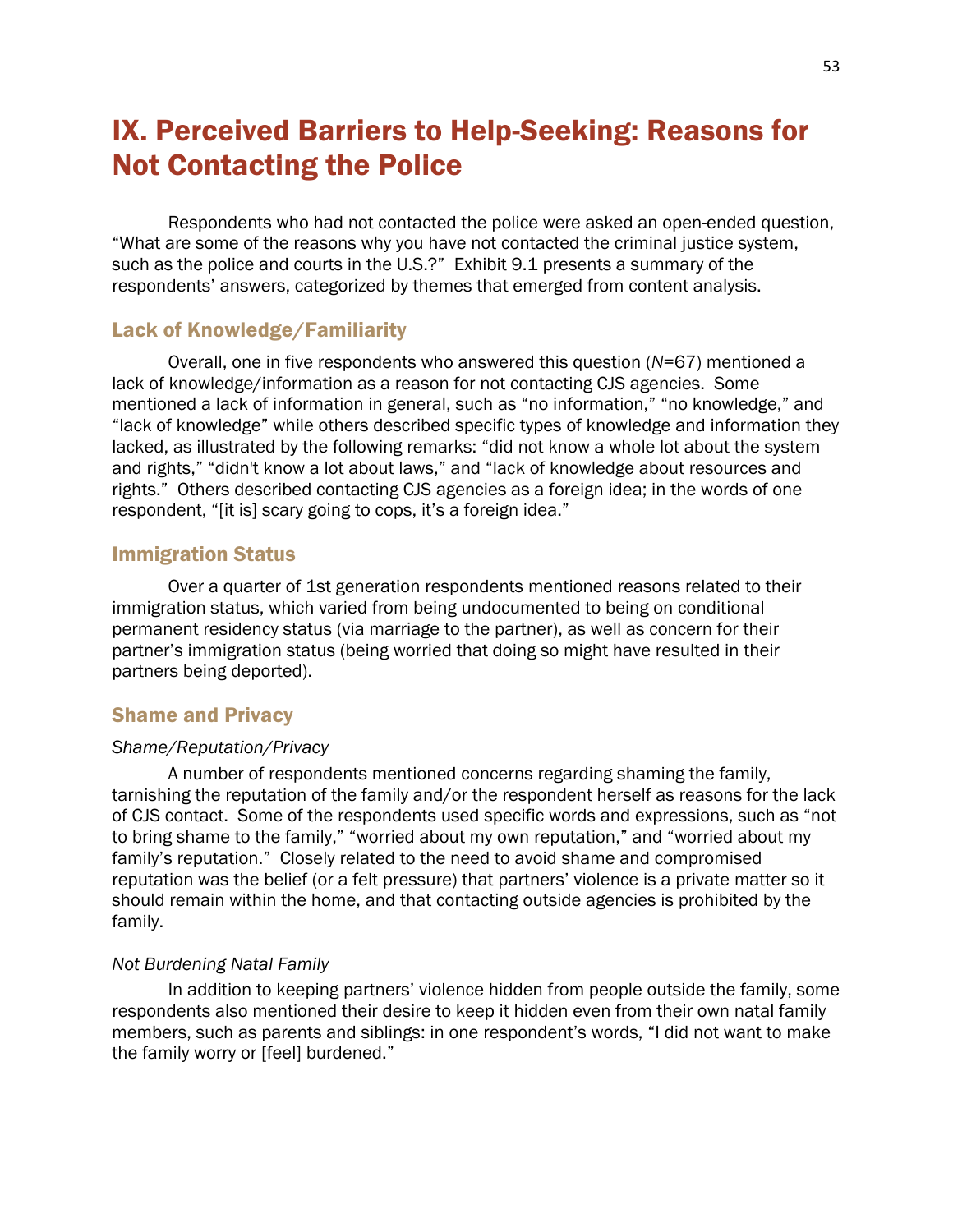## Fear

#### *Fear of Consequences/Safety*

Respondents talked about various types of fear as reasons for not having contacted the police. One frequently mentioned type of fear was fear for one's safety. Respondents spoke of fear for their own safety or that of their children, in anticipation of their partner's retaliation. Specific remarks included, "[I am] afraid of him because I don't know what he can do to hurt me or my children," "he is high tempered; I don't know how he will react," "fear of death," "he would retaliate," and "fear of what they would do if I call [the police]," explaining that the partner and family would become more abusive towards her. Others expressed fears of various consequences, such as the possibility of children being taken away and the respondent herself being arrested.

## *General Fear*

Some respondents made a reference to fear in general. When speaking of general fear, the respondents' answers tended to be brief, such as "scared," "afraid," "scared, fear, afraid," and "out of fear."

# Factors Related to Relationship and Partner

## *Hope for Change/Not Ready*

A number of respondents mentioned hope for change (e.g., cessation of IPV) and not being ready to take an action, such as calling the police, which could drastically change relationship dynamics, as reasons for not having contacted CJS agencies.

#### *Protecting Partner*

Some respondents did not contact the police because of their desire to protect the abusive partner from going to jail, getting arrested, losing a job, and/or "losing face" in the community. Another way that a respondent tried to protect her partner was by justifying that his abusive behavior was due to childhood experience, illness, etc., or that it was her fault.

## *Partner Threatened/Prevented*

Certain actions by abusive partners had a direct impact on women's ability and willingness to contact the police. Partners made threats that included: threats of physical harm to the respondent, children, and/or other family members; the threat of taking the children away; and threats that the police would not believe the respondent, would consider her crazy, and put her in a mental institution if she contacted them. Abusers also physically prevented respondents from contacting the police in various ways, including destroying the phone or taking it away from the respondent and continuously monitoring the respondent's movements and actions.

#### *Family Members Prevented*

It is noteworthy that the partner was not the only individual who undermined the respondent's willingness or ability to contact the police. A small number of respondents reported that their in-laws, children and other family members prevented them from contacting the police.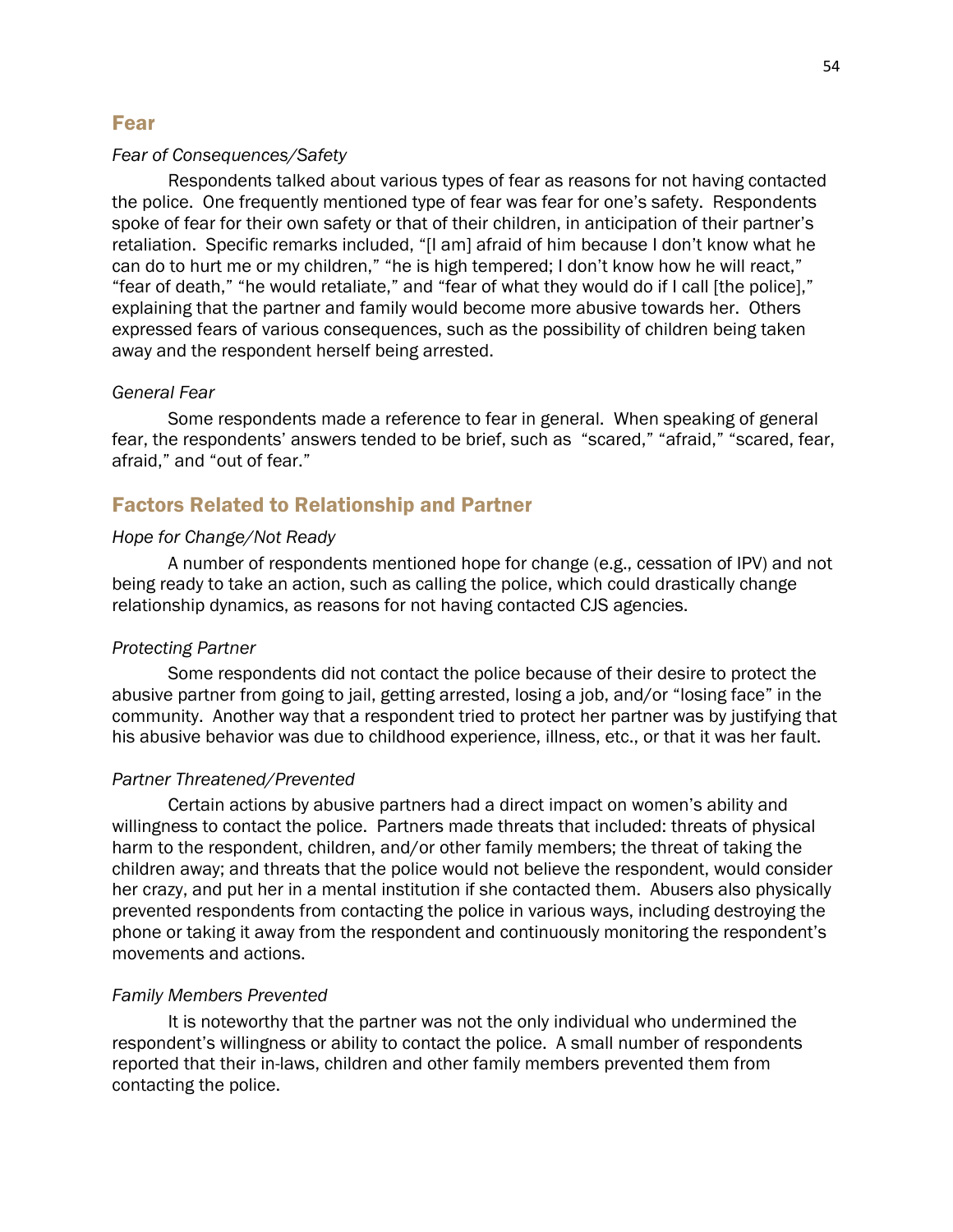# Deciding There Was No Need for Police Intervention

The assessment that the situation is not serious enough or that police intervention is not necessary was cited relatively frequently as a reason for the lack of contact with CJS agencies. Some respondents mentioned "I could handle the situation," "I was able to protect myself" and "being street smart." One Filipina respondent mentioned "*lumalaban*," a Tagalog word for "fighting/standing up for something," to assert that she was able to protect herself. Respondents also mentioned that police intervention was not needed because the partner was away/out of the country, had left the relationship or the relationship was over, or because the respondent had contacted other programs and resources that felt more comfortable and accessible.

# Factors Related to CJS Agencies

Certain aspects of CJS agencies/programs, perceived or actual, also influenced the respondents' decisions not to contact CJS agencies. They included: perceptions that "CJS is not helpful," "CJS involvement may make the situation worse," "CJS would induce crime against abuser (in jail)," "CJS will not do anything," "CJS procedures are not right; they assume things," and "CJS takes (too long a) time." Also mentioned was the limitation of CJS intervention in cases where there are no injuries or other signs of physical assault. A number of respondents stated a general sense of distrust in the criminal justice system, some of which stemmed from hearing about other people's negative experience with it.

# Other Reasons

Other reasons mentioned for the lack of CJS contacts included:

- Concern for children's need for a father, including "the partner was good to children."
- Social isolation, such as "lack of support from family and friends," "not having family or relatives around," and "family not wanting to be burdened or bothered."
- Desire to avoid current hassles or future troubles for the respondent, including "did not want to affect future prospect for relationship/marriage" and "not wanting a record as a victim."
- A sense of denial about the seriousness of the situation or about being a victim of IPV.
- Financial reasons, such as lack of money and financial dependency on the partner.

As seen in Exhibit 9.1, the most frequently mentioned reasons were somewhat different between Filipina women and Indian/Pakistani women. The top five reasons mentioned by Filipina women were: lack of knowledge/familiarity, immigration status, shame/reputation/privacy, fear of consequences/safety, and partner threatened/prevented. For Indian/Pakistani women, the most frequently stated reasons were fear of consequences/safety and hope for change/not ready (32.0%); the latter was mentioned by only a couple of Filipina women (4.8%). The perception that CJS cannot be trusted or that CJS interventions are limited/ineffective (factors related to CJS agencies) was mentioned by 24.0% of Indian/Pakistani women, but only by 2.4% of Filipina women. The other frequently mentioned reasons Indian/Pakistani women stated (which overlapped with Filipinas) were: lack of knowledge/familiarity and shame/reputation/privacy.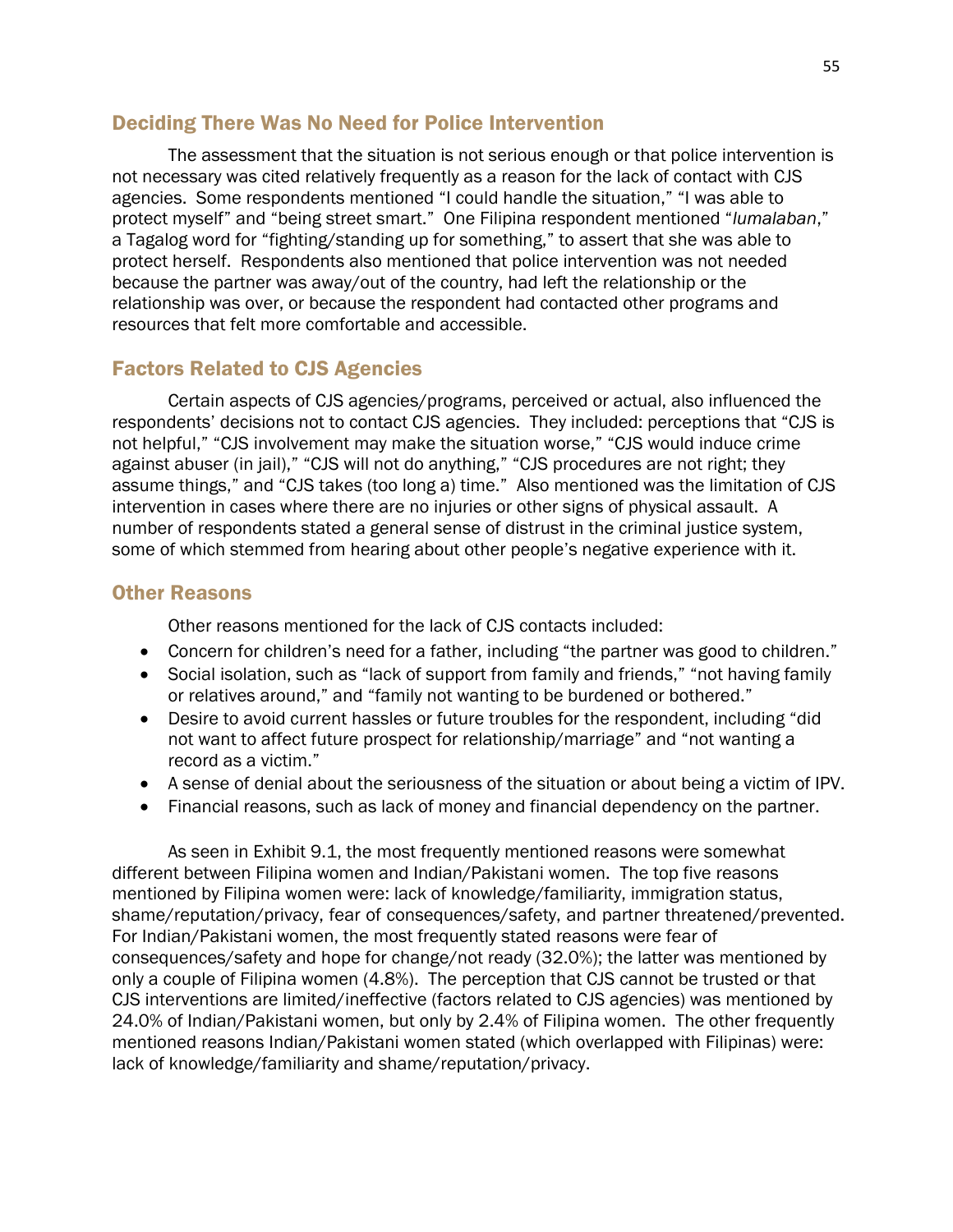# Variations by Immigration/Generational Position

Given that the number of responses is too small to analyze the variations by immigration/generational position for Filipina and Indian/Pakistani women separately, we present results of bivariate analyses by immigration/generational position for Filipina women and Indian/Pakistani women combined (as we did in the analysis of most helpful responses). As shown in Exhibit 9.1, the frequently mentioned reasons varied considerably between the two groups of women. Among 1st generation respondents, the most frequently mentioned reasons were lack of knowledge/familiarity, immigration status, hope for change/not ready, deciding there was no need for police intervention, and fear of consequences/safety. Except for fear of consequences/safety, these reasons were not among the most frequently mentioned by the 1.5+ generations. Instead, the 1.5+ generations most frequently cited shame/reputation/privacy, general fear, not burdening one's natal family, partner threatened/prevented, a sense of denial, and desire to avoid current hassle or future trouble for self, as reasons for the lack of CJS contact.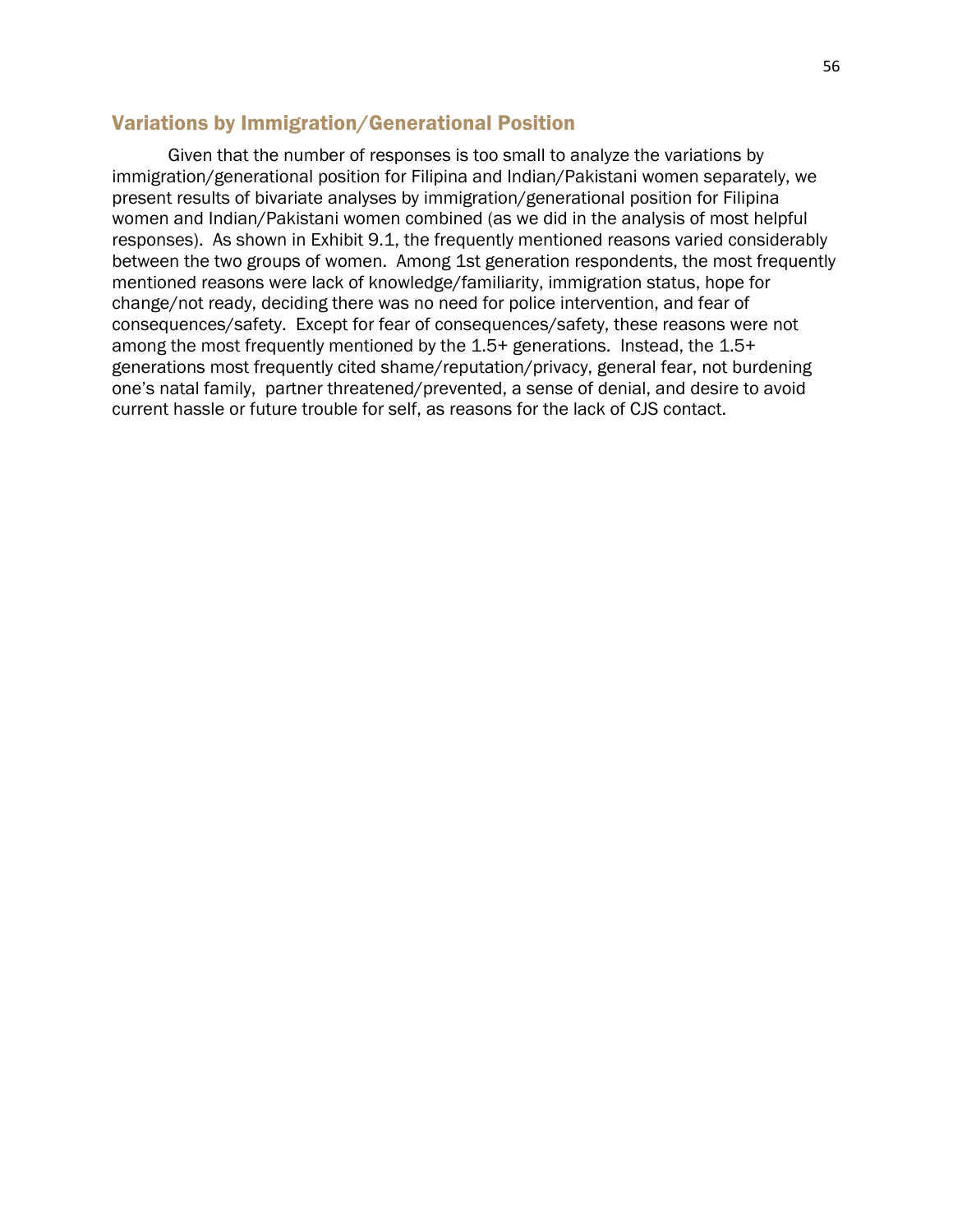# X. Respondents' Suggestions for Improving CJS Responses to Intimate Partner Violence in Asian **Communities**

At the end of the interview, respondents were asked, "Overall, what suggestions do you have to improve the criminal legal system's responses to Asian women who have experienced partner abuse?" The following themes emerged from the responses of 85 women (35 Filipina and 50 Indian/Pakistani women) who answered this question. These thematic categories are not necessarily mutually exclusive; For example, the need to address culture and the importance of listening to and believing the survivor share an overlapping theme of importance of understanding. Even though some suggestions by respondents may show their limited knowledge about systems, we included them because they are indicative of the level of outreach by, and education about, the criminal justice system that are needed.

# Need to Address Culture and Language

The importance of addressing culture and linguistic needs was a prominent theme that emerged. Of the 85 respondents, 32 made a reference to this in one way or another, including references to the need for police officers and other CJS personnel to be more culturally informed and competent, as illustrated by the following remarks:

- "Police [officer] does not understand intricacies of our culture and DV in our culture so need to get oriented to it - more education on that front [is] required."
- "[Need to] pay more attention to the cultural background of battered women."
- "If system could be more educated on the culture they could have more compassion and understanding without pressuring decisions on [battered women]."
- "[CJS agencies] should know other cultures and traditions, be culturally competent."

Respondents also identified certain behaviors that may have a different meaning in a specific socio-cultural context: "In South Asian culture [when] women are scared and they cannot stop crying … they are not mad." Another respondent spoke of the role of in-laws, explaining that there needs to be "more understanding of women's side; very common to suppress women; in-laws pressuring her to stay, mental control…"

A number of women made a specific reference to the role of socio-cultural factors that affect the survivor's willingness to pursue legal action against a partner, as illustrated by the following remark: "[It is a] common situation for South Asian women - they are emotionally trapped, so District Attorney should take legal action and look into factors where women [are] not coming forward [with pursuing a case]. Emotional threats experienced from husbands [are common]. District Attorneys should understand common situations (e.g., abusers and relatives blackmail and emotionally threaten the woman) and look into factors when women [are] not pursuing [their] case."

Correctly identifying the survivor's cultural background can be an important step to understanding her behavior and needs, as iterated by one respondent, "the police should check and understand the cultural background of women." One danger associated with paying attention to culture, however, is making overgeneralizations and/or stereotypical,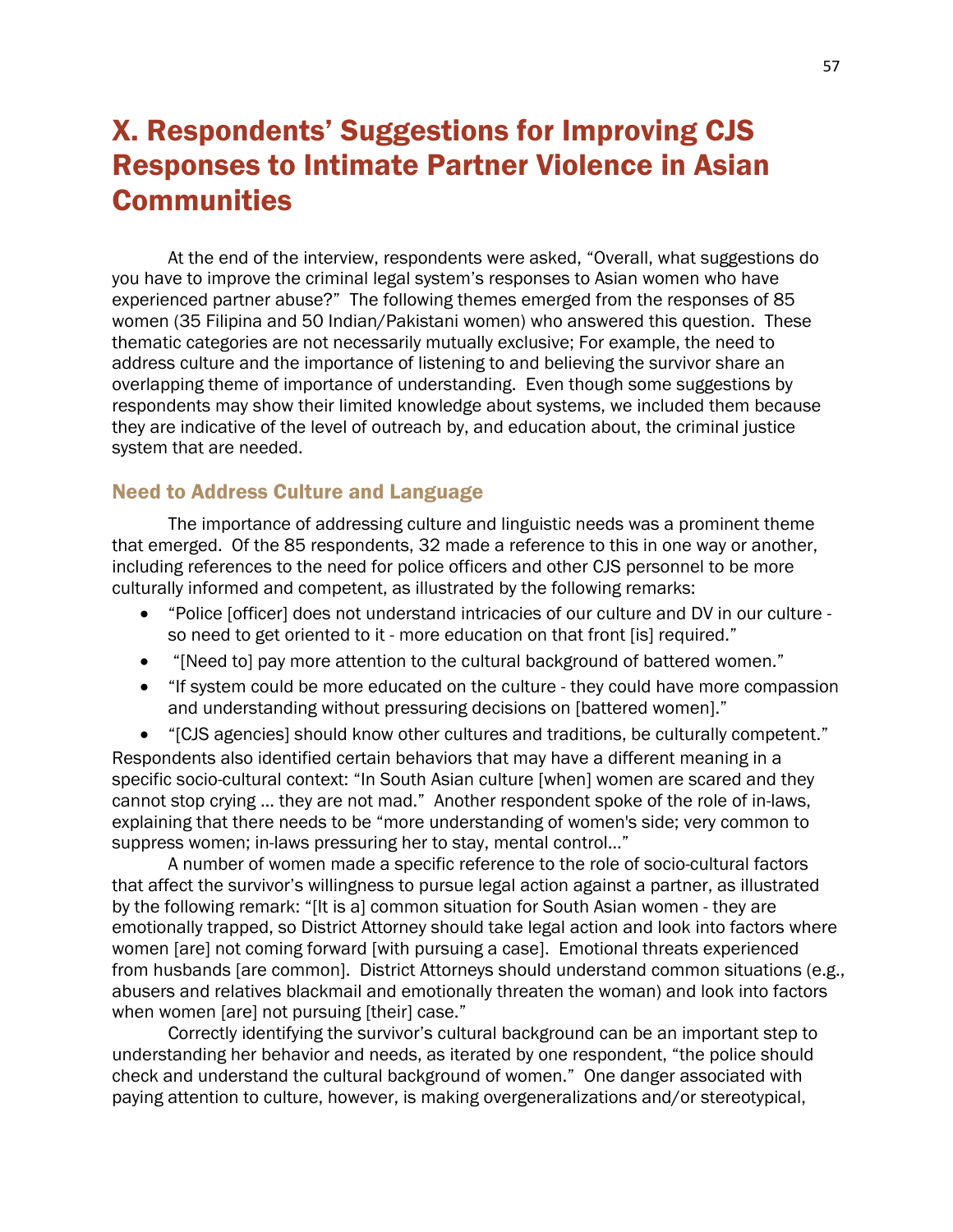and erroneous, assumptions. One respondent suggested, "Be more knowledgeable about our culture and don't just stereotype and or categorize us into one group." Another respondent (a Filipina) described her experience of being mistaken for a Latina and receiving what might have been "culturally appropriate" response had she been a Latina.

In addition to improving the knowledge and skills in addressing cultures in individual police officers and other staff, respondents also discussed the importance of *organizational*  commitments to becoming more culturally informed and competent. They indicated that such commitment can be expressed in various forms, such as staff hiring and training. Some of the specific suggestions included: multi-cultural training, hiring "people from all cultures," recruitment from "the community," and hiring and designating a staff to work with Asian women (e.g., "Assigning someone to Asian women, someone that understands culture to help educate Asian women and understand them"). A number of respondents used terms such as "culturally appropriate services," "more personnel (who are) culturally sensitive and appropriate services" and "cultural sensitivity." Other respondents suggested types of program activities, such as "support groups for Asian or other similar backgrounds."

Respondents emphasized the need to attend to linguistic barriers and recommended that CJS agencies employ more Asian interpreters and police officers, and more bilingual/bicultural staff (with some respondents recommending the hiring of female officers); and provide information in various languages, as illustrated by the following remarks:

- "Language barriers should be addressed."
- "More Asian interpreters and police officers."
- "Police department should have on-call bilingual staff."
- "Provide information in various languages."

# Collaboration with Asian Programs

Respondents suggested that CJS agencies strengthen their relationships with community-based organizations in order to increase their effectiveness. They pointed out that organizations working within Asian communities have expertise in working with Asians in general, and battered Asian women in particular. One respondent stated that "(CJS should) give more credibility to the South Asian organizations helping battered women; especially if battered women cannot converse in English, then these organizations become a spokesperson for those women..." Another suggested connecting survivors to local community-based organizations through referrals.

## Outreach and Prevention

In addition to strengthening relationships with Asian organizations, respondents recommended that CJS agencies reach out to community residents directly in different residential areas, in different languages, and promote bilingual/bicultural public relations through the use of ethnic media. Cultural centers and religious centers are among the specific venues suggested for effective outreach. One respondent emphasized the importance of making the CJS agencies less threatening, and suggested hiring more female police officers and publicizing their availability to "show softer side of CJS; women feel more comfortable going to women."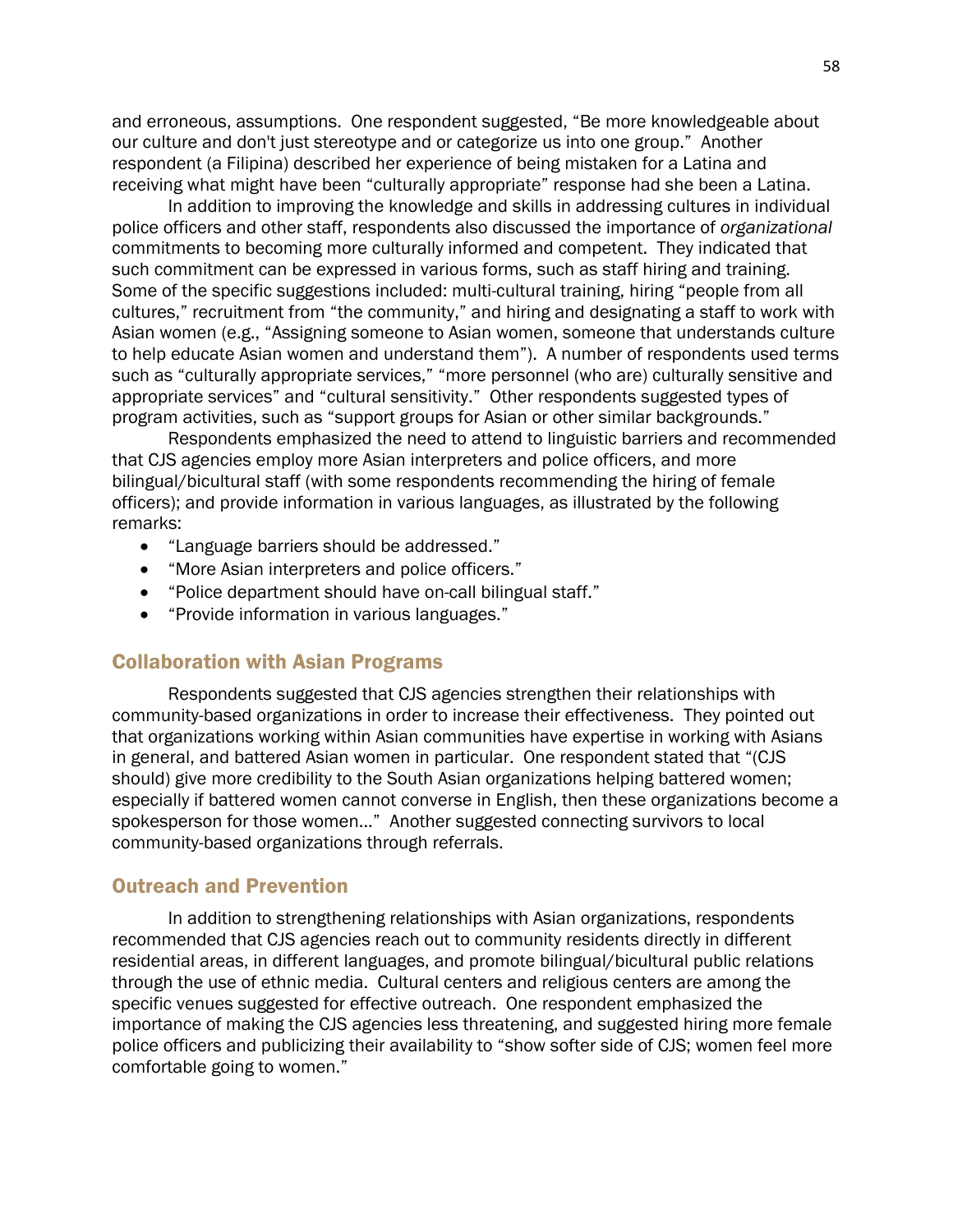The importance of prevention was also mentioned. For example, one respondent suggested prevention education starting at age 16 or earlier. Others suggested the provision of prevention-oriented information for immigrants at the airport as they are leaving their home country or at the time they apply for visas and changes in status, as illustrated by the following remark:

 "Awareness about women's rights, annulment, divorce, and domestic violence to Indian women at the airport; also let them know about their immigration rights."

# Listen, Believe and Understand

There was a strong theme about the importance of listening to, believing in, and understanding the survivor; and refraining from pressuring her, making victim-blaming comments, stereotyping and making assumptions about the survivor or the cultural group or community to which she belongs.

Respondents made suggestions that would encourage survivors and make them confident that they were listened to:

- "Police should make women talk, instead of just asking [if] she is fine or not."
- "Police should not put words in the woman's mouth when she is already upset and not thinking."

Beyond listening to the survivor, respondents emphasized the importance of believing, as illustrated by the following remark: "Evidence is not the only thing - they need to believe you." In describing the importance of believing the survivor, respondents pointed to the importance of refraining from questioning the authenticity of the survivor's words and giving her the benefit of doubt, as illustrated by the following remarks:

- "They need to help out, don't question [the authenticity of] her [statement]."
- "If a woman is experiencing abuse, there shouldn't be any questioning [of the authenticity of her statement]."
- "Give benefit of doubt to the victim."

Related to the importance of listening, believing and understanding is the need to take the time necessary to understand the situation:

- " 'Too emotional, too whiny and dependent women' these are often remarks [made about] battered women - please refrain [from victim-blaming and stereotyping] and understand."
- "Be more understanding that the women victims may not want the abuser to be put in jail or punished, they just want the abuse to stop."
- "Need to understand them, their circumstances."

Prior behavior and records were identified as barriers that decreased the likelihood of being listened to and being believed. One respondent stated that because she had a misdemeanor and felony in her record and was incarcerated, the police officer did not listen to her. Another described an encounter with a police officer who talked only to the abuser, who painted a negative picture of his wife (e.g. earlier restraining order against another husband), and did not seek her side of the story.

A number of respondents referred to police officers' tendency of granting more credibility to men than women, especially when the former have more resources, education, English proficiency, familiarity with U.S. social systems, and social status: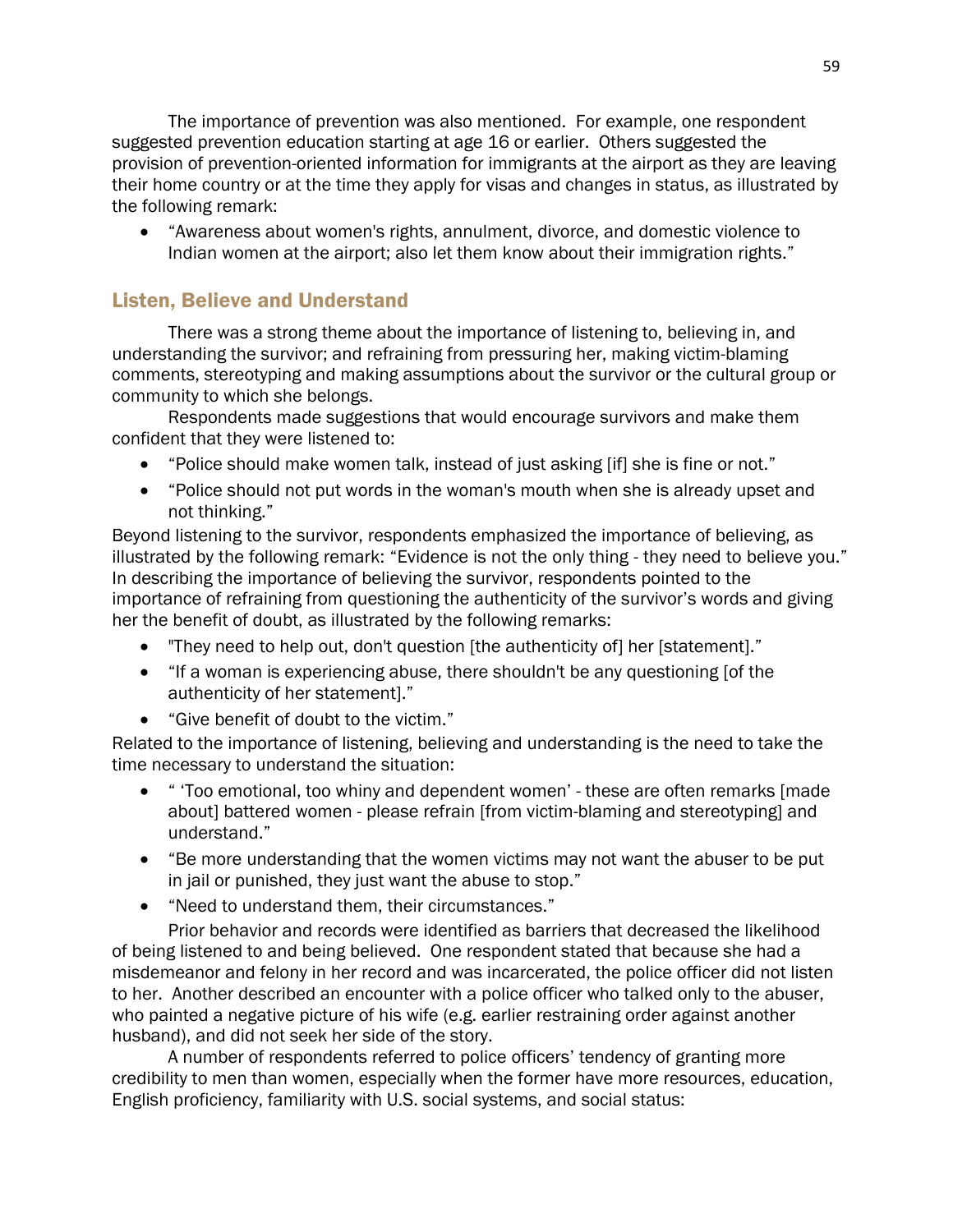- "Police give men more credence especially who have stayed more in the US, with more finances and know how to navigate the system."
- "More awareness [is needed about the reality] that abuse happens even in educated and affluent families - it is possible for academically brilliant men to do this at home." Several respondents described experiences where police officers did not take the

time or effort to hear their side of the story or collect evidence. They suggested the need to cross-check information provided by the abuser with the survivor's account and to collect evidence from neighbors because the "spouse is manipulative and women are scared sometimes to speak or defend [their story]." Other respondents emphasized the importance of avoiding making assumptions, noting that "police and courts should not assume things, [and] should find out the facts and circumstances before taking any action." Several respondents made a reference to the need to take the time and effort before making an arrest in general, and the arrest of a woman in particular:

- "Do question or investigate before arresting."
- "Educate police about arresting women when their partners call … there needs to be thorough observation, enquiry about whether the woman is physically capable of injuring partner."

# Responsive, Sensitive, and Accessible CJS Agencies

Another broad theme that emerged was the need for CJS agencies to be responsive, sensitive, and accessible. Examples of responsiveness and sensitivity included taking the matter/issue seriously and showing concern, as illustrated by the following remarks:

- "Always take the matter seriously."
- "When cops come to the scene, they shouldn't be so distant and ambivalent show some concern."
- "[Police should] be kind, caring, compassionate, increase sensitivity/multicultural training."
- "Hold their hand and take them there [just] information and pamphlets doesn't help."

The need for increased accessibility of CJS agencies was echoed in the following remarks:

- "Police station isn't inviting." (from a respondent had to wait for three hours for assistance)
- "[Police should be] A place we can just call and go to, someone that will understand, and that is neutral."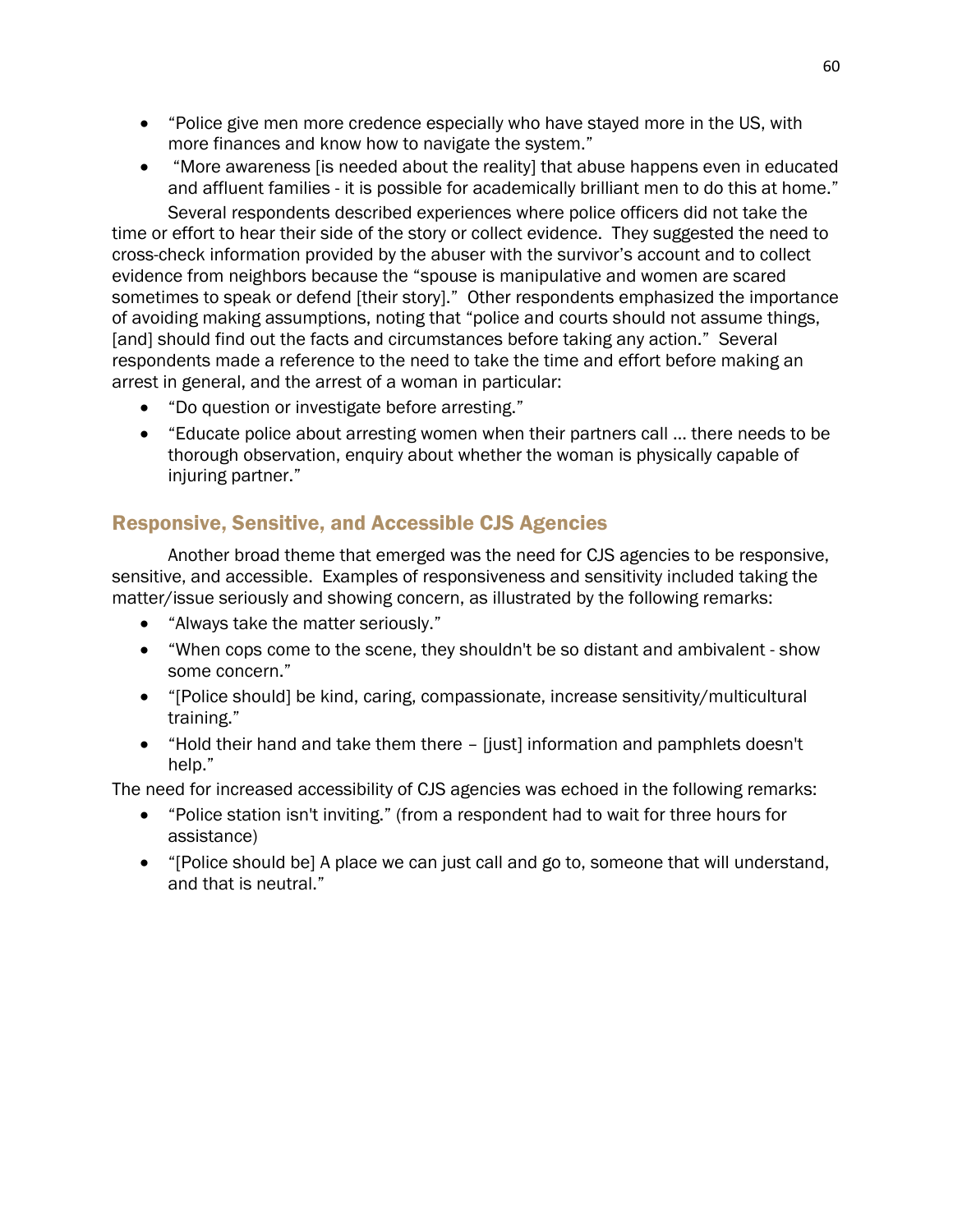# Improving/Changing Policies and Procedures

Respondents commented on improving policies and procedures in several areas, including the following:

## *Re-opening a Case*

Several respondents made specific comments about the policies and procedures on re-opening a case: "If woman wants to re-open a case once it is dismissed, she should not be asked to produce evidence, proofs such as voicemails to prove the abuser is guilty and is blocking justice"; "District Attorneys should have better policies to re-open cases later, especially when a survivor was pressured by her family/abuser early on to drop the case."

## *Addressing Emotional Abuse*

Others mentioned the need to re-examine and possibly change evidentiary standards currently used; one respondent stated that "police should not insist on marks/injuries/bruises as every abuse does not leave marks – hitting and slapping don't leave marks but is still a form of domestic violence." Respondents also recommended that CJS address cases of emotional/verbal abuse, noting that having experienced "no physical abuse is a big barrier for a domestic violence case or to go to shelter; (police) should believe more in emotional and verbal abuse, and that the type of abuse should not matter." These remarks illustrate the extent to which women feel harmed by emotional abuse and wish for the same level of responses that victims of physical abuse can receive.

## *Sanctions*

Respondents recommended that the response to abusers be made tougher, including stiffer sentences. In addition, several respondents mentioned the need for counseling and mentoring programs for batterers, including court mandated counseling and mental health counseling for abusers. As one respondent stated, "Men should have mentors and counseling because they come from messed up families and learn about violence and hurting women."

#### *Other Suggestions*

Other recommendations included extending the period of investigation ("It will be helpful if the cases are evaluated throughout the weeks and/or at least six months. This should help to check back on victims of abusers"); and the creation of a one-stop assistance unit that can "give resources and handouts, provide a counselor, provide job assistance and financial assistance."

Several respondents who did not have any suggestions for improving CJS responses to IPV in Asian communities stated "they are already improved," "they are good," and "[this city's] police department is very good at helping."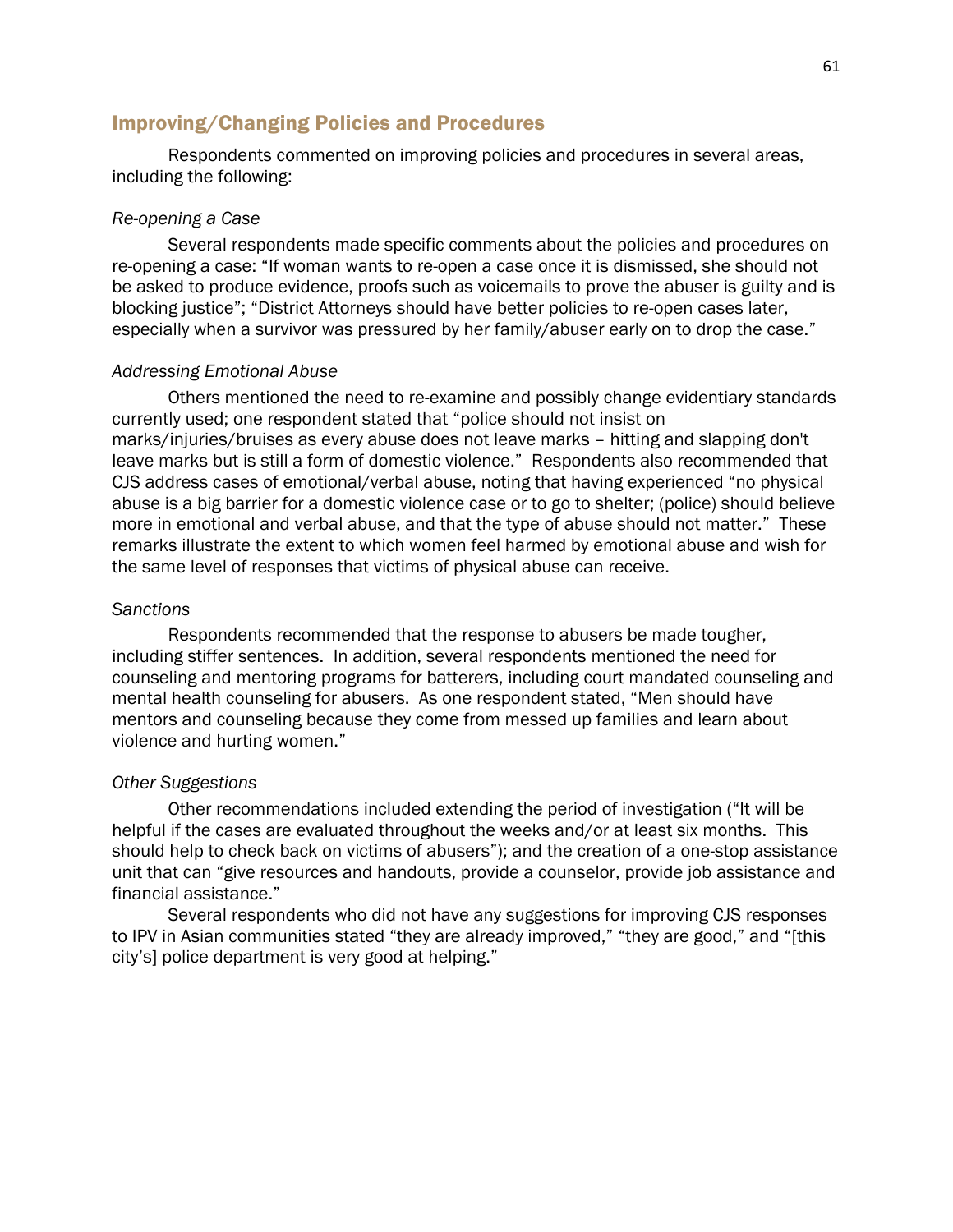# XI. Summary of Findings and Recommendations

This final section is organized into the following 4 subsections:

- Summary of Findings: Trajectories of IPV; trajectories of help-seeking; sources and nature of helpful responses; barriers to contacting the CJS agencies; and similarities and variations across immigration/generational position and across birth cohorts/age at interview;
- Important Themes: Police/CJS agencies as the gateway to assistance, the importance of tailoring programs to Asians, multi-dimensional support, the importance of relational aspects of helping, and socio-culturally informed and competent responses;
- Methodological Strengths and Limitations of the Study;
- Recommendations for CJS responses to IPV in Asian Communities and Next Steps for Future Research.

## Summary of Findings

# *Trajectories of IPV over Women's Lifecourse*

Physical violence was virtually ubiquitous, experienced by more than 95% of the women. The majority, 56.3% of Filipinas and 64.3% of Indian/Pakistani women, had experienced sexual violence; and 67.8% of Filipinas and 50.0% of Indian/Pakistani women, stalking.

The trajectories of IPV varied by immigration/generational position. In general, women in the 1.5+ generations experienced earlier abuse across the board, with the exception of stalking for Filipina women, which did not differ by immigration/generational position. In other words, physical and sexual violence reported by both Filipina and Indian/Pakistani women occurred earlier in the lifecourse among the 1.5+ generations. Stalking also occurred earlier in the lifecourse for Indian/Pakistani women in the 1.5+ generations, although not for Filipinas.

Trajectories also varied by cohort/age at interview, with the rate of reported stalking higher among both Filipina and Indian/Pakistani women who were younger when interviewed (i.e., those born more recently), and for Filipinas, the rate of physical violence was much higher among women interviewed at younger ages. In addition, although overall rates of physical violence were lower for Filipinas interviewed at older ages, 1st generation Filipinas who were older at interview reported increasing levels of physical violence later in the lifecourse (e.g., peaking in the late thirties for women interviewed at 50). This pattern was in contrast to all other patterns of IPV across the lifecourse, which typically increased rapidly in the early years, peaked in the mid- to late-twenties, and then gradually declined.

Another notable finding is high levels of IPV that were already experienced by some groups at age 16, which was the initial year for which data were collected. Rates at this initial point were especially high for sexual violence among the 1.5+ generations of Indian/Pakistani women (estimated 18% at age 16) and for physical violence among the 1.5+ generations of Filipinas interviewed at young ages (an estimated 30% at age 16).

This study's finding of higher IPV risk among the 1.5+ generations is consistent with other studies that documented higher IPV risk among US-born compared to foreign-born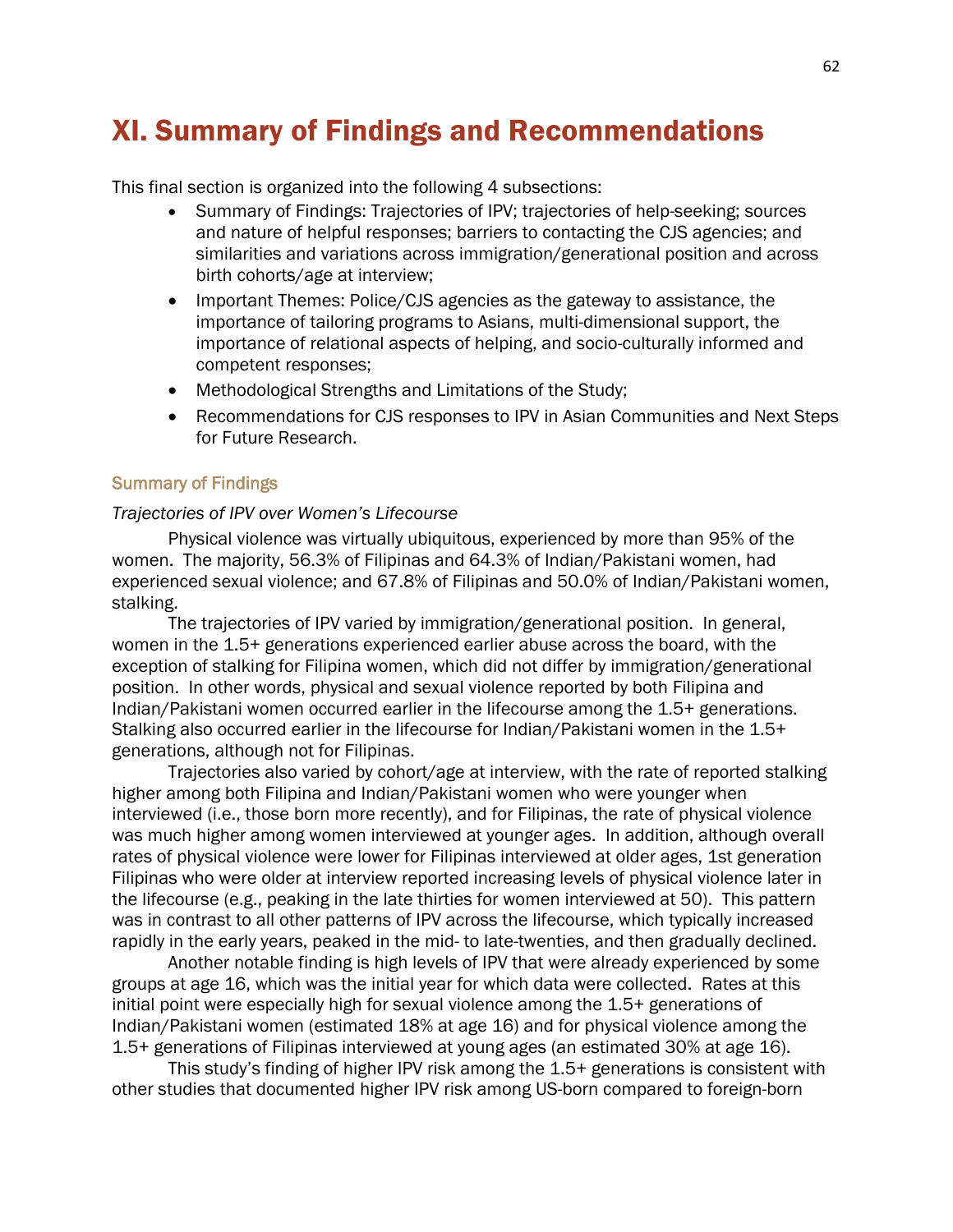women (Jasinski 1998; Lown & Vega, 2001; Sorenson & Telles, 1991), non-recent immigrants compared to recent immigrants (Hyman, Forte, Du Mont, Romans, & Cohen, 2006b; Ingram, 2007), or more acculturated individuals compared to less acculturated ones (Firestone, Lambert, & Vega, 1999; Garcia, Hurwitz, & Kraus, 2005).

Given that women are more at risk earlier in their lifecourse, prevention, education and community outreach must address IPV risk for Asian, and specifically Filipino, Indian and Pakistani adolescents and young adults. These efforts must particularly target adolescents of 1.5+ generations and their parents. Traditional Asian parents tend to impose strict restrictions on dating and sexual or romantic relationships before marriage; such rigid expectations hinder disclosure of IPV since it involves an admission of dating and/or intimacy. Clearly, the extent of reported IPV during teen years indicates how commonplace dating is. Parents need to be educated about how to recognize the signs of IPV victimization and perpetration in their adolescent children so that they can be empathic help-givers.

Increased understanding about lifecourse trajectories of IPV and periods of higher risk stands to inform IPV prevention and intervention and which population sub-groups should be targeted for services. As the above findings suggest, Filipino, Indian and Pakistani adolescents are one target group, and so are 1st generation Filipinas interviewed at older ages (i.e., born earlier), who reported elevated rates of physical violence later in the life course.

## *Trajectories of Help-Seeking over Women's Lifecourse*

Some types of help-seeking (specifically, calling the police by Filipina women and seeking legal assistance by Indian/Pakistani women) differed by immigration/generational position, although these differences were completely explained by immigration/generational differences in the timing of IPV experience, suggesting that the effect of this variable was reflective of differences in timing of IPV experience between 1st and 1.5+ generations.

Trajectories of help-seeking varied by cohort/age at interview. All three types of helpseeking showed similar patterns across the lifecourse, with probabilities of seeking help generally increasing for women who were younger at interview (i.e., those born more recently) but remaining essentially zero for women who were older at interview (those born earlier). In other words, women interviewed at older ages (e.g., those interviewed at age 50, who were born in the 1950s), were very unlikely to report having sought help of any type at any point in the lifecourse.

All types of help-seeking (calling the police, seeking legal assistance, and using DV programs) were more likely in the year in which IPV was experienced. In addition, the use of legal assistance, but not other types of programs, was associated with cumulative experiences of physical violence across the lifecourse.

Experience of stalking was associated with all types of help-seeking in the same year among both Filipina and Indian/Pakistani women. Experience of physical violence was also associated with all types of help-seeking in the same year for Filipina women; For Indian/Pakistani women, police contact was the only type of help-seeking associated with experience of physical violence in the same year. Experience of sexual violence was only related to calling the police in the same year for both Filipina and Indian/Pakistani women.

The finding that stalking was associated with help-seeking may suggest that stalking increases a level of fear and/or alarm that prompts women to seek outside help. It may also suggest that stalking is less strongly associated with victim-blaming or shame compared to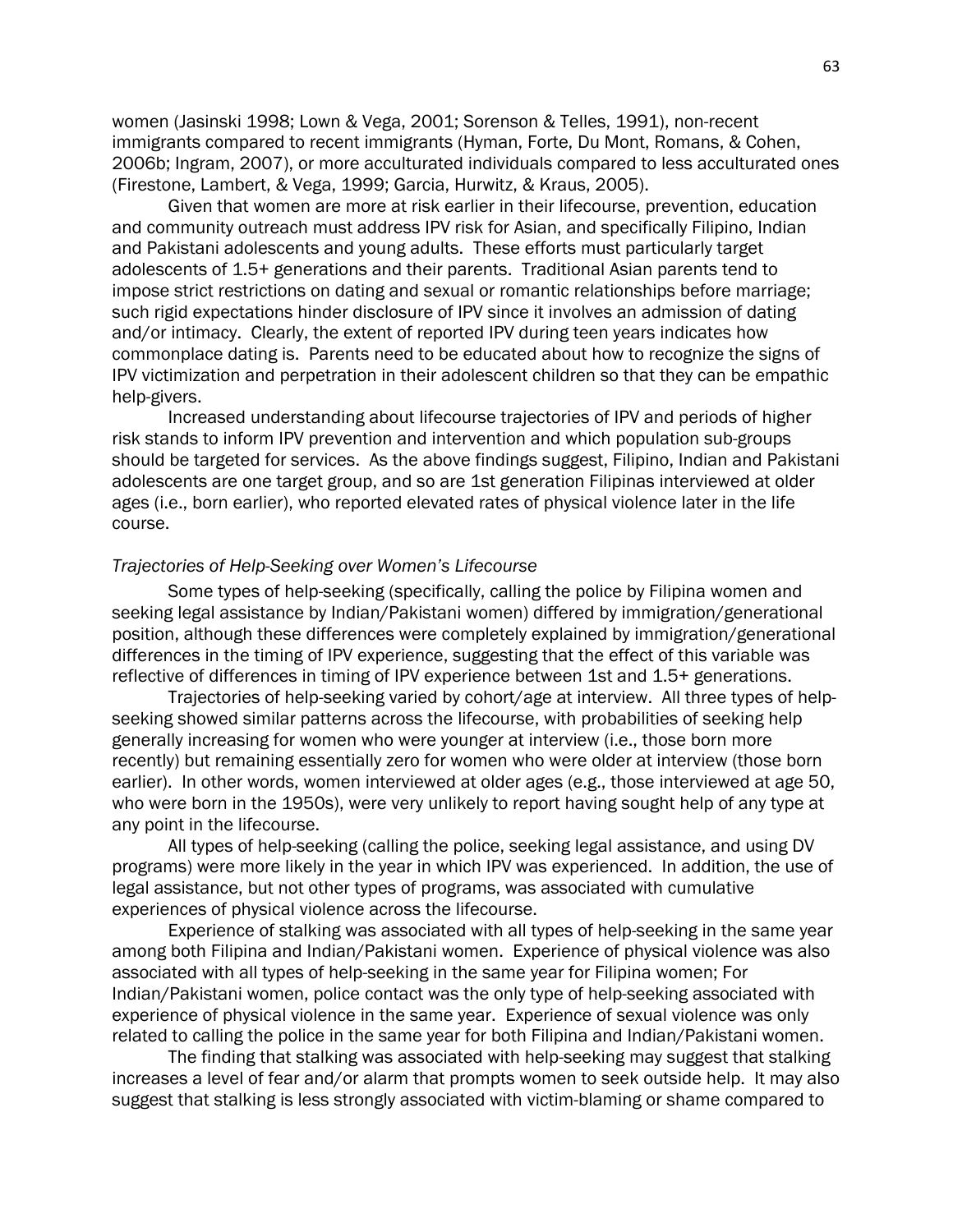physical and sexual violence, and thus women might be more willing to seek outside help. Although surveillance by an abusive partner while a couple is together is not generally identified or labeled as stalking, pre-separation surveillance levels could be severe and should be assessed. If indeed stalking was a significant factor that was associated with help-seeking, more education about it (e.g., various stalking tactics abusers use) could prevent delays in help-seeking and promote more effective safety planning.

## *Source and Nature of the Responses Perceived as Helpful*

When asked to identify the most helpful response respondents ever experienced, they mentioned friends and family, DV programs, legal assistance programs, and CJS agencies, although the frequency with which they identified specific types of programs varied somewhat by ethnicity and immigration/generational position. Information and referrals were perceived as being one of the most helpful responses, as well as tangible/concrete assistance and emotional support. Relational aspects of a helping encounter, such as empathic communication and displays of concern, were also identified as most helpful with some frequency. These results are similar to what battered women recruited from community-based agencies identified as helpful or desired responses (Hamilton & Coates, 1993; Wolf et al., 2003). For example, respondents in the Wolf et al.'s study, of which 22% were Asian, generated "a wish list for ideal police response to IPV calls" that included: provide consistency in response and take time to listen to women; get translators for non-English-speaking victims; take time to inform victims of rights and resources; and provide follow-up with victim.

# *Perceived Barriers to Contacting CJS Agencies*

A range of factors impeded Filipina and Indian/Pakistani women's ability and willingness to contact the police. They included: lack of knowledge/familiarity, fear of consequences/safety, shame/reputation/privacy, immigration status, hope for change/not ready, and partner threatened/prevented. Factors related to the family and social network, such as concerns for children (e.g., need for the father) and family (e.g., not wanting to burden the natal family), as well as and social isolation, were identified as additional barriers to help-seeking. These barriers are similar to the ones identified in studies of other populations (Fugate et al., 2005; Fleury et al., 1998; Petersen, Moracco, Goldstein, & Clark, 2004). However, the notion of shame and reputation, especially those related to family, may be particularly salient to Asian battered women. For example, previous studies reported that women wanted to protect the privacy/reputation of their immediate family, however, our study suggests that Asian women may extend this need for privacy; envisioning that the shame in reporting IPV would impact the reputations of both natal and marital families. A study of Hindi-speaking South Asian women in Toronto (Ahmad et al., 2009) also identified similar barriers: respondents reported that disclosure of IPV is "perceived to bring suffering and loss of respect especially for their family and parents (p. 617)."

Another barrier that appears salient to Asian, especially 1st generation battered women, is the lack of social support. This finding is consistent with several studies of South Asian battered women (Abraham, 2000; Ahmad et al., 2009). Immigrant women's social supports are disrupted not only by an abusive partner's power and control, but also by the immigration experience itself, e.g., leaving one's native country and relatives and friends behind.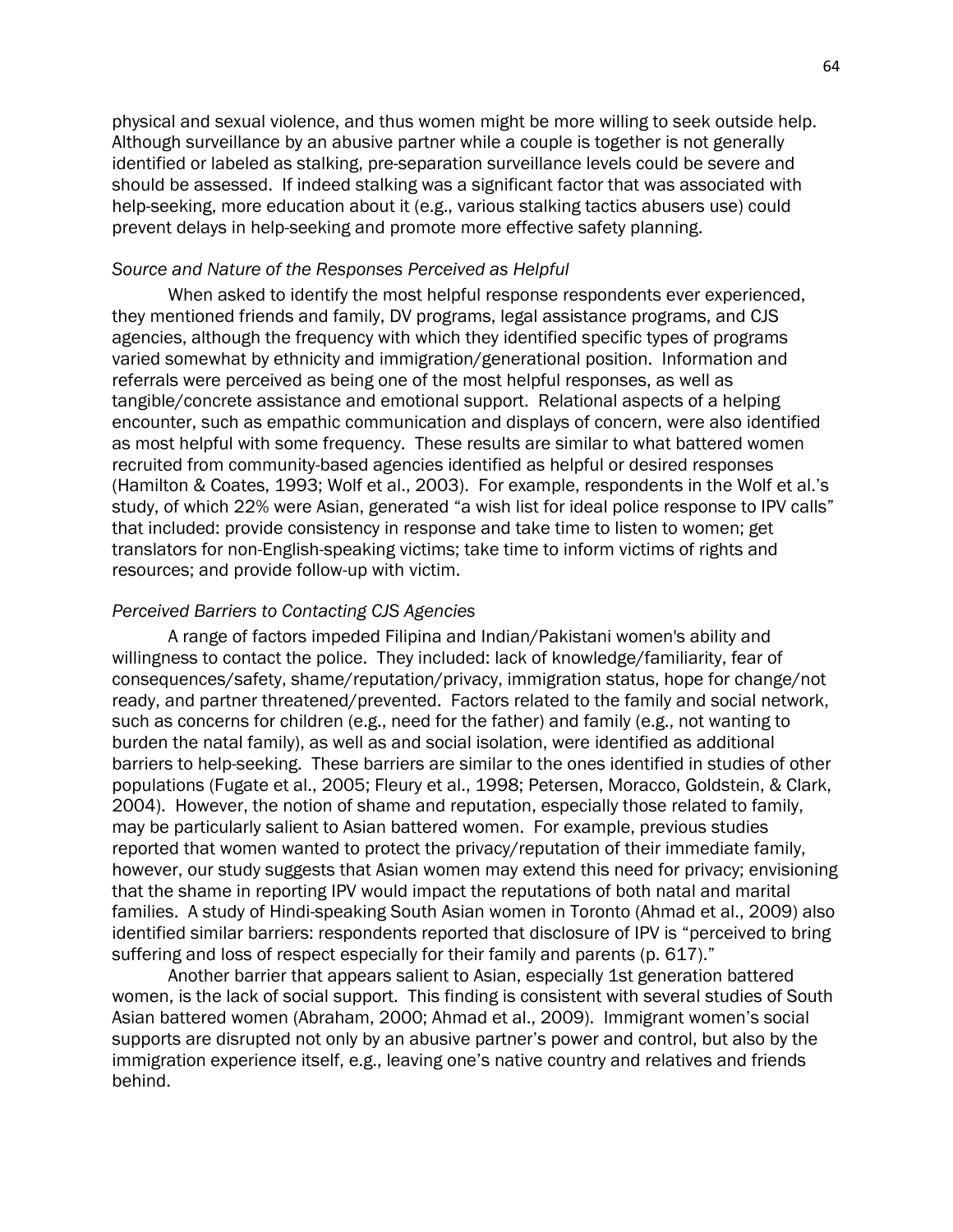## *Similarities and Variations Across Immigration/Generational Position*

In terms of the overall trajectory of IPV, the risk of experiencing IPV was higher for the 1.5+ generations compared to the 1st generation for both Filipina and Indian/Pakistani women. As previously discussed, immigration/generational position was not associated with help-seeking once the timing of IPV was controlled for.

Information and referrals were most frequently mentioned as a most helpful response by both Filipina and Indian/Pakistani women. The next frequently mentioned response by the 1.5+ generations was safety planning/advice. This type of response was less frequently viewed as a most helpful response among 1st generation women. Similarly, among the 1.5+ generations, empathic communication was also the second most frequently mentioned response, while this type of response was ranked 8th among the 1st generations. Perceived barriers to contacting CJS also varied considerably between the two groups. Among the 1st generation, the most frequently mentioned barriers included: lack of knowledge/familiarity, immigration status, hope for change/not ready, deciding there was no need for police intervention, and fear of consequences/safety. Except for fear of consequences/safety, these reasons were not among the most frequently mentioned among the 1.5+ generations. The 1.5+ generations most frequently mentioned shame/reputation/privacy, fear of consequences/safety, and general fear as reasons for the lack of prior CJS contact.

Some studies though have found that immigrant women were less likely to seek outside professional help (Ingram, 2007). Our study's findings, however, suggest more complex relationships among IPV, help-seeking, immigration/generational position and cohort/age at interview. Although immigration/generational position was associated with the probability of some types of help-seeking, these effects were explained by differences between 1st and 1.5+ generations in the timing of their experience of IPV. This suggests that help-seeking *per se* does not differ by immigration/generational position, although IPV experience does.

## *Similarities and Variations by Cohort/Age at Interview*

In terms of trajectories of IPV, cohort effects were found in the risk of stalking for both Filipina and Indian/Pakistani women. The rate of stalking was higher for women who were younger when interviewed compared to those who were older when interviewed. For experiencing physical violence among Filipina women, there was an interaction effect of cohort and immigration/generational position: Among those interviewed when young, the 1.5+ generations were much more likely to experience physical IPV early in the lifecourse; among those interviewed at older ages, the 1st generation women were more likely to experience physical IPV later in the lifecourse.

Overall, women who were older at interview were far less likely to seek help from any of the three sources: the police, legal assistance programs, and domestic violence programs. The significant variations in help-seeking by cohort/age at interview but not by immigration/generational position reported in this study may reflect certain degrees of historical shifts in attitudes, behaviors, and/or community resources available to women who experience IPV. This study's findings point to the importance of accounting for the nature of IPV in examining the likelihood of seeking help across different groups of individuals.

# Important Themes to Consider in the Response to IPV in Asian Communities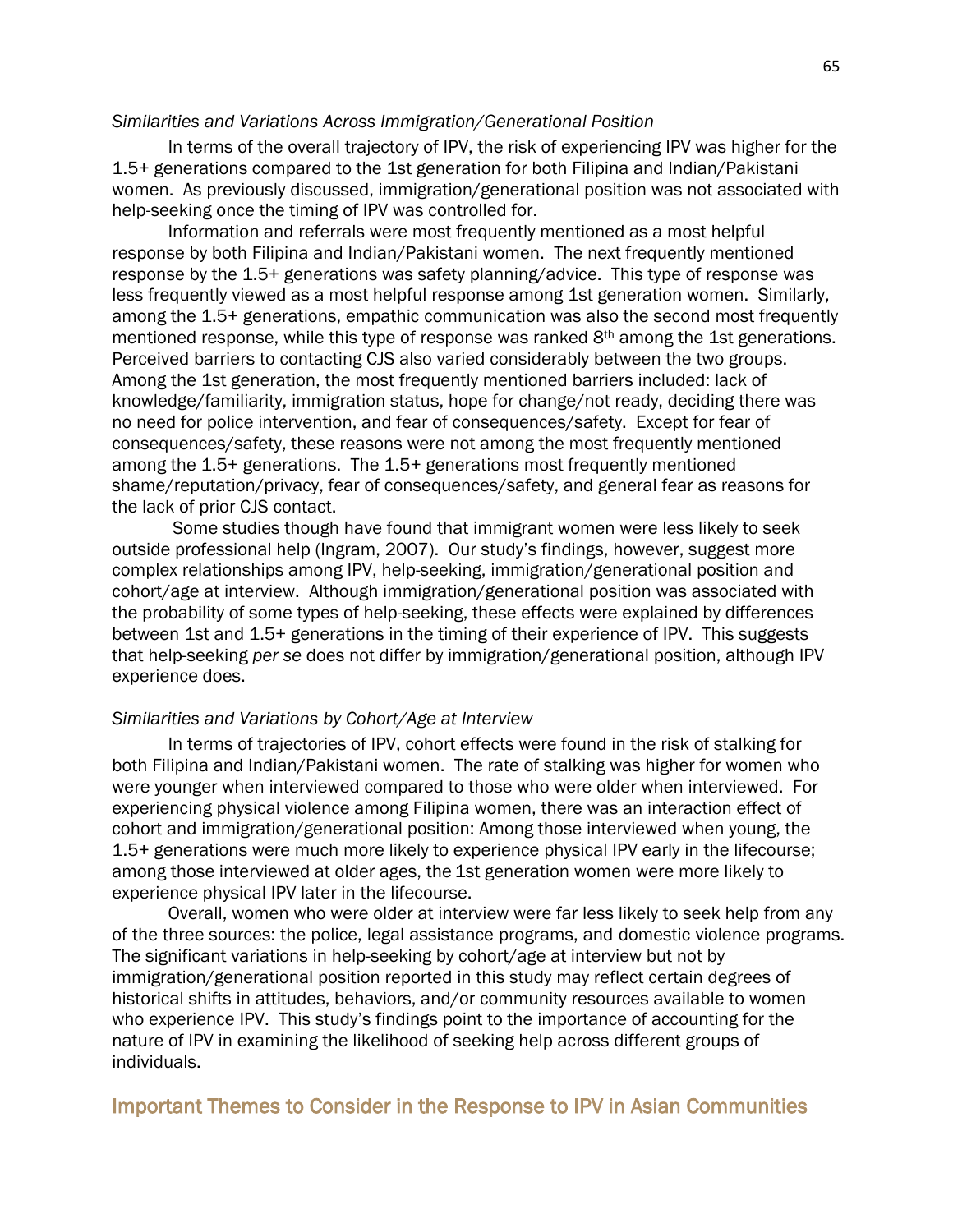The following are some of the themes that emerged out of the findings of the present study, which are important to consider in developing and improving the response to IPV in Asian communities.

## *Police/Criminal Justice System Agencies are a Gateway to Assistance*

Contrary to the perception that Asian battered women do not call the police, they do. Of the respondents in this study, 51.7% of Filipina and 55.4% Indian/Pakistani women had contacted the police at least once prior to the interview. These numbers are higher than those found in previous community-based studies of Asian women (15.7%, McDonnell & Abdulla, 2001) or immigrant women (27.0%, Orloff et al., 2003). These numbers fall in the range found in studies of non-Asian women recruited from DV programs (58% - 67%, Coulter, Kuehnle, Byers, & Alfanso, 1999; Fleury et al., 1998) and a study of women recruited from public health centers and a hospital (38.0%, Fugate et al., 2005). Similar rates have been found in analyses of National Crime Survey and National Crime Victimization Survey (Bachman & Coker, 1995; Langan & Innes, 1986). The results may be a function of the sampling method. It is possible that women who are more "active help-seekers" were more likely to have participated in this study than those with a limited help-seeking tendency.

While these methodological issues limit the generalizability, the findings of this study point to an important role of the police in the aftermath of an IPV incident. A survey of police chiefs and prosecutors in the 50 largest cities in the United States (Davis et al., 2001) found that while the majority (70%) of police chiefs thought that immigrants faced greater hardship compared to non-immigrants, they tended to cite factors related to immigrant women (e.g., lack of English skills or knowledge of how the U.S. criminal justice system works); however, only a small proportion identified fear of authorities and/or deportation, fear of retaliation, or the perception of CJS as not being responsive to the needs of immigrants as barriers. Studies of immigrants, including this study, have consistently found fear and distrust to be barriers to contacting CJS agencies (e.g., Berk et al., 1984; Felson et al., 2002; Fleury et al., 1998; Fugate et al., 2005; Logan, Stevenson, Evans, & Leukefeld, 2004). One significant step for CJS agencies is to recognize a range of barriers faced by Asian battered women and develop concrete measures to mitigate them.

IPV experience was positively associated with the likelihood of calling the police in the same year although this association was not consistently found for the probability of contacting legal assistance programs or DV programs. Contact with the police in the immediate aftermath of an IPV incident can serve as an entry or gateway to getting in touch with other assistance programs. In fact, the majority of respondents who had contacted both the police and legal assistance programs contacted the police before contacting legal assistance programs. A similar pattern was also found for the use of DV programs. Among the respondents who had contacted both the police and a DV program, only one Filipina and three Indian/Pakistani respondents had contacted a DV program before contacting the police, with the majority having had contacted the police before contacting a DV program. A multi-state study of domestic violence shelter experiences found that approximately a quarter of respondents who participated in survey had heard about shelter from the police (Lyon, Lane, & Mennard, 2008). Taken together, it is clear that the police play an important role in battered women's lifecourse trajectories of help-seeking.

*Importance of Tailoring Programs to Asians*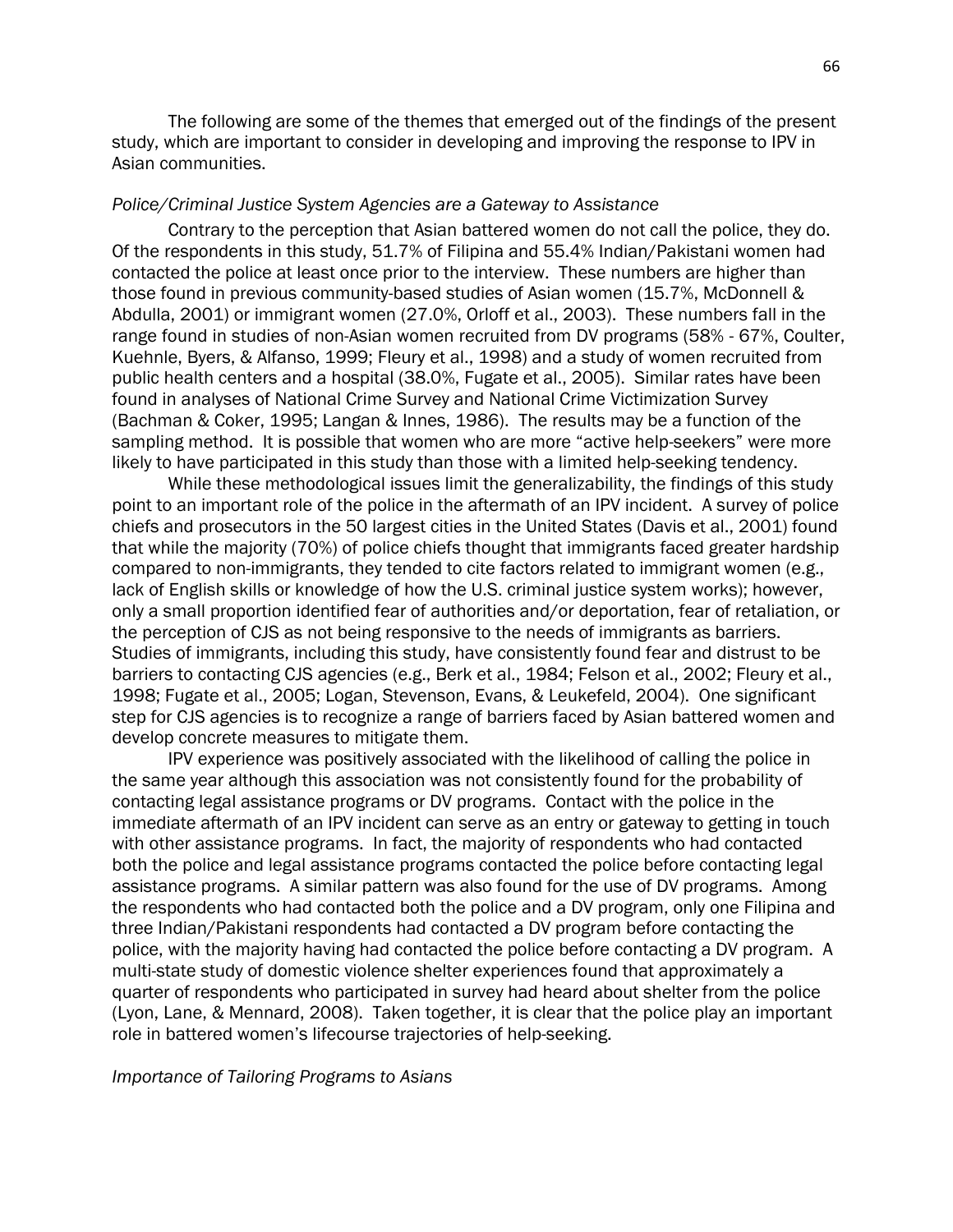In this study, 43.7% of Filipina women and 60.7% of Indian/Pakistani women had sought help from legal assistance programs. In addition, 25.3% of Filipina women and 41.1% of Indian/Pakistani women had sought help from DV shelters, and 31.0% of Filipina women and 57.1% of Indian/Pakistani women had sought help from non-shelter DV programs. These programs were relatively frequently identified as the sources of the most helpful responses in an open-ended question. For 1st generation respondents, the source of the most helpful responses tended to be those DV programs and legal assistance programs that target and tailor programs to Asians, with 43.5% identifying Asian DV programs and 10.9% identifying Asian legal assistance programs as sources of the most helpful responses.

This finding does not mean that non-Asian-tailored programs do not have a role: 14.9% of Filipina women and 28.6% of Indian/Pakistani women contacted non-Asian DV programs, and 2.3% of Filipina women and 5.4% of Indian/Pakistani women sought help from non-Asian legal assistance programs. The 1.5+ generations may call non-Asian agencies with greater frequency given their levels of English proficiency. Contacting non-Asian agencies may afford more anonymity because there is a lower likelihood of meeting members of their community. It is therefore important not to assume that all Asian women prefer Asian agencies and staff. Given the salience of some of the socio-cultural barriers among the 1.5+ generations (e.g., shame/reputation/privacy and not burdening family), non-Asian agencies need to attend to socio-cultural factors pertinent to Asian battered women, whether they are first or 1.5+ generations, and tailor assistance programs to meet their complex needs.

## *Multi-Dimensional Support: Need for Tangible/Concrete and Emotionally Supportive Help*

This study's results suggest that a multi-dimensional approach to providing support is helpful. For example, frequently identified types of "most helpful responses" included tangible/concrete forms of assistance as well as other less-tangible responses. Information and referrals were by far the most frequently mentioned as the most helpful response by both Filipina and Indian/Pakistani women, and by the 1st generation and 1.5+ generations. Other highly ranked forms of tangible/concrete assistance included a place to stay, financial help, food, and child care. In terms of less-tangible forms of help, those that were frequently identified as most helpful include safety planning/advice, emotional support, display of caring/concern, and a range of responses that can be loosely categorized as "womencentered responses."

## *Importance of Relational Aspects of Helping*

The nature of the most helpful responses frequently identified by the respondents in an open-ended question was empathic communication and display of caring/concern. These mirror the recurrent themes that emerged from the respondents' suggestions for improving CJS responses to IPV in Asian communities: the importance of listening to, believing and understanding the survivor; refraining from pressuring the survivor; not making victim-blaming comments; not stereotyping the survivor; and not making assumptions about the survivor or the cultural group or community to which she belongs.

These findings are consistent with other studies of battered women. For example, a focus group study of survivors and advocates (Weisz, 1999) elucidated the importance of relational aspect of helping; the author proposed an active, relational helping model for advocates who work with non-legal systems (e.g., shelters) that includes "empathic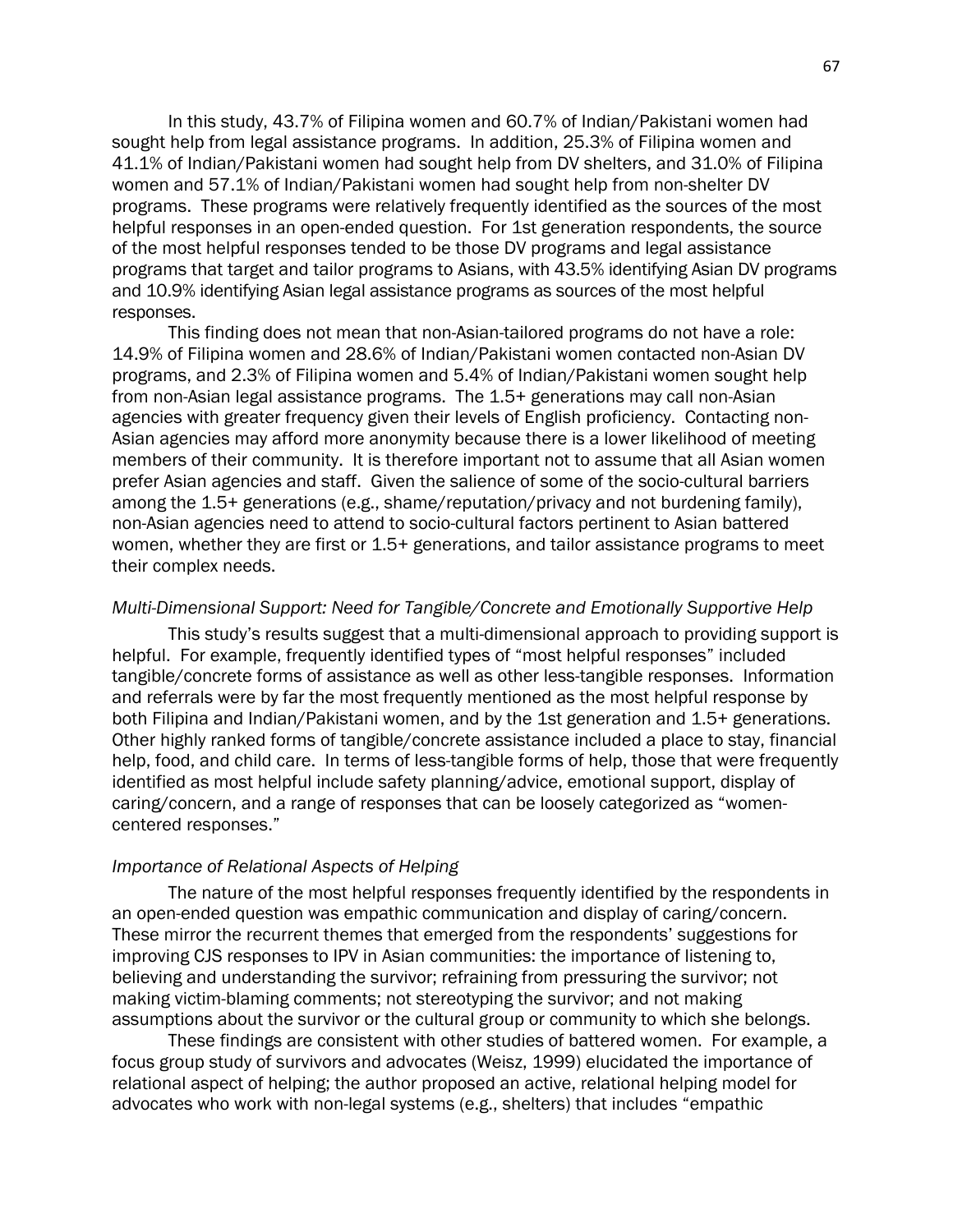relationships and empowerment through information (p. 145)." Reflecting the different roles of police officers, a recent study of police officers assigned to a domestic violence unit identified three types of roles played by those officers: Strict enforcers who focus mainly on "the legalistic issues surrounding domestic violence," service officers who "focus mainly on the social services aspect of domestic violence," and integrated investigators who combine legalistic and service-oriented approaches (Balenovich, Grossi, & Hughes, 2008). The authors emphasize that the third type "should be the goal of every police officer working in domestic violence (p. 27)"; Unfortunately, the smallest proportion of officers interviewed fell into this type. Previous studies report that receiving "encouraging responses" from the police (Erez & Belknap, 1998) and the survivor's perception that she felt listened to, believed, and respected by police officers (Fleury-Steiner et al., 2006) were associated with willingness to cooperate with the legal system (e.g., investigation, prosecution) and the future intention to reuse the legal system. Taken together, it appears that being treated with empathic, caring, and validating responses is what battered women want and value, which in turn will help CJS agencies fulfill their role of investigating and prosecuting crimes.

# *Socio-Culturally Informed and Competent Responses*

Attention to socio-cultural and linguistic needs of the target populations is critically important. The respondents in this study pointed to the importance of individual officers and staff becoming more informed and competent about how socio-cultural values and norms affect the types of IPV perpetrated as well as women's willingness and ability to seek outside assistance. Beyond *individual* level changes, the respondents suggested various ways in which CJS agencies can increase their *organizationa*l capacity to work more effectively with Asian battered women with enhanced staffing and training. These improvements, individual or organizational, cannot be made in isolation. Collaboration among CJS and non-CJS agencies, including Asian-specific organizations will allow for socioculturally informed outreach and intervention in the target community.

# Methodological Strengths and Limitations

The combination of the Life History Calendar (LHC) methods for data collection and multilevel modeling (MLM) approaches to data analysis is a promising strategy for examining women's experiences of IPV across the lifecourse. LHC interview methods offer improvements in memory cuing and recall, and MLM analysis makes full use of LHC data that are gathered. Both are flexible and can be used to examine lifecourse trajectories of many types of experiences, including many of the issues pertinent to CJS agencies, such as crime perpetration and victimization, arrests, prosecutions, and sentences (Yoshihama & Bybee, in press).

The combination of these methods can be used to examine the influence of many types of covariates. Time-varying covariates can be incorporated in various ways, conceptualized as contemporaneous (e.g., reflecting the immediate effect of changing circumstances on help-seeking, such as the effect of a sexual assault on the probability of calling the police); lagged—reflecting a delayed effect (e.g., changes in a woman's employment situation or living situation on the probability of seeking legal assistance in a subsequent year); or cumulative—reflecting the compounding effect of a circumstance as it persists or recurs over time (e.g., the increasing impact of continual stalking on the probability of seeking help). All of these types of effects can be added to the model,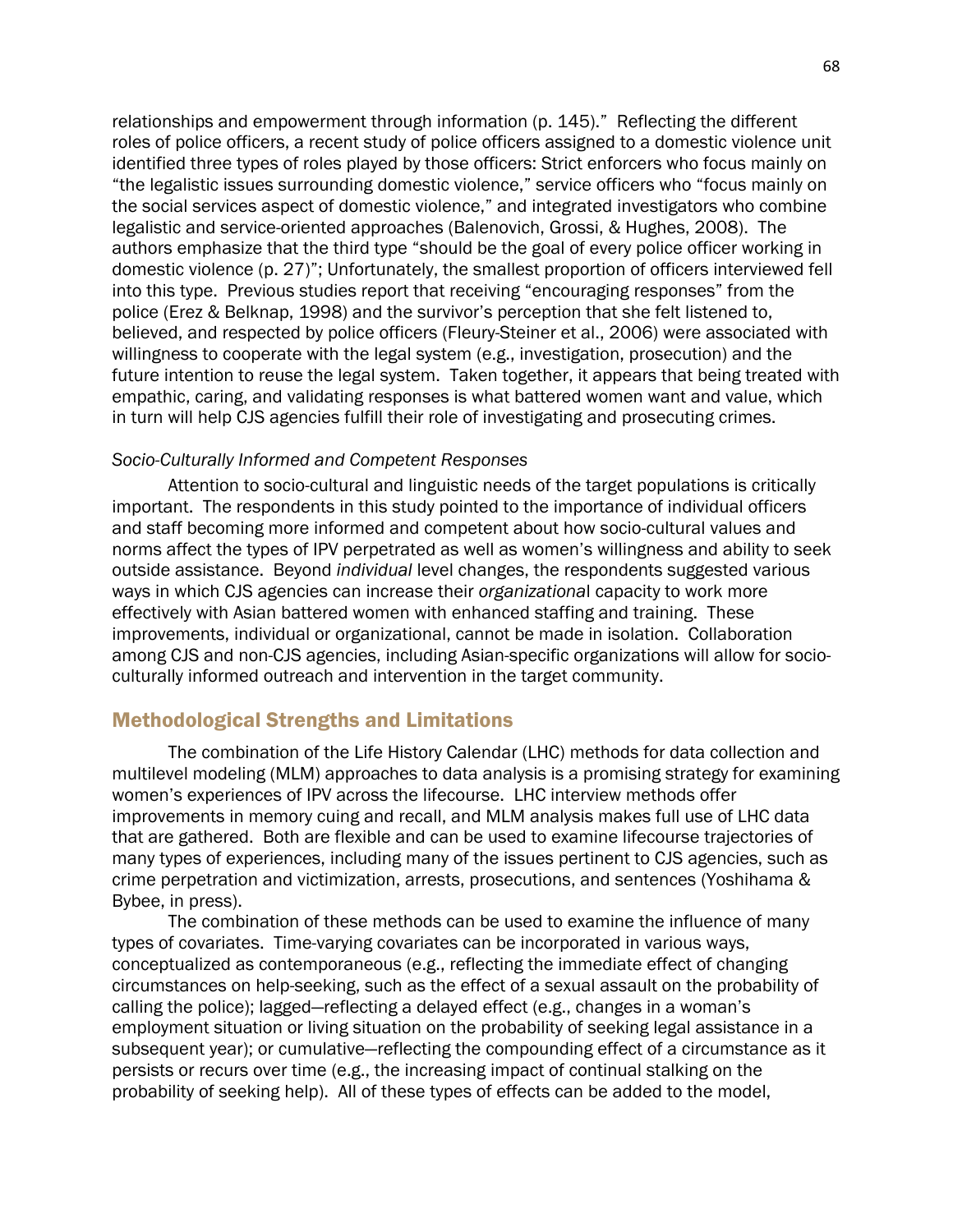providing more explanatory information about women's lifecourse trajectories of IPV experience and help-seeking. Building on the models used in this study, future investigation should examine the extent to which additional covariates explain additional variance in IPV experiences and help-seeking over the lifecourse.

This study makes an important contribution to the examination of cohort effects, which have not been extensively investigated in IPV research. One of the strengths of the MLM approach is the ability to examine the cohort effects, as well as the effects of substantive covariates while adjusting for cohort effects due to differences in respondents' ages at interview. This study did indeed find substantial cohort effects on the probability of experiencing IPV. Effects attributable to cohort may reflect several processes, including recall biases, historical shifts in women's perceptions of what acts "count" as IPV, agerelated differences in willingness to disclose IPV, or actual cohort differences in the level and timing of IPV, which may be related to changing relationship type or timing. The study also found substantial cohort effects on the probability of seeking help, which may reflect historical changes in availability of assistance programs and resources. More research is needed to examine these possible influences. Regardless of the source of these effects, it is important that analyses of self-report lifecourse data use methods such as MLM that can examine and control for cohort influences, both as a main effect and in interaction with other variables of interest.

This study used a non-probability sample recruited by community outreach efforts. This is consistent with the project's main purpose: to enhance the understanding of the lifecourse trajectories of Asian battered women's experiences of IPV and contact with CJS agencies and non-CJS programs, including an examination of barriers to contacting CJS agencies. Toward this end, inclusion of those women who have not sought help from CJS agencies was critical. Thus, unlike other studies which have recruited from CJS agencies and other agencies targeting battered women (e.g., the police, DA's office, shelters, protection order offices), we recruited respondents from a wide range of community outreach efforts rather than recruiting from CJS agencies.

We also sought to reach women of diverse backgrounds, such as length of residency in the United States, fluency in English or native languages, and socio-economic status. These multi-method recruitment strategies resulted in obtaining a sample of women of a wide range of backgrounds. However, due to the use of a non-probability sample, the generalizability of the study's findings is limited. Generalizability beyond the experiences of the three selected Asian ethnic groups is also limited; yet this represents a strength of the study because it avoided the problem of aggregating the data from women of different ethnic backgrounds whose experiences may differ considerably.

# Recommendations for Strengthening CJS Responses to IPV in Asian **Communities**

Based on the study's findings, we present the following recommendations for strengthening CJS responses to IPV in Asian communities, along with next steps for future research.

## *CJS Responses to Asian Survivors/Victims*

*Recommendation #1: Adopt an integrated response model.* We recommend that police officers adopt an integrated response model that combines legal and support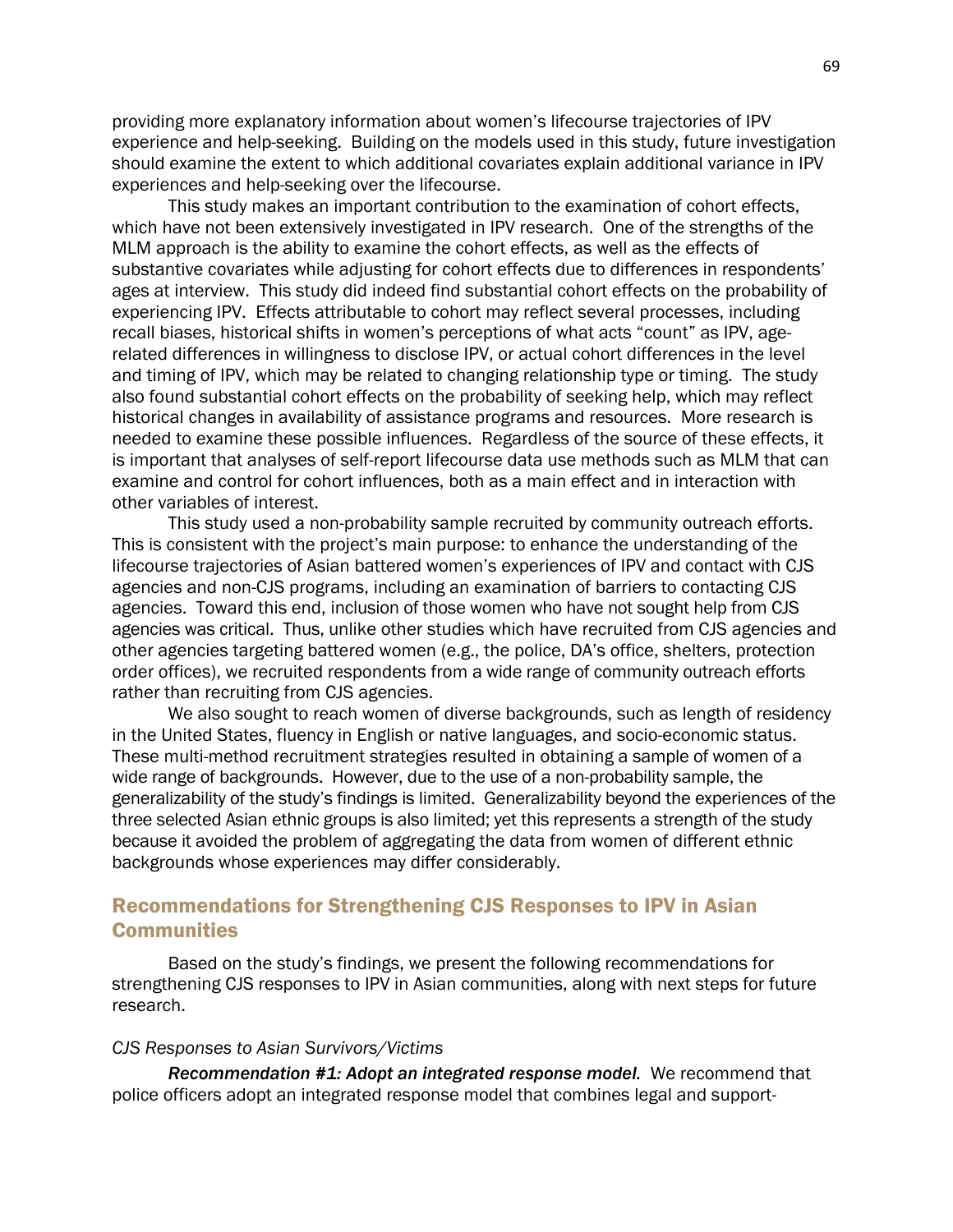oriented approaches to cases. The efficacy of these approaches is reported by Weisz's active, relational helping model (1999) and the integrated investigator model by Balenovich et al. (2008). Empathic communication and display of caring can enhance victim cooperation (Erez & Belknap, 1998; Fleury-Steiner et al., 2006). For CJS agencies, increased victim cooperation/participation is one tangible benefit of adopting an integrated response model. The integrated response model can be achieved by training police officers on an integrated response model; co-locating advocacy and support services within police departments much as what family justice centers do; and enhancing coordinated community responses (CCR) with collaboration between law enforcement and advocates providing socio-culturally and linguistically tailored programs.

*Recommendation #2: Identify high-risk and/or under-served groups and develop tailored intervention approaches.* The findings of this study point to substantial within-group variations in the lifecourse trajectories of IPV and help-seeking by women's age, immigration/generational position and cohort. For example, this study identified certain groups – e.g., Filipino, Indian and Pakistani adolescents and young adults – to be at a higher risk of experiencing IPV. It also found that some groups (e.g., older cohorts) were less likely to contact CJS agencies than others. We recommend that CJS agencies analyze the demographics of the communities they serve to identify salient subgroups to whom targeted and/or tailored approaches may be necessary in order to reach out to them and to encourage help-seeking. CJS personnel should understand the specific barriers Asian women face and address them.

*Recommendation #3: Assess for stalking at all IPV incidents and at all points of contact with victims.* Given the high prevalence of stalking and a significant association of experiences of stalking and help-seeking found in this study, all CJS agencies, particularly law enforcement and investigation units, should include questions about stalking when taking reports, giving it as much weight as physical and sexual violence. Assessment for stalking should be included as one type of IPV regardless of whether the couple is separated or estranged. Police and other CJS staff should assess for stalking at (a) all points of contact with victims; (b) for all IPV incidents, regardless of whether stalking is noted in police reports; and (c) in determining any preventive safety measures (e.g., recommending a victim get a new cell phone account so that the abuser cannot activate her phone's GPS tracking device or check her phone logs on-line). An additional benefit of such practice is that assessing for methods of stalking also helps victims become aware about possible methods abusers would employ, and become more vigilant about taking necessary precautions. Given that experiencing stalking was associated with help-seeking, CJS can play an important role in protecting victims by assessing risks of stalking and IPV.

*Recommendation #4: Design policies, practices and resources about IPV in Asian adolescent and young adult relationships that take socio-cultural prohibitions against dating into account.* Such policies and procedures are indicated by the study's results that women are at risk of IPV earlier in their lifecourse. CJS responses to Asian adolescents and young adults reporting IPV should assess how parents might respond to victims (e.g., denial, blame, rejection, abuse, or support); and what procedures will preserve confidentiality and safety for adolescent and young adult victims (e.g., if a young adult, who still lives with her parents, is a victim of date rape, ensure that the victim-police contacts do not inadvertently tip off her parents about the incident). Parental prohibitions against pre-marital romantic or intimate relationships can prevent IPV disclosure; youth-sensitive and youth-focused CJS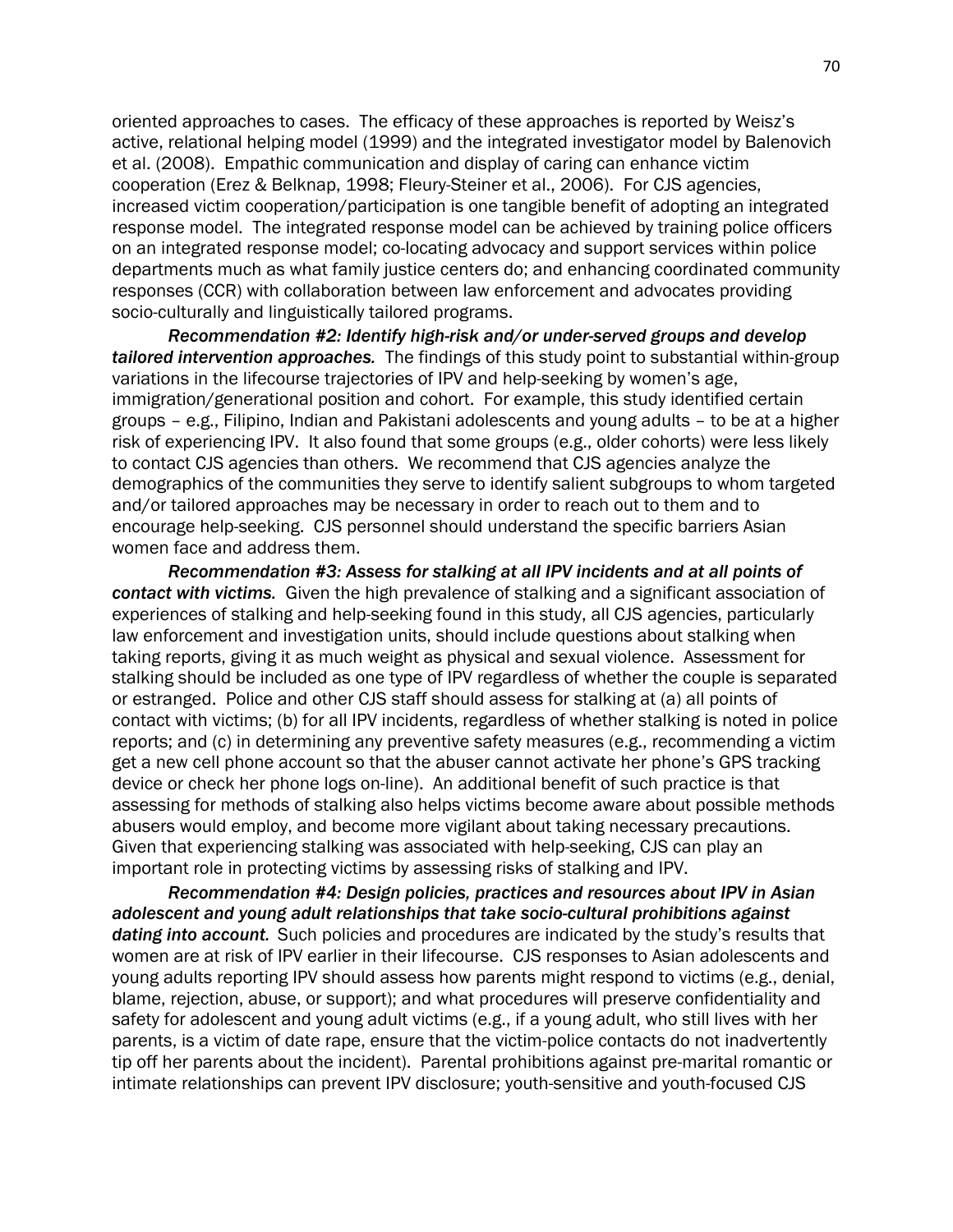procedures that take into consideration socio-cultural issues are critical to further encourage help-seeking from this demographic group.

*Recommendation #5: Train CJS on abuses related to immigration status and how to address community and victim fears about immigration-related issues and the rights of immigrants.* All CJS agencies should be trained about abuse related to immigration status so that they can understand, respond to and investigate these abuses; consider safety implications and consequential impacts on children and adult family members; and be familiar with legal remedies available to immigrant crime victims (e.g., VAWA self-petitions). In addition, because immigration-related fears are barriers to help-seeking, police officers should be trained to identify and address fears, such as threats of deportation; how immigrants' experiences of calling police in their home countries affect their current attitudes toward seeking help from police; and how this can confer greater impunity to batterers. CJS personnel, along with advocates and community members, need to be wellinformed about the roles and functions of Immigration and Customs Enforcement (ICE, formerly INS), the rights of immigrants (documented or not), and how to protect and promote those rights. Misinformation or out-dated information can jeopardize people's legal status. The demarcation between law enforcement and ICE needs to be clearly maintained so that the former can be trusted by immigrant communities to handle IPV cases. Negative assumptions about immigrants must be challenged to counter anti-immigrant sentiments – the majority of immigrants are documented: they may be Legal Permanent Residents (LPRs), awaiting a change in status (e.g., from a fiancé's K-visa to an LPR), be on work or student visas, reside in the United States as political refugees, be U.S. citizens, and/or have mixed status within families.

*Recommendation #6: Make I&R (Information & Referral) assistance integral to outreach and advocacy.* CJS agencies are an important gateway to additional resources in battered women's long and winding trajectories of help-seeking. Recognizing the importance of I&R to victims, CJS personnel should provide and publicize up-to-date resources and referrals for battered women and explanations about such services.

## *Collaboration and Outreach*

*Recommendation #7: Implement collaborative procedures for mutual training, problem-solving, and capacity building.* Specific recommendations include (a) CJS agencies should design trainings for advocates to deepen their understanding of CJS policies and procedures e.g., police departments can arrange a ride-along for new and experienced advocates; (b) Domestic violence programs serving Asians should design trainings that improve CJS practices and capacity to meet the needs of Asian communities (e.g., cultural competency training); and (c) CJS agency representatives and community-basedorganizations should establish procedures to identify and address problems that arise in responding to cases of IPV in a spirit of collaboration instead of confrontation. Given the finding that many Asian battered women turn to families and friends for information, tangible assistance and emotional support, CJS agencies and advocates can educate community members and leaders on how to offer non-judgmental, non-prescriptive, support that avoids victim-blaming and encourages help-seeking.

*Recommendation #8: Promote reporting of IPV and demystify CJS responses through enhanced community outreach and explanations of CJS roles and procedures.* Some survivors' comments indicated that they did not fully understand the criminal justice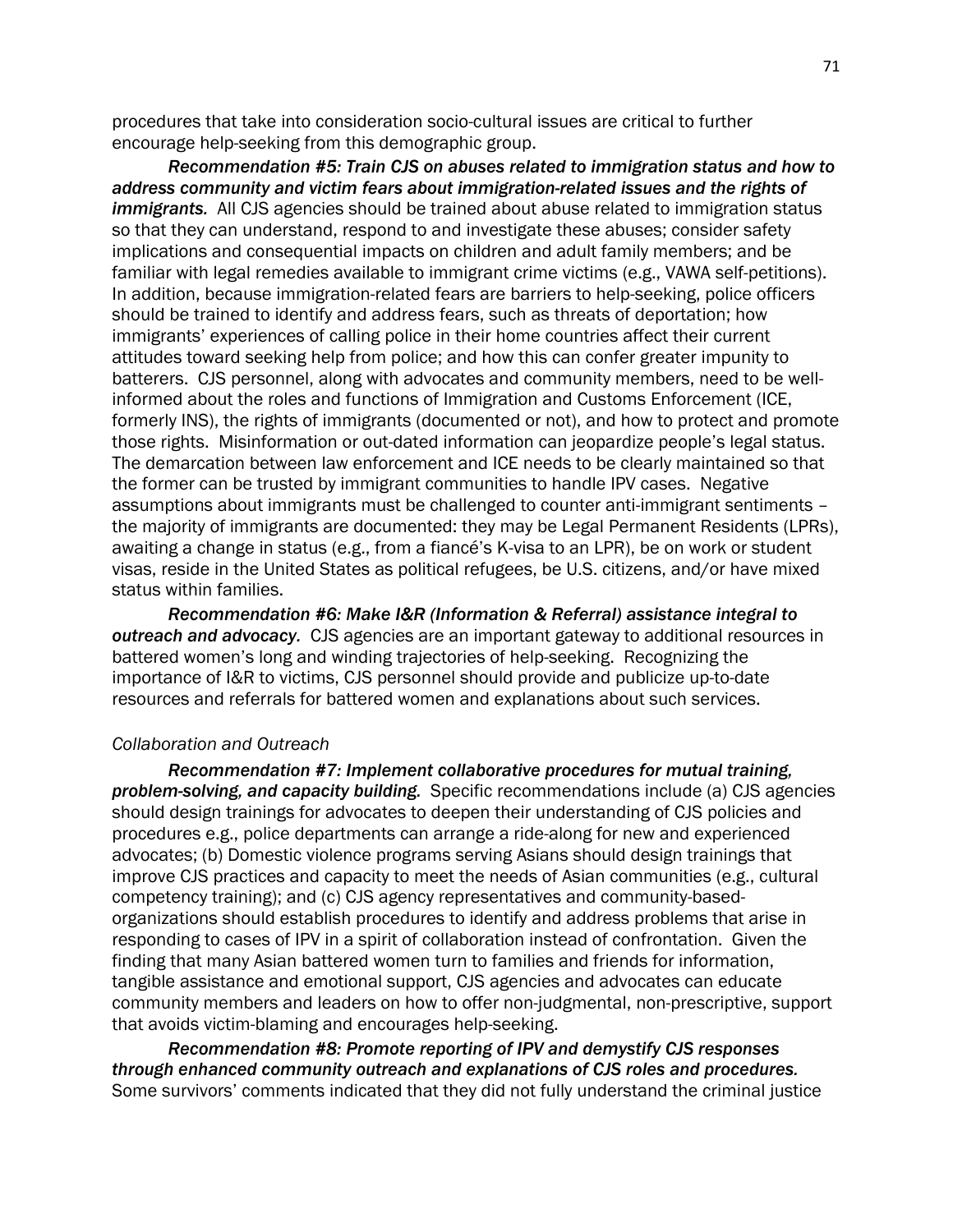system. In collaboration with Asian domestic violence programs, CJS can identify ethnic enclaves and offer informational sessions on what happens when victims contact various parts of the system with specific explanations of departmental policies and procedures. For example, police departments could describe their legal responsibility to establish probable cause to make an arrest; the purposes of their interventions on the scene (e.g., asking many questions in order to write a thorough report); why they need the information they do; the possibilities of what can happen on the scene and why; and what to expect in terms of follow-up. Demystifying the CJS would help reduce victim fears and batterer manipulation, which in turn could encourage help-seeking.

*Recommendation #9: Include Asian programs in multi-disciplinary and/or CCR teams.* Domestic violence programs and legal assistance programs, especially those tailored to Asians, play an important role in the lives of the 1st generation Asian battered women. These programs are often at the forefront of innovative strategies to address diverse needs of their communities. Their inclusion and input into Coordinated Community Response teams will benefit all members of multi-disciplinary teams.

*Recommendation #10: Collaborate with community-based organizations in a manner that does not burden, but strengthens their capacity.* We recommend that CJS agencies invest in collaborative efforts without burdening community-based-organizations, e.g., expecting bilingual advocates or ad hoc interpreters to obviate the need for professional interpreters. Small community-based-organizations have limited resources, yet provide hours of unfunded services to other programs. We recommend that CJS agencies budget funds in order to integrate collaboration with community-based-organizations – such funds are available through VAWA's STOP funding and Grants to Encourage Community Solutions (formerly, Grants to Encourage Arrests).

#### *Systems Change*

*Recommendation #11: Understand how the culture of CJS agencies can adversely affect victims and make changes that maximize benefits to victims.* Just as community members share values and norms, CJS personnel share certain values and norms, which can have both positive and negative impacts on the individuals and communities they serve. Respondents in this study pointed out that some attitudes and behaviors of CJS personnel (e.g., lack of empathy, emphasizing only the legal aspects of policies and procedures) were alienating. An important step for CJS agencies to improving their responses to Asian and other ethnic communities is to understand how their own culture affects battered women.

We recommend that CJS agencies engage in a critical analysis of their agency's culture often referred to as an organizational (cultural) audit (Bardpel & Sohal, 1999; Fletcher & Jones, 1992). Such analysis should pay attention to both the "what" (e.g., structures, policies) and "how" (e.g., attitudes and behavioral norms) of systems. Barriers faced by survivors in accessing CJS agencies are compounded by both "what" and "how," as the respondents of this study collectively voiced. Examining organizational culture can help develop strategies to minimize its deleterious effects and maximize its salutary ones. Thus, changes to CJS culture can help obviate negative community perceptions, fear, distrust, and decreased willingness in help-seeking – benefits that community policing aim for. Practices that have positive effects on help-seeking, such as exhibiting empathy while questioning a victim to establish probable cause, can be highlighted in CJS staff trainings on IPV. By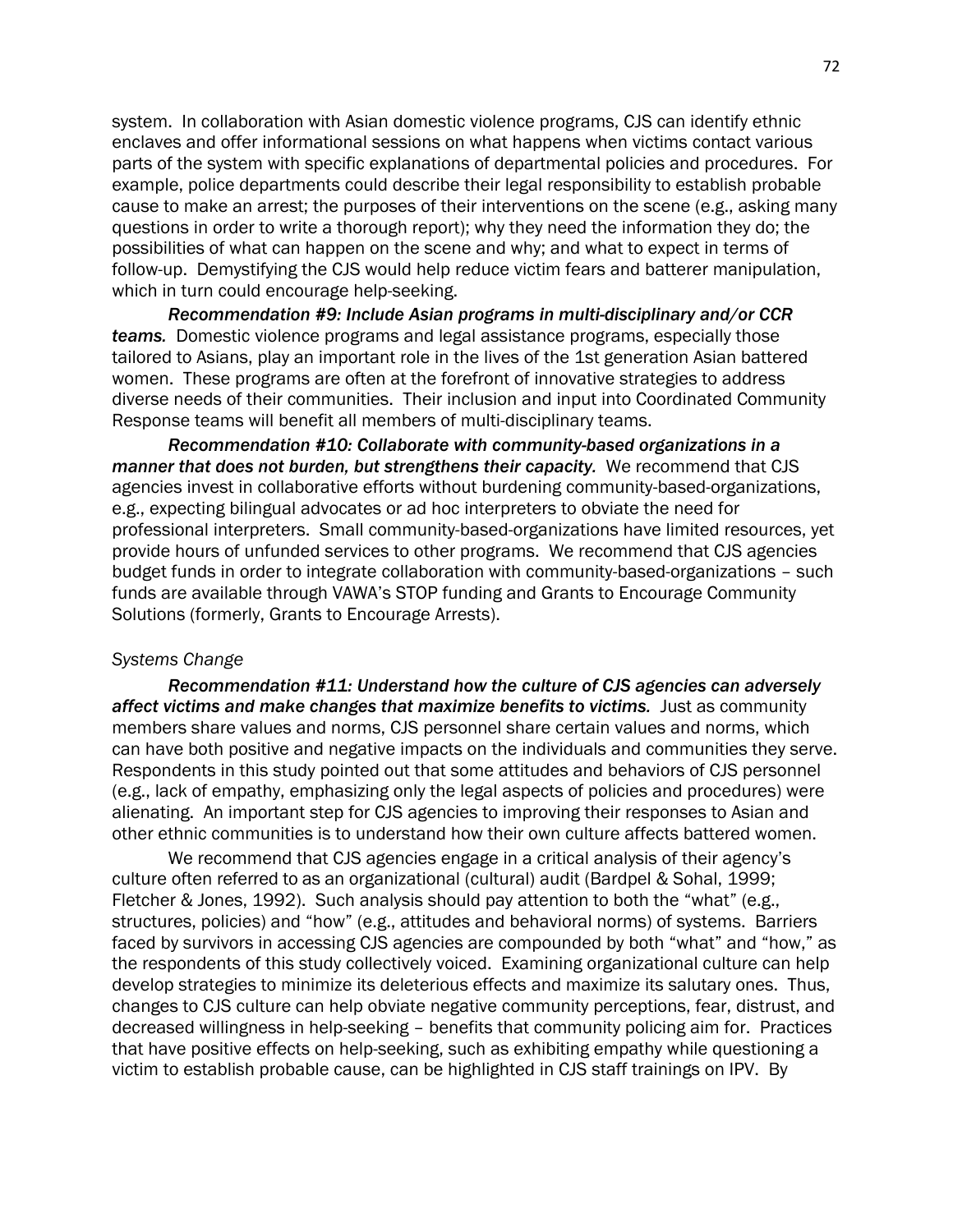incorporating an analysis of *its own* culture, cultural competency trainings for CJS personnel can go beyond learning the socio-cultural values and norms of *target* communities.

*Recommendation #12: Enhance cultural competencies of CJS agencies at both individual and organizational levels.* Improving the cultural competency of individual CJS personnel is important; however, more attention needs to be paid to cultural competency at the organizational level. Without organizational commitment to serving Asian, and other communities, training individual personnel on cultural competency will not have a lasting impact.

*Recommendation #13: Increase language access through provision of interpretation services.* All programs receiving federal funds (directly or indirectly) are obligated to comply with Title VI and provide meaningful access to victims and litigants with limited English proficiency. We recommend that CJS agencies conduct the 4-factor analysis in the DOJ Guidance to Federal Financial Assistance Recipients Regarding Title VI Prohibition Against National Origin Discrimination Affecting Limited English Proficient Persons: (i) the number or proportion of limited English proficient persons in the eligible service population; (ii) the frequency with which these limited English proficient persons come into contact with the program; (iii) the importance of the benefit or service to the limited English person; and (iv) the resources available and costs to the recipient of federal financial assistance; in order to determine what steps are required to ensure compliance.

Bilingual advocates, police officers, attorneys and other professionals should not be expected or pressed into interpreting for investigations, court proceedings or any situations outside the scope of their professional responsibilities: e.g., an Amharic-speaking police officer, responding to a domestic violence call can interview all parties in Amharic to gather information but is not qualified or trained to interpret when the police investigator interviews the victim. All CJS agency personnel, as well as advocates in community-basedorganizations, should be trained in working with spoken and sign language interpreters.

# Next Steps for Future Research

Given the diversity across Asian groups and the resultant limited generalizability of this study, additional studies of lifecourse trajectories of IPV and help-seeking need to be conducted to examine whether the relationships observed for Filipina and Indian/Pakistani women were similar or different for other Asians and/or other under-studied population groups. That said, moving beyond an examination of *across*-group differences, and elucidating significant *within*-group variations in IPV is an important area for future research. Given that variance in IPV trajectories was not completely explained by the model that included the respondent's age, age at interview, and immigration/generational position, future research should examine additional factors associated with variations in IPV risks. Additional areas of future research include detailed studies of IPV among Asian youth; analyzing the interrelationships among various types of IPV; changing IPV risks across relationship phases (e.g., are women at a higher risk of various types of IPV at the beginning, middle, and later phases of an intimate relationship or post-relationship?); and exploring factors that explain the general decline in IPV risk during the later years of the lifecourse.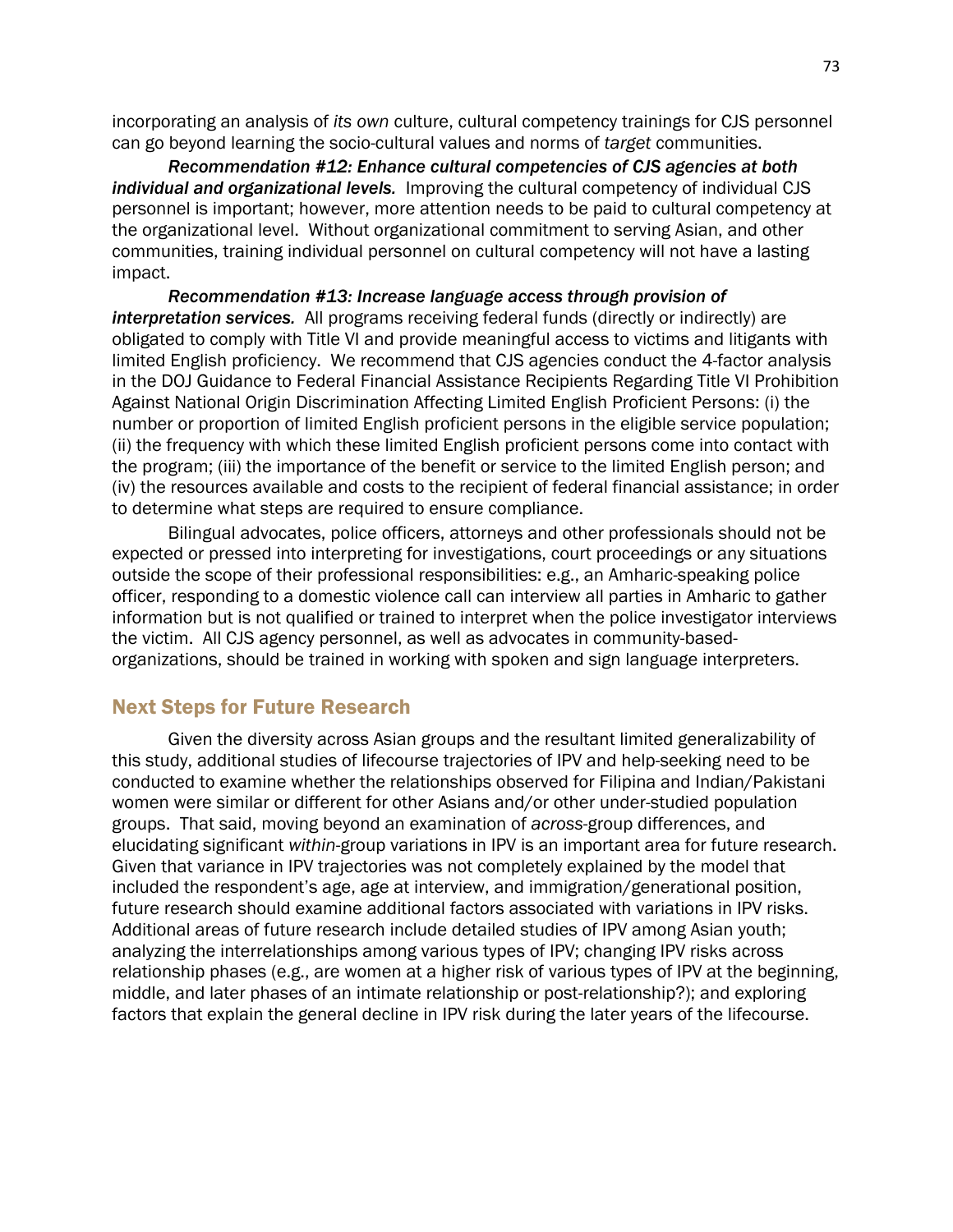This study has enhanced our understanding of Asian battered women's experiences over the lifecourse, resulting in recommendations for CJS agencies. We hope it will also have an impact on the field in general. The nexus of lifetime exposure to IPV and helpseeking over the lifecourse needs to be integrated into policy advocacy and to inform practice in all systems. Help-seeking is clearly complex as evidenced in findings – affected by types and timing of IPV experienced, immigration/generational status, and cohort (age at interview). The substantial within-group variations in the lifecourse trajectories of IPV and help-seeking found in this study point to the importance of tailoring prevention and intervention efforts based on immigration/generational position and cohort. It is important that both CJS and non-CJS agencies identify sub-groups that are at higher risk of experiencing IPV and those that have been under-served, and develop interventions that address their particular needs. Similarly, programs serving Asian battered women need to identify carefully who seeks help, how, when, and from whom, without making blanket assumptions that Asians do not contact CJS agencies. In fact, the police proved to be a gateway to other forms of assistance and resources. Finally, community outreach, IPV prevention, and socio-culturally informed and responsive interventions are furthered through collaboration. The Filipina, Indian and Pakistani women in this study have taught us a lot about their experiences and their needs; it is up to all of us to implement these lessons.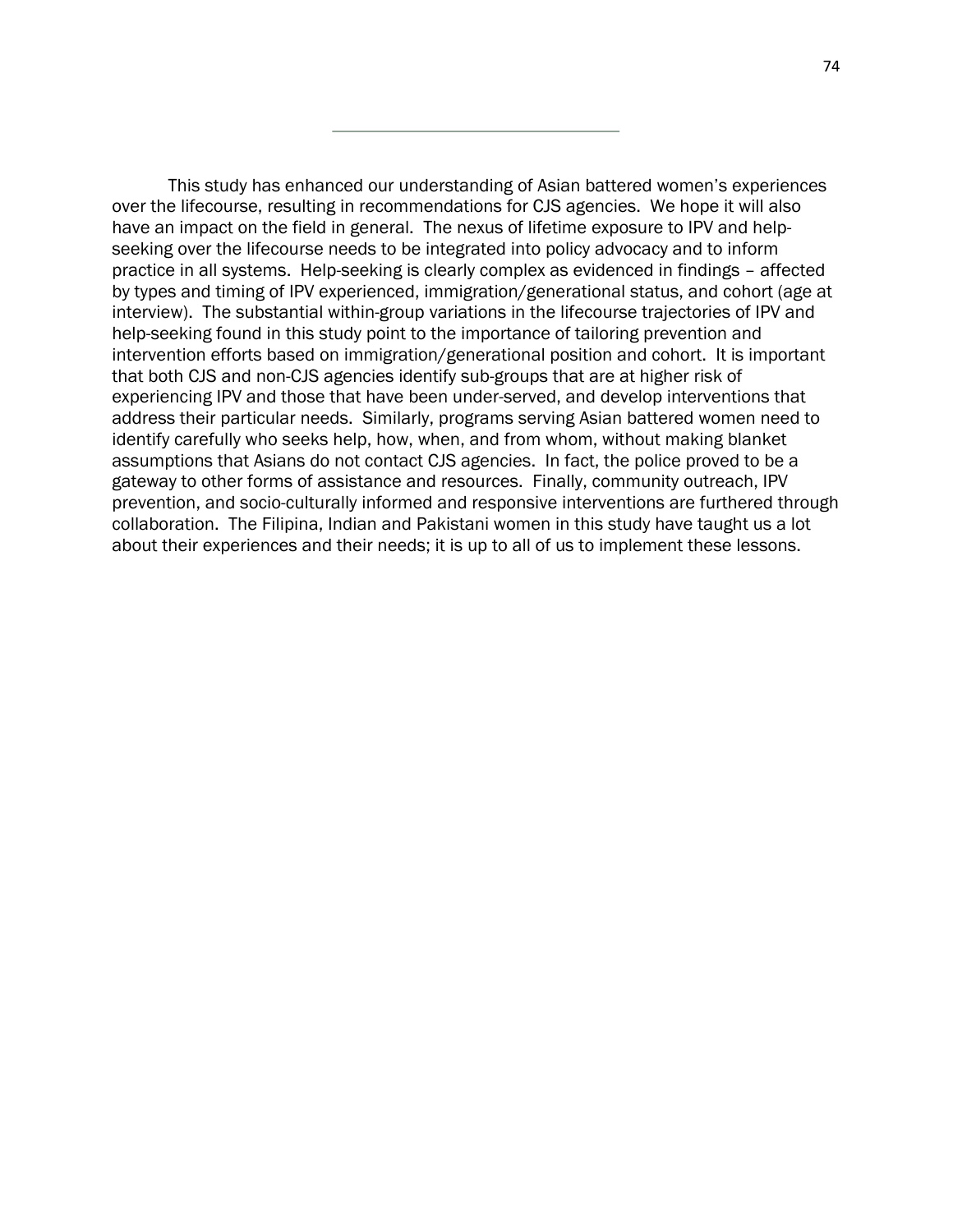# References

- Abraham, M. (1998). Alienation and marital violence among South Asian immigrant women in the United States. In D. Kalekin-Fishman (Ed.), *Designs for alienation: Exploring diverse realities* (pp. 175-196). Jyväskylä, Finland: University of Jyväskylä Press.
- Abraham, M. (2000). Isolation as a form of marital violence: The South Asian immigrant experience. *Journal of Social Distress and the Homeless, 9*(3), 221-236.
- Adelman, M., Erez, E., & Shalhoub-Kevorkian, N. (2003). Policing violence against minority women in multicultural societies: "Community" and the politics of exclusion. *Police & Society, 7*, 103-131.
- Ahmad, F., Driver, N., McNally, M. J., & Stewart, D. E. (2009). "Why doesn't she seek help for partner abuse?" An exploratory study with South Asian immigrant women. *Social Science & Medicine, 69*(4), 613-622.
- Ahmad, F., Riaz, S., Barata, P., & Stewart, D. E. (2004). Patriarchal beliefs and perceptions of abuse among South Asian immigrant women. *Violence Against Women, 10*(3), 262- 282.
- Akers, C., & Kaukinen, C. (2009). The police reporting behavior of intimate partner violence victims. *Journal of Family Violence, 24*(3), 159-171.
- Allensworth, E. M. (1997). Earnings mobility of first and ''1.5'' generation Mexican-origin women and men: A comparison with US-born Mexican Americans and non-Hispanic whites. *International Migration Review, 31*(2), 386-410.
- Almeida, R. V. (1993). Unexamined assumptions and service delivery systems: Feminist theory and racial exclusion. *Journal of Feminist Family Therapy, 5*(1), 3-23.
- Almeida, R. V., & Dolan Del Vecchio, K. (1999). Addressing culture in batterers intervention: The Asian Indian community as an illustrative example. *Violence Against Women, 5*(6), 654-683.
- Anderson, M. J. (1993). A license to abuse: The impact of conditional status on female immigrants. *Yale Law Journal, 102*, 1401-1430.
- Asian Pacific Fund. (2003). *Asian outlook: Bay area people in need: Unemployed, youth, & elderly*. San Francisco, CA: Author.
- Ayyub, R. (2000). Domestic violence in the South Asian Muslim immigrant population in the United States. *Journal of Social Distress and the Homeless, 9*(3), 237-248.
- Axinn, W. G., Pearce, L. D., & Ghimire, D. (1997). *Innovations in Life History Calendar applications*. Unpublished manuscript, Population Research Institute, Pennsylvania State University.
- Bachman, R., & Coker, A. L. (1995). Police involvement in domestic violence: The interactive effects of victim injury, offender's history of violence, and race. *Violence and Victims, 10*(2), 91-106.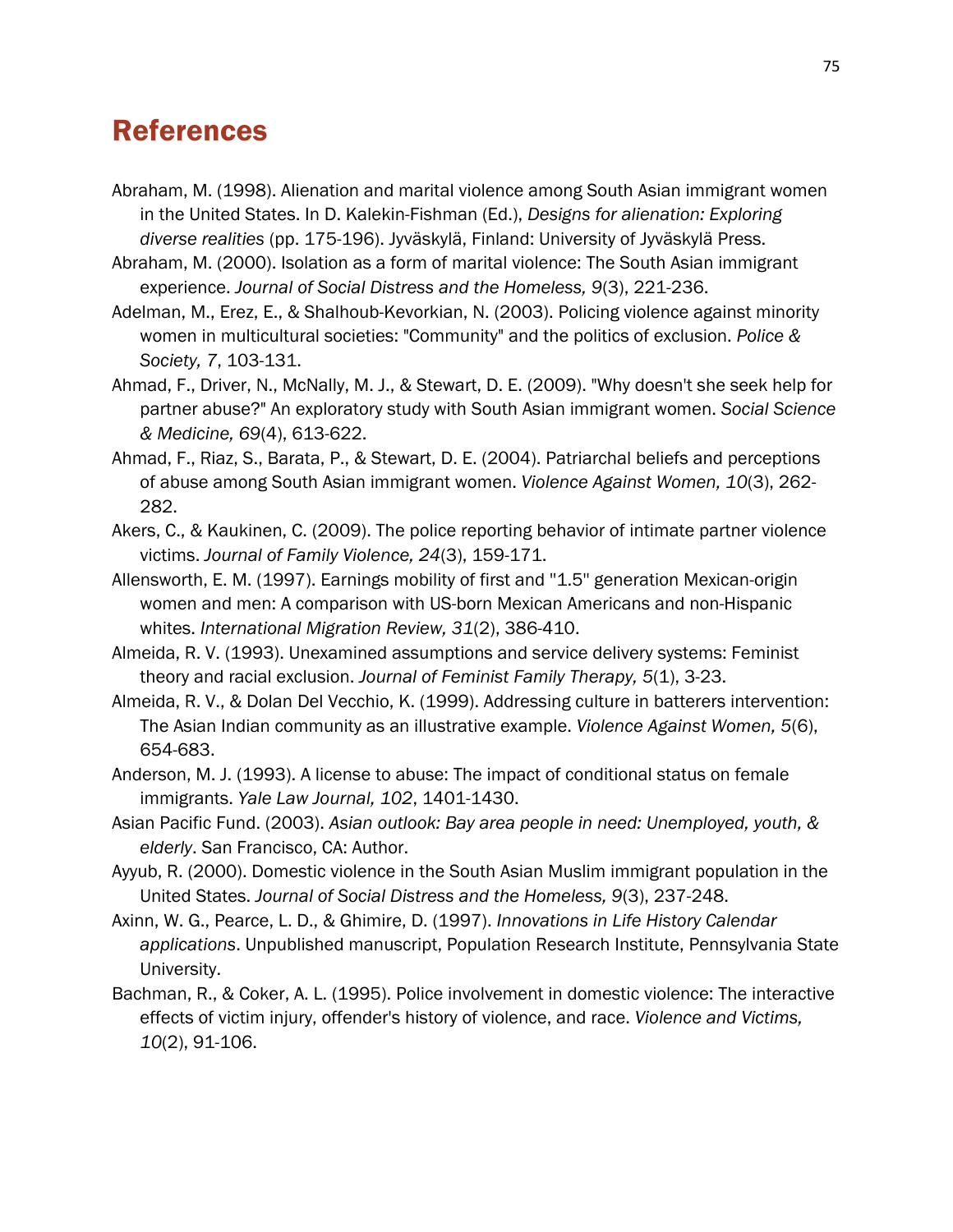- Balenovich, J., Grossi, E., & Hughes, T. (2008). Toward a balanced approach: Defining police roles in responding to domestic violence. *American Journal of Criminal Justice, 33*(1), 19-31.
- Bardoel, E. A., & Sohal, A. S. (1999). The role of the cultural audit in implementing quality improvement programs. International Journal of Quality & Reliability Management, 16(3), 263-276.
- Barnes, J. S., & Bennett, C. E. (2002). The Asian population: 2000 Census 2000 Brief. Washington, DC: U.S. Department of Commerce, Economic and Statistics Administration, U.S. Census Bureau.
- Bauer, H. M., Rodriguez, M. A., Quiroga, S. S., & Flores-Ortiz, Y. G. (2000). Barriers to health care for abused Latina and Asian immigrant women. *Journal of Health Care for the Poor and Underserved, 11*(1), 33-44.
- Belli, R.F. (1998). The structure of autobiographical memory and event history calendar: Potential improvements in the quality of retrospective reports in survey. *Memory, 6*, 383–406.
- Belli, R. F., Shay, W. L., & Stafford, F. P. (2001). Event history calendars and question list surveys: A direct comparison of interviewing methods. *Public Opinion Quarterly, 65*, 45- 74.
- Belli, R., Stafford, F. & Alwin, D. (Eds.) (2009). *Measuring well-being: Using calendar and time diary methods in life course research.* Sage Newbury Park, CA: Sage.
- Berk, R. A., Berk, S. F., Newton, P. J., & Loske, D., R. (1984). Cops on call: Summoning the police to the scene of spousal violence. *Law & Society Review, 18*(3), 479-498.
- Bhuyan, R., Mell, M., Senturia, K., Sullivan, M., & Shiu-Thornton, S. (2005). "Women must endure according to their karma": Cambodian immigrant women talk about domestic violence. *Journal of Interpersonal Violence, 20*(8), 902-921.
- Black, M. C., & Breiding, M. J. (2008). Adverse health conditions and health risk behaviors associated with intimate partner violence--United States, 2005. *Morbidity and Mortality Weekly Report, 57*(5), 113-118.
- Bowker, L. H. (1982). Police services to battered women: Bad or not so bad? *Criminal Justice and Behavior, 9*, 476-494.
- Bowker, L. H. (1984). Battered wives and the police: A national study of usage and effectiveness. *Police Studies, 7*(2), 84-93.
- Bui, H. N. (2003). Help-seeking behavior among abused immigrant women: A case of Vietnamese American women. *Violence Against Women, 9*(2), 207-239.
- Bui, H. N., & Morash, M. (1999). Domestic violence in the Vietnamese immigrant community. *Violence Against Women, 5*(7), 769-795.
- Buzawa, E., Hotaling, G. T., & Byrne, J. (2007). Understanding the impact of prior abuse and prior victimization on the decision to forego criminal justice assistance in domestic violence incidents: A life-course perspective. *Brief Treatment and Crisis Intervention, 7*(1), 55-76.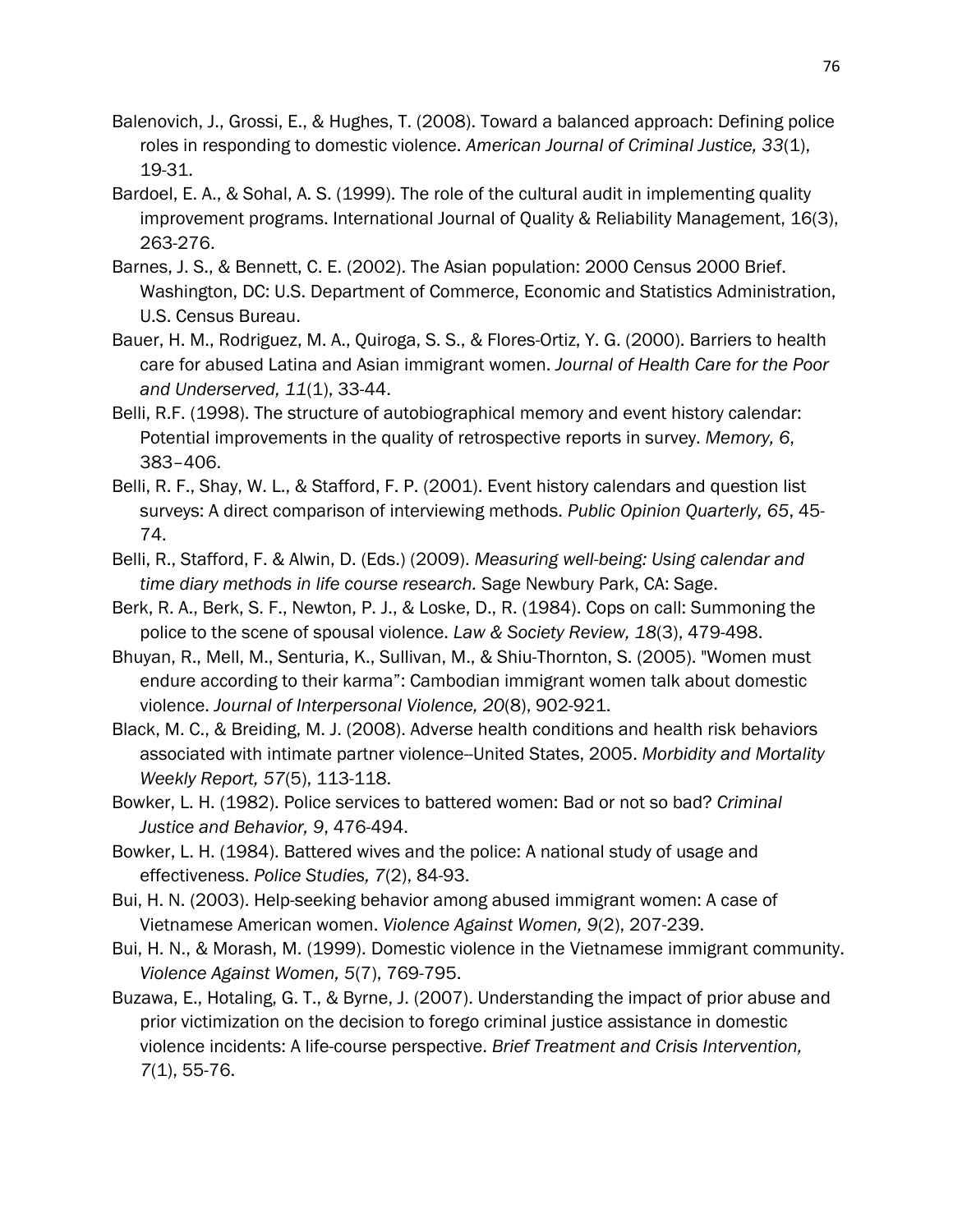- Caspi, A., Moffitt, T. E., Thornton, A., Freedman, D., Amell, J. W., Harrington, H., Smeijers, J., & Silva, P. A. (1996). The Life History Calendar: A research and clinical assessment method for collecting retrospective event-history data. *International Journal of Methods in Psychiatric Research, 6*, 101–14.
- Cattaneo, L. B., Stuewig, J., Goodman, L. A., Kaltman, S., & Dutton, M. A. (2007). Longitudinal helpseeking patterns among victims of intimate partner violence: The relationship between legal and extralegal services. *American Journal of Orthopsychiatry, 77*(3), 467-477.
- Chan, S., & Leong, C. W. (1994). Chinese families in transition: Cultural conflicts and adjustment problems. *Journal of Social Distress and the Homeless, 3*(3), 263-281.
- Chin, K. L. (1994). Out-of-town brides: International marriage and wife abuse among Chinese immigrants. *Journal of Comparative Family Studies, 25*(1), 53-69.
- Coker, A. L., Derrick, C., Lumpkin, J., Aldrich, T. E., & Oldendick, R. (2000). Help-seeking for intimate partner violence and forced sex in South Carolina. *American Journal of Preventive Medicine, 19*(4), 316-320.
- Coulter, M. L., Kuehnle, K., Byers, R., & Alfonso, M. (1999). Police-reporting behavior and victim-police interactions as described by women in a domestic violence shelter. *Journal of Interpersonal Violence, 14*(12), 1290-1298.
- Crenshaw, K. (1991). Mapping the margins: Intersectionality, identity politics, and violence against women of color. *Stanford Law Review, 43*, 1241-1299.
- Crites, L. (1990). Cross-cultural counseling in wife beating cases. *Response to the Victimization of Women & Children, 13*(4), 8-12.
- Dasgupta, S. D. (2000). Charting the course: An overview of domestic violence in the South Asian community in the United States. *Journal of Social Distress and the Homeless, 9*(3), 173-185.
- Dasgupta, S. D., & Jain, S. (2007). Ahimsa and the contextual realities of woman abuse in the Jain community. In S. D. Dasgupta (Ed.), *Body evidence: Intimate violence against South Asian women in America* (pp. 152-163). New Brunswick, NJ: Rutgers University Press.
- Dasgupta, S. D., & Warrier, S. (1996). In the footsteps of "Arundhati": Asian Indian women's experience of domestic violence in the United States. *Violence Against Women, 2*(3), 238-259.
- Davis, R. C., Erez, E., & Avitabile, N. (2001). Access to justice for immigrants who are victimized: The perspectives of police and prosecutors. *Criminal Justice Policy Review, 12*(3), 183-196.
- Duterte, E. E., Bonomi, A. E., Kernic, M. A., Schiff, M. A., Thompson, R. S., & Rivara, F. P. (2008). Correlates of medical and legal help seeking among women reporting intimate partner violence. *Journal of Women's Health, 17*(1), 85-95.
- Dutton, M. A., Orloff, L. E., & Hass, G. A. (2000). Characteristics of help-seeking behaviors, resources, and service needs of battered immigrant Latinas: Legal and policy implications. *Georgetown Journal on Poverty Law & Policy, 7*(2), 245-305.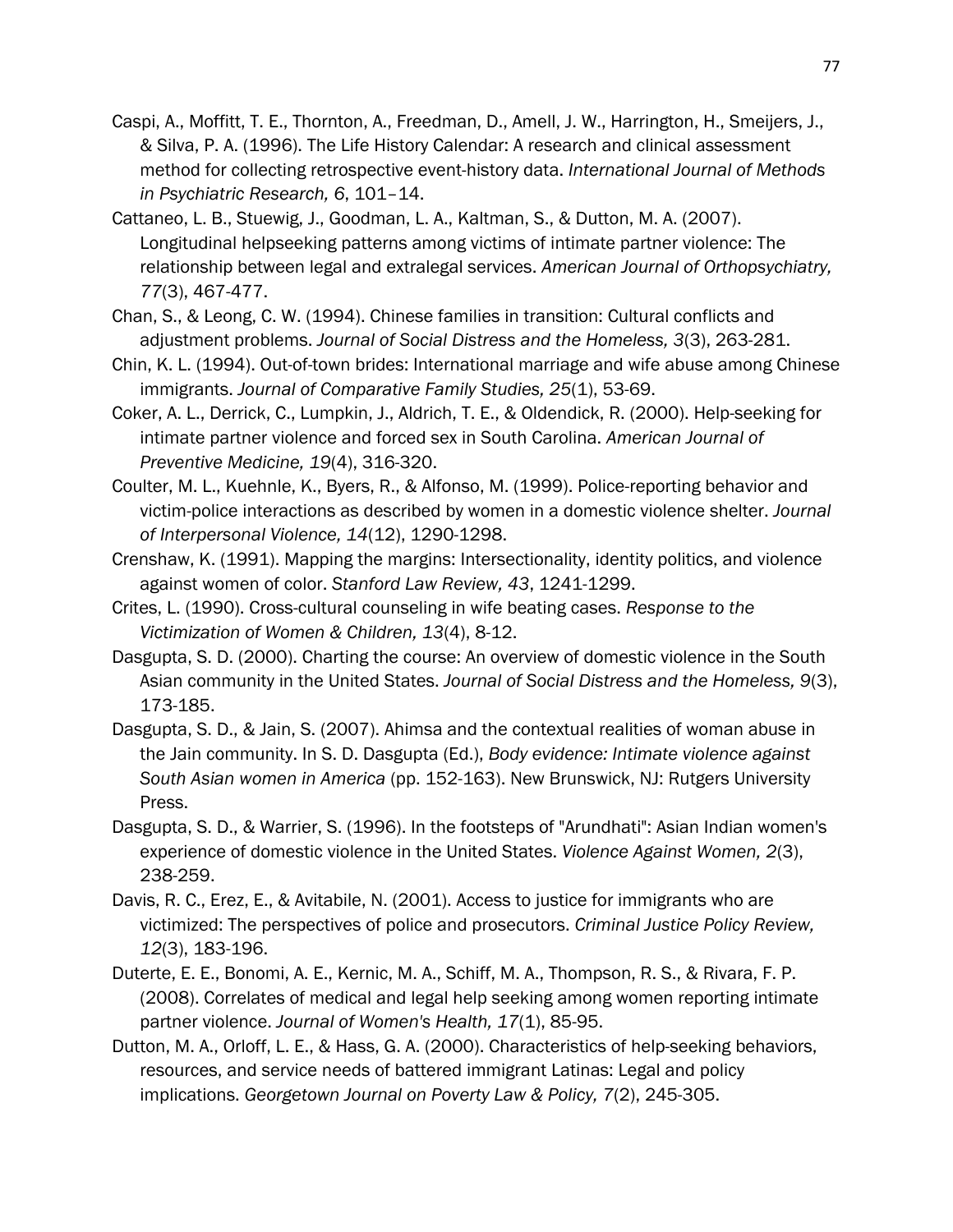- Ely, G. E. (2004). Domestic violence and immigrant communities in the United States: A review of women's unique needs and recommendations for social work practice and research. *Stress, Trauma, & Crisis, 7*, 223-241.
- Ensel, W. M., Peek, M. K., Lin, N., & Lai, G. (1996). Stress in the life course: A life history approach. *Journal of Aging and Health, 8*(3), 389–416.
- Erez, E. (2000). Immigration, culture conflict and domestic violence/woman battering. *Crime Prevention and Community Safety, 2*, 27-36.
- Erez, E. (2002). Migration/immigration, domestic violence and the justice system. *International Journal of Comparative and Applied Criminal Justice, 26*(2), 277-300.
- Erez, E., Adelman, M., & Gregory, C. (2009). Intersections of immigration and domestic violence. *Feminist Criminology, 4*(1), 32-56.
- Erez, E., Ammar, N., Orloff, L., E, Martin, L., & Pendelton, G. (2002). *Violence against immigrant women and systemic responses: An exploratory study, A report submitted to the National Institute of Justice*. Washington, DC.
- Erez, E., & Belknap, J. (1998). In their own words: Battered women's assessment of criminal processing system's responses. *Violence and Victims, 13*(3), 251-268.
- Felson, R. B., Messner, S. F., Hoskin, A. W., & Deane, G. (2002). Reasons for reporting and not reporting domestic violence to the police. *Criminology, 40*(3), 617-647.
- Fernandez, M. (1997). Domestic violence by extended family members in India. *Journal of Interpersonal Violence, 12*(3), 433-455.
- Firestone, J. M., Lambert, L. C., & Vega, W. A. (1999). Intimate violence among women of Mexican origin: Correlates of abuse. *Journal of Gender, Culture, and Health, 4*(2), 119- 134.
- Fletcher, B. C., & Jones, F. (1992). Measuring organizational culture: The Cultural Audit. Managerial Auditing Journal, 7(6), 30-36.
- Fleury, R., Sullivan, C., Bybee, D., & Davidson, W. (1998). Why don't they just call the cops?: Reasons for differential police contact among women with abusive partners. *Violence & Victims, 13*(4), 333-346.
- Fleury-Steiner, R. E., Bybee, D., Sullivan, C. M., Belknap, J., & Melton, H. C. (2006). Contextual factors impacting battered women's intentions to reuse the criminal legal system. *Journal of community psychology, 34*(3), 327-342.
- Flores-Ortiz, Y. (1993). La mujer y la violencia: A culturally based model for the understanding and treatment of domestic violence in Chicana/Latina communities. In N. Alarcon (Ed.), *Chicana Critical Issues* (pp. 169-182). Berkeley, CA: Third Woman Press.
- Freedman, D., Thornton, A., Camburn, D., Alwin, D., & Young-DeMarco, L. (1988). The life history calendar: A technique for collecting retrospective data. *Sociological Methodology,*  18, 37-68.
- Fugate, M., Landis, L., Riordan, K., Naureckas, S., & Engel, B. (2005). Barriers to domestic violence help seeking. *Violence Against Women, 11*(3), 290-310.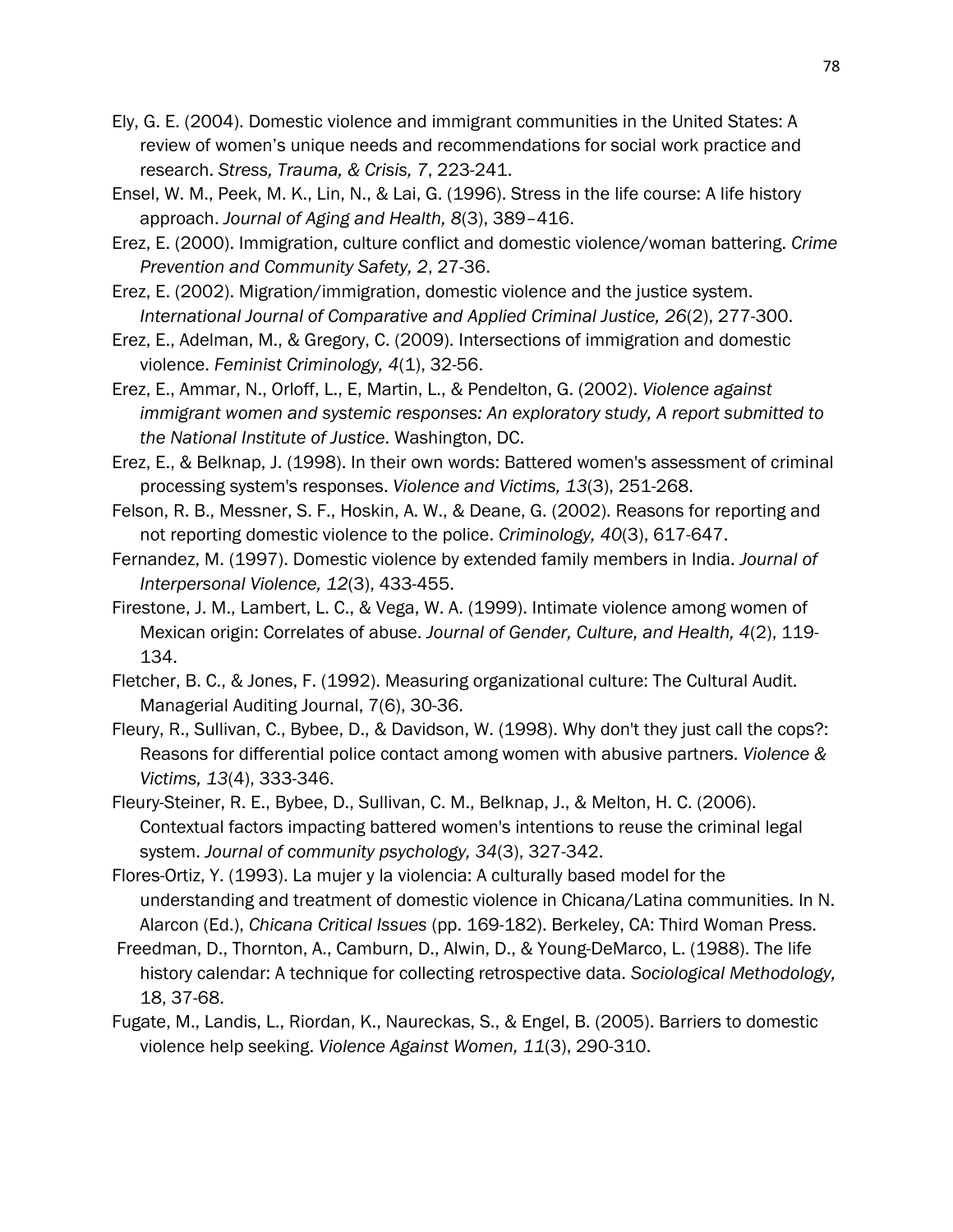- Garcia, L., Hurwitz, E., & Kraus, J. (2004). Acculturation and reported intimate partner violence among Latinas in Los Angeles. *Journal of Interpersonal Violence, 20*(5), 569- 590.
- Goel, R. (2005). Sita's trousseau: Restorative justice, domestic violence, and South Asian culture. *Violence Against Women, 11*(5), 639-665.
- Gondolf, E., Fisher, E., & McFerron, R. (1988). Racial difference among shelter residents: A comparison of Anglo, Black, and Hispanic battered women. *Journal of Family Violence, 3*(1), 39-51.
- Goodman, L., Dutton, M., Vankos, N., & Weinfurt, K. (2005). Women's resources and use of strategies as risk and protective factors for reabuse over time. *Violence Against Women, 11*(3), 311-336.
- Grieco, E. M. (2001). *The native Hawaiian and other Pacific Islander population: 2000. Census 2000 brief*. Washington, DC: U.S. Department of Commerce, Economic and Statistics Administration, U.S. Census Bureau.
- Hamilton, B., & Coates, J. (1993). Perceived helpfulness and use of a professional services by abused women. *Journal of Family Violence, 8*(4), 313-324.
- Hart, B. (1993). Battered women and the criminal justice system. *American Behavioral Scientist, 36*(5), 624-638.
- Hedeker, D., & Gibbons, R. D. (2006). *Longitudinal data analysis*. New York: Wiley.
- Hickman, L. J., & Simpson, S. S. (2003). Fair treatment or preferred outcome? The impact of police nehavior on victim reports of domestic violence incidents. *Law & Society Review, 37*(3), 607-634.
- Hicks, M. (2006). The prevalence and characteristics of intimate partner violence in a community study of Chinese American women. *Journal of Interpersonal Violence, 21*(10), 1249-1269.
- Ho, C. K. (1990). An analysis of domestic violence in Asian American communities: A multicultural approach to counseling. *Women & Therapy, 9*(1/2), 129-150.
- Hobart, M. (2002). *Findings and recommendations from the Washington State Domestic Violence Fatality Review*. Seattle, WA: Washington State Coalition Against Domestic Violence.
- Hogland, C. & Rosen, K. (1990). *Dreams lost, dreams found: Undocumented women in the land of opportunity: A survey research project of Chinese, Filipina, and Latina undocumented omen*. San Francisco: Coalition for Immigrant and Refugee Rights and Services, Immigrant Women's Task Force.
- Himelfarb Hurwitz, E. J., Gupta, J., Liu, R., Silverman, J. G., & Raj, A. (2006). Intimate partner violence associated with poor health outcomes in U.S. South Asian women. *Journal of Immigrant and Minority Health, 8*(3), 251-261.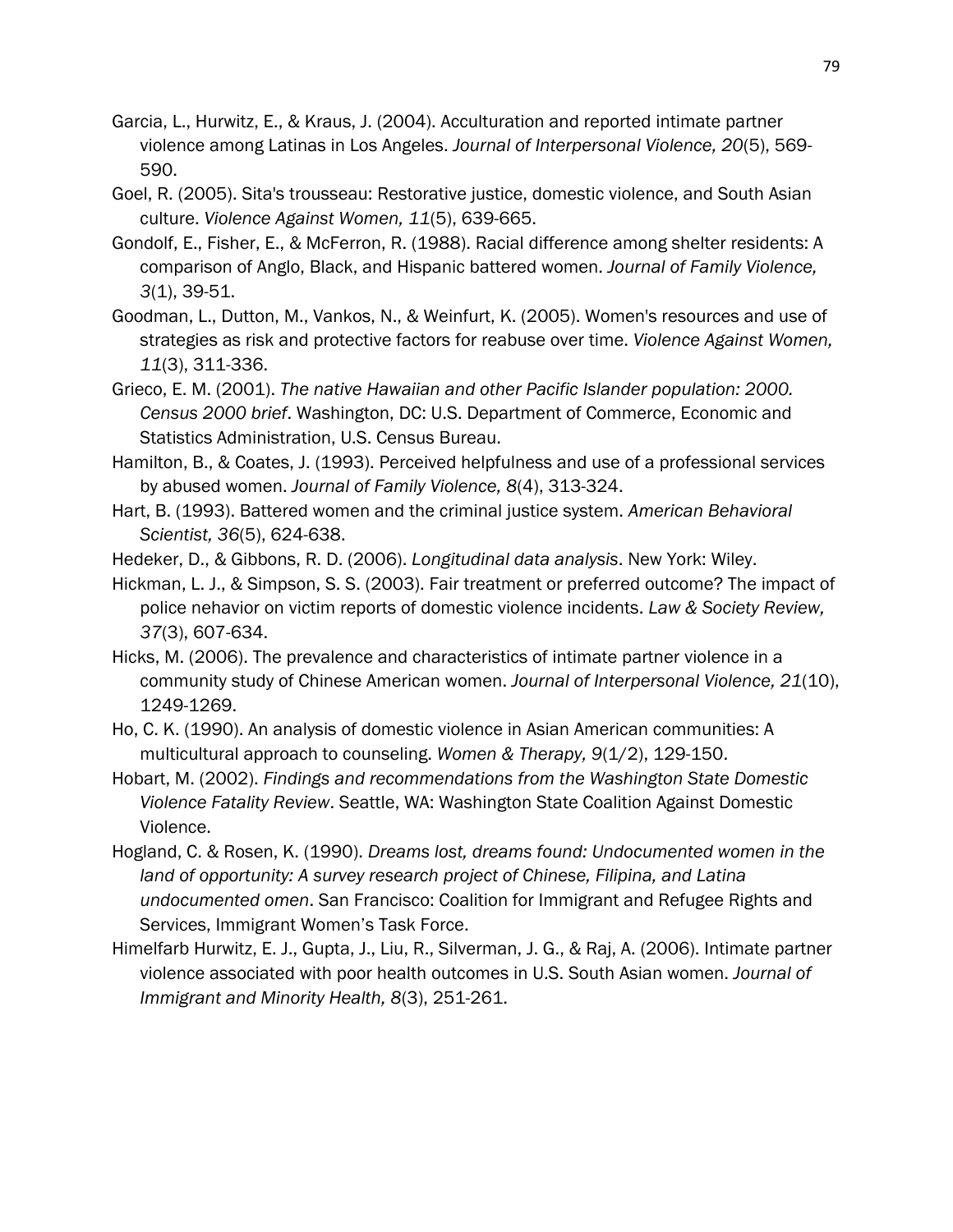- Hutchison, I. W., & Hirschel, J. D. (1998). Abused women: Help-seeking strategies and police utilization. *Violence Against Women, 4*(4), 436-456.Jang, D., Lee, D., & Morello-Frosch, R. (1990). Domestic violence in the immigrant and refugee community: Responding to the needs of immigrant women. *Response to the Victimization of Women & Children, 13*(4), 2-6.
- Hyman, I., Forte, T., Du Mont, J., Romans, S., & Cohen, M. (2006a). Help-seeking rates for intimate partner violence (IPV) among Canadian immigrant women. *Health Care for Women International, 27*(8), 682-694.
- Hyman, I., Forte, T., Du Mont, J., Romans, S., & Cohen, M. M. (2006b). The association between length of stay in Canada and intimate partner violence among immigrant women. *American Journal of Public Health, 96*(4), 654-700.
- Hyman, I., Forte, T., Du Mont, J., Romans, S., & Cohen, M. M. (2009). Help-seeking behavior for intimate partner violence among racial minority women in Canada. *Women's Health Issues: Official publication of the Jacobs Institute of Women's Health, 19*(2), 101-108.
- Ingram, E. M. (2007). A comparison of help seeking between Latino and non-Latino victims of intimate partner violence. *Violence Against Women, 13*(2), 159-171.
- Jang, D., Lee, D., & Morello-Frosch, R. (1990). Domestic violence in the immigrant and refugee community: Responding to the needs of immigrant women. *Response to the Victimization of Women & Children, 13*(4), 2-6.
- Jasinski, J. L. (1998). The role of acculturation in wife assault. *Hispanic Journal of Behavioral Sciences, 20*(2), 175-191.
- Jasinski, J. L. (2003). Police involvement in incidents of physical assault: Analysis of the redesigned National Crime Victimization Survey. *Journal of Family Violence, 18*(3), 143- 150.
- Johnson, I. M. (1990). A loglinear analysis of abused wives' decisions to call the police in domestic-violence disputes. *Journal of Criminal Justice, 18*, 147-159.
- Kanuha, V. (1987). Sexual assault in Southeast Asian communities: Issues in intervention. *Response to Victimization of Women and Children, 10*(3), 4-6.
- Kantor, G. K., & Straus, M. A. (1990). Response of victims and the police to assaults on wives. In M. A. Straus & R. J. Gelles (Eds.), *Physical violence in American families: Risk factors and adaptations to violence in 8,145 families* (pp. 473-487). New Brunswick, NJ: Transaction Publications.
- Kim, J. (1999). Marital conflict and violence in Korean-American families. *Asian Journal of Women's Studies, 5*(2), 47-68.
- Kim, J. Y., & Sung, K.-T. (2000). Conjugal violence in Korean American families: A residue of cultural transition. *Journal of Family Violence, 15*(4), 331-345.
- Kingsnorth, R. & Macintosh, R. (2004). Domestic violence: Predictors of victim support for official action. *Justice Quarterly, 21*(2), 301-328.
- Klein, E., Campbell, J., Soler, E., & Ghez, M. (1997). *Ending domestic violence: Changing public perceptions/halting the epidemic*. Thousand Oaks, CA: Sage.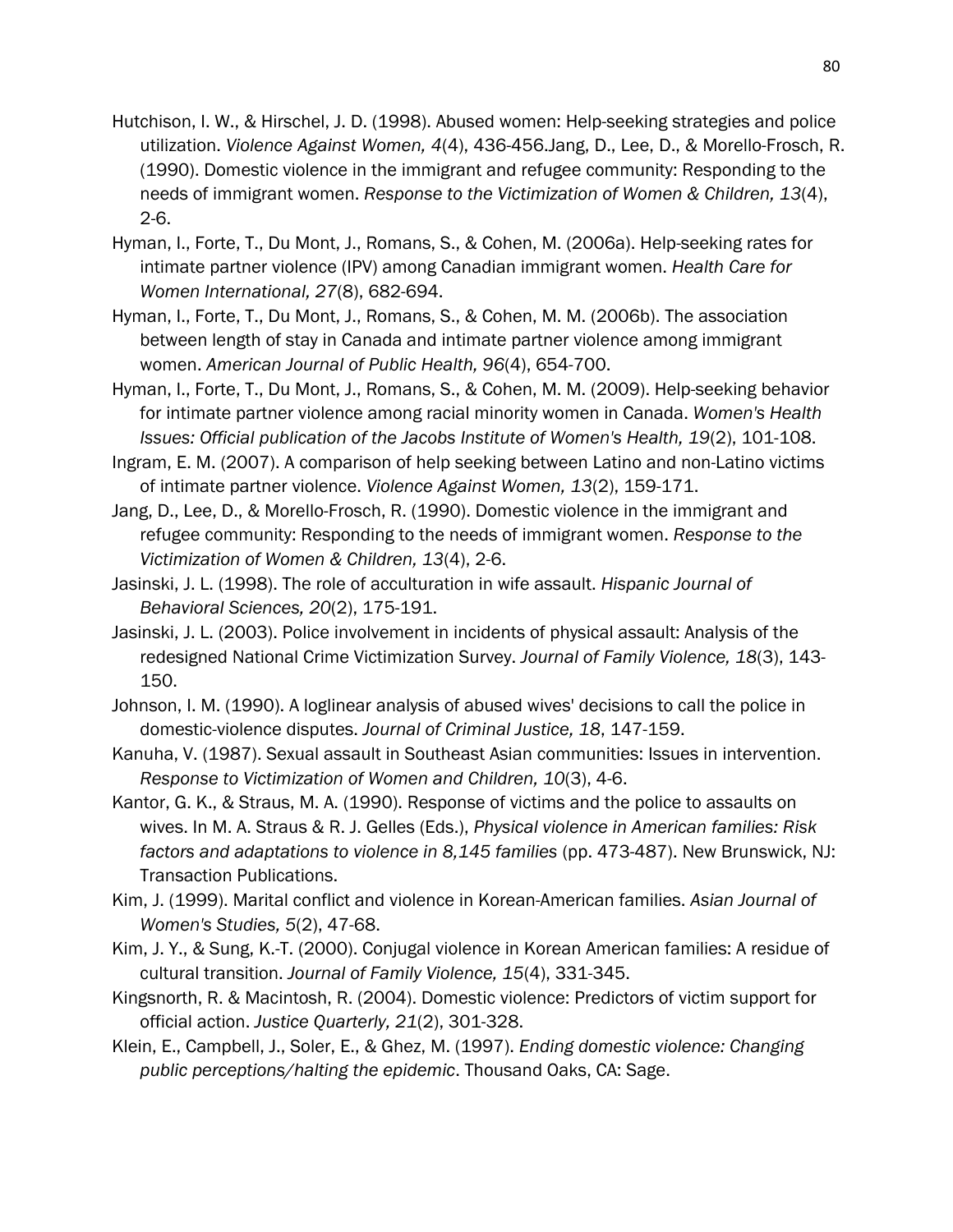- Kominski, R. (1990). The SIPP event history calendar: Aiding respondents in the dating of longitudinal events. In American Statistical Association (Ed.), *Proceedings of the Section on Survey Research Methods* (pp. 553–558). Alexandria, VA: American Statistical Association.
- Krishnan, S. P., Hilbert, J. C., VanLeeuwen, D., & Kolia, R. (1997). Documenting domestic violence among ethnically diverse populations: Results from a preliminary study. *Family and Community Health, 20*(3), 32-49.
- Lai, T. A. (1986). Asian women: Resisting the violence. In M. C. In Burns (Ed.), *The speaking profits us: Violence in the lives of women of color* (pp. 8-11). Seattle, WA: Center for the Prevention of Sexual and Domestic Violence.
- Langan, P. A., & Innes, C. A. (1986). *Preventing domestic violence against women: Discussion paper*. Washington, DC: Bureau of Justice Statistics.
- Latta, R. E., & Goodman, L. A. (2005). Considering the interplay of cultural context and service provision in intimate partner violence. *Violence Against Women, 11*(11), 1441- 1464.
- Leung, P., & Cheung, M. (2008). A prevalence study on partner abuse in six Asian American ethnic groups in the USA. *International Social Work, 51*(5), 635-649.
- Liao, M. S. (2006). Domestic violence among Asian Indian immigrant women: Risk factors, acculturation, and intervention. *Women and Therapy, 29*(1-2), 23-39.
- Lin, J., Orloff, L., & Echavarria, E. (2007). Immigration relief for survivors of domestic abuse, sexual assault, human trafficking, and other crimes: A Violence Against Women Act 2005 update. *Clearinghouse Review, 40*(9/10), 539-548.
- Logan, T. K., Stevenson, E., Evans, L., & Leukefeld, C. (2004). Rural and urban women's perceptions of barriers to health, mental health, and criminal justice services: Implications for victim services. *Violence and victims, 19*(1), 37-62.
- Logan, J. R., Stowell, J., & Vesselinov, E. (2001). *From many shores: Asians in Census 2000*. Albany, NY: State University of New York, Albany, Lewis Mumford Center for Comparative Urban and Regional Research.
- Lown, A. E., & Vega, W. A. (2001). Prevalence and predictors of emotional and physical abuse among Mexican American women: The role of acculturation. *American Journal of Public Health, 91*(3), 441-445.
- Lyketsos, C. G., Nestadt, C., Cwi, J., Heithoff, K., & Eaton, W. W. (1994). The life chart interview: A standardized method to describe the course of psychopathology. *International Journal of Methods in Psychiatric Research, 4,* 143–155.
- Lyon, E., Lane, S., & Menard, A. (2008). Meeting survivors' needs: A multi-state study of domestic violence shelter experiences. Washington, DC: National Institute of Justice.
- Martyn, K. K., & Belli, R. F. (2002). Retrospective data collection using event history calendars. *Nursing Research*, *51*, 270-274.
- McDonnell, K. A., & Abdulla, S. E. (2001). *Project AWARE: Research Project.* Washington, DC: Asian/Pacific Islander Domestic Violence Resource Project.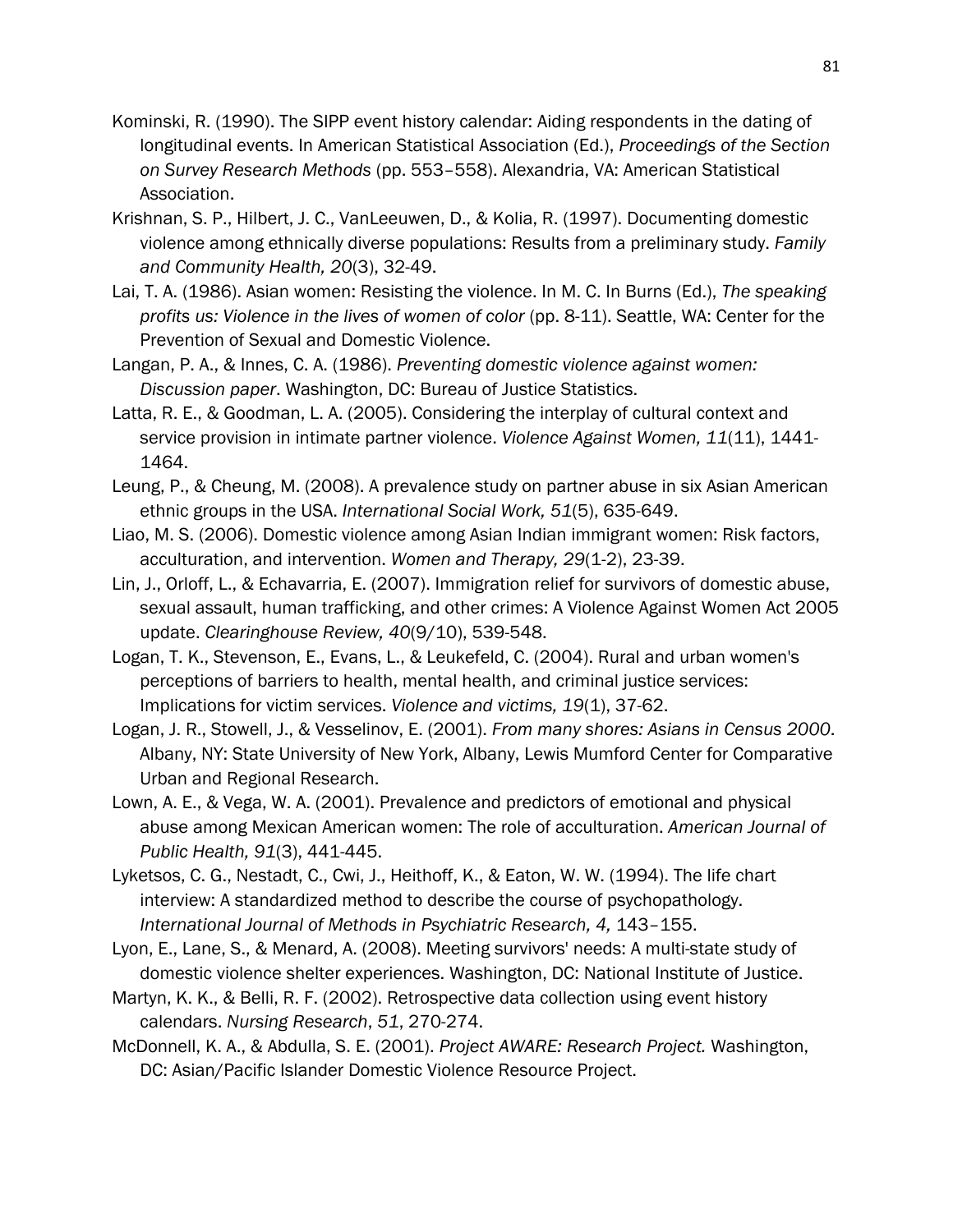- McPherson, J. M., Popielarz, P. A., & Drobnic, S. (1992). Social network and organizational dynamics. *American Sociological Review, 57*, 153–170.
- Mehrotra, M. (1999). The social construction of wife abuse: Experiences of South Asian women in the United States. *Violence Against Women, 5*(6), 619-640.
- Menjivar, C., & Salcido, O. (2002). Immigrant women and domestic violence. *Gender and Society, 16*(6), 898-920.
- Midlarsky, E., Venkataramani-Kothari, A., & Plante, M. (2006). Domestic violence in the Chinese and South Asian immigrant communities. *Annals of the New York Academy of Sciences, 1087*(1), 279-300.
- Myers, D., & Cranford, C. J. (1998). Temporal differentiation in the occupational mobility of immigrant and native-born Latina workers. *American Sociological Review, 63*(1), 68-93.
- New Visions Korean Committee. (2004). *Results of surveys*. Ann Arbor, MI: New Visions-- Alliance to End Violence in Asian/Asian American Communities, University of Michigan School of Social Work. Ann Arbor: MI.
- Orloff, L. E., Dutton, M. A., Hass, G. A., & Ammar, N. (2003). Battered immigrant women's willingness to call for help and police response. *UCLA Women's Law Journal, 13,* 43-100.
- Orloff, L. E., Jang, D., & Klein, C. F. (1995). With no place to turn: Improving legal advocacy for battered immigrant women. *Family Law Quarterly, 29*(2), 313-329.
- Orloff, L. E., & Kaguyutan, J. V. (2002). Offering a helping hand: Legal protections for battered immigrant women. *Journal of Gender, Social Policy & the Law, 10*(1), 101-171.
- Petersen, R., Moracco, K., Goldstein, K., & Clark, K. (2004). Moving beyond disclosure: Women's perspectives on barriers and motivators to seeking assistance for intimate partner violence. *Women & Health, 40*(3), 65-78.
- Preisser, A. B. (1999). Domestic violence in South Asian communities in America: Advocacy and intervention. *Violence Against Women*. *5*(6), 684-699.
- Purkayastha, B. (2000). Liminal lives: South Asian youth and domestic violence. *Journal of Social Distress and the Homeless, 9*(3), 201-219.
- Raj, A., Livramento, K. N., Santana, C. M., Gupta, J., & Silverman, J. G. (2006). Victims of intimate partner violence more likely to report abuse from in-laws. *Violence Against Women, 12*(10), 936-949.
- Raj, A., & Silverman, J. (2002). Intimate partner violence amongst South Asian women in Greater Boston. *Journal of the American Medical Women's Association, 57*(2), 111-114.
- Raj, A., Silverman, J. G., McLeary-Sills, J., & Liu, R. (2004). Immigration policies increase South Asian immigrant women's vulnerability to intimate partner violence. *Journal of the American Medical Women's Association, 60*(1), 26-32.
- Raudenbush, S., & Bryk, A. (2002). *Hierarchical linear models: Applications and data analysis methods* (2nd ed.). Thousand Oaks, CA: Sage.
- Raudenbush, S., Bryk, A., Cheong, Y. F., & Congdon, R. (2004). *HLM 6: Hierarchical linear and nonlinear modeling*. Chicago, IL: Scientific Software International.
- Rhee, S. (1997). Domestic violence in the Korean immigrant family. *Journal of Sociology and Social Welfare, 24*(1), 63-77.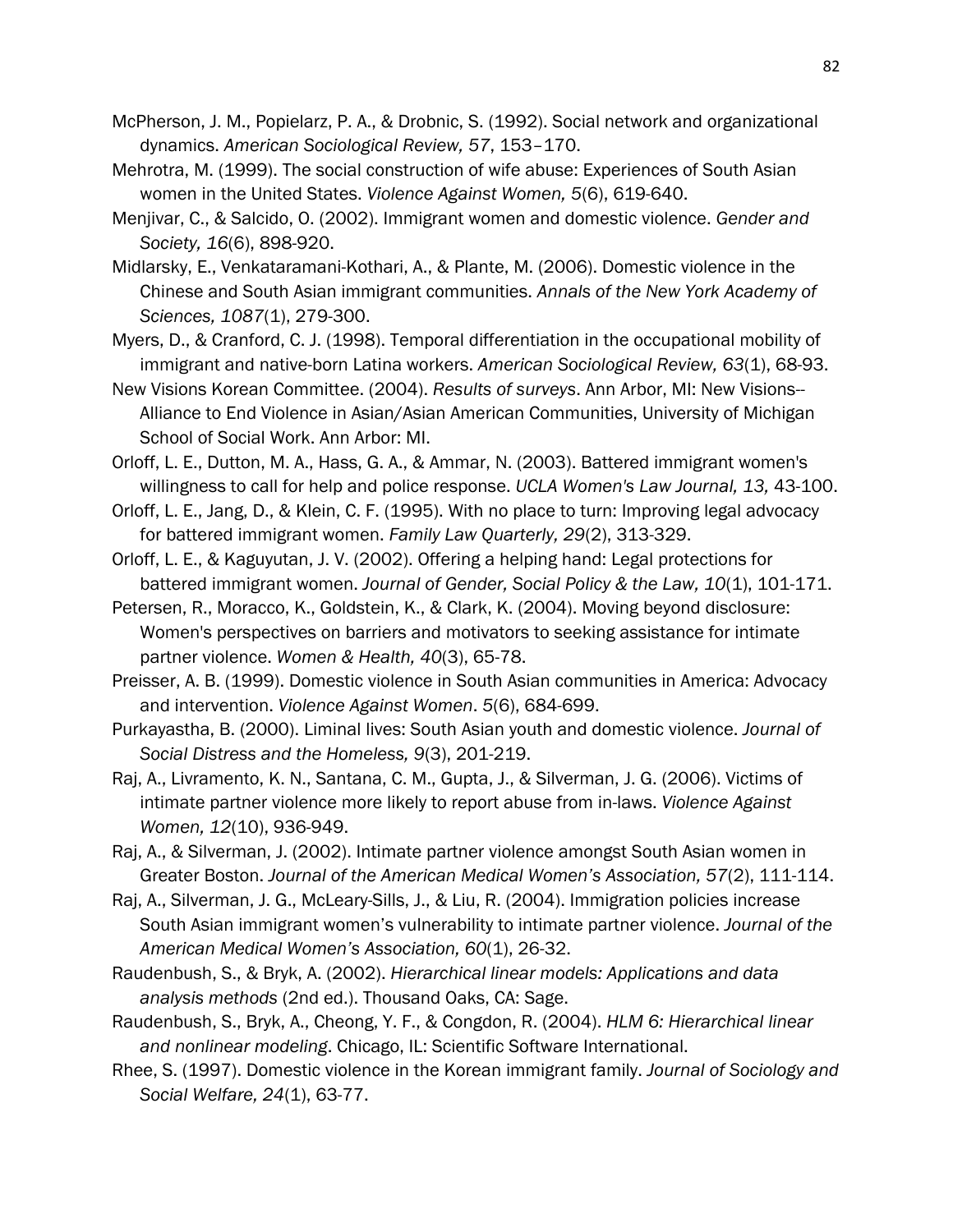- Richie, B. E., & Kanuha, V. (1993). Battered women of color in public health care systems: Racism, sexism, and violence. In B. Bair & S. E. Cayleff (Eds.), *Wings of gauze: Women of color and the experiences of health and illness* (pp. 288-299). Detroit, MI: Wayne State University Press.
- Rimonte, N. (1989). Domestic violence among Pacific Asians. In Asian Women United of California (Ed.), *Making waves: An anthology of writings by and about Asian American women* (pp. 327-337). Boston, MA: Beacon Press.
- Rimonte, N. (1991). A question of culture: Cultural approval of violence against women in the Pacific-Asian community and the cultural defense. *Stanford Law Review, 43*, 1311- 1326.
- Santa Clara County Death Review Sub-Committee of the Domestic Violence Council. (1997). *Death Review Committee Final Report*. San Jose, CA: Author.
- Sharma, A. (2001). Healing the wounds of domestic abuse: Improving the effectiveness of feminist therapeutic interventions with immigrant and racially visible women who have been abused. *Violence Against Women, 7*(12), 1405-1428.
- Shimtuh , (Korean Domestic Violence Program). (2000). *Korean American community of the Bay Area Domestic Violence Needs Assessment Report*. Oakland, CA: Author.
- Shirwadkar, S. (2004). Canadian domestic violence policy and Indian immigrant women. *Violence Against Women, 10*(8), 860-879.
- Shiu-Thornton, S., Senturia, K., & Sullivan, M. (2005). "Like a bird in a cage" Vietnamese women survivors talk about domestic violence. *Journal of Interpersonal Violence, 20*(8), 959-976.
- Sorenson, S. B., & Telles, C. A. (1991). Self-reports of spousal violence in a Mexican-American and non-Hispanic white population. *Violence and Victims, 6*(1), 3-15.
- Stephens, B. J., & Sinden, P. G. (2000). Victims' voices: Domestic assault victims' perceptions of police demeanor. *Journal of Interpersonal Violence, 15*(5), 534-547.
- Thomas, E. K. (2000). Domestic violence in the African-American and Asian-American communities: A comparative analysis of two racial/ethnic minority cultures and implications for mental health service provision for women of color. *Psychology, 37*(3-4), 32-43.
- Tjaden, P., & Thoennes, N. (2000). *Extent, nature, and consequences of intimate partner violence: Findings from the National Violence Against Women Survey*. Washington, DC: U.S. Department of Justice, Office of Justice Programs, National Institute of Justice.
- Tong, B. Q. M. (1992, November 9). A haven without barriers: Task Force is seeking a refuge for battered Asian women*. Boston Globe*, p.17.
- Tran, C. G. (1997). *Domestic violence among Vietnamese refugee women: Prevalence, abuse characteristics, psychiatric symptoms, and psychosocial factors*: Unpublished doctoral dissertation, Boston University, Boston.
- U.S. Census Bureau. (2000). *2000 Census of Population and Housing, Summary File 2, Technical documentation*. Washington, DC: U.S. Department of Commerce, Bureau of Census.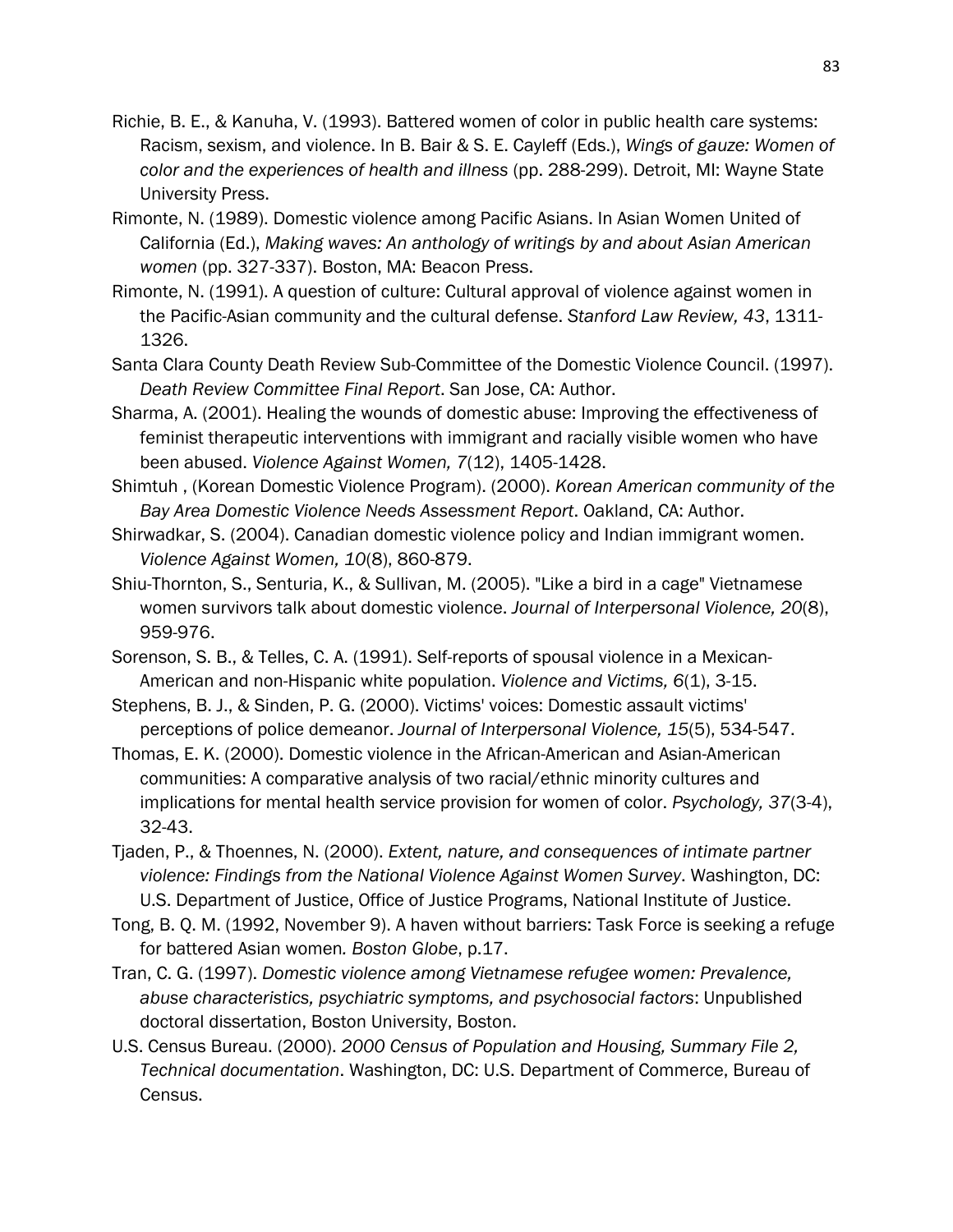- U.S. Census Bureau. (2008a). Table 4. Projections of the Population by Sex, Race, and Hispanic Origin for the United States: 2010 to 2050 (NP2008-T4). Retrieved April 30, 2010 from<http://www.census.gov/population/www/projections/summarytables.html>
- U.S. Census Bureau. (2008b). Table6.Percent of the Projected Population by Race and Hispanic Origin for the United States: 2010 to 2050 (NP2008-T6). Retrieved April 30, 2010 from http://www.census.gov/population/www/projections/summarytables.html

Wachholz, S., & Miedema, B. (2000). Risk, fear, harm: Immigrant women's perceptions of the "policing solution'' to woman abuse. *Crime, Law and Social Change, 34*(3), 301-317.

Warrier, S. (2000). *(Un)heard voices: Domestic violence in the Asian American community*. San Francisco, CA: Family Violence Prevention Fund.

Weisz, A. N. (1999). Legal advocacy for domestic violence survivors: the power of an informative relationship. *Families in Society, 80*(2), 138-147.

West, C. M., Kantor, G. K., & Jasinski, J. L. (1998). Sociodemographic predictors and cultural barriers to help-seeking behavior by Latina and Anglo American battered women. *Violence and Victims, 13*(4), 361-375.

Wolf, M. E., Ly, U., Hobart, M. A., & Kernic, M. A. (2003). Barriers to seeking police help for intimate partner violence. *Journal of Family Violence, 18*(2), 121-129.

Yamashiro, G., & Matsuoka, J. K. (1997). Help-seeking among Asian and Pacific Americans: A multiperspective analysis. *Social Work, 42*(2), 176-186.

Yick, A. G. (2000a). Domestic violence beliefs and attitudes in the Chinese American community. *Journal of Social Service Research, 27*(1), 29-51.

Yick, A. G. (2000b). Predictors of physical spousal/intimate violence in Chinese American families. *Journal of Family Violence, 15*(3), 249-267.

Yoshihama, M. (1999). Domestic violence against women of Japanese descent in Los Angeles: Two methods of estimating prevalence. *Violence Against Women, 5*(8), 869- 897.

Yoshihama, M. (2000). Reinterpreting strength and safety in socio-cultural context: Dynamics of domestic violence and experiences of women of Japanese descent. *Children and Youth Services Review, 22*(3), 207-227.

Yoshihama, M. (2001). Immigrants-in-context framework: Understanding the interactive influence of socio-cultural contexts. *Evaluation and Program Planning, 24*(3), 307-318.

Yoshihama, M. (2002). Battered women's coping strategies and psychological distress: Differences by immigration status. *American Journal of Community Psychology, 30*(3), 429-452.

Yoshihama, M. (2005). A web in the patriarchal clan system: Tactics of intimate partners in the Japanese socio-cultural context. *Violence Against Women, 11*(10), 1236-1262.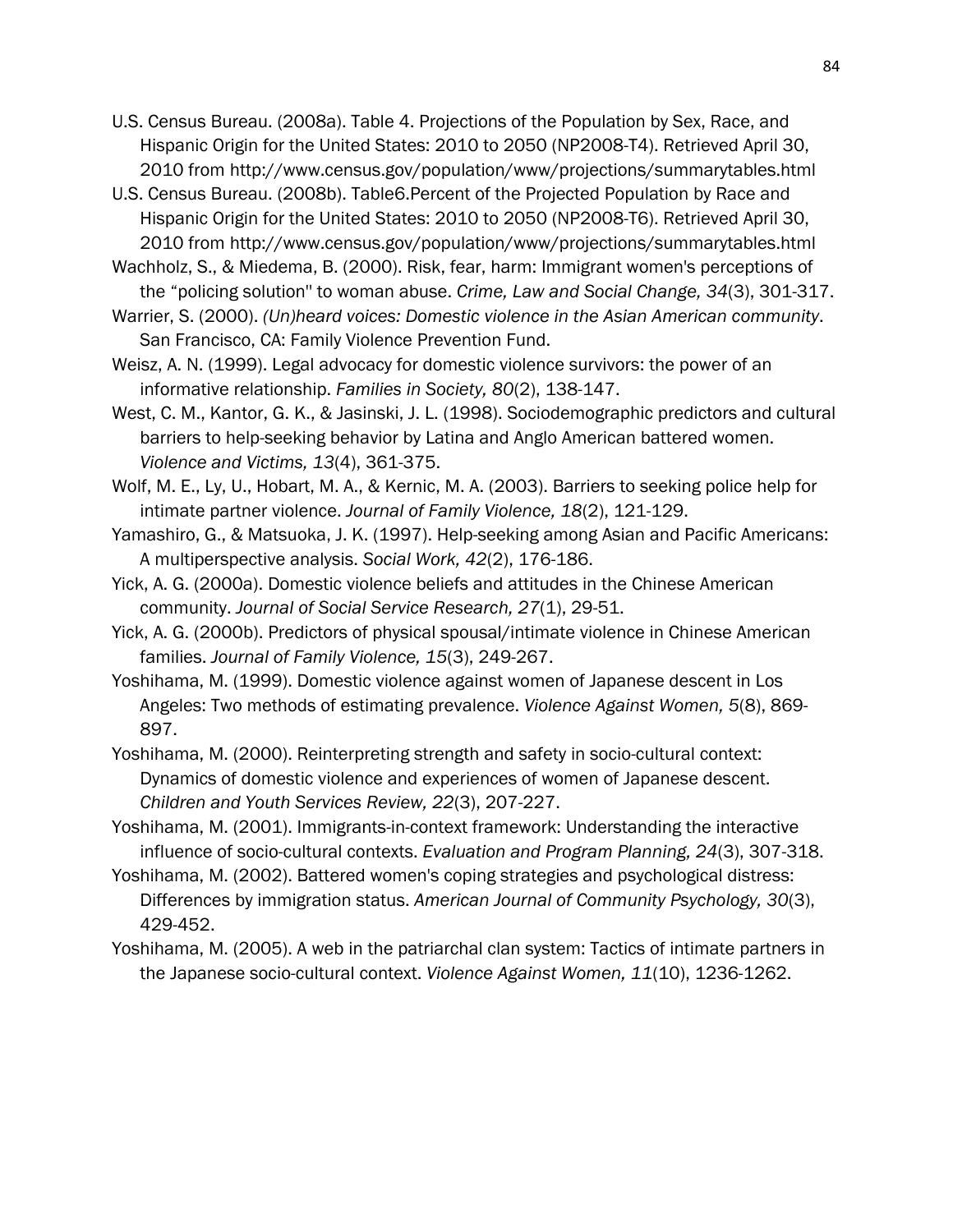- Yoshihama, M. (2009). Literature on intimate partner violence in immigrant and refugee communities: Review and recommendations. In Family Violence Prevention Fund (Ed.), *Intimate partner violence in immigrant and refugee communities: Challenges, promising practices and recommendations* (pp. 34-64). Princeton, NJ: Robert Wood Johnson Foundation.
- Yoshihama, M., & Bybee, D. (2009). *IPV across the women's life course: Life history calendar study of IPV and health care seeking*. Paper presented at the 5th National Conference on Health and Domestic Violence, New Orleans, LA.
- Yoshihama, M & Bybee, D. (in press). The Life History Calendar method and multilevel modeling: Application to research on intimate partner violence. *Violence Against Women*.
- Yoshihama, M., Clum, K., Crampton, A., & Gillespie, B. (2002). Measuring the lifetime experience of domestic violence: Application of the Life History Calendar method. *Violence and Victims, 17*(3), 297-317.
- Yoshihama, M. & Dabby, C. (2009, September). *The facts & stats: Domestic violence in Asian, Native Hawaiian and Pacific Islander Homes.* San Francisco, CA: Asian & Pacific Islander Institute on Domestic Violence.
- Yoshihama, M., Gillespie, B., Hammock, A.C., Belli, R., & Tolman, R. (2005). Does the Life History Calendar method facilitate the recall of intimate partner violence?: Comparison of two methods of data collection. *Social Work Research,* 29(3), 151-163*.*
- Yoshihama, M., & Horrocks, J. (2002). Posttraumatic stress symptoms and victimization among Japanese American women. *Journal of Consulting and Clinical Psychology, 70*(2), 205-215.
- Yoshihama, M. & Nakashima, J. (2006). Domestic violence and substance abuse in Asian and Pacific Islander communities: Beginning a dialogue between two research and practice fields. In R. McRoy, R. Fong & C. Ortiz Hendricks (Eds.), *Intersecting child welfare, substance abuse, and family violence: Culturally competent approaches* (pp. 293-318). Alexandria, VA: Council on Social Work Education Press.
- Yoshihama, M. & Yunomae, T. (2000). *Nihonjin josei wo taisho toshita domestic violence no jittai chosa [A final report of focus groups research project on domestic violence against Japanese women]*. Yokohama, Kanagawa, Japan: Yokohama Women's Association.
- Yoshioka, M. R., Gilbert, L., El-Bassel, N., & Baig-Amin, M. (2003). Social support and disclosure of abuse: Comparing South Asian, African American, and Hispanic battered women. *Journal of Family Violence, 18*(3), 171-180.
- Zink, T., Regan, S., Jacobson, C. J., & Pabst, S. (2003). Cohort, period, and aging effects: A qualitative study of older women's reasons for remaining in abusive relationships. *Violence Against Women, 9*(12), 1429-1441.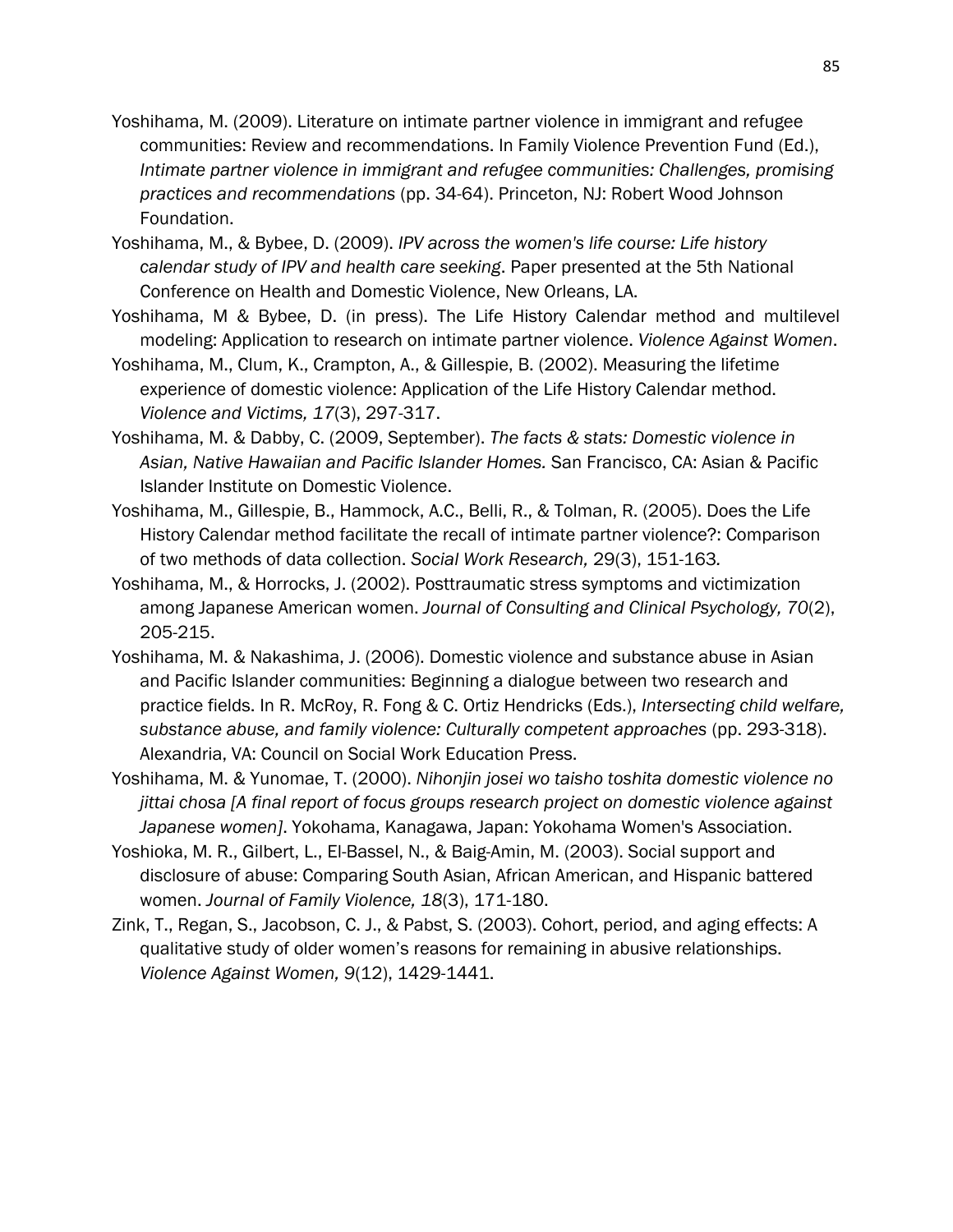| Figure 4.1. An Illustrative Example of Life History Calendar |                 |    |    |    |    |    |    |    |  |
|--------------------------------------------------------------|-----------------|----|----|----|----|----|----|----|--|
| <b>YEAR</b>                                                  |                 |    |    |    |    |    |    |    |  |
| <b>AGE</b>                                                   | 16              | 17 | 18 | 19 | 20 | 21 | 22 | 23 |  |
| Residential move                                             |                 |    |    |    |    |    |    |    |  |
| Schooling                                                    |                 |    |    |    |    |    |    |    |  |
| Work                                                         |                 |    |    |    |    |    |    |    |  |
| Children                                                     |                 |    |    |    |    |    |    |    |  |
|                                                              |                 |    |    |    |    |    |    |    |  |
| Relationship - Partner Initials                              |                 |    |    |    |    |    |    |    |  |
| [C, M, S, D, AN, W, AB, AW]                                  |                 |    |    |    |    |    |    |    |  |
|                                                              |                 |    |    |    |    |    |    |    |  |
| 1 Pushed, grabbed, or shoved you?                            | 1               |    | T  |    | 1  |    | ד  |    |  |
| 2 Hit, slap, punch you? (w/o object)                         | 2               |    | 2  |    | 2  |    | 2  |    |  |
| 3 Kicked you?                                                | 3               |    | 3  |    | 3  |    | 3  |    |  |
| 4 Strangled or choked you?                                   | 4               |    | 4  |    | 4  |    |    |    |  |
| 5 Use knife, gun, other objects?[K,G,O]                      | 5               |    | 5  |    | 5  |    | 5  |    |  |
| 6 Forced you to have sex?                                    | 6               |    | 6  |    | 6  |    | চ  |    |  |
| 7 Attempted to force you to have sex?                        | 7               |    | 7  |    | 7  |    |    |    |  |
| 8 Forced you to have sex with others?                        | 8               |    | 8  |    | 8  |    | 8  |    |  |
| 9 Oth physical or sex violence/abuse?                        | y               |    | g  |    | g  |    | y  |    |  |
|                                                              |                 |    |    |    |    |    |    |    |  |
| 12 Follow, spy on, outside hm/wk                             | $\overline{10}$ |    | 10 |    | 10 |    | 70 |    |  |
| 13 Unwanted phone calls/letters/items?                       | 11              |    | 11 |    | 11 |    | 11 |    |  |
|                                                              |                 |    |    |    |    |    |    |    |  |
| 1 Help-Seeking from XX                                       | Τ               |    | Τ  |    | Τ  |    | T  |    |  |
| Response                                                     |                 |    |    |    |    |    |    |    |  |
| 2 Help-Seeking from YY                                       | 2               |    | 2  |    | 2  |    | 2  |    |  |
| Response                                                     |                 |    |    |    |    |    |    |    |  |
| 3                                                            | उ               |    | उ  |    | उ  |    | उ  |    |  |
| Response                                                     |                 |    |    |    |    |    |    |    |  |
|                                                              |                 |    |    |    |    |    |    |    |  |
| <b>AGE</b>                                                   | 16              | 17 | 18 | 19 | 20 | 21 | 22 | 23 |  |

[Letters in brackets] denote coding used: C=cohabitation, M=marriage, S=separation, D=divorce, AN=annulment, W=widowhood, AB=abandonment, Aw=away, K=knife, G=gun, O=other.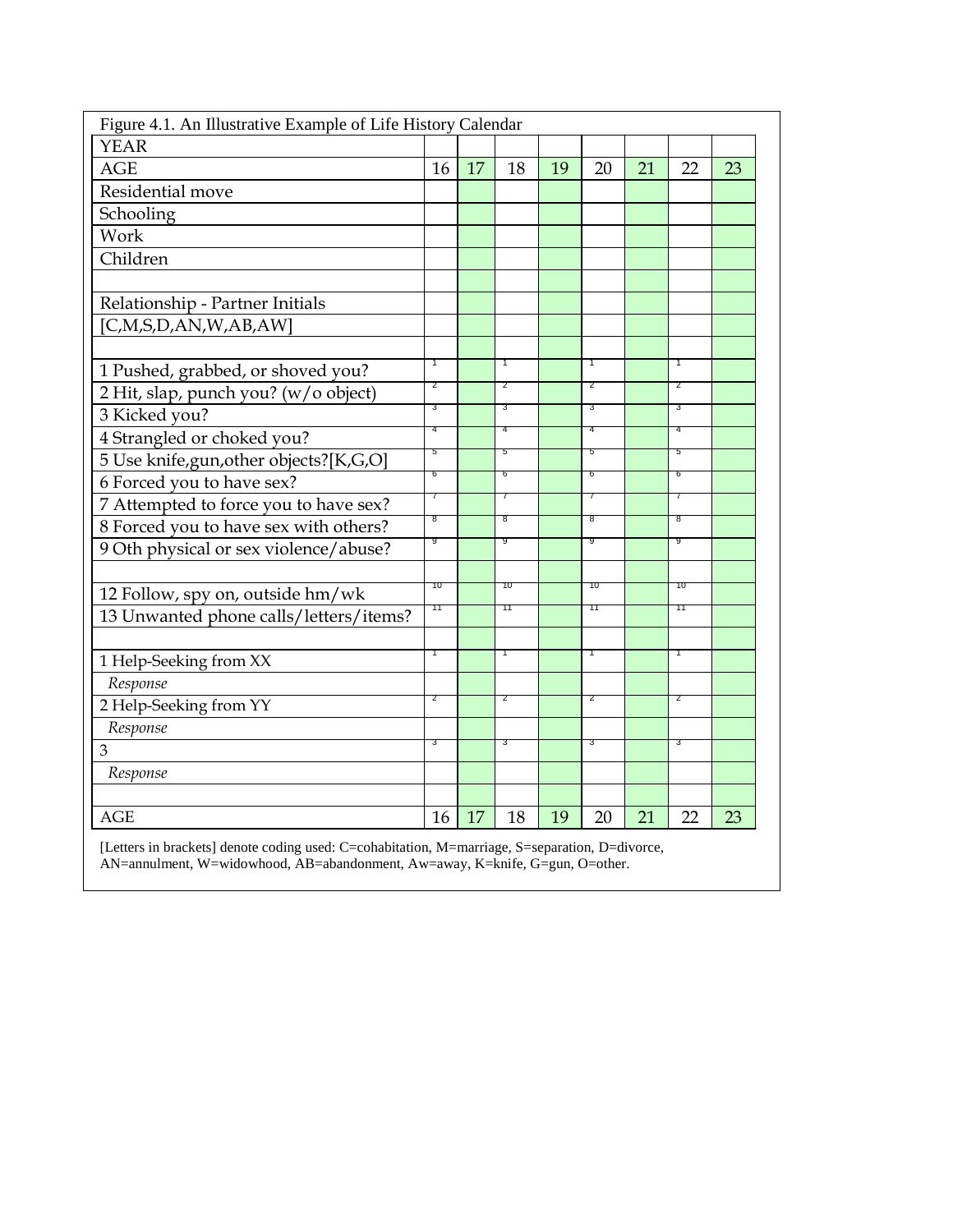# Exhibit 4.2 Respondents' Characteristics

|                                                 | Filipina women<br>$N = 87$ | Indian/Pakistani<br>women $N=56$ |
|-------------------------------------------------|----------------------------|----------------------------------|
| Mean age at interview $(SD)$                    | 40.71(11.13)               | 34.45 (9.45)                     |
| Mean number of children $(SD)$                  | 2.21(1.52)                 | 1.36(1.60)                       |
| Mean years of education $(SD)$                  | 15.09(3.84)                | 15.79 (3.97)                     |
| % HS diploma or GED                             | 37.9%                      | 19.6%                            |
| % having obtained Associate's degree or higher  | 56.3%                      | 66.1%                            |
| % born outside the U.S.                         | 64.4%                      | 82.1%                            |
| Mean age at coming to the U.S. $(SD)$           | 23.38 (12.80)              | 21.61(9.65)                      |
| % working at interview                          | 73.6%                      | 50.0%                            |
| % married at interview                          | 19.5%                      | 50.0%                            |
| % cohabitation w/ partner at interview          | 8.0%                       | 3.6%                             |
| % in non-cohabitating relationship at interview | 17.2%                      | 12.5%                            |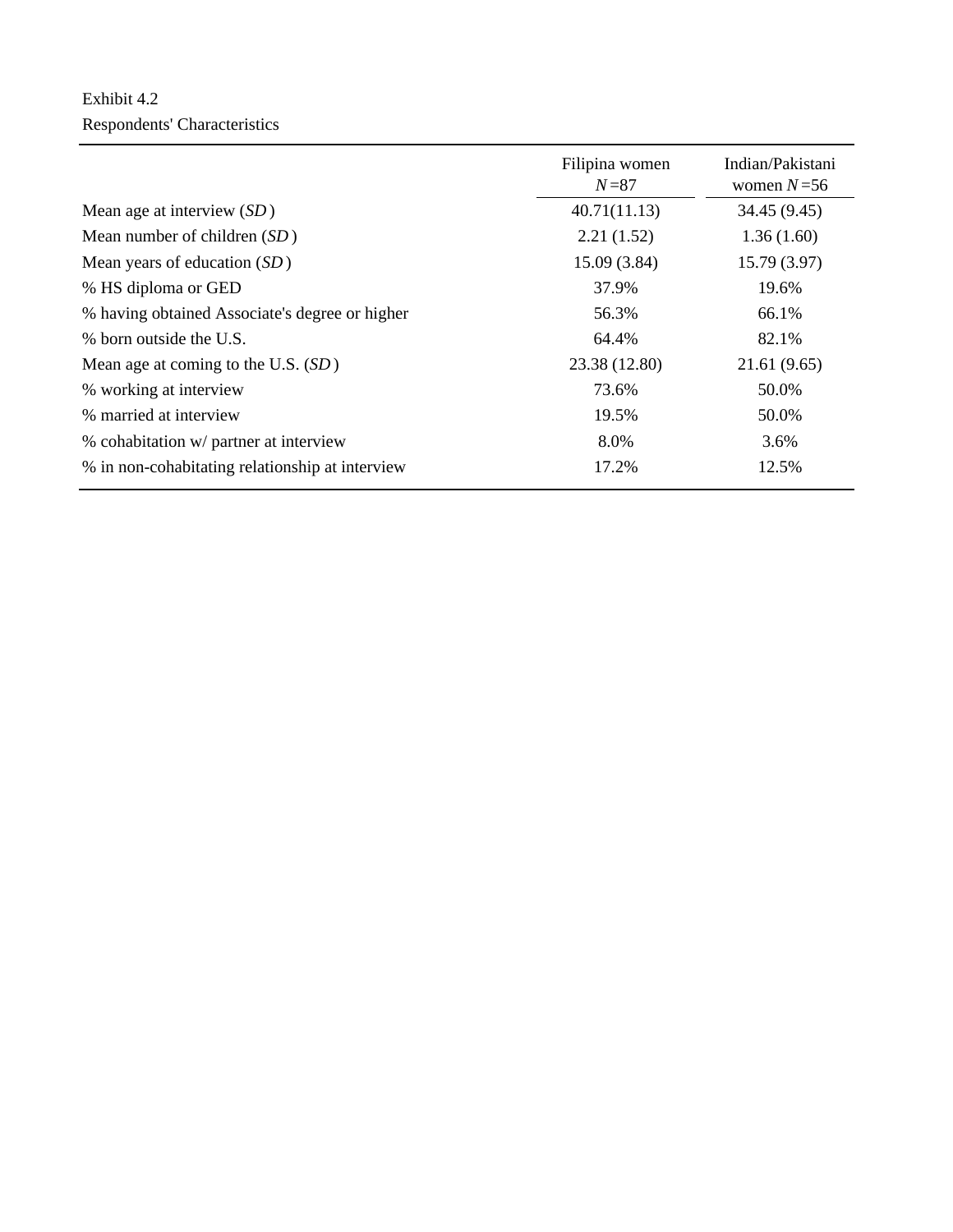#### Exhibit 5.1 Summary of Lifetime IPV Experience

|                                 | Women who<br>experienced |       | Number of years experienced |                |                |          | Age at first experience |       |     |           |
|---------------------------------|--------------------------|-------|-----------------------------|----------------|----------------|----------|-------------------------|-------|-----|-----------|
|                                 | #                        | $\%$  | M                           | SD <sub></sub> | Mdn            | Range    | M                       | SD    | Mdn | Range     |
| Filipina Women $(N=87)$         |                          |       |                             |                |                |          |                         |       |     |           |
| Physical violence               | 83                       | 95.4% | 6.33                        | 5.05           | 5              | $1-23$   | 26.17                   | 9.47  | 23  | $16 - 55$ |
| Sexual violence                 | 49                       | 56.3% | 5.24                        | 5.43           | $\overline{4}$ | $1 - 31$ | 27.55                   | 10.75 | 25  | 16-56     |
| Stalking                        | 59                       | 67.8% | 5.05                        | 7.00           | $\overline{2}$ | $1-39$   | 27.73                   | 10.57 | 25  | $16 - 55$ |
| Indian/Pakistani Women $(N=56)$ |                          |       |                             |                |                |          |                         |       |     |           |
| Physical violence               | 54                       | 96.4% | 5.13                        | 4.96           | 4              | $1-23$   | 23.93                   | 6.28  | 23  | 16-46     |
| Sexual violence                 | 36                       | 64.3% | 6.39                        | 6.48           | 4              | $1 - 25$ | 23.00                   | 7.07  | 23  | 16-48     |
| <b>Stalking</b>                 | 42                       | 75.0% | 5.81                        | 7.01           | 3              | $1-28$   | 24.55                   | 6.21  | 24  | 16-39     |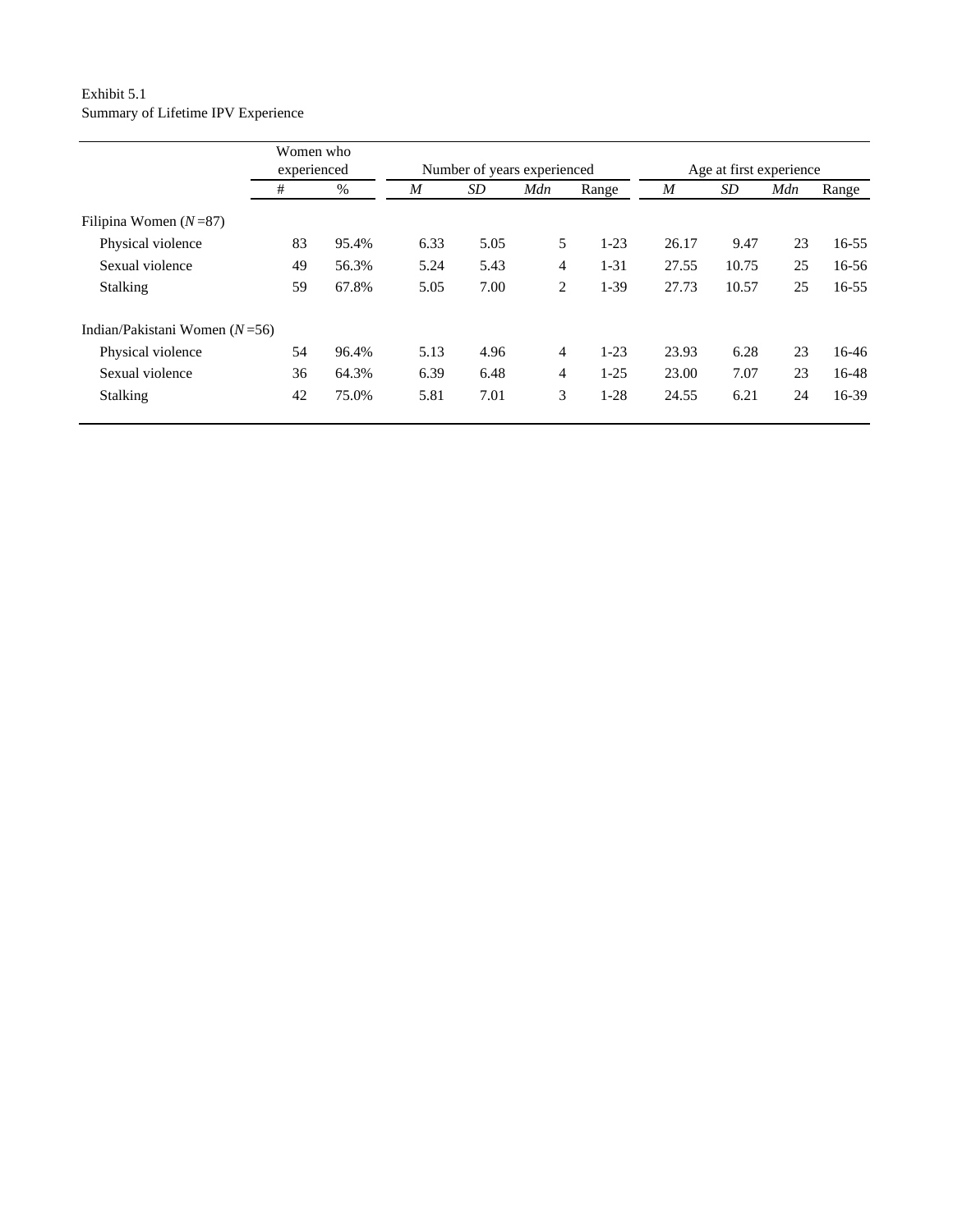

Exhibit 5.2 Filipina Women - Estimated Probability of Physical Violence across the Lifecourse, by Immigration/Generational Position and Age at Interview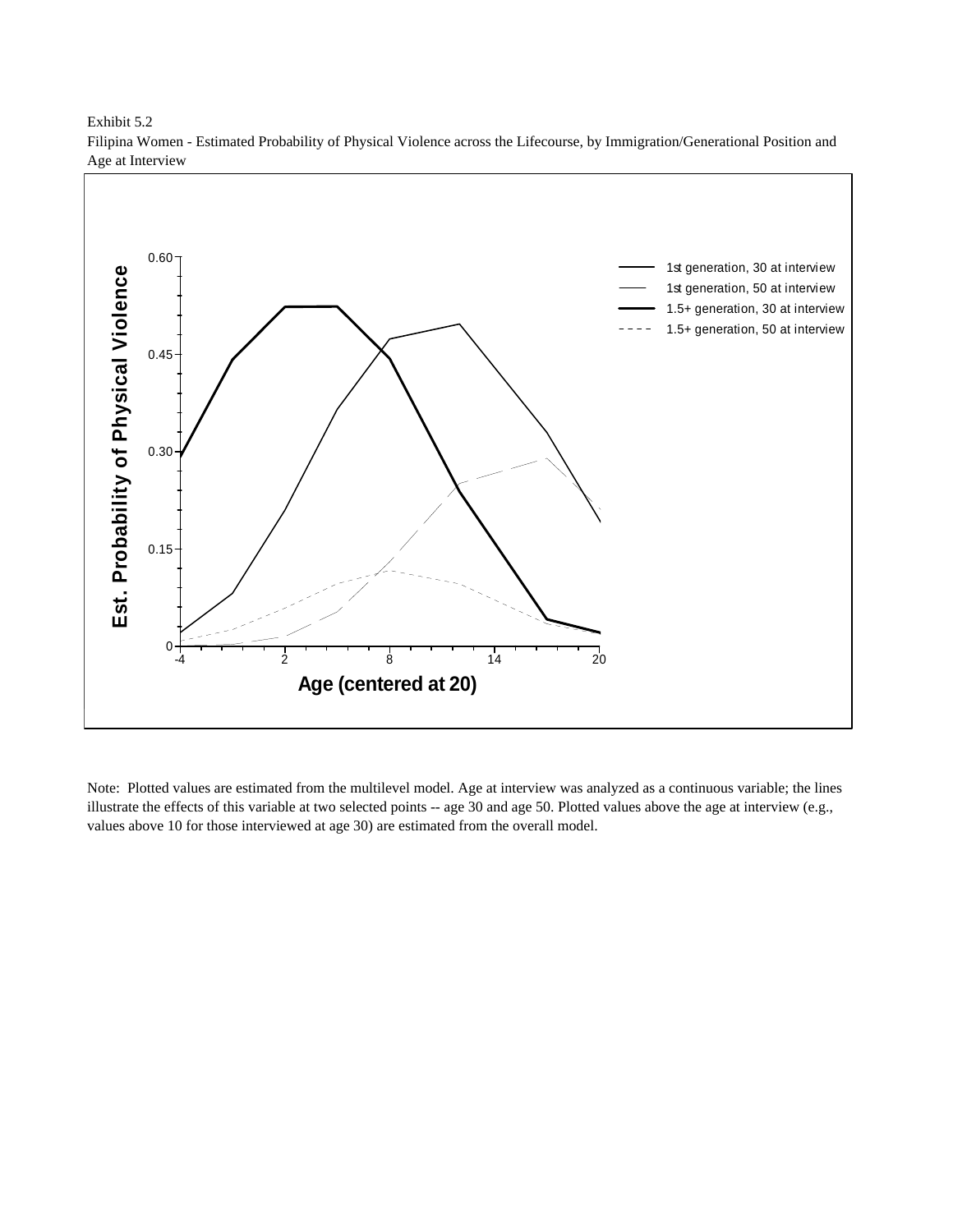Filipina Women - Multilevel Logistic Regression Model of Physical Violence across the Lifecourse, by Age at Interview and Immigration/Generational Position

|                                                      |             |       | Fixed (average) Effects |       | <b>Random Effects</b> |                |  |
|------------------------------------------------------|-------------|-------|-------------------------|-------|-----------------------|----------------|--|
|                                                      |             |       | T ratio                 | Odds  |                       | Chi-square     |  |
|                                                      | Coefficient | SE    | $(df=83-86)$            | Ratio | SD                    | $(df=58-61)$   |  |
| Intercept                                            | $-3.008$    | 0.543 | $-5.535$                | 0.049 | 2.491                 | 338.223        |  |
| Time-varying covariates (Level 1)                    |             |       |                         |       |                       |                |  |
| Age (linear effect)                                  | 0.428       | 0.070 | 6.124                   | 1.535 | 0.463                 | ***<br>184.731 |  |
| Age-squared (curvilinear effect)                     | $-0.018$    | 0.003 | $-6.788$ ***            | 0.982 | 0.017                 | 149.438        |  |
| Time invariant covariates (Level 2)                  |             |       |                         |       |                       |                |  |
| Age at interview                                     | $-0.161$    | 0.039 | $-4.164$                | 0.851 |                       |                |  |
| Age at interview X Age (linear)                      | 0.009       | 0.003 | 3.069                   | 1.009 |                       |                |  |
| Immigration/generational position^                   | 1.931       | 0.644 | 2.998                   | 6.898 | ----                  |                |  |
| Immigration/generational position X Age (linear)     | $-0.257$    | 0.055 | $-4.647$                | 0.774 |                       |                |  |
| Age at interview X Immigration/generational position | 0.130       | 0.040 | 3.223                   | 1.139 |                       |                |  |

Level  $2 N = 87$  women; Level  $1 N = 2,233$  person-years.

^ Reference group is the 1st generation.

\*\**p* < .01. \*\*\**p* <.001.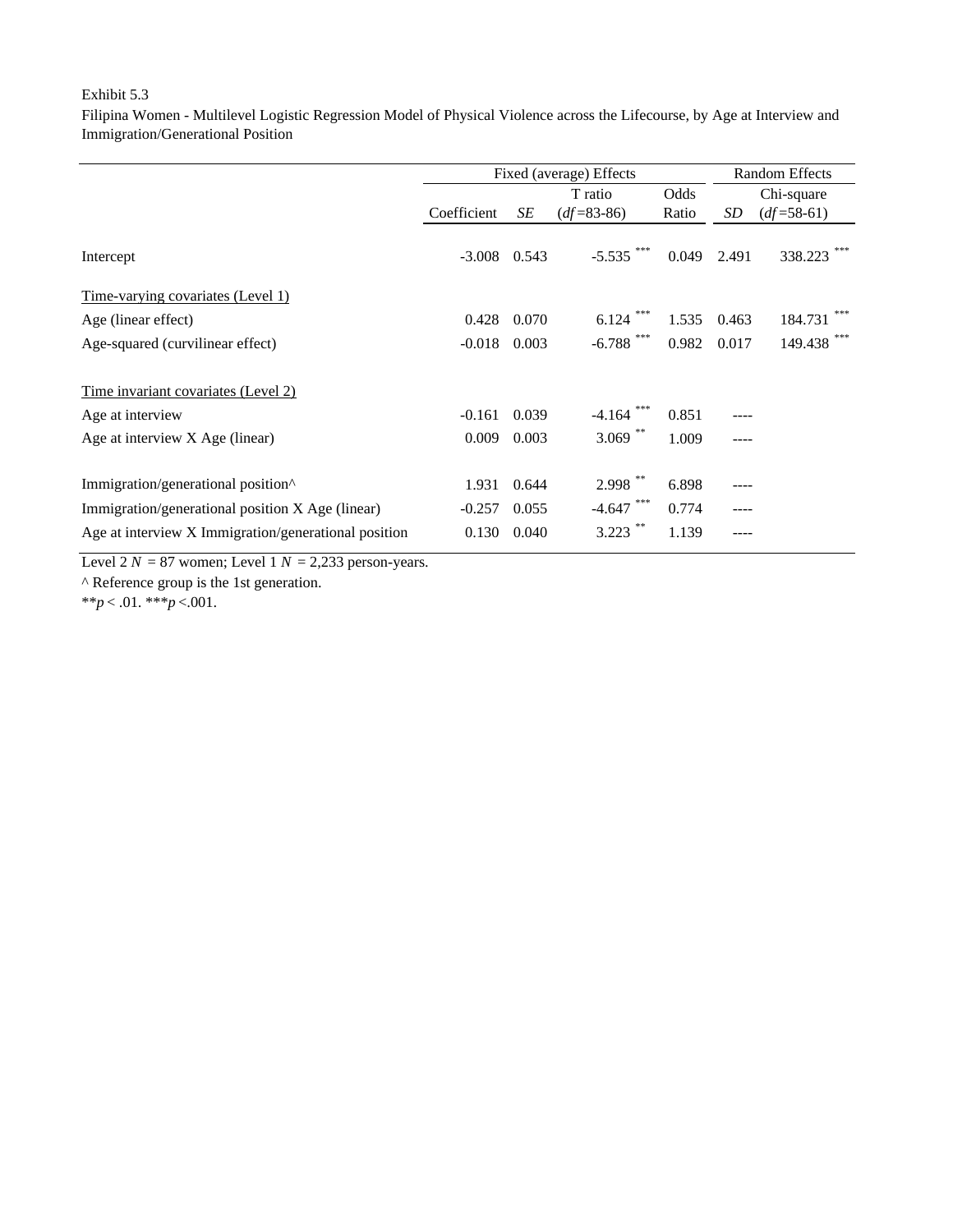

Indian/Pakistani Women - Estimated Probability of Physical Violence across the Lifecourse, by Immigration/Generational Position

Note: Plotted values are estimated from the multilevel model.

Exhibit 5.4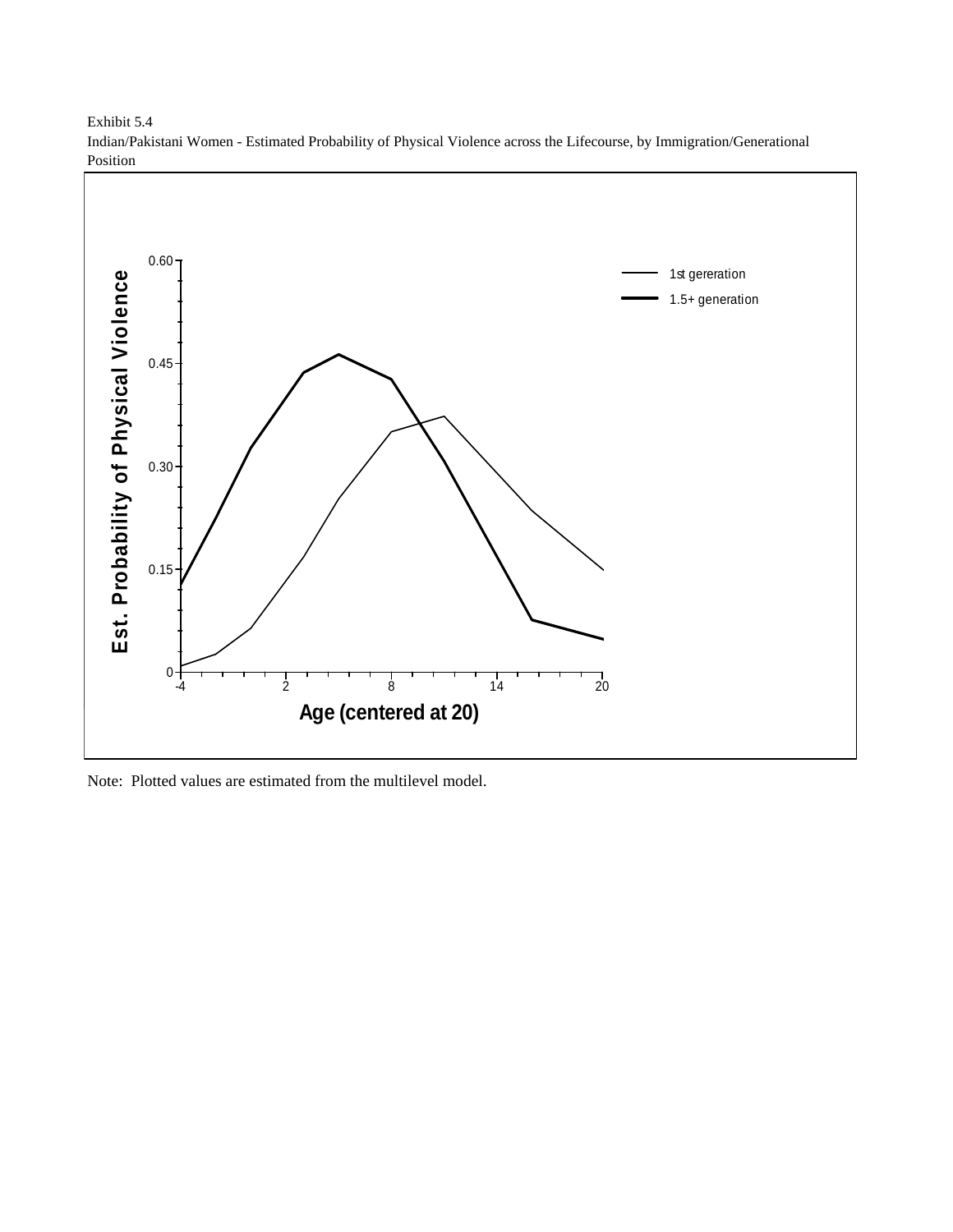Indian/Pakistani Women - Multilevel Logistic Regression Model of Physical Violence across the Lifecourse, by Immigration/Generational Position

|                                                  |                |       | Fixed (average) Effects |       | <b>Random Effects</b> |                |  |
|--------------------------------------------------|----------------|-------|-------------------------|-------|-----------------------|----------------|--|
|                                                  |                |       | T ratio                 | Odds  |                       | Chi-square     |  |
|                                                  | Coefficient    | SE    | $(df=51-52)$            | Ratio | SD                    | $(df=50-51)$   |  |
| Intercept                                        | $-2.685$ 0.408 |       | ***<br>$-6.580$         | 0.068 | 2.026                 | 233.228        |  |
| Time-varying covariates (Level 1)                |                |       |                         |       |                       |                |  |
| Age (linear effect)                              | 0.423          | 0.080 | ***<br>5.263            | 1.526 | 0.400                 | ***<br>138.498 |  |
| Age-squared (curvilinear effect)                 | $-0.021$       | 0.004 | ***<br>$-5.216$         | 0.980 | 0.018                 | ***<br>120.483 |  |
| Time invariant covariates (Level 2)              |                |       |                         |       |                       |                |  |
| Immigration/generational position <sup>^</sup>   | 1.961          | 0.694 | 2.825                   | 7.105 |                       |                |  |
| Immigration/generational position X Age (linear) | $-0.205$       | 0.076 | $-2.709$                | 0.815 |                       |                |  |

Note: Age at interview was not a significant covariate and was trimmed from the final model.

Level  $2 N = 53$  women; Level  $1 N = 1,027$  person-years.

^ Reference group is the 1st generation.

\*\**p* < .01. \*\*\**p* <.001.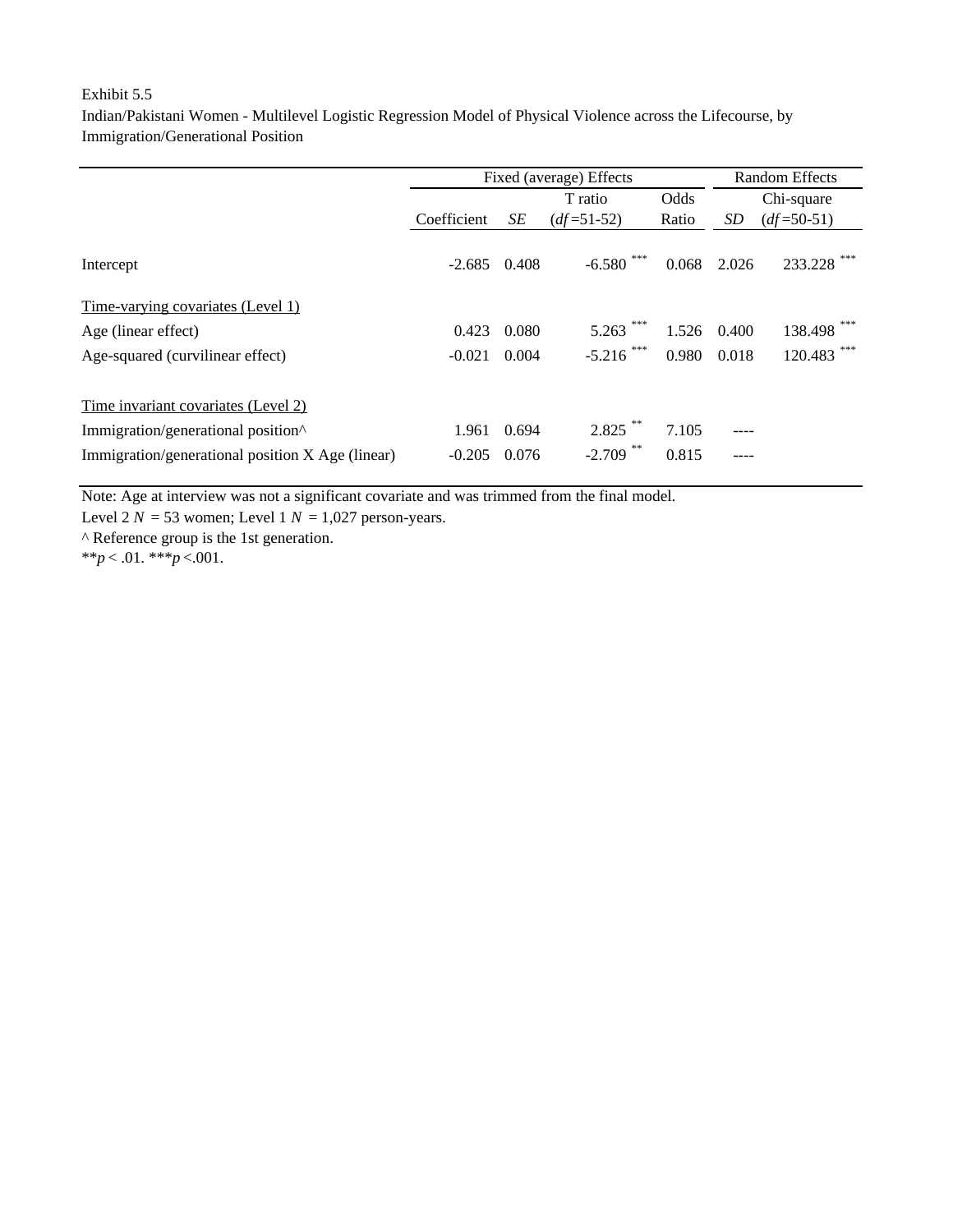

Exhibit 5.6 Filipina Women - Estimated Probability of Sexual Violence Across the Lifecourse, by Immigration/Generational Position

Note: Plotted values are estimated from the multilevel model.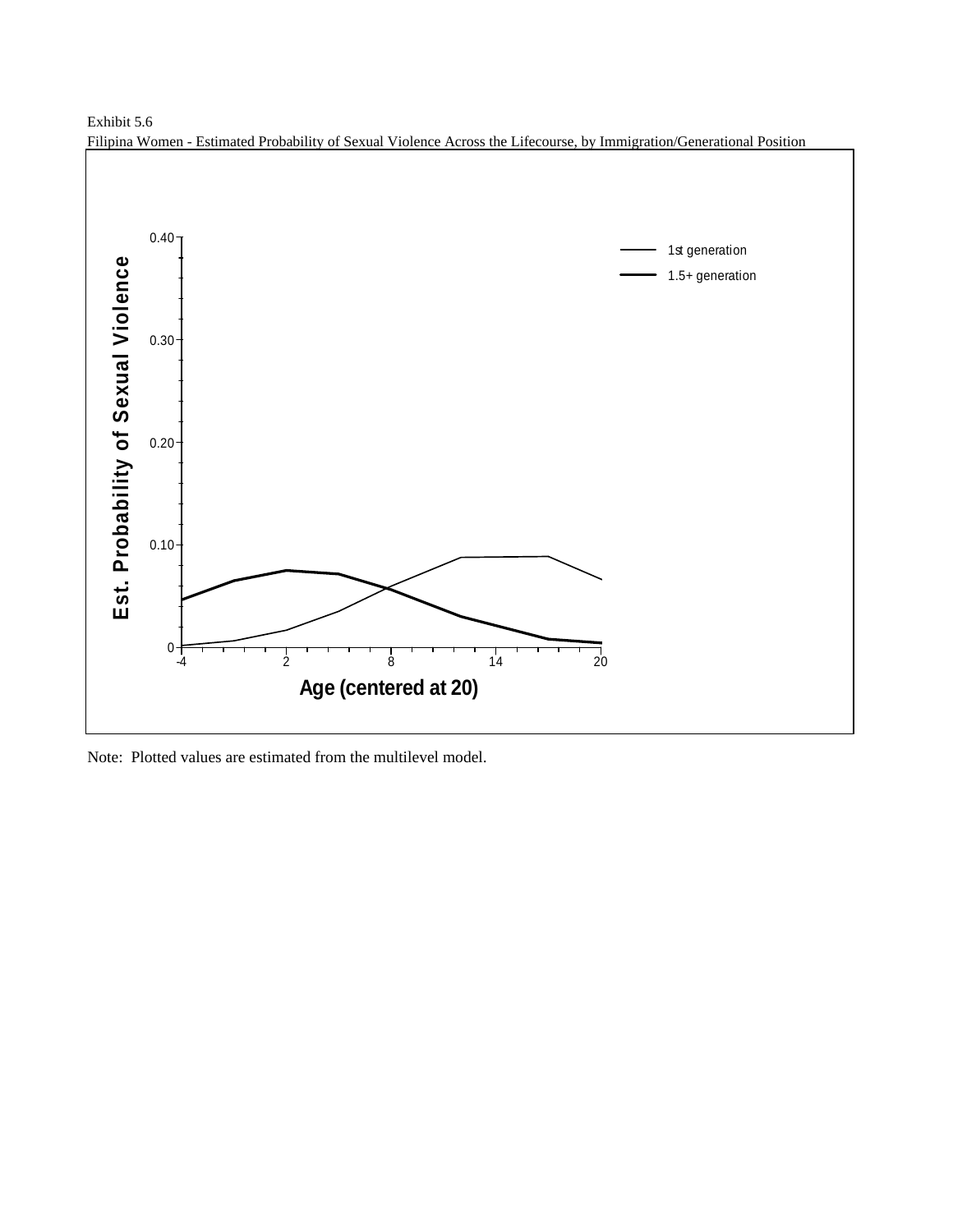Filipina Women - Multilevel Logistic Regression Model of Sexual Violence Across the Lifecourse, by Immigration/Generational Position

|                                                  |                |       | Fixed (average) Effects |       | <b>Random Effects</b> |              |  |
|--------------------------------------------------|----------------|-------|-------------------------|-------|-----------------------|--------------|--|
|                                                  |                |       | T ratio                 | Odds  |                       | Chi-square   |  |
|                                                  | Coefficient    | SE    | $(df=85-86)$            | Ratio | SD                    | $(df=67-68)$ |  |
| Intercept                                        | $-4.678$ 0.613 |       | $-7.320$                | 0.009 | 2.579                 | 371.556      |  |
| Time-varying covariates (Level 1)                |                |       |                         |       |                       |              |  |
| Age (linear effect)                              | 0.331          | 0.076 | 4.334                   | 1.392 | 0.358                 | 98.339       |  |
| Age-squared (curvilinear effect)                 | $-0.011$       | 0.003 | ***<br>$-4.064$         | 0.989 | 0.014                 | 90.800       |  |
| Time invariant covariates (Level 2)              |                |       |                         |       |                       |              |  |
| Immigration/generational position^               | 2.089          | 0.772 | 2.705                   | 8.077 | ----                  |              |  |
| Immigration/generational position X Age (linear) | $-0.269$       | 0.065 | ***<br>$-4.119$         | 0.764 | ----                  |              |  |

Note: Age at interview was not a significant covariate and was trimmed from the final model.

Level  $2N = 87$  women; Level  $1N = 2,233$  person-years.

^ Reference group is the 1st generation.

\*p<.05. \*\**p* < .01. \*\*\**p* <.001.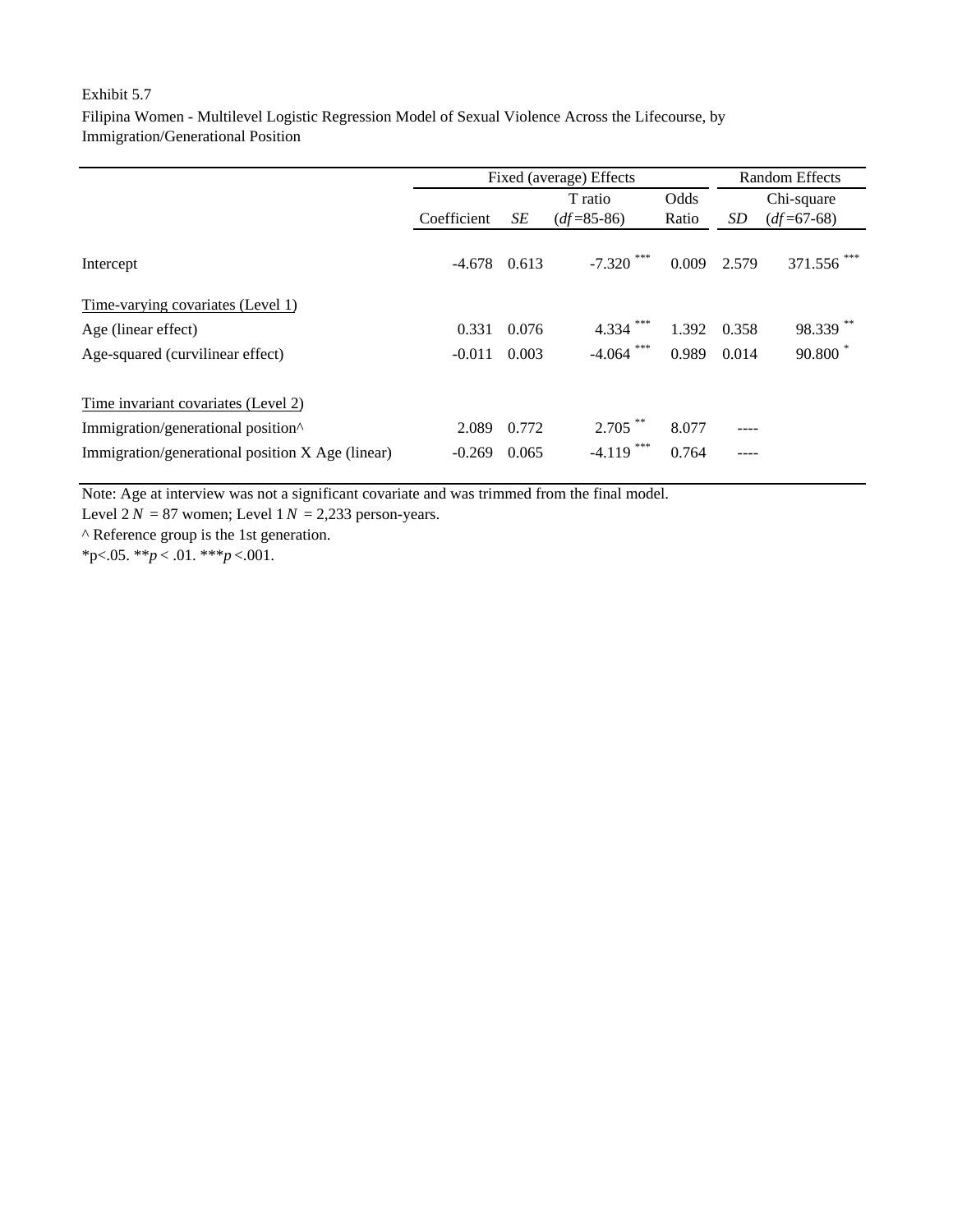





Note: Plotted values are estimated from the multilevel model.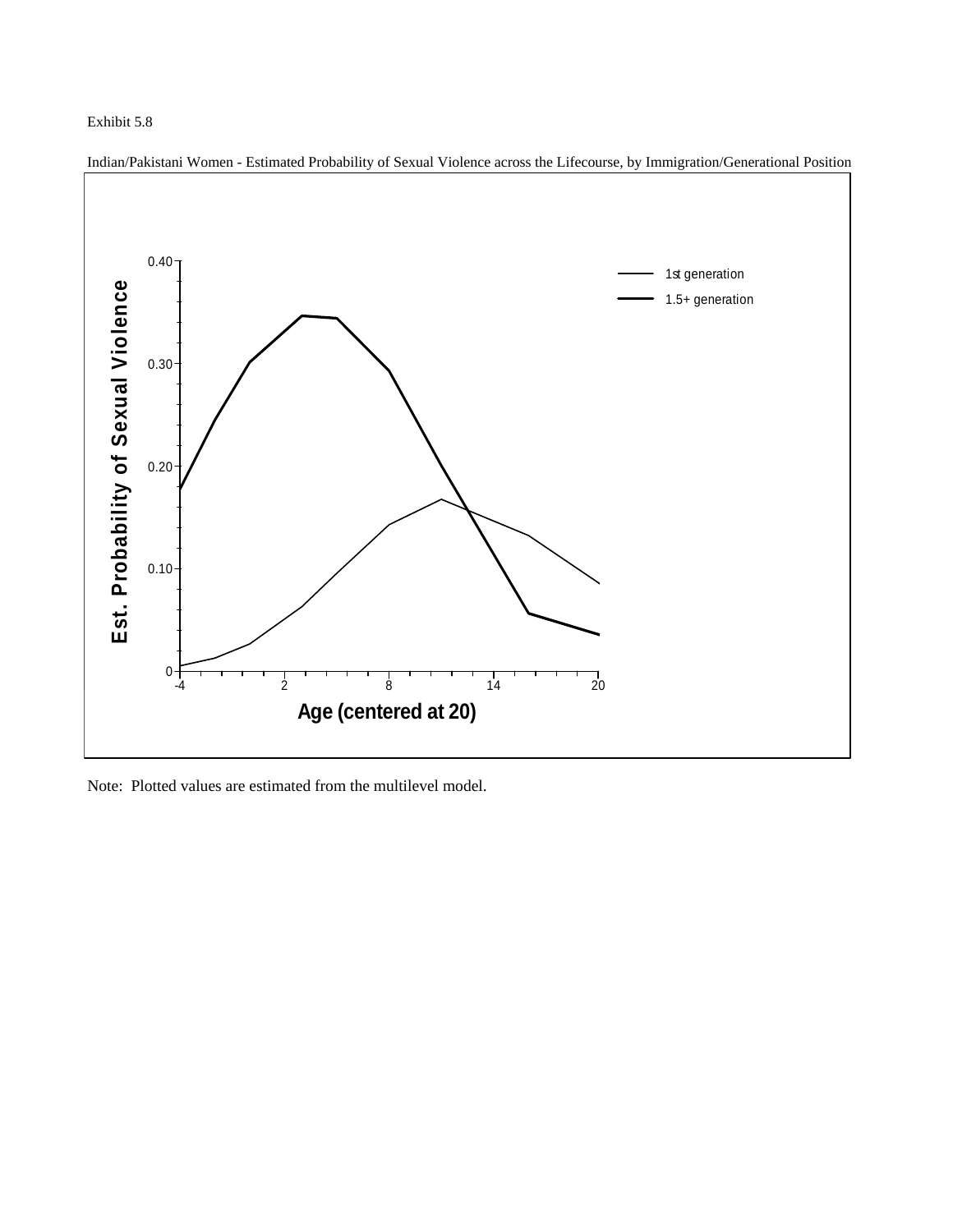Indian/Pakistani Women - Multilevel Logistic Regression Model of Sexual Violence Across the Lifecourse, by Immigration/Generational Position

|                                                  |                |       | Fixed (average) Effects |        | <b>Random Effects</b> |                |  |
|--------------------------------------------------|----------------|-------|-------------------------|--------|-----------------------|----------------|--|
|                                                  |                |       | T ratio                 | Odds   |                       | Chi-square     |  |
|                                                  | Coefficient    | SE    | $(df=51-52)$            | Ratio  | SD                    | $(df=46-47)$   |  |
| Intercept                                        | $-3.594$ 0.570 |       | $-6.301$                | 0.027  | 2.666                 | ***<br>265.301 |  |
| <u>Time-varying covariates (Level 1)</u>         |                |       |                         |        |                       |                |  |
| Age (linear effect)                              | 0.344          | 0.083 | 4.150                   | 1.410  | 0.349                 | 73.995         |  |
| Age-squared (curvilinear effect)                 | $-0.015$       | 0.004 | $-3.996$ ***            | 0.985  | 0.016                 | 80.285         |  |
| <u>Time</u> invariant covariates (Level 2)       |                |       |                         |        |                       |                |  |
| Immigration/generational position^               | 2.752          | 0.965 | 2.851                   | 15.667 |                       |                |  |
| Immigration/generational position X Age (linear) | $-0.230$       | 0.079 | $-2.912$ <sup>*</sup>   | 0.794  |                       |                |  |

Note: Age at interview was not a significant covariate and was trimmed from the final model.

Level  $2N = 53$  women; Level  $1N = 1,027$  person-years.

^ Reference group is the 1st generation.

\*\**p* < .01. \*\*\**p* <.001.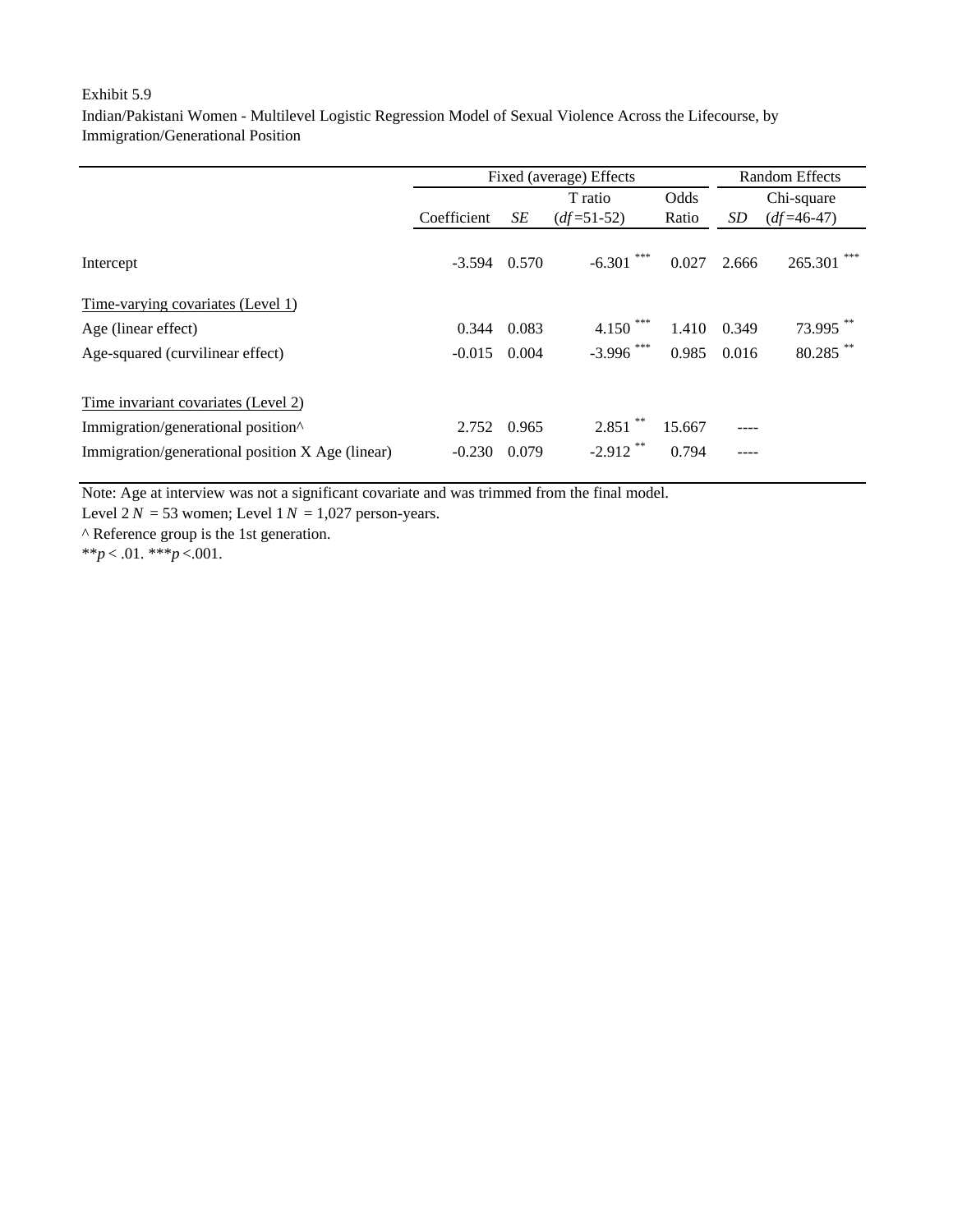

Exhibit 5.10 Filipina Women - Estimated Probability of Stalking across the Lifecourse, by Immigration/Generational Position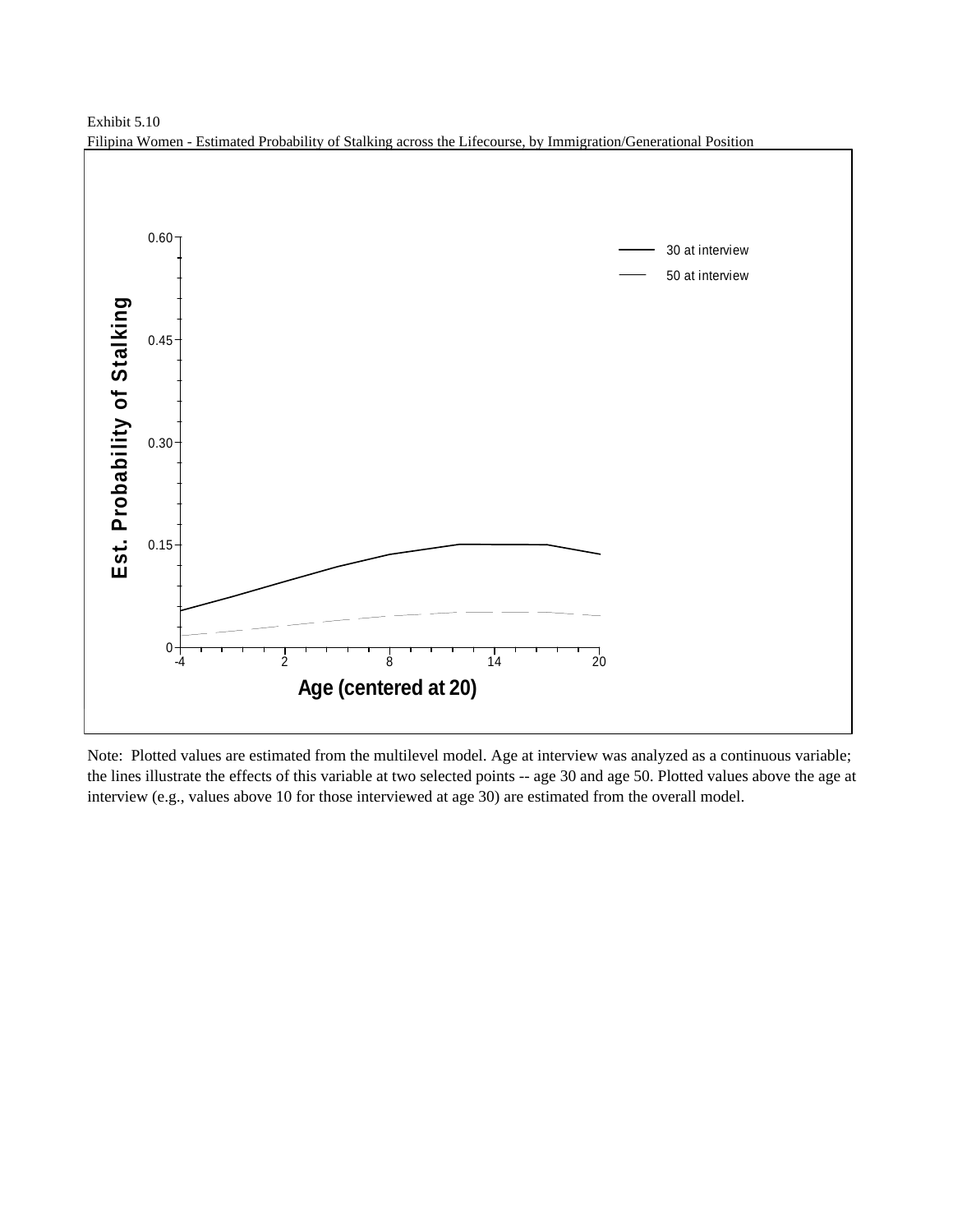## Exhibit 5.11 Filipina Women - Multilevel Logistic Regression Model of Stalking across the Lifecourse, by Age at Interview

|                                                         |             |       | Fixed (average) Effects |       | <b>Random Effects</b> |              |  |
|---------------------------------------------------------|-------------|-------|-------------------------|-------|-----------------------|--------------|--|
|                                                         |             |       | T ratio                 | Odds  |                       | Chi-square   |  |
|                                                         | Coefficient | SE    | $(df=85-86)$            | Ratio | SD                    | $(df=67-68)$ |  |
| Intercept                                               | $-2.713$    | 0.302 | $-8.987$ ***            | 0.066 | 2.046                 | 203.891      |  |
| Time-varying covariates (Level 1)                       |             |       |                         |       |                       |              |  |
| Age (linear effect)                                     | 0.094       | 0.045 | $2.074$ *               | 1.098 | 0.281                 | $107.245$ ** |  |
| Age-squared (curvilinear effect)                        | $-0.003$    | 0.002 | $-1.604$ <sup>t</sup>   | 0.997 | 0.011                 | $100.615$ ** |  |
| Time invariant covariates (Level 2)<br>Age at interview | $-0.059$    | 0.024 | $-2.476$                | 0.942 |                       |              |  |

Level  $2 N = 87$  women; Level  $1 N = 2,233$  person-years. t *p* <.10.  $*$ *p* <.05.  $*$  $*$ *p* <.01.  $*$  $*$  $*$ *p* <.001. Note: Immigration/generational position was not a significant covariate and was trimmed from the final model.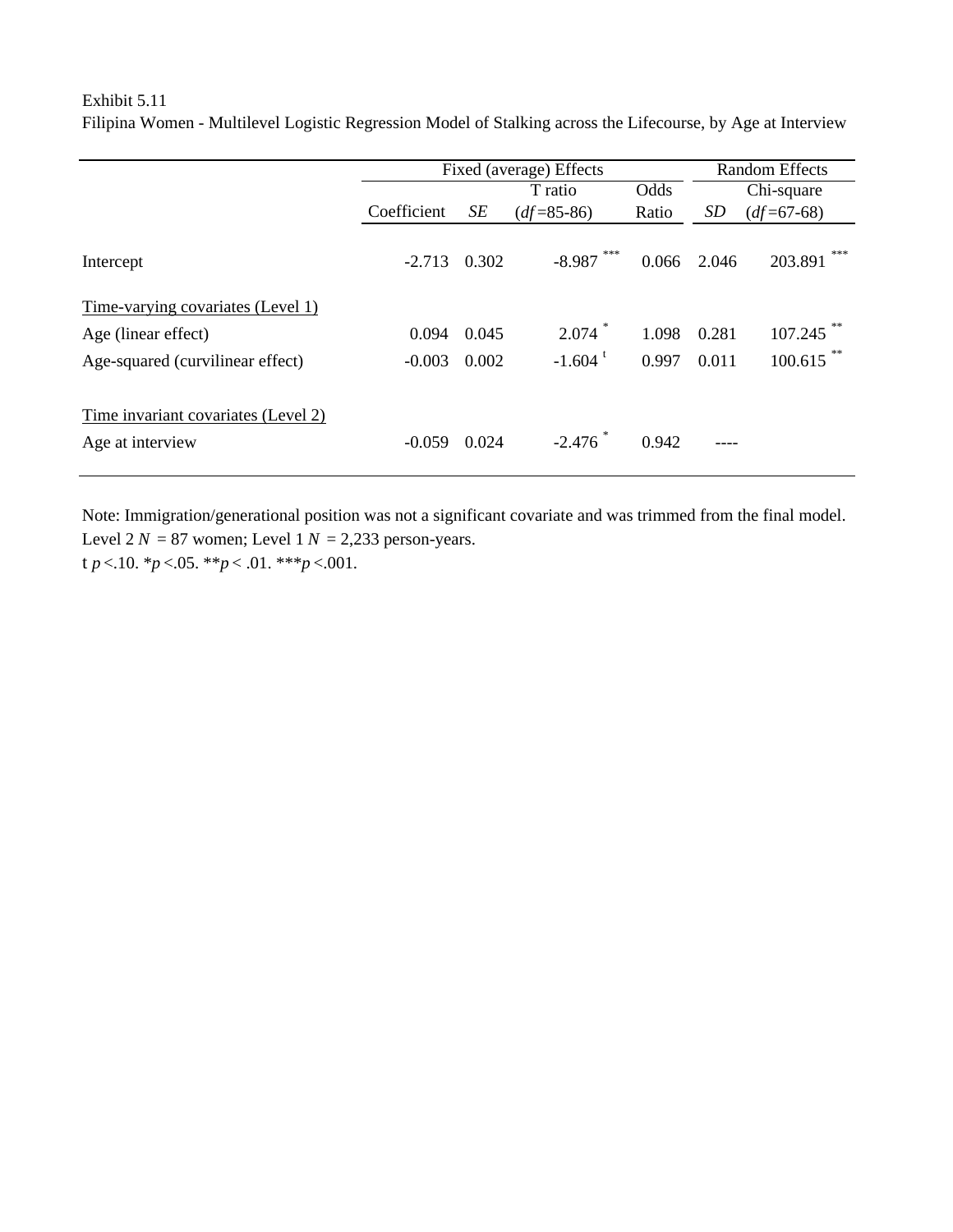

Exhibit 5.12 Indian/Pakistani Women - Estimated Probability of Stalking across the Lifecourse, by Immigration/Generational Position and Age at Interview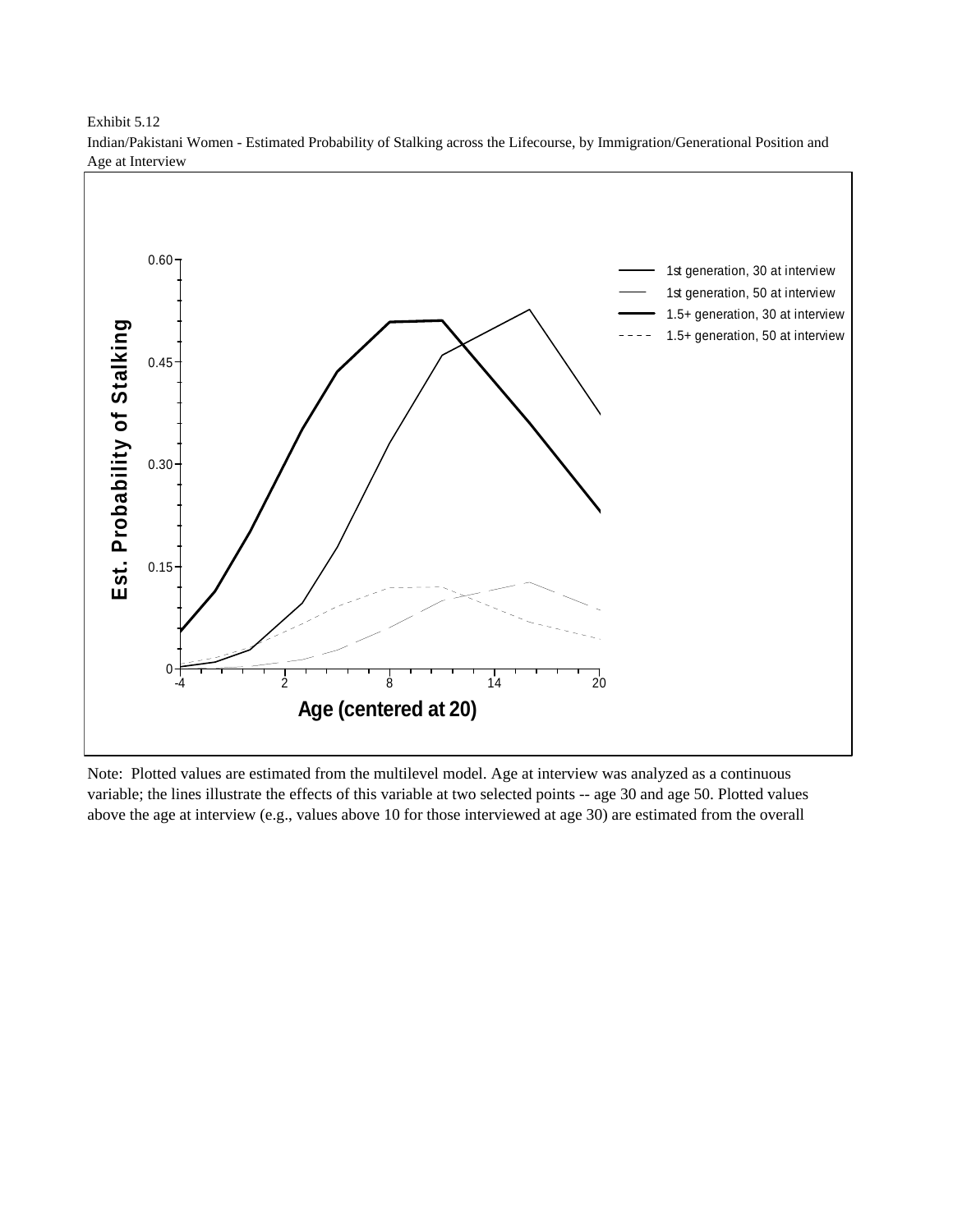Indian/Pakistani Women - Multilevel Logistic Regression Model of Stalking across the Lifecourse, by Age at Interview and Immigration/Generational Position

|                                                  |                |       | Fixed (average) Effects |       |       | <b>Random Effects</b> |
|--------------------------------------------------|----------------|-------|-------------------------|-------|-------|-----------------------|
|                                                  |                |       | T ratio                 | Odds  |       | Chi-square            |
|                                                  | Coefficient    | SE    | $(df=50-51)$            | Ratio | SD    | $(df=50-51)$          |
| Intercept                                        | $-4.041$ 0.534 |       | $-7.567$                | 0.018 | 2.376 | ***<br>223.281        |
| <u>Time-varying covariates (Level 1)</u>         |                |       |                         |       |       |                       |
| Age (linear effect)                              | 0.480          | 0.068 | ***<br>7.061            | 1.616 | 0.177 | ***<br>130.817        |
| Age-squared (curvilinear effect)                 | $-0.016$       | 0.003 | ***<br>$-6.090$         | 0.984 | ----  |                       |
| Time invariant covariates (Level 2)              |                |       |                         |       |       |                       |
| Age at interview                                 | $-0.102$       | 0.039 | $-2.612$                | 0.903 |       |                       |
| Immigration/generational position^               | 2.153          | 0.898 | $2.396*$                | 8.608 | ----  |                       |
| Immigration/generational position X Age (linear) | $-0.177$       | 0.088 | $-2.020$ $*$            | 0.838 | ----  |                       |

Level  $2 N = 53$  women; Level  $1 N = 1,027$  person-years.

^ Reference group is the 1st generation.

\**p* <.05. \*\*\**p* <.001.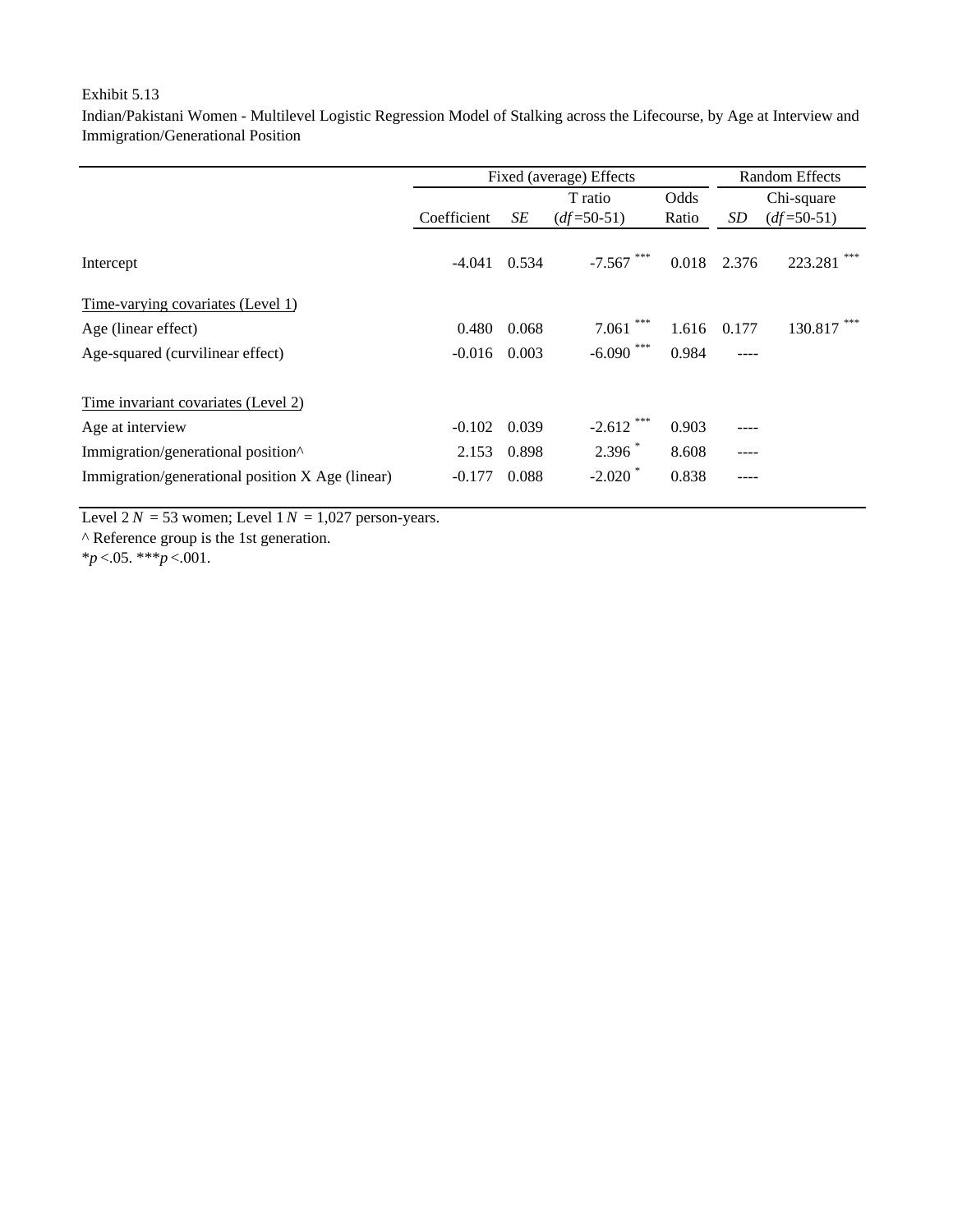#### Exhibit 6.1 Filipina and Indian/Pakistani Women - Summary of Lifetime Help-seeking for IPV

|                                     | Women who sought |       |                         |                                   |     |                  |                                    |       |     |           |
|-------------------------------------|------------------|-------|-------------------------|-----------------------------------|-----|------------------|------------------------------------|-------|-----|-----------|
|                                     | help from each   |       |                         | Number of years in which help was |     |                  | Age at which help was first sought |       |     |           |
|                                     | source           |       | sought from each source |                                   |     | from each source |                                    |       |     |           |
|                                     | n                | $\%$  | M                       | SD                                | Mdn | Range            | M                                  | SD    | Mdn | Range     |
| Filipina women $(N=87)$             |                  |       |                         |                                   |     |                  |                                    |       |     |           |
| Called police                       | 45               | 51.7% | 2.11                    | 2.60                              |     | $1 - 17$         | 32.04                              | 10.23 | 30  | 16-56     |
| Sought legal assistance             | 38               | 43.7% | 1.55                    | 1.41                              |     | $1-9$            | 34.32                              | 8.88  | 33  | $21 - 56$ |
| Used domestic violence (DV) shelter | 22               | 25.3% | 1.36                    | 0.95                              |     | $1-5$            | 32.86                              | 10.97 | 29  | 20-58     |
| Used non-shelter DV program         | 27               | 31.0% | 1.59                    | 1.31                              |     | $1 - 7$          | 35.22                              | 9.30  | 33  | $23 - 58$ |
| Indian/Pakistani women $(N=56)$     |                  |       |                         |                                   |     |                  |                                    |       |     |           |
| Called police                       | 31               | 55.4% | 2.19                    | 2.70                              |     | $1 - 14$         | 26.32                              | 7.03  | 26  | $16-52$   |
| Sought legal assistance             | 34               | 60.7% | 2.00                    | 1.21                              | 2   | $1-5$            | 31.50                              | 8.11  | 29  | $22 - 52$ |
| Used domestic violence (DV) shelter | 23               | 41.1% | 1.48                    | 0.59                              |     | $1-3$            | 29.39                              | 7.24  | 27  | 19-52     |
| Used non-shelter DV program         | 32               | 57.1% | 2.44                    | 2.56                              |     | $1 - 12$         | 29.50                              | 6.19  | 29  | $20 - 52$ |
|                                     |                  |       |                         |                                   |     |                  |                                    |       |     |           |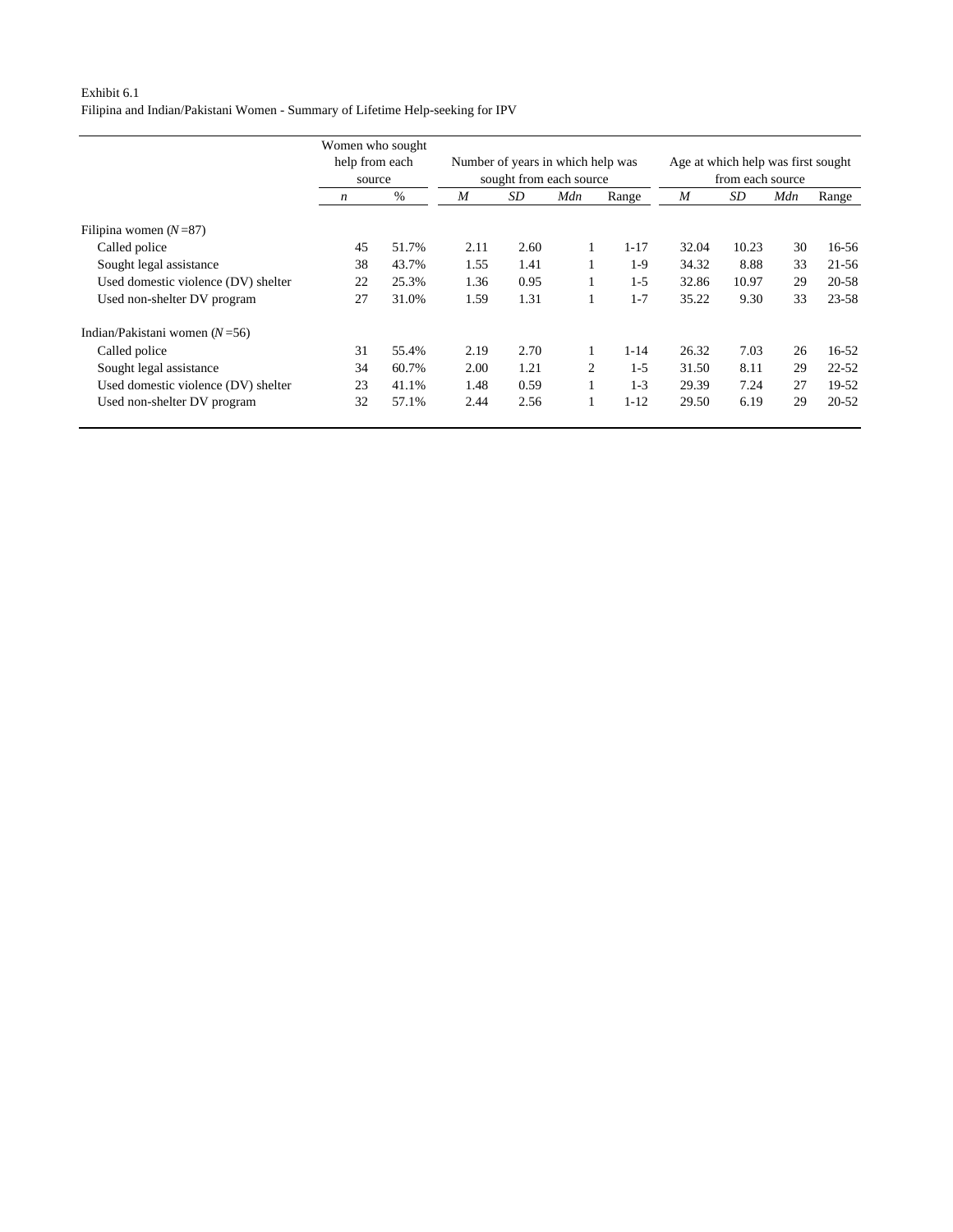Exhibit 6.2



Filipina Women - Estimated Probability of Calling the Police across the Lifecourse, by Age at Interview, Controlling for Timevarying IPV Experienced across the Lifecourse (Final Model)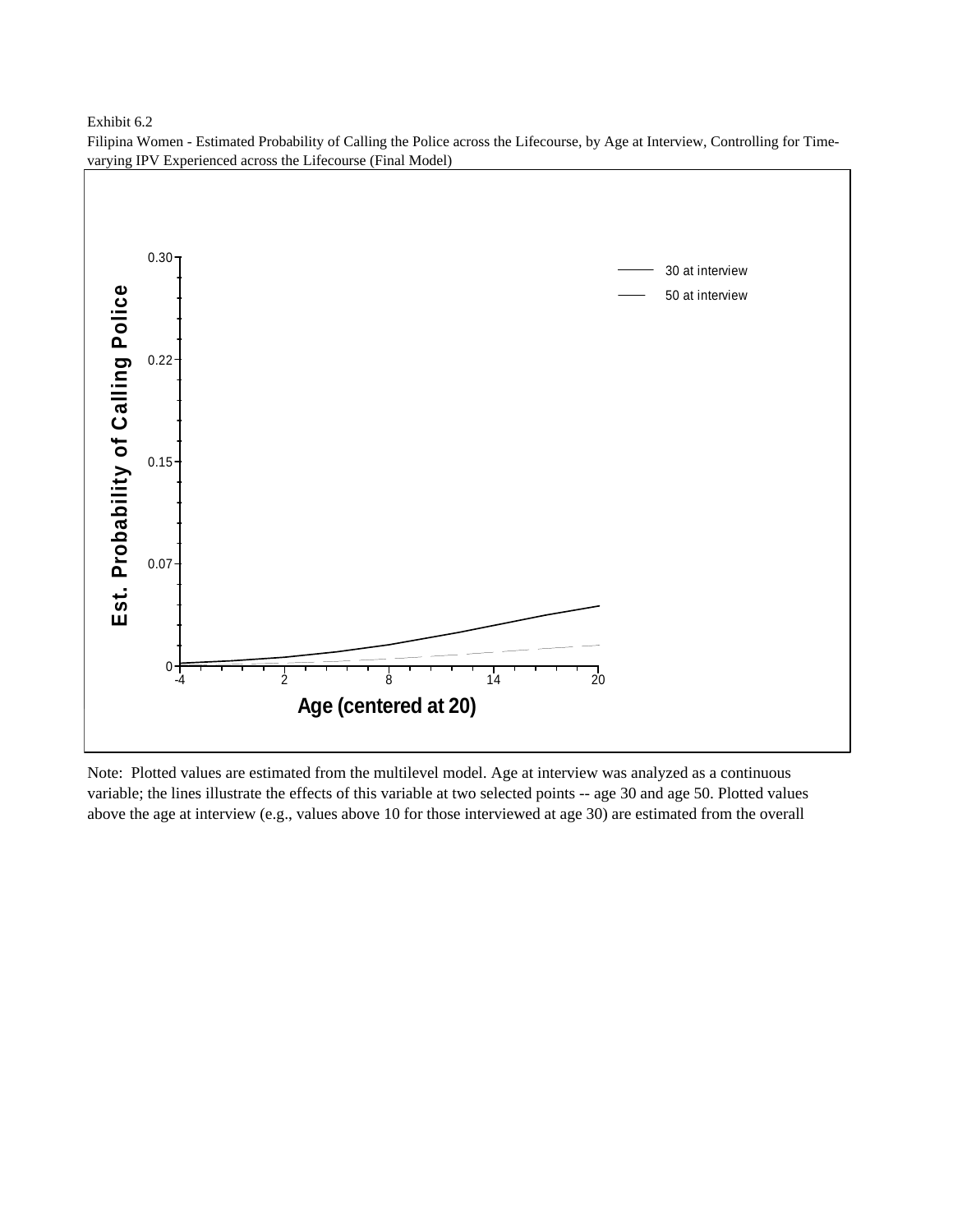#### Exhibit 6.3

Filipina Women - Multilevel Logistic Regression Model of Respondents' Calling Police across the Lifecourse, by Age at Interview, Immigration/Generational Position, and IPV Experienced

|                                                                                   |             |       | Fixed (average) Effects |        | <b>Random Effects</b> |              |  |
|-----------------------------------------------------------------------------------|-------------|-------|-------------------------|--------|-----------------------|--------------|--|
|                                                                                   |             |       | T ratio                 | Odds   |                       | Chi-square   |  |
|                                                                                   | Coefficient | SE    | $(df = 84-86)$          | Ratio  | SD                    | $(df=84-86)$ |  |
| Initial model - age, age at interview, and immigration/generational position only |             |       |                         |        |                       |              |  |
| Intercept                                                                         | $-5.627$    | 0.709 | $-7.936$ ***            | 0.004  | 2.269                 | 5.149        |  |
| Time-varying covariates (Level 1)                                                 |             |       |                         |        |                       |              |  |
| Age (linear effect)                                                               | 0.362       | 0.063 | 5.749                   | 1.437  | 0.100                 | 0.010        |  |
| Age-squared (curvilinear effect)                                                  | $-0.012$    | 0.002 | $-5.488$ ***            | 0.988  | ----                  |              |  |
| Time invariant covariates (Level 2)                                               |             |       |                         |        |                       |              |  |
| Age at interview                                                                  | $-0.143$    | 0.040 | $-3.575$                | 0.867  |                       |              |  |
| Age at interview X Age (linear)                                                   | 0.008       | 0.003 | $2.915$ **              | 1.008  |                       |              |  |
| Immigration/generational position^                                                | 1.581       | 0.818 | $1.983$ <sup>*</sup>    | 4.859  |                       |              |  |
| Immigration/generational position X Age (linear)                                  | $-0.095$    | 0.046 | $-2.915$ <sup>*</sup>   | 0.909  | ----                  |              |  |
| Final model - including time-varying IPV experienced                              |             |       |                         |        |                       |              |  |
| Intercept                                                                         | $-6.525$    | 0.515 | $-12.676$               | 0.002  | 2.491                 | 338.223      |  |
| Time-varying covariates (Level 1)                                                 |             |       |                         |        |                       |              |  |
| Age (linear effect)                                                               | 0.178       | 0.050 | 3.573                   | 1.195  | 0.463                 | 184.731      |  |
| Age-squared (curvilinear effect)                                                  | $-0.003$    | 0.002 | $-2.101$ *              | 0.997  | ----                  |              |  |
| Physical violence (contemporaneous)                                               | 2.903       | 0.386 | $7.491$ **              | 18.229 |                       |              |  |
| Sexual violence (contemporaneous)                                                 | 1.104       | 0.371 | 2.972 **                | 3.229  |                       |              |  |
| Stalking (contemporaneous)                                                        | 0.606       | 0.335 | $1.812$ <sup>t</sup>    | 1.833  |                       |              |  |
| Time invariant covariates (Level 2)                                               |             |       |                         |        |                       |              |  |
| Age at interview                                                                  | $-0.054$    | 0.025 | $-2.217$                | 0.947  |                       |              |  |

Note: Immigration/generational position was not a significant covariate in Model 2 (controlling for IPV) and was trimmed from the final model.

Level  $2 N = 87$  women; Level  $1 N = 2,233$  person-years.

^ Reference group is the 1st generation.

t *p* <.10. \**p* <.05. \*\**p* < .01. \*\*\**p* <.001.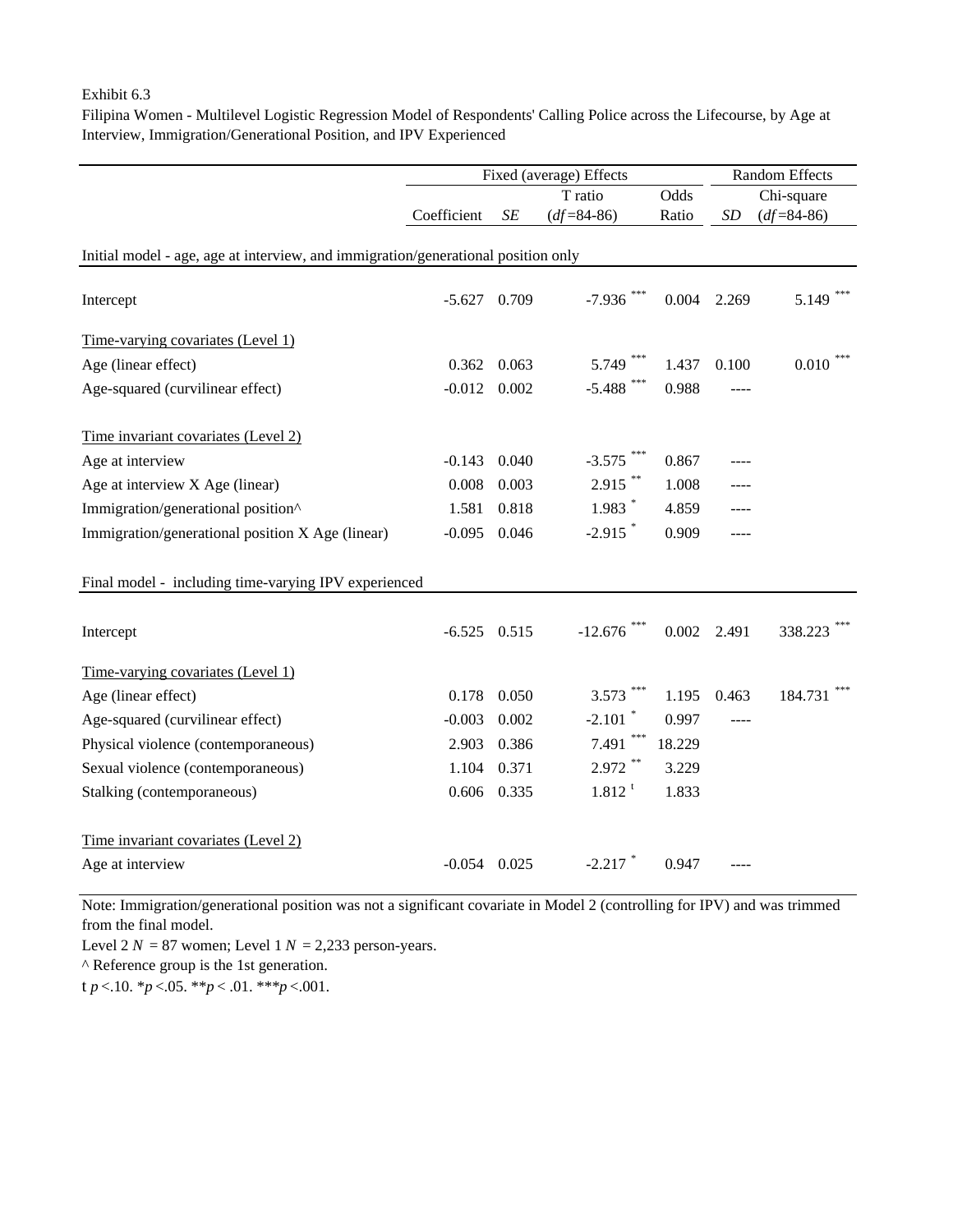Exhibit 6.4 Filipina Women - Estimated Probability of Calling the Police across the Lifecourse, by Immigration/Generational Position and Age at Interview (Initial Model)

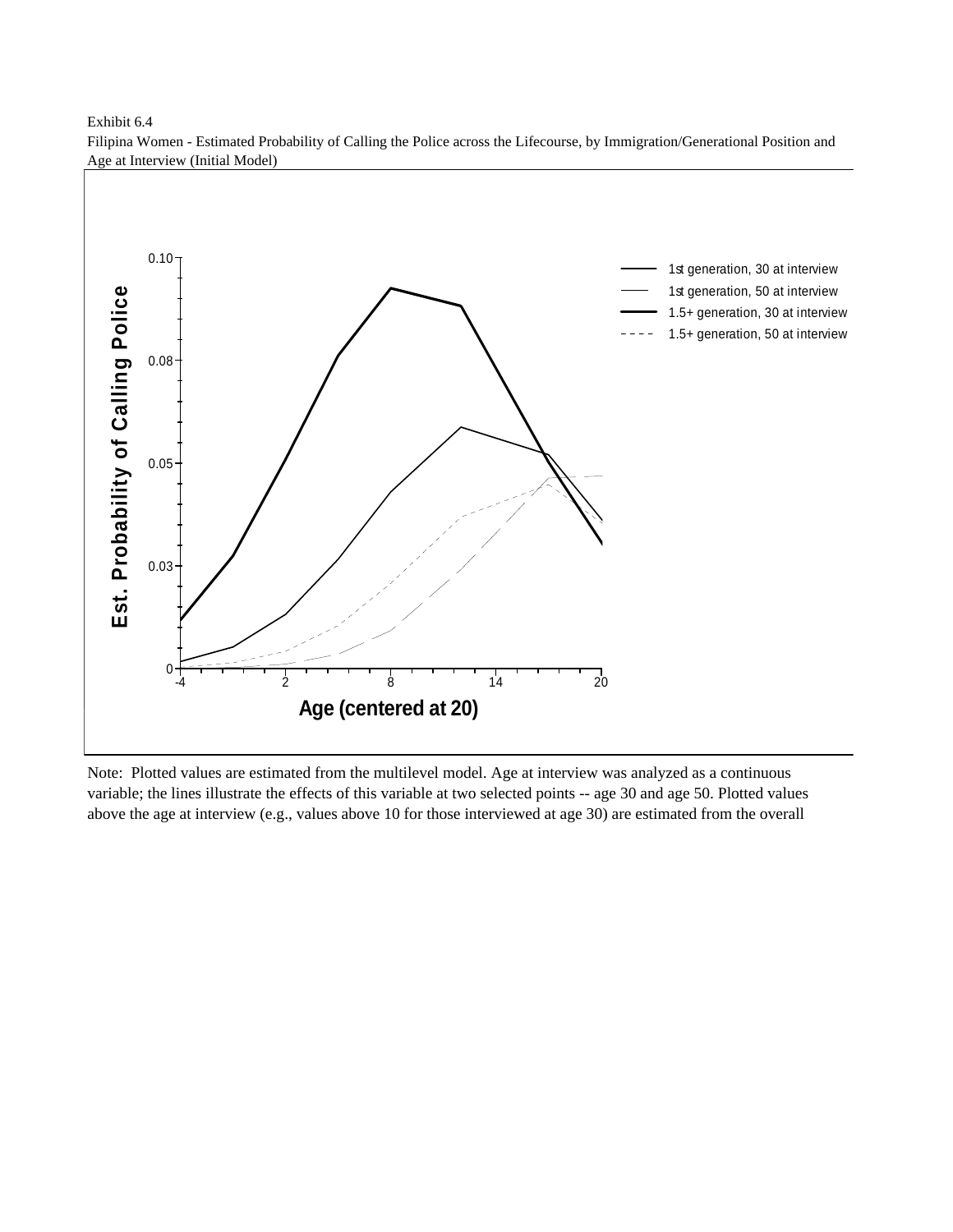Exhibit 6.5



Indian/Pakistani Women - Estimated Probability of Calling the Police across the Lifecourse, by Age at Interview, Controlling for Time-varying IPV Experienced across the Lifecourse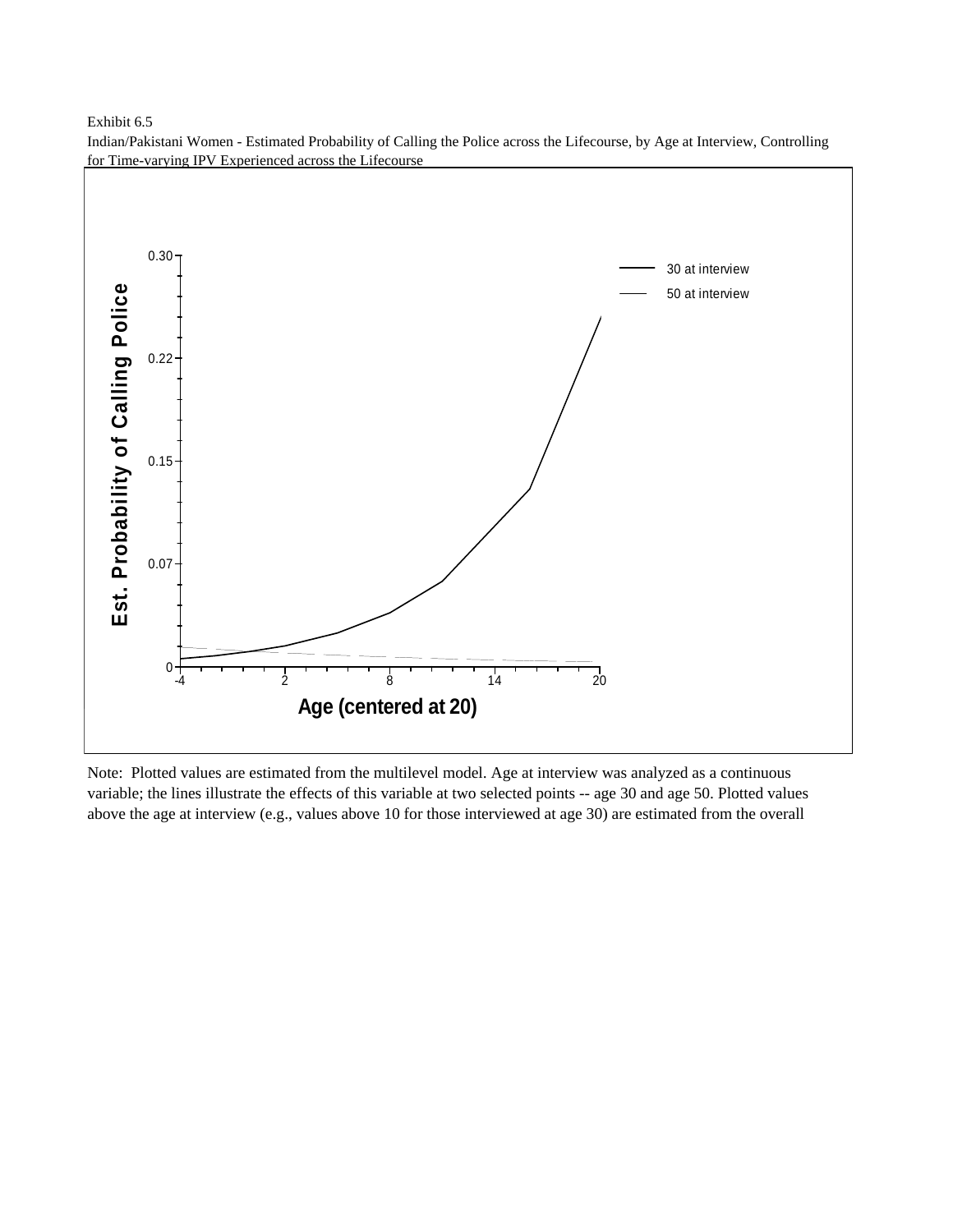## Exhibit 6.6

Indian/Pakistani Women - Multilevel Logistic Regression Model of Respondents' Calling Police across the Lifecourse, by Age at Interview and IPV Experienced

|                                     |             |       | Fixed (average) Effects |       | <b>Random Effects</b> |            |  |
|-------------------------------------|-------------|-------|-------------------------|-------|-----------------------|------------|--|
|                                     |             |       | T ratio                 | Odds  |                       | Chi-square |  |
|                                     | Coefficient | SE    | $(df=51)$               | Ratio | SD                    | $(df=51)$  |  |
| Intercept                           | $-5.568$    | 0.547 | ***<br>$-10.186$        | 0.004 | 1.393                 | 63.206     |  |
| Time-varying covariates (Level 1)   |             |       |                         |       |                       |            |  |
| Age (linear effect)                 | 0.106       | 0.042 | 2.501                   | 1.112 | 0.128                 | 47.327     |  |
| Physical violence (contemporaneous) | 2.167       | 0.442 | ***<br>4.900            | 8.733 | ----                  |            |  |
| Sexual violence (contemporaneous)   | 0.950       | 0.432 | $2.199*$                | 2.585 |                       |            |  |
| Stalking (contemporaneous)          | 1.469       | 0.401 | $3.658$ ***             | 4.343 |                       |            |  |
| Time invariant covariates (Level 2) |             |       |                         |       |                       |            |  |
| Age at interview                    | 0.001       | 0.039 | 0.023                   | 1.001 |                       |            |  |
| Age at interview X Age (linear)     | 0.008       | 0.004 | $-2.457$                | 0.989 |                       |            |  |

Note: Immigration/generational position was not a significant covariate and was trimmed from the final model. \**p* <.05. \*\*\**p* <.001. Level  $2 N = 53$  women; Level  $1 N = 1,027$  person-years.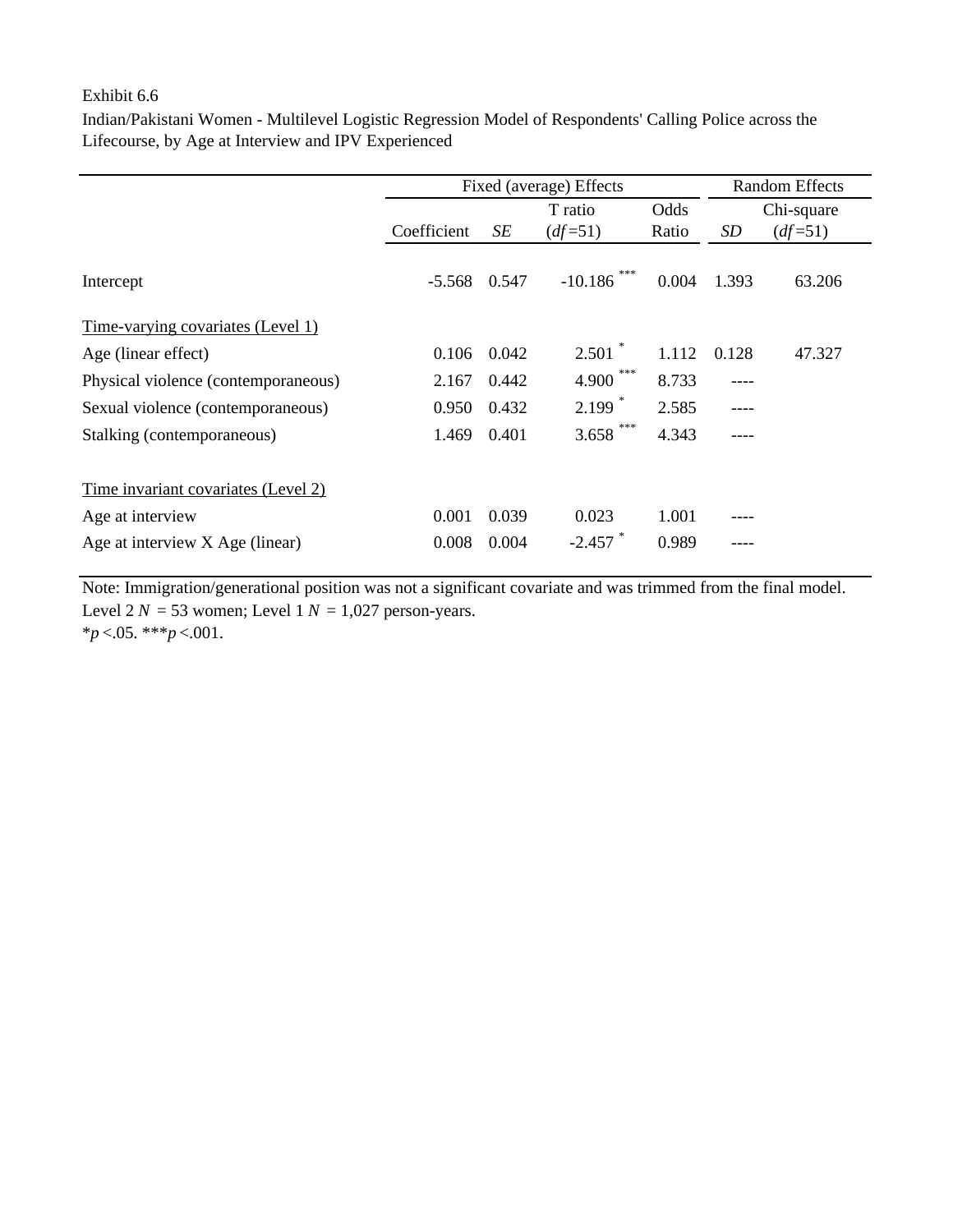Exhibit 6.7



Filipina Women - Estimated Probability of Seeking Legal Assistance across the Lifecourse, by Age at Interview, Controlling for time-varying IPV Experienced across the Lifecourse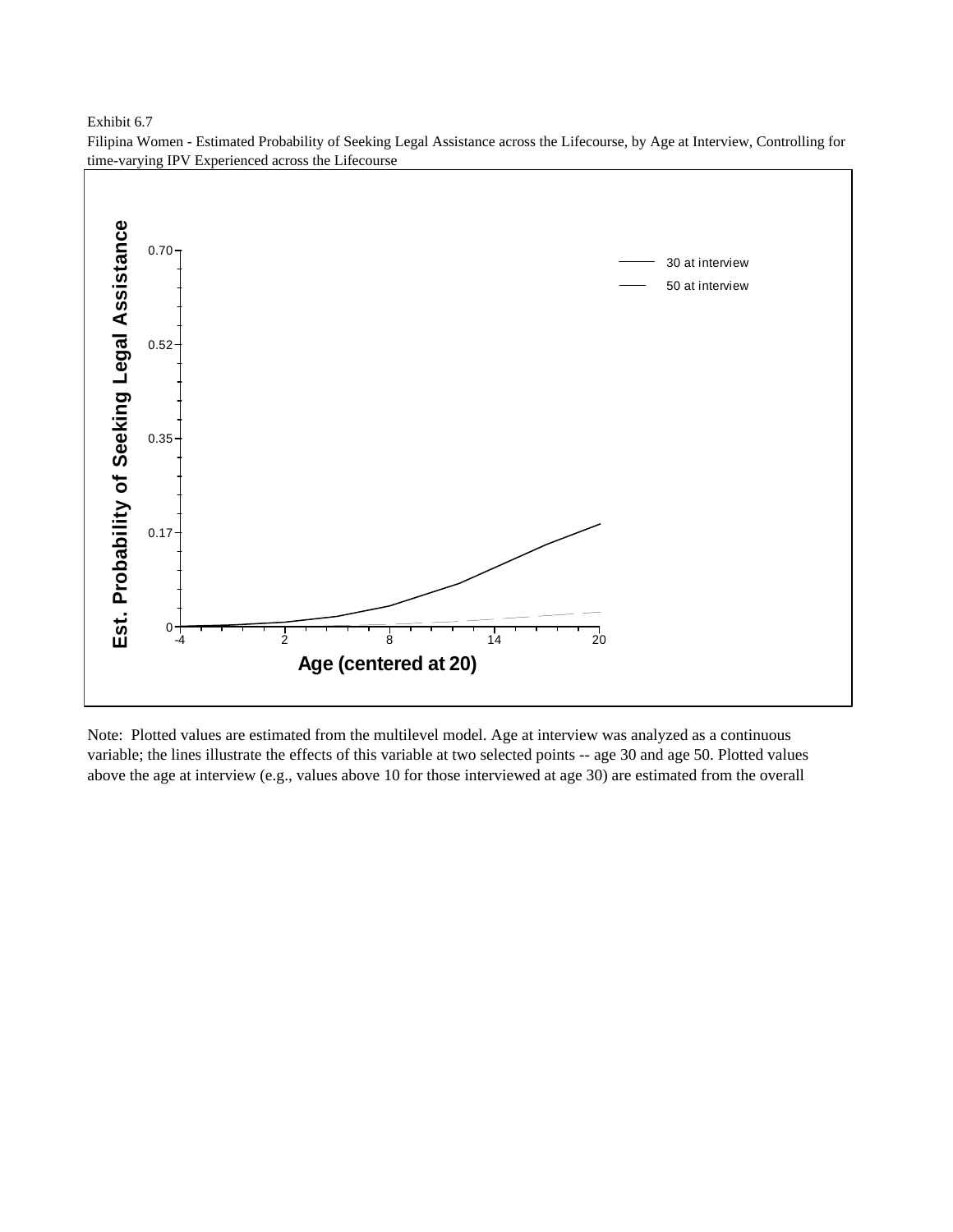## Exhibit 6.8

Filipina Women - Multilevel Logistic Regression Model of Respondents' Seeking Legal Assistance across the Lifecourse, by Age at Interview and IPV Experienced

|                                                         | Fixed (average) Effects |       |                      |       | <b>Random Effects</b> |                |
|---------------------------------------------------------|-------------------------|-------|----------------------|-------|-----------------------|----------------|
|                                                         |                         |       | T ratio              | Odds  | Chi-square            |                |
|                                                         | Coefficient             | SE    | $(df=85)$            | Ratio | SD                    | $(df=85)$      |
| Intercept                                               | $-6.447$                | 0.613 | $-10.525$            | 0.002 | 1.080                 | ***<br>146.867 |
| Time-varying covariates (Level 1)                       |                         |       |                      |       |                       |                |
| Age (linear effect)                                     | 0.308                   | 0.065 | 4.757                | 1.360 |                       |                |
| Age-squared (curvilinear effect)                        | $-0.006$                | 0.002 | $-3.19$ **           | 0.994 |                       |                |
| Physical violence (contemporaneous)                     | 0.707                   | 0.335 | $2.112$ <sup>*</sup> | 2.029 |                       |                |
| Physical violence (cumulative)                          | 1.555                   | 0.545 | $2.857$ <sup>*</sup> | 4.737 |                       |                |
| Stalking (contemporaneous)                              | 0.911                   | 0.377 | $2.418$ <sup>*</sup> | 2.486 |                       |                |
| Time invariant covariates (Level 2)<br>Age at interview | $-0.107$                | 0.026 | $-4.132$             | 0.899 |                       |                |

Note: Immigration/generational position and sexual violence were not significant covariates and were trimmed from the final model.

\**p* <.05. \*\**p* < .01. \*\*\**p* <.001. Level  $2 N = 87$  women; Level  $1 N = 2,233$  person-years.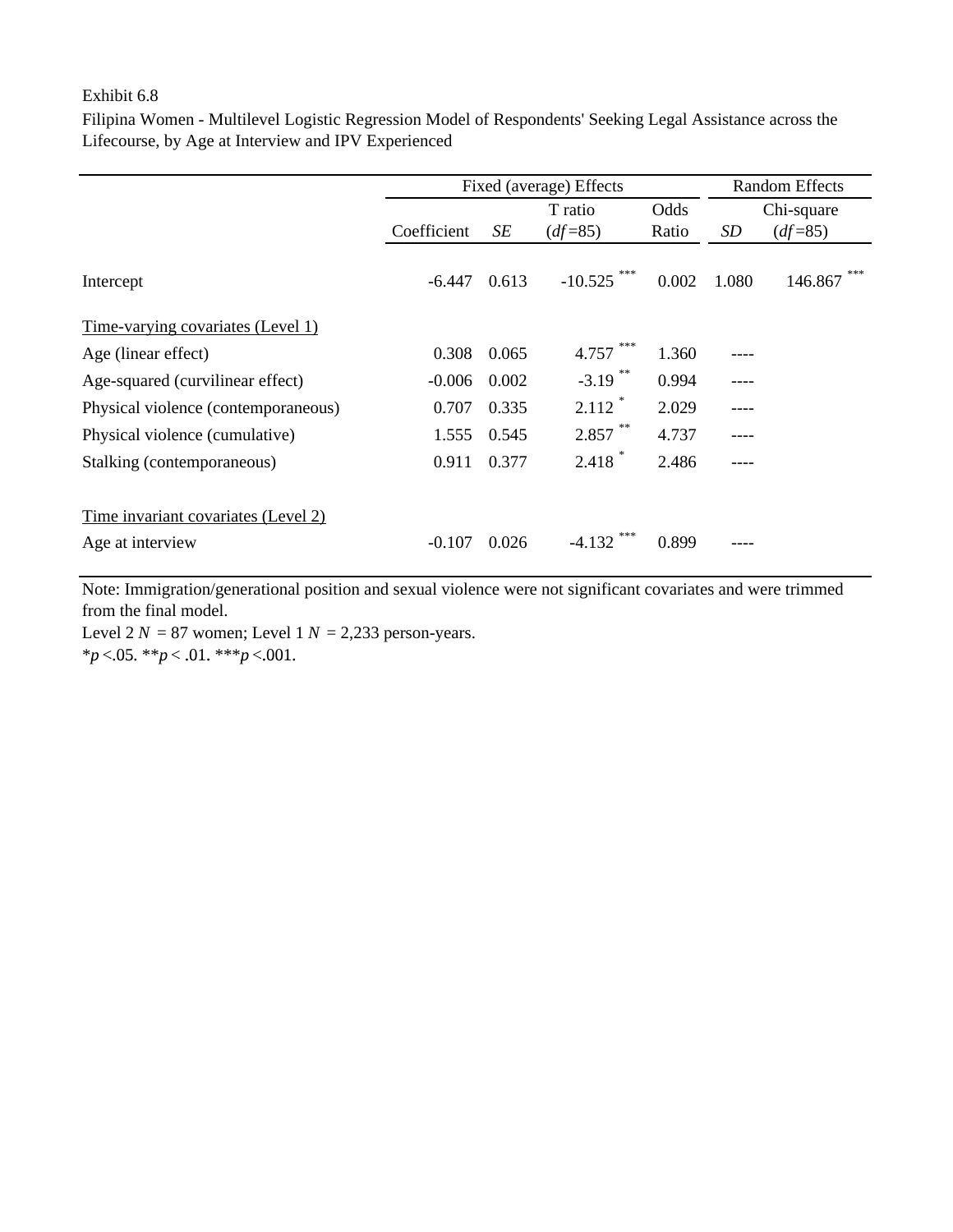Exhibit 6.9



Indian/Pakistani Women - Estimated Probability of Seeking Legal Assistance across the Lifecourse, by Age at Interview, Controlling for Time-varying IPV Experienced Across the Lifecourse (Final Model)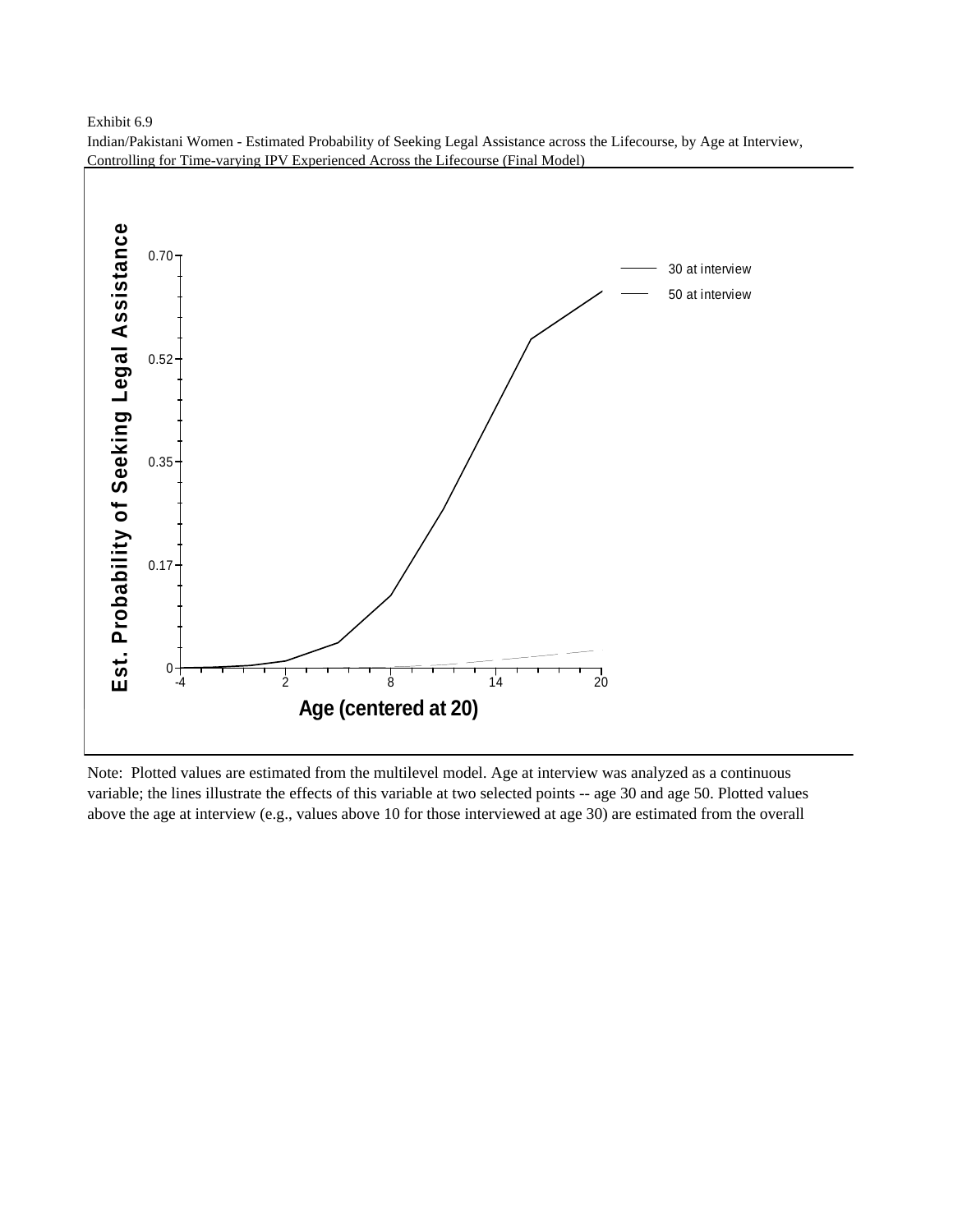### Exhibit 6.10

Indian/Pakistani Women - Multilevel Logistic Regression Model of Respondents' Seeking Legal Assistance across the Lifecourse, by Age at Interview, Immigration/Generational Position, and IPV Experienced

|                                                                                   |                |           | Fixed (average) Effects |       | <b>Random Effects</b> |                       |  |
|-----------------------------------------------------------------------------------|----------------|-----------|-------------------------|-------|-----------------------|-----------------------|--|
|                                                                                   |                |           | T ratio                 | Odds  |                       | Chi-square            |  |
|                                                                                   | Coefficient    | $\cal SE$ | $(df=50-51)$            | Ratio | SD                    | $(df=50-52)$          |  |
| Initial model - age, age at interview, and immigration/generational position only |                |           |                         |       |                       |                       |  |
| Intercept                                                                         | $-6.873$ 0.787 |           | $-8.737$                | 0.001 | 2.025                 | 77.995**              |  |
| Time-varying covariates (Level 1)                                                 |                |           |                         |       |                       |                       |  |
| Age (linear effect)                                                               | 0.606          | 0.094     | $6.423$ ***             | 1.833 | 0.124                 | $70.651$ <sup>t</sup> |  |
| Age-squared (curvilinear effect)                                                  | $-0.012$       | 0.003     | $-4.305$                | 0.988 | ----                  |                       |  |
| Time invariant covariates (Level 2)                                               |                |           |                         |       |                       |                       |  |
| Age at interview                                                                  | $-0.216$       | 0.040     | $-5.403$                | 0.806 |                       |                       |  |
| Immigration/generational position^                                                | 1.458          | 1.013     | 1.440                   | 4.299 |                       |                       |  |
| Immigration/generational position X Age (linear)                                  | $-0.186$       | 0.088     | $-2.115$ <sup>*</sup>   | 0.830 | ----                  |                       |  |
| Final model - including time-varying IPV experienced                              |                |           |                         |       |                       |                       |  |
| Intercept                                                                         | $-7.042$       | 0.740     | $-9.521$ ***            | 0.001 | 1.936                 | 76.160                |  |
| Time-varying covariates (Level 1)                                                 |                |           |                         |       |                       |                       |  |
| Age (linear effect)                                                               | 0.504          | 0.087     | $5.802$ ***             | 1.655 | 0.134                 | 86.646                |  |
| Age-squared (curvilinear effect)                                                  | $-0.010$       | 0.003     | $-3.484$ ***            | 0.990 | ----                  |                       |  |
| Physical violence (cumulative)                                                    | 1.740          | 0.630     | $2.763$ **              | 5.700 | ----                  |                       |  |
| Stalking (contemporaneous)                                                        | 0.956          | 0.357     | $2.677$ **              | 2.601 | ----                  |                       |  |
| Time invariant covariates (Level 2)                                               |                |           |                         |       |                       |                       |  |
| Age at interview                                                                  | $-0.209$       | 0.039     | $-5.394$                | 0.812 |                       |                       |  |

Note: Immigration/generational position and sexual violence were not significant covariates in Model 2 (controlling for IPV) and were trimmed from the final model.

Level  $2N = 53$  women; Level  $1N = 1,027$  person-years.

^ Reference group is the 1st generation.

t *p* <.10. \**p* <.05. \*\**p* < .01. \*\*\**p* <.001.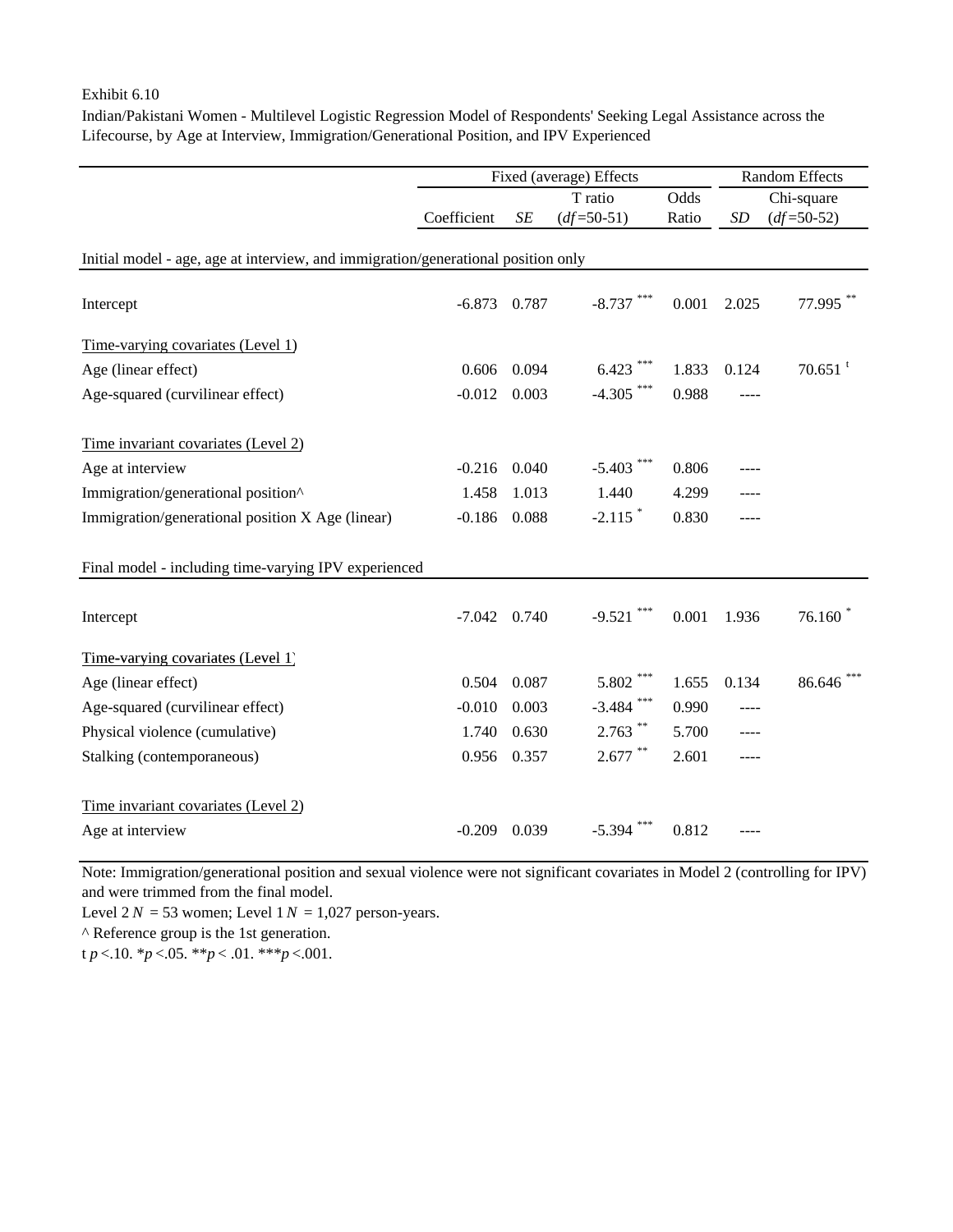Exhibit 6.11



Indian/Pakistani Women - Estimated Probability of Seeking Legal Assistance across the Lifecourse, by Age at Interview and Immigration/Generational Position (Initial Model)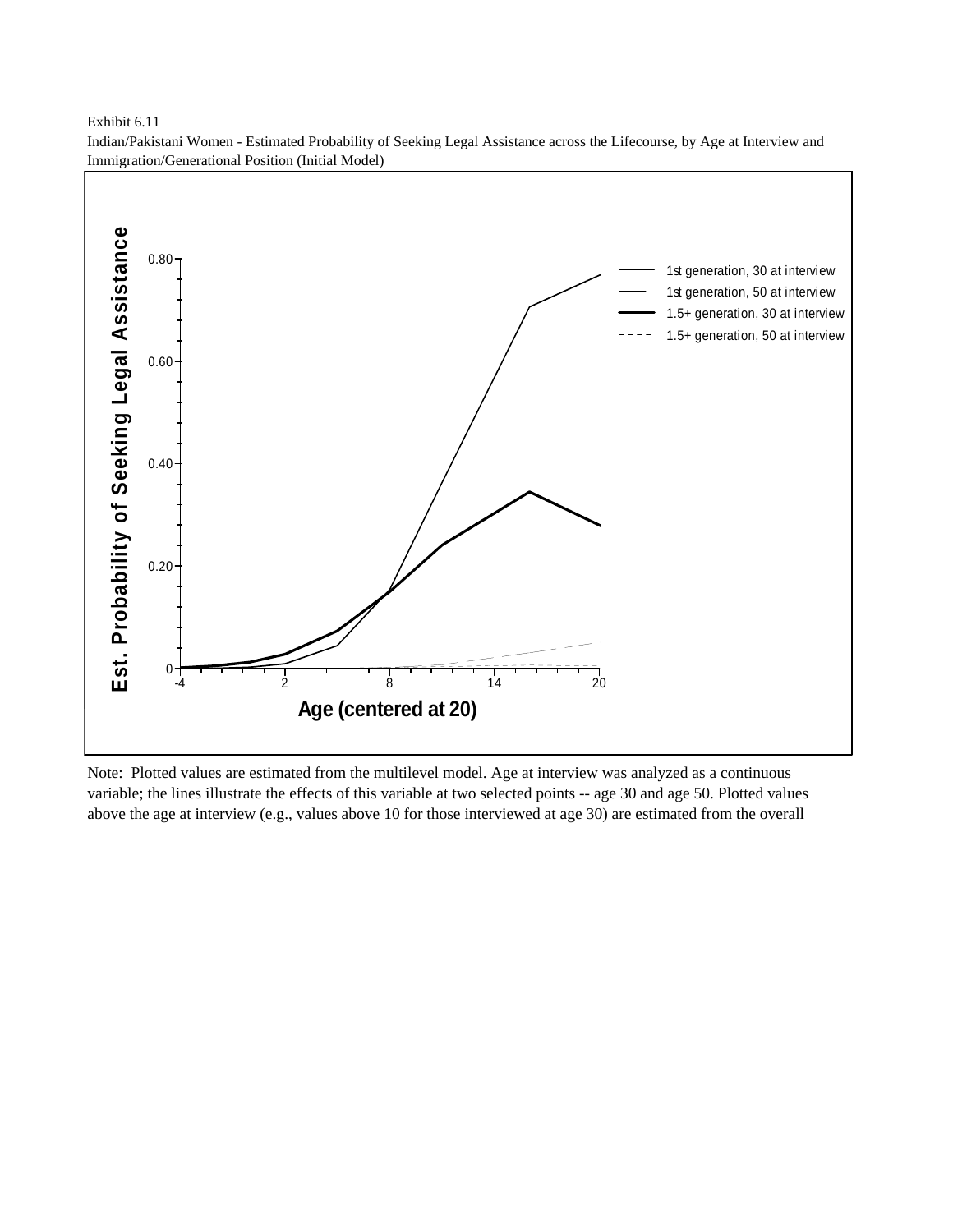Exhibit 6.12



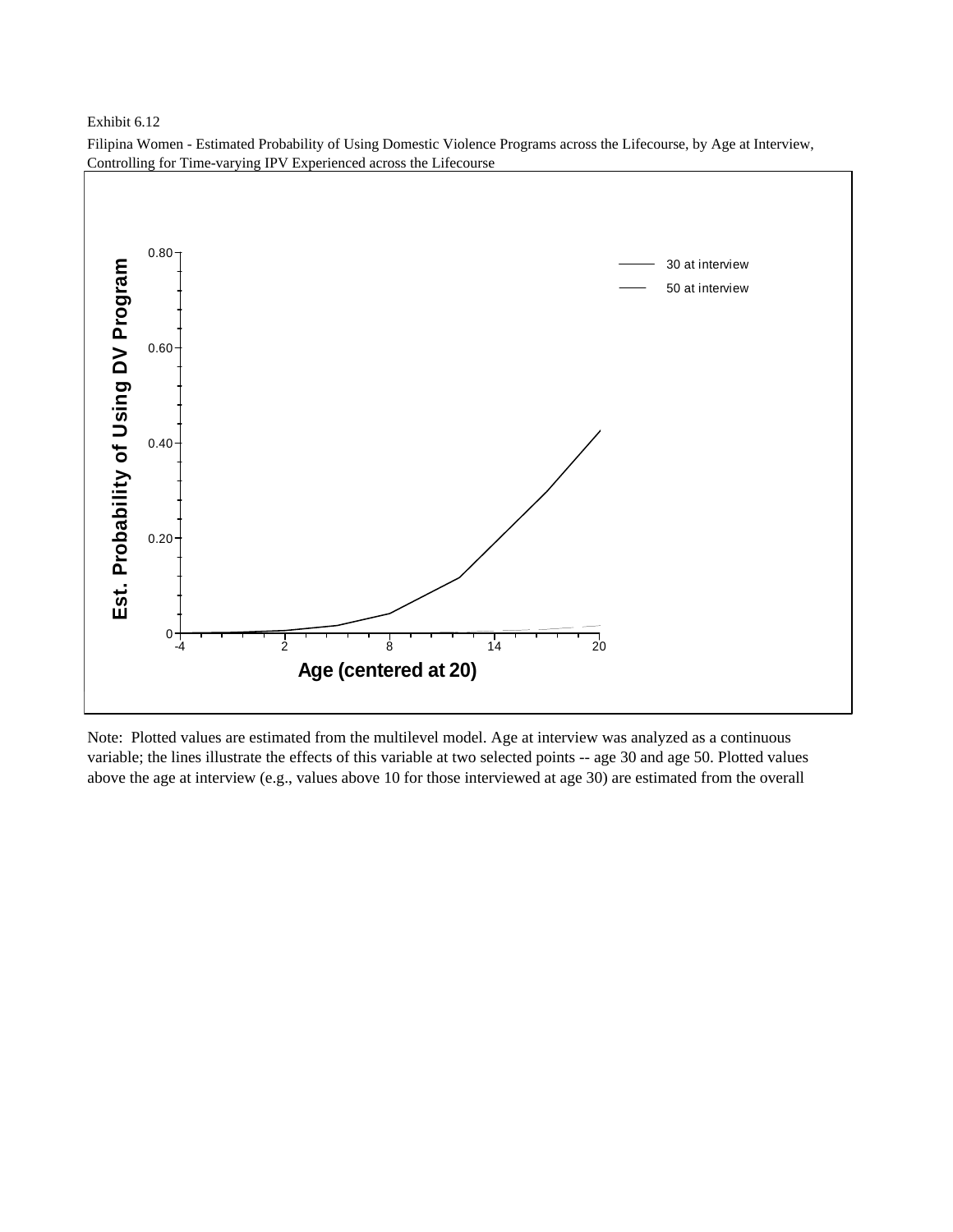# Exhibit 6.13

Filipina Women - Multilevel Logistic Regression Model of Respondents' Use of Domestic Violence Programs across the Lifecourse, by Age at Interview and IPV Experienced

|                                     |             |       | Fixed (average) Effects |       | <b>Random Effects</b> |            |  |
|-------------------------------------|-------------|-------|-------------------------|-------|-----------------------|------------|--|
|                                     |             |       | T ratio                 | Odds  |                       | Chi-square |  |
|                                     | Coefficient | SE    | $(df=85)$               | Ratio | SD                    | $(df=85)$  |  |
| Intercept                           | $-7.303$    | 0.722 | $-10.109$               | 0.001 | 1.072                 | 123.369    |  |
| Time-varying covariates (Level 1)   |             |       |                         |       |                       |            |  |
| Age (linear effect)                 | 0.385       | 0.079 | 4.898                   | 1.469 |                       |            |  |
| Age-squared (curvilinear effect)    | $-0.005$    | 0.002 | $-2.639$                | 0.995 |                       |            |  |
| Physical violence (contemporaneous) | 1.334       | 0.385 | ***<br>3.468            | 3.797 | ----                  |            |  |
| Stalking (contemporaneous)          | 0.949       | 0.401 | $2.367$ $*$             | 2.584 |                       |            |  |
| Time invariant covariates (Level 2) |             |       |                         |       |                       |            |  |
| Age at interview                    | $-0.196$    | 0.037 | $-5.341$                | 0.822 |                       |            |  |

Note: Immigration/generational position and sexual violence were not significant covariates and were trimmed from the final model.

\**p* <.05. \*\**p* < .01. \*\*\**p* <.001. Level  $2 N = 87$  women; Level  $1 N = 2,233$  person-years.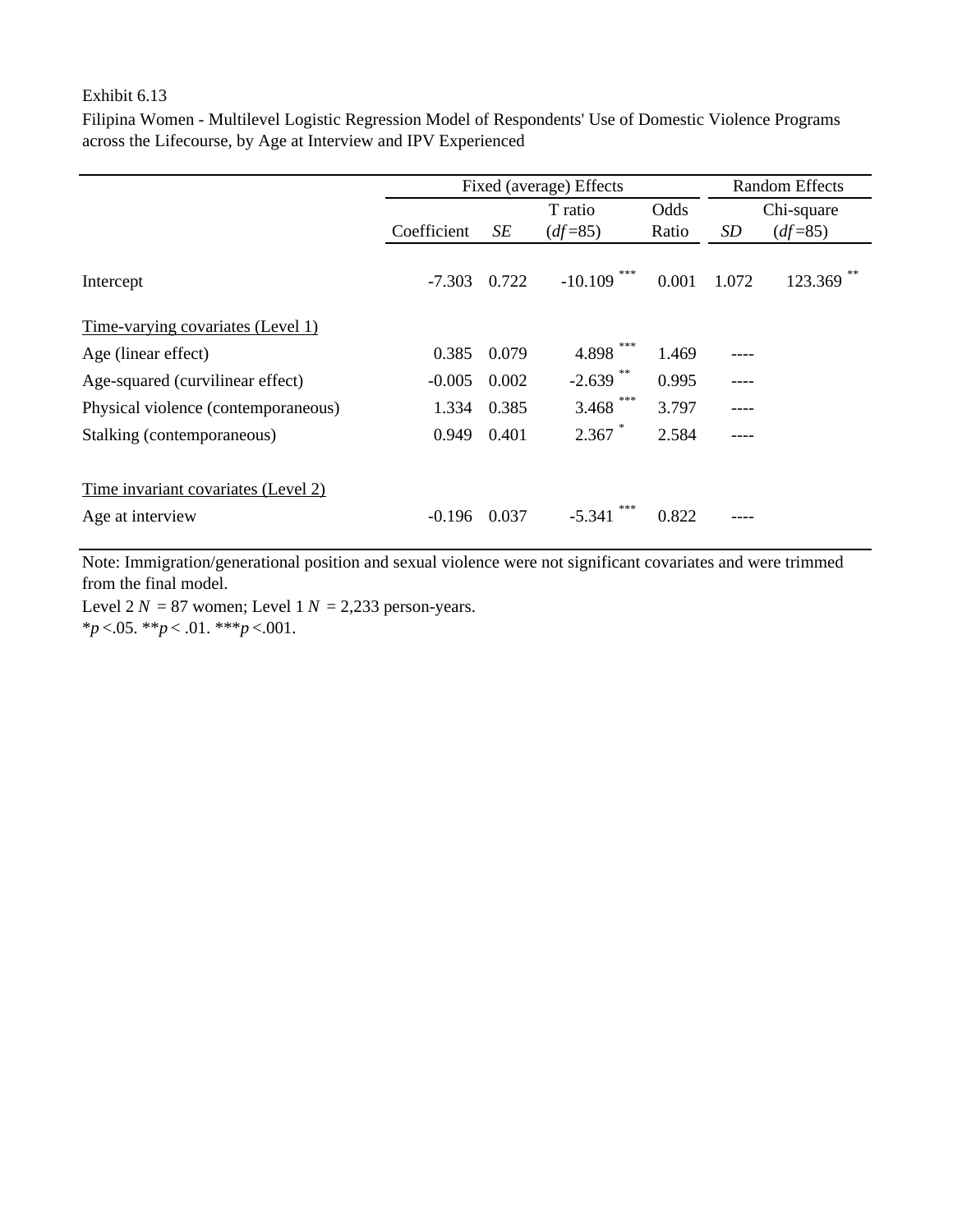Exhibit 6.14



Indian/Pakistani Women - Estimated Probability of Using Domestic Violence Programs across the Lifecourse, by Age at Interview, Controlling for Time-varying IPV Experienced across the Lifecourse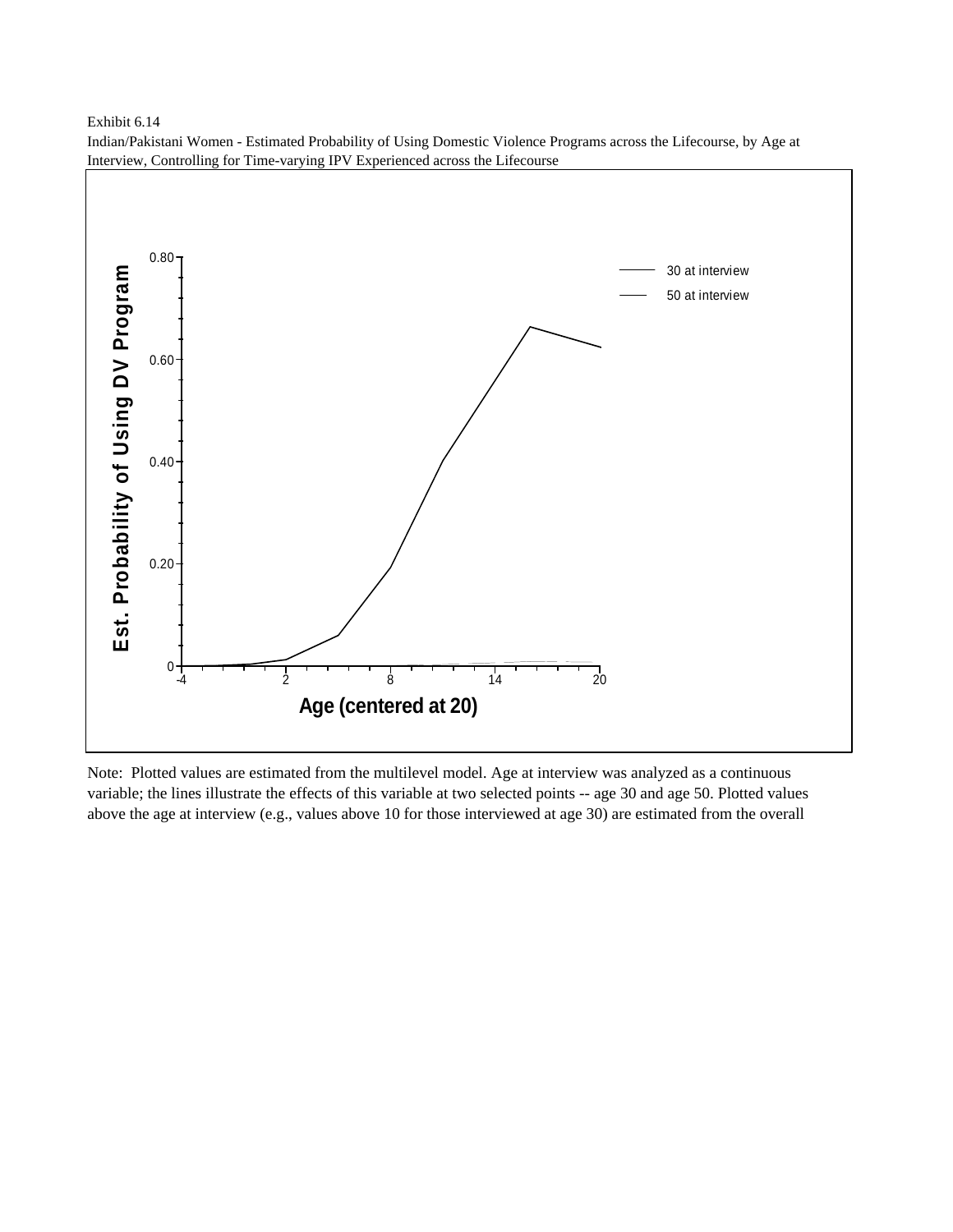# Exhibit 6.15

Indian/Pakistani Women - Multilevel Logistic Regression Model of Respondents' Use of Domestic Violence Programs across the Lifecourse, by Age at Interview and IPV Experienced

|                                     |                |             | Fixed (average) Effects |               | <b>Random Effects</b> |                         |  |
|-------------------------------------|----------------|-------------|-------------------------|---------------|-----------------------|-------------------------|--|
|                                     | Coefficient    | SE          | T ratio<br>$(df=51)$    | Odds<br>Ratio | SD                    | Chi-square<br>$(df=51)$ |  |
|                                     |                |             |                         |               |                       |                         |  |
| Intercept                           | $-7.325$ 0.729 |             | ***<br>$-10.052$        | 0.001         | 1.344                 | ***<br>129.407          |  |
| Time-varying covariates (Level 1)   |                |             |                         |               |                       |                         |  |
| Age (linear effect)                 | 0.650          | 0.109       | 5.986                   | 1.915         | ----                  |                         |  |
| Age-squared (curvilinear effect)    | $-0.016$       | 0.004       | ***<br>$-3.613$         | 0.984         | ----                  |                         |  |
| Stalking (contemporaneous)          |                | 1.696 0.378 | ***<br>4.491            | 5.449         |                       |                         |  |
| Time invariant covariates (Level 2) |                |             |                         |               |                       |                         |  |
| Age at interview                    | $-0.269$       | 0.050       | $-5.403$                | 0.764         |                       |                         |  |

Note: Immigration/generational position, physical violence, and sexual violence were not significant covariates and were trimmed from the final model.

\*\*\**p* <.001. Level  $2 N = 53$  women; Level  $1 N = 1,027$  person-years.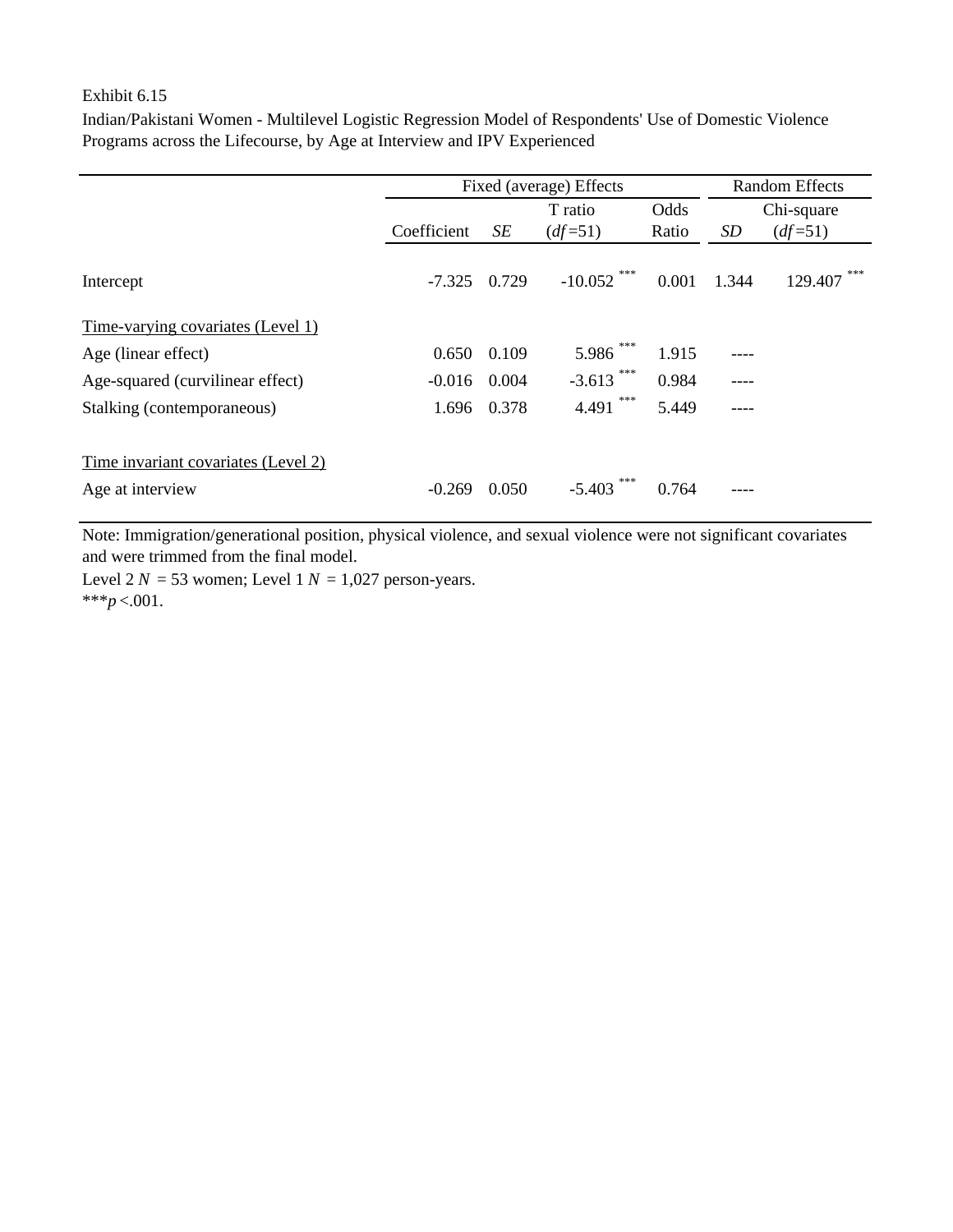|                                                                                                          |                  |       | Filipina women ( $N = 87$ )                                        |       | Indian/Pakistani women $(N=56)$        |       |                                                |       |  |  |
|----------------------------------------------------------------------------------------------------------|------------------|-------|--------------------------------------------------------------------|-------|----------------------------------------|-------|------------------------------------------------|-------|--|--|
|                                                                                                          | police $(N=45)$  |       | Years in which<br>Women who called women called police<br>$(N=95)$ |       | Women who<br>called police<br>$(N=31)$ |       | Years in which women<br>called police $(N=68)$ |       |  |  |
|                                                                                                          | $\boldsymbol{n}$ | %     | $\boldsymbol{n}$                                                   | $\%$  | $\boldsymbol{n}$                       | $\%$  | $\boldsymbol{n}$                               | $\%$  |  |  |
| Took report                                                                                              | 35               | 77.8% | 51                                                                 | 53.7% | 24                                     | 77.4% | 37                                             | 54.4% |  |  |
| Interviewed woman and partner separately                                                                 | 22               | 48.9% | 30                                                                 | 31.6% | 21                                     | 67.7% | 26                                             | 38.2% |  |  |
| Took pictures/collected evidence                                                                         | 13               | 28.9% | 17                                                                 | 17.9% | 17                                     | 54.8% | 18                                             | 26.5% |  |  |
| Explained procedures; gave information about programs,<br>options, and/or rights                         | 12               | 26.7% | 17                                                                 | 17.9% | 16                                     | 51.6% | 18                                             | 26.5% |  |  |
| Arrested partner or other perpetrator                                                                    | 22               | 48.9% | 33                                                                 | 34.7% | 17                                     | 54.8% | 19                                             | 27.9% |  |  |
| Arrested woman                                                                                           | $\overline{4}$   | 8.9%  | 5                                                                  | 5.3%  | 1                                      | 3.2%  | $\mathbf{1}$                                   | 1.5%  |  |  |
| Helped woman obtain an Emergency Protective Order<br>Responded to woman's call about partner violating a | 15               | 33.3% | 19                                                                 | 20.0% | 9                                      | 29.0% | 9                                              | 13.2% |  |  |
| restraining order                                                                                        | 7                | 15.6% | 8                                                                  | 8.4%  | 6                                      | 19.4% | 6                                              | 8.8%  |  |  |
| Asked about or talked with children                                                                      | 8                | 17.8% | 8                                                                  | 8.4%  | 7                                      | 22.6% | 7                                              | 10.3% |  |  |
| <b>Involved Child Protective Services</b>                                                                | 5                | 11.1% | 5                                                                  | 5.3%  | 5                                      | 16.1% | 5                                              | 7.4%  |  |  |
| Helped woman make arrangements for safety (safety<br>planning)                                           | 10               | 22.2% | 10                                                                 | 10.5% | 14                                     | 45.2% | 16                                             | 23.5% |  |  |
| Took woman to shelter, called ambulance, or provided<br>other assistance                                 | 5                | 11.1% | 5                                                                  | 5.3%  | 9                                      | 29.0% | 11                                             | 16.2% |  |  |
| Arranged for woman to talk with other staff (e.g., social<br>worker, counselor, advocate)                | 10               | 22.2% | 11                                                                 | 11.6% | 7                                      | 22.6% | 9                                              | 13.2% |  |  |
| Asked woman whether someone other than partner had<br>abused her                                         | $\mathbf{1}$     | 2.2%  | 1                                                                  | 1.1%  | 7                                      | 22.6% | 7                                              | 10.3% |  |  |
| Addressed language difficulties (found translator, spoke<br>slowly, etc.)                                | $\overline{c}$   | 4.4%  | $\overline{2}$                                                     | 2.1%  | 4                                      | 12.9% | 4                                              | 5.9%  |  |  |
| Didn't respond nor show up or came and did nothing                                                       | 11               | 24.4% | 17                                                                 | 17.9% | 6                                      | 19.4% | 9                                              | 13.2% |  |  |
| Didn't believe woman or didn't understand her situation                                                  | 6                | 13.3% | 6                                                                  | 6.3%  | 11                                     | 35.5% | 13                                             | 19.1% |  |  |
| Pressured woman to take action she was not ready for                                                     | $\overline{4}$   | 8.9%  | 12                                                                 | 12.6% | 2                                      | 6.5%  | $\overline{c}$                                 | 2.9%  |  |  |
| Other response (e.g. warned abuser)                                                                      | 4                | 8.9%  | $\overline{4}$                                                     | 4.2%  | 4                                      | 12.9% | 4                                              | 5.9%  |  |  |
|                                                                                                          |                  |       |                                                                    |       |                                        |       |                                                |       |  |  |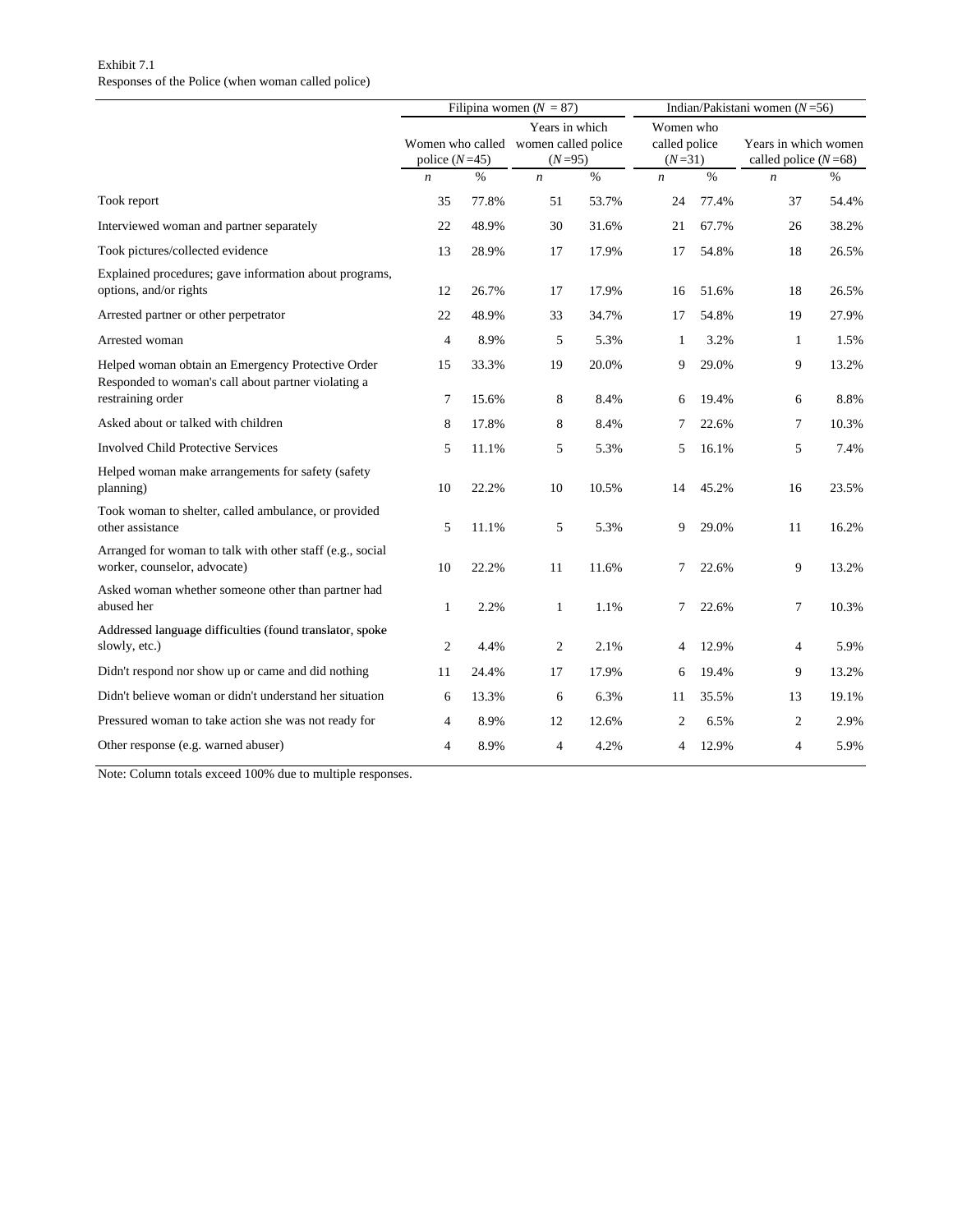### Exhibit 7.2 Responses of Legal Assistance Programs

|                                                                                                                      |                                                 |         | Filipina women $(N=87)$                                   |       | Indian/Pakistani women $(N=56)$                  |       |                                                           |       |  |  |
|----------------------------------------------------------------------------------------------------------------------|-------------------------------------------------|---------|-----------------------------------------------------------|-------|--------------------------------------------------|-------|-----------------------------------------------------------|-------|--|--|
|                                                                                                                      | Wmen who sought<br>legal assistance<br>$(N=38)$ |         | Years in which legal<br>assistance was<br>sought $(N=59)$ |       | Women who sought<br>legal assistance<br>$(N=34)$ |       | Years in which<br>legal assistance was<br>sought $(N=68)$ |       |  |  |
|                                                                                                                      | $\boldsymbol{n}$                                | $\%$    | $\boldsymbol{n}$                                          | %     | $\boldsymbol{n}$                                 | $\%$  | $\boldsymbol{n}$                                          | %     |  |  |
| Helped with divorce, separation, or annulment                                                                        | 24                                              | 63.2%   | 35                                                        | 59.3% | 28                                               | 82.4% | 53                                                        | 77.9% |  |  |
| Helped with child custody, visitation, or support<br>issues                                                          | 20                                              | 52.6%   | 31                                                        | 52.5% | 15                                               | 44.1% | 26                                                        | 38.2% |  |  |
| Helped woman get a Protective or Restraining Order                                                                   | 18                                              | 47.4%   | 22                                                        | 37.3% | 15                                               | 44.1% | 21                                                        | 30.9% |  |  |
| Helped with immigration issues                                                                                       | 8                                               | 21.1%   | 11                                                        | 18.6% | 10                                               | 29.4% | 17                                                        | 25.0% |  |  |
| Explained procedures, provided information about<br>other programs, options, and/or rights                           | 13                                              | 34.2%   | 17                                                        | 28.8% | 12                                               | 35.3% | 20                                                        | 29.4% |  |  |
| Helped woman make arrangements for safety (safety<br>planning)<br>Addressed language difficulties (found translator, | $7\phantom{.0}$                                 | 18.4%   | 10                                                        | 16.9% | 8                                                | 23.5% | 17                                                        | 25.0% |  |  |
| spoke slowly, etc.)                                                                                                  | $\mathbf{0}$                                    | 0.0%    | $\overline{0}$                                            | 0.0%  | 5                                                | 14.7% | 8                                                         | 11.8% |  |  |
| Didn't believe woman or didn't understand her<br>situation                                                           | $\mathbf{0}$                                    | $0.0\%$ | $\overline{0}$                                            | 0.0%  | $\overline{4}$                                   | 11.8% | 6                                                         | 8.8%  |  |  |
| Pressured woman to take action she was not ready for                                                                 | $\mathbf{0}$                                    | 0.0%    | $\Omega$                                                  | 0.0%  | 5                                                | 14.7% | 10                                                        | 14.7% |  |  |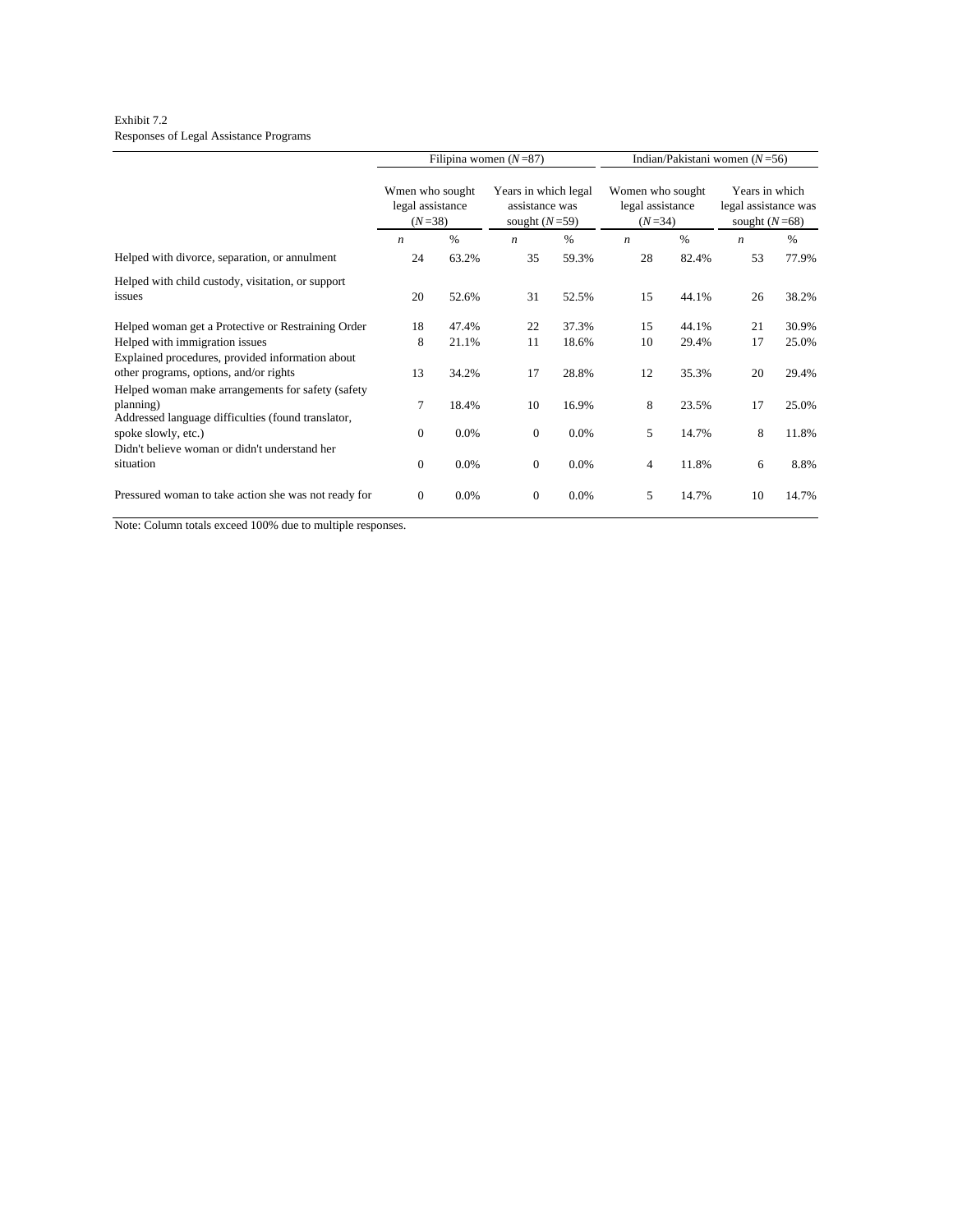|                                                                                            |                  |                                                  | Filipina women $(N=87)$ |                                                           | Indian/Pakistani women $(N=56)$ |                                      |                                                  |       |  |
|--------------------------------------------------------------------------------------------|------------------|--------------------------------------------------|-------------------------|-----------------------------------------------------------|---------------------------------|--------------------------------------|--------------------------------------------------|-------|--|
|                                                                                            |                  | Women who sought<br>legal assistance<br>$(N=22)$ |                         | Years in which legal<br>assistance was sought<br>$(N=30)$ |                                 | Women who sought<br>shelter $(N=23)$ | Years in which<br>shelter was sought<br>$(N=34)$ |       |  |
|                                                                                            | $\boldsymbol{n}$ | $\%$                                             | $\boldsymbol{n}$        | $\%$                                                      | $\boldsymbol{n}$                | $\%$                                 | $\boldsymbol{n}$                                 | $\%$  |  |
| Helped woman make arrangements for safety (safety                                          |                  |                                                  |                         |                                                           |                                 |                                      |                                                  |       |  |
| planning)                                                                                  | 7                | 31.8%                                            | 10                      | 33.3%                                                     | 14                              | 60.9%                                | 16                                               | 47.1% |  |
| Helped with necessities (food, clothing, financial)                                        | 3                | 13.6%                                            | 3                       | 10.0%                                                     | 3                               | 13.0%                                | 3                                                | 8.8%  |  |
| Assisted with childcare                                                                    | 8                | 36.4%                                            | 12                      | 40.0%                                                     | 5                               | 21.7%                                | 8                                                | 23.5% |  |
| Provided counseling (individual or group)                                                  | 15               | 68.2%                                            | 21                      | 70.0%                                                     | 21                              | 91.3%                                | 31                                               | 91.2% |  |
| Explained procedures, provided information about other<br>programs, options, and/or rights | 12               | 54.5%                                            | 17                      | 56.7%                                                     | 17                              | 73.9%                                | 22                                               | 64.7% |  |
| Took woman and children to get help (e.g., health care,                                    |                  |                                                  |                         |                                                           |                                 |                                      |                                                  |       |  |
| court, other assistance)                                                                   | 6                | 27.3%                                            | 10                      | 33.3%                                                     | 8                               | 34.8%                                | 10                                               | 29.4% |  |
| Helped woman get a Protective or Restraining Order                                         | 3                | 13.6%                                            | 3                       | 10.0%                                                     | 11                              | 47.8%                                | 16                                               | 47.1% |  |
| Helped with immigration issues                                                             | 5                | 22.7%                                            | 6                       | 20.0%                                                     | 7                               | 30.4%                                | 9                                                | 26.5% |  |
| Helped woman find a job, job training, education programs,                                 |                  |                                                  |                         |                                                           |                                 |                                      |                                                  |       |  |
| or ESL classes                                                                             | 5                | 22.7%                                            | 6                       | 20.0%                                                     | 8                               | 34.8%                                | 13                                               | 38.2% |  |
| Helped woman learn financial management tasks                                              | 5                | 22.7%                                            | 10                      | 33.3%                                                     |                                 | 4.3%                                 |                                                  | 2.9%  |  |
| Addressed language difficulties (found translator, spoke                                   |                  |                                                  |                         |                                                           |                                 |                                      |                                                  |       |  |
| slowly, etc.)                                                                              | 1                | 4.5%                                             | 2                       | 6.7%                                                      | 9                               | 39.1%                                | 13                                               | 38.2% |  |
| Didn't believe woman or didn't understand her situation                                    | $\Omega$         | 0.0%                                             | $\Omega$                | $0.0\%$                                                   | 3                               | 13.0%                                | 4                                                | 11.8% |  |
| Pressured woman to take action she was not ready for                                       | $\mathbf{0}$     | 0.0%                                             | 0                       | 0.0%                                                      |                                 | 4.3%                                 |                                                  | 2.9%  |  |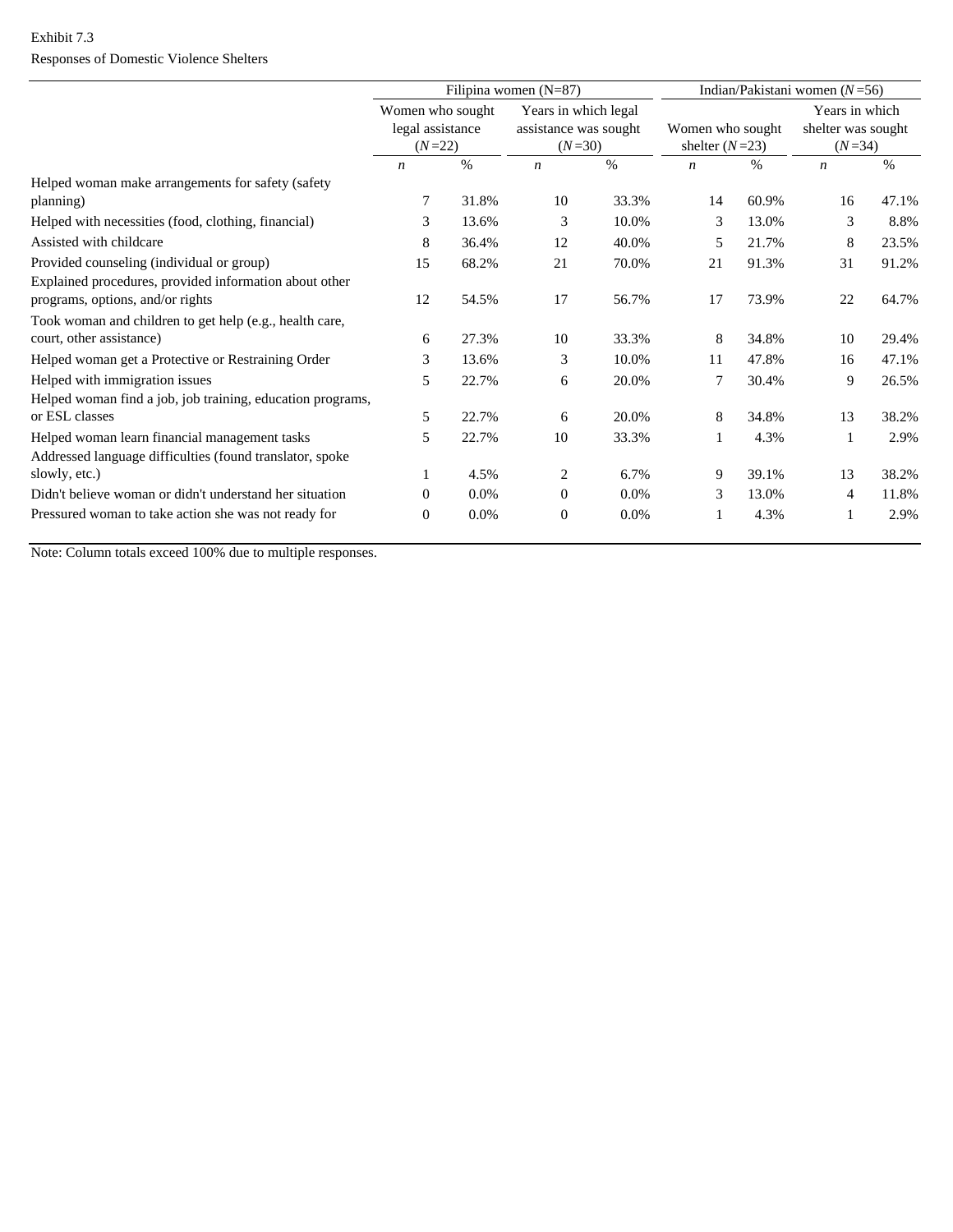# Exhibit 7.4

Responses of Non-shelter Domestic Violence Programs

|                                              |                    |       | Filipina women $(N=87)$ |       | Indian/Pakistani women $(N=56)$ |       |                                              |       |  |  |
|----------------------------------------------|--------------------|-------|-------------------------|-------|---------------------------------|-------|----------------------------------------------|-------|--|--|
|                                              | Women who sought   |       |                         |       | Women who sought                |       |                                              |       |  |  |
|                                              | help from non-     |       | Years in which non-     |       | help from non-                  |       | Years in which non-<br>shelter DV assistance |       |  |  |
|                                              | shelter DV program |       | shelter DV assistance   |       | shelter DV program              |       |                                              |       |  |  |
|                                              | $(N=27)$           |       | was sought $(N=42)$     |       | $(N=32)$                        |       | was sought $(N=70)$                          |       |  |  |
|                                              | $\boldsymbol{n}$   | $\%$  | $\boldsymbol{n}$        | $\%$  | $\boldsymbol{n}$                | $\%$  | $\boldsymbol{n}$                             | $\%$  |  |  |
| Asked about the abuse the woman had          |                    |       |                         |       |                                 |       |                                              |       |  |  |
| experienced                                  | 7                  | 25.9% | 14                      | 33.3% | 25                              | 78.1% | 59                                           | 84.3% |  |  |
| Provided or arranged for a place to stay     | 8                  | 29.6% | 8                       | 19.0% | 11                              | 34.4% | 12                                           | 17.1% |  |  |
| Helped woman make arrangements for safety    |                    |       |                         |       |                                 |       |                                              |       |  |  |
| (safety planning)                            | 6                  | 22.2% | 12                      | 28.6% | 11                              | 34.4% | 21                                           | 30.0% |  |  |
| Assisted with childcare                      | $\overline{2}$     | 7.4%  | $\overline{4}$          | 9.5%  | 2                               | 6.3%  | $\overline{c}$                               | 2.9%  |  |  |
| Provided counseling (individual or group)    | 16                 | 59.3% | 26                      | 61.9% | 24                              | 75.0% | 50                                           | 71.4% |  |  |
| Explained procedures, provided information   |                    |       |                         |       |                                 |       |                                              |       |  |  |
| about other programs, options, and/or rights | 17                 | 63.0% | 26                      | 61.9% | 19                              | 59.4% | 30                                           | 42.9% |  |  |
| Arranged for woman to talk with other staff  |                    |       |                         |       |                                 |       |                                              |       |  |  |
| (e.g., social worker, counselor, advocate)   | 12                 | 44.4% | 18                      | 42.9% | 19                              | 59.4% | 42                                           | 60.0% |  |  |
| Helped woman find a job, job training,       |                    |       |                         |       |                                 |       |                                              |       |  |  |
| education programs, or ESL classes           | 1                  | 3.7%  | $\mathbf{1}$            | 2.4%  | $\overline{2}$                  | 6.3%  | $\boldsymbol{2}$                             | 2.9%  |  |  |
| Helped woman learn financial management      |                    |       |                         |       |                                 |       |                                              |       |  |  |
| tasks                                        | $\overline{c}$     | 7.4%  | $\overline{c}$          | 4.8%  | $\overline{c}$                  | 6.3%  | 3                                            | 4.3%  |  |  |
| Helped with immigration issues               | 3                  | 11.1% | 3                       | 7.1%  | 5                               | 15.6% | 12                                           | 17.1% |  |  |
| Recommended or provided couples              |                    |       |                         |       |                                 |       |                                              |       |  |  |
| counseling                                   | 1                  | 3.7%  | $\tau$                  | 16.7% | 1                               | 3.1%  | $\mathbf{1}$                                 | 1.4%  |  |  |
| Addressed language difficulties (found       |                    |       |                         |       |                                 |       |                                              |       |  |  |
| translator, spoke slowly, etc.)              | 1                  | 3.7%  | 2                       | 4.8%  | 6                               | 18.8% | $8\,$                                        | 11.4% |  |  |
| Didn't believe woman or didn't understand    |                    |       |                         |       |                                 |       |                                              |       |  |  |
| her situation                                | $\mathbf{0}$       | 0.0%  | $\boldsymbol{0}$        | 0.0%  | $\overline{c}$                  | 6.3%  | 2                                            | 2.9%  |  |  |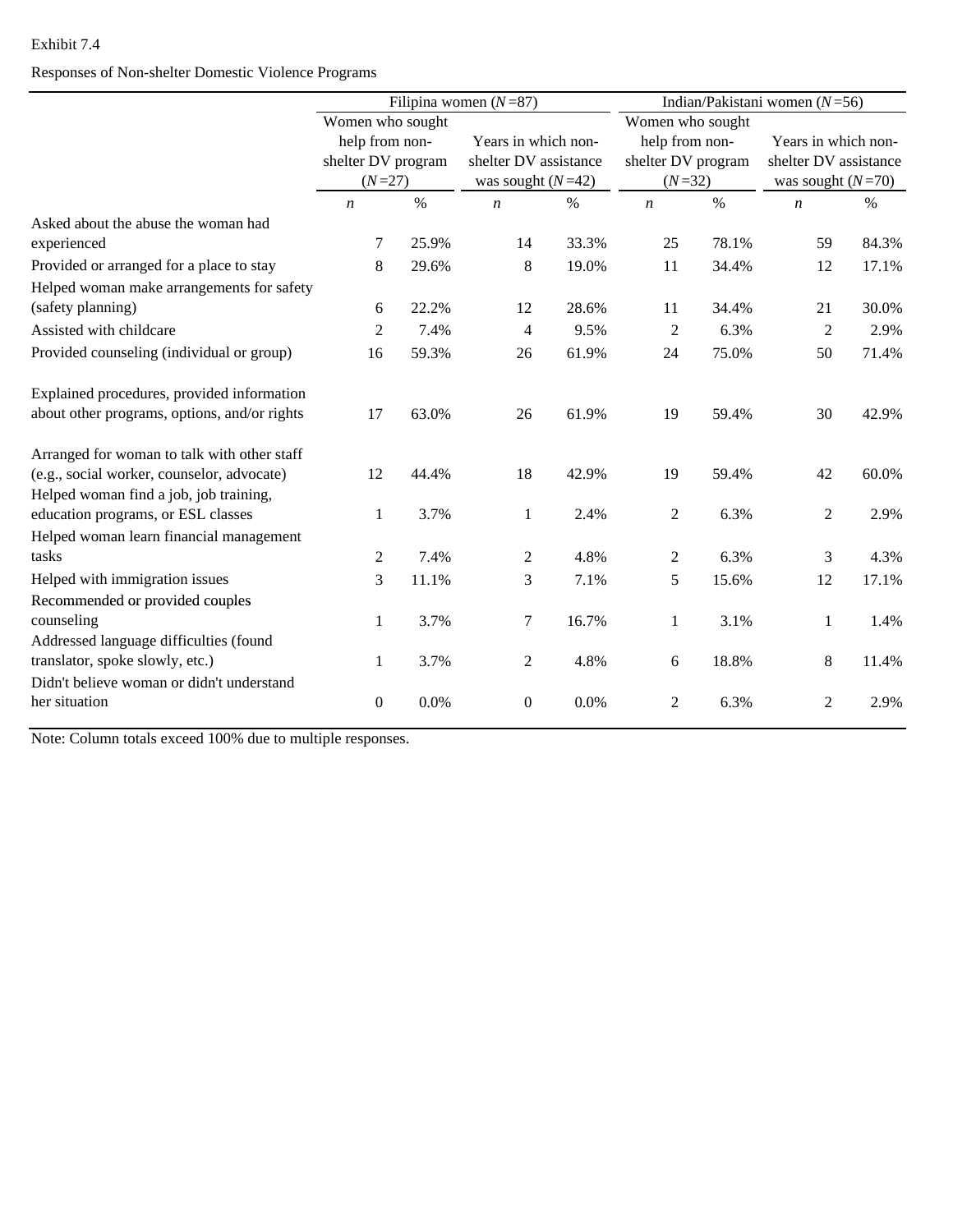### Exhibit 8.1 Sources of Most Helpful Responses

|                                        |                  |                |                  | Filipina |                  | Indian/Pakistani |                  | First generation | $1.5+$ generations |        |  |
|----------------------------------------|------------------|----------------|------------------|----------|------------------|------------------|------------------|------------------|--------------------|--------|--|
|                                        |                  | Total $(N=76)$ |                  | $(N=29)$ | $(N=47)$         |                  |                  | $(N=46)$         | $(N=30)$           |        |  |
|                                        | $\boldsymbol{n}$ | $\%$           | $\boldsymbol{n}$ | $\%$     | $\boldsymbol{n}$ | $\frac{0}{0}$    | $\boldsymbol{n}$ | $\frac{0}{0}$    | $\boldsymbol{n}$   | $\%$   |  |
| Family                                 | 16               | 21.05%         | 7                | 24.14%   | 9                | 19.15%           | 8                | 17.39%           | 8                  | 26.67% |  |
| Friends                                | 23               | 30.26%         | 11               | 37.93%   | 12               | 25.53%           | 11               | 23.91%           | 12                 | 40.00% |  |
| Asian domestic violence (DV) programs  | 21               | 27.63%         | 3                | 10.34%   | 18               | 38.30%           | 20               | 43.48%           |                    | 3.33%  |  |
| Non-Asian DV programs                  | 10               | 13.16%         | 4                | 13.79%   | 6                | 12.77%           | 5                | 10.87%           | 5                  | 16.67% |  |
| Community-based organizations          | 4                | 5.26%          | 2                | 6.90%    | 2                | 4.26%            | 4                | 8.70%            | $\mathbf{0}$       | 0.00%  |  |
| Faith-based organizations              | 3                | 3.95%          | 1                | 3.45%    | 2                | 4.26%            | 2                | 4.35%            |                    | 3.33%  |  |
| Legal assistance programs              | 7                | 9.21%          | 1                | 3.45%    | 6                | 12.77%           |                  | 15.22%           | $\mathbf{0}$       | 0.00%  |  |
| Asian legal assistance programs        | 5                | 6.58%          | 1                | 3.45%    | 4                | 8.51%            | 5                | 10.87%           | $\mathbf{0}$       | 0.00%  |  |
| Non-Asian legal assistance programs    | $\mathbf{1}$     | 1.32%          | 0                | 0.00%    | 1                | 2.13%            |                  | 2.17%            | $\mathbf{0}$       | 0.00%  |  |
| Lawyer                                 | 2                | 2.63%          | $\Omega$         | 0.00%    | $\mathfrak{2}$   | 4.26%            | 2                | 4.35%            | $\Omega$           | 0.00%  |  |
| Helping professinals, e.g., counselor, |                  |                |                  |          |                  |                  |                  |                  |                    |        |  |
| psychologist, case manager             | 11               | 14.47%         | 4                | 13.79%   | 7                | 14.89%           | 6                | 13.04%           | 5                  | 16.67% |  |
| Health care provider, e.g., physician, |                  |                |                  |          |                  |                  |                  |                  |                    |        |  |
| emergency room staff, nurse, medical   |                  |                |                  |          |                  |                  |                  |                  |                    |        |  |
| social worker, psychiatrist, etc.      | 4                | 5.26%          | 2                | 6.90%    | 2                | 4.26%            | $\Omega$         | $0.00\%$         | 4                  | 13.33% |  |
| Criminal Justice System Agencies       | 9                | 11.84%         | 4                | 13.79%   | 5                | 10.64%           | 3                | 6.52%            | 6                  | 20.00% |  |
| Police                                 | 6                | 7.89%          | 1                | 3.45%    | 5                | 10.64%           | 2                | 4.35%            | 4                  | 13.33% |  |
| District Attorney's office             | 2                | 2.63%          | 2                | 6.90%    | $\mathbf{0}$     | 0.00%            | $\mathbf{0}$     | 0.00%            | 2                  | 6.67%  |  |
| Criminal court                         | 2                | 2.63%          | 2                | 6.90%    | $\mathbf{0}$     | 0.00%            |                  | 2.17%            |                    | 3.33%  |  |
| Civil court, including PPO (personal   |                  |                |                  |          |                  |                  |                  |                  |                    |        |  |
| protection order) center               | 3                | 3.95%          | 3                | 10.34%   | $\Omega$         | 0.00%            |                  | 2.17%            | 2                  | 6.67%  |  |
| Non-helping professionals              | 6                | 7.89%          | 3                | 10.34%   | 3                | 6.38%            | 4                | 8.70%            | 2                  | 6.67%  |  |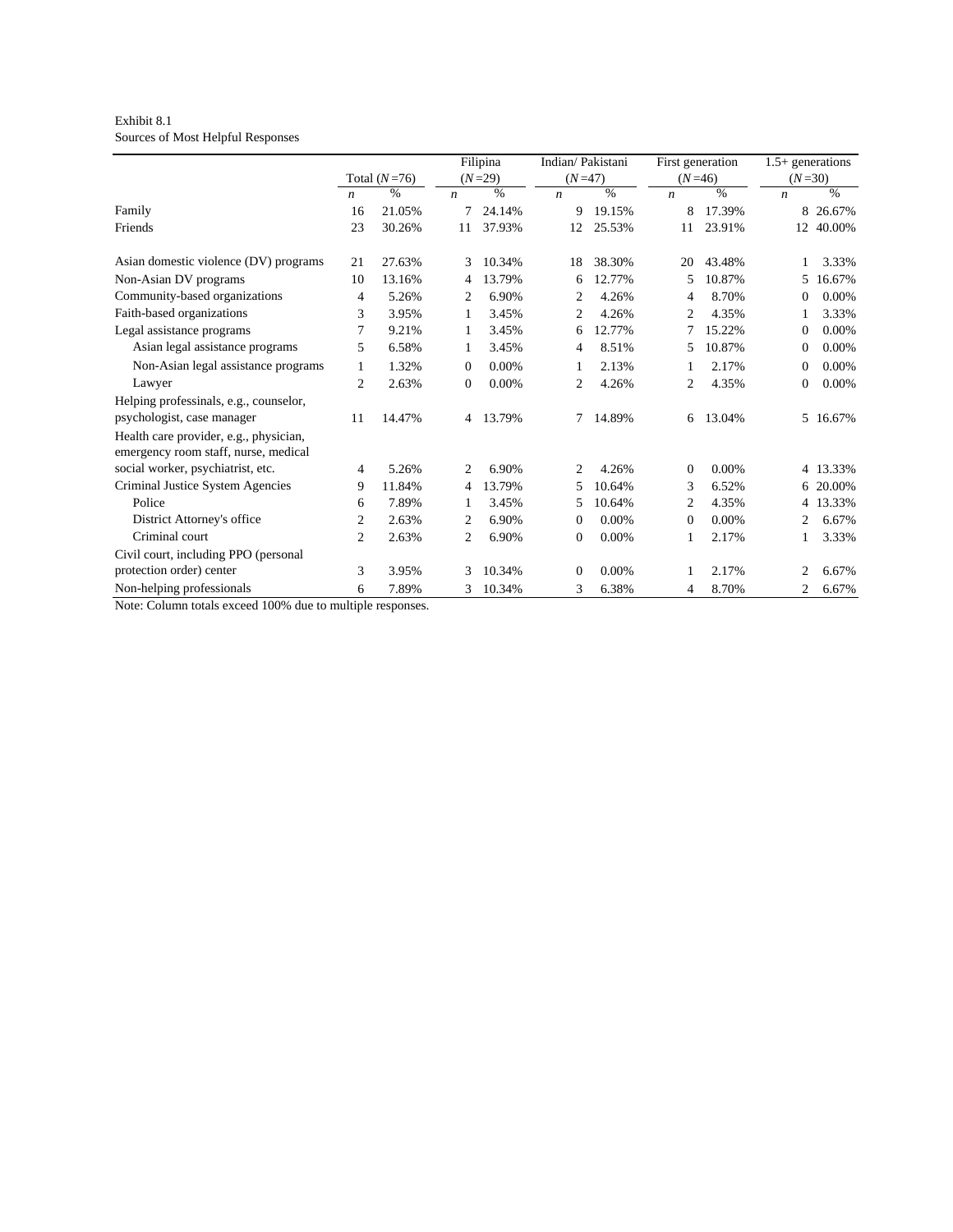### Exhibit 8.2 Nature of Most Helpful Responses

|                              |    | Total $(N=71)$ | Filipina<br>$(N=30)$ |          | Indian /Pakistani<br>$(N=41)$ |               | First generation<br>$(N=42)$ |        | $1.5+$ generations<br>$(N=29)$ |               |
|------------------------------|----|----------------|----------------------|----------|-------------------------------|---------------|------------------------------|--------|--------------------------------|---------------|
|                              | n  | %              | $\boldsymbol{n}$     | $\%$     | $\boldsymbol{n}$              | $\frac{0}{0}$ | $\boldsymbol{n}$             | %      | $\boldsymbol{n}$               | $\frac{0}{0}$ |
| Information/referrals        | 33 | 46.48%         | 11                   | 36.67%   | 22                            | 53.66%        | 20                           | 47.62% | 13                             | 44.83%        |
| Tangible/concrete assistance | 17 | 23.94%         |                      | 6 20.00% | 11                            | 26.83%        | 12                           | 28.57% | 5                              | 17.24%        |
| <b>Emotional support</b>     | 15 | 21.13%         |                      | 5 16.67% | 10                            | 24.39%        | 12                           | 28.57% | 3                              | 10.34%        |
| Display of caring/concern    | 15 | 21.13%         |                      | 3.33%    | 14                            | 34.15%        | 11                           | 26.19% | 4                              | 13.79%        |
| Empathic communication       | 13 | 18.31%         | 8.                   | 26.67%   | 5                             | 12.20%        | 5.                           | 11.90% | 8                              | 27.59%        |
| Safety planning/advice       | 13 | 18.31%         | 8.                   | 26.67%   | 5                             | 12.20%        | 5.                           | 11.90% | 8                              | 27.59%        |
| Women-centered responses     | 11 | 15.49%         |                      | 6 20.00% | 5                             | 12.20%        | 9                            | 21.43% | $\overline{2}$                 | 6.90%         |
| All-around help              | 11 | 15.49%         |                      | 4 13.33% | 7                             | 17.07%        | 9                            | 21.43% | 2                              | 6.90%         |
| Advocacy-oriented actions    | 9  | 12.68%         |                      | 3 10.00% | 6                             | 14.63%        | 6                            | 14.29% | 3                              | 10.34%        |
| Professional actions         | 9  | 12.68%         | 3                    | 10.00%   | 6                             | 14.63%        | 4                            | 9.52%  | 5                              | 17.24%        |